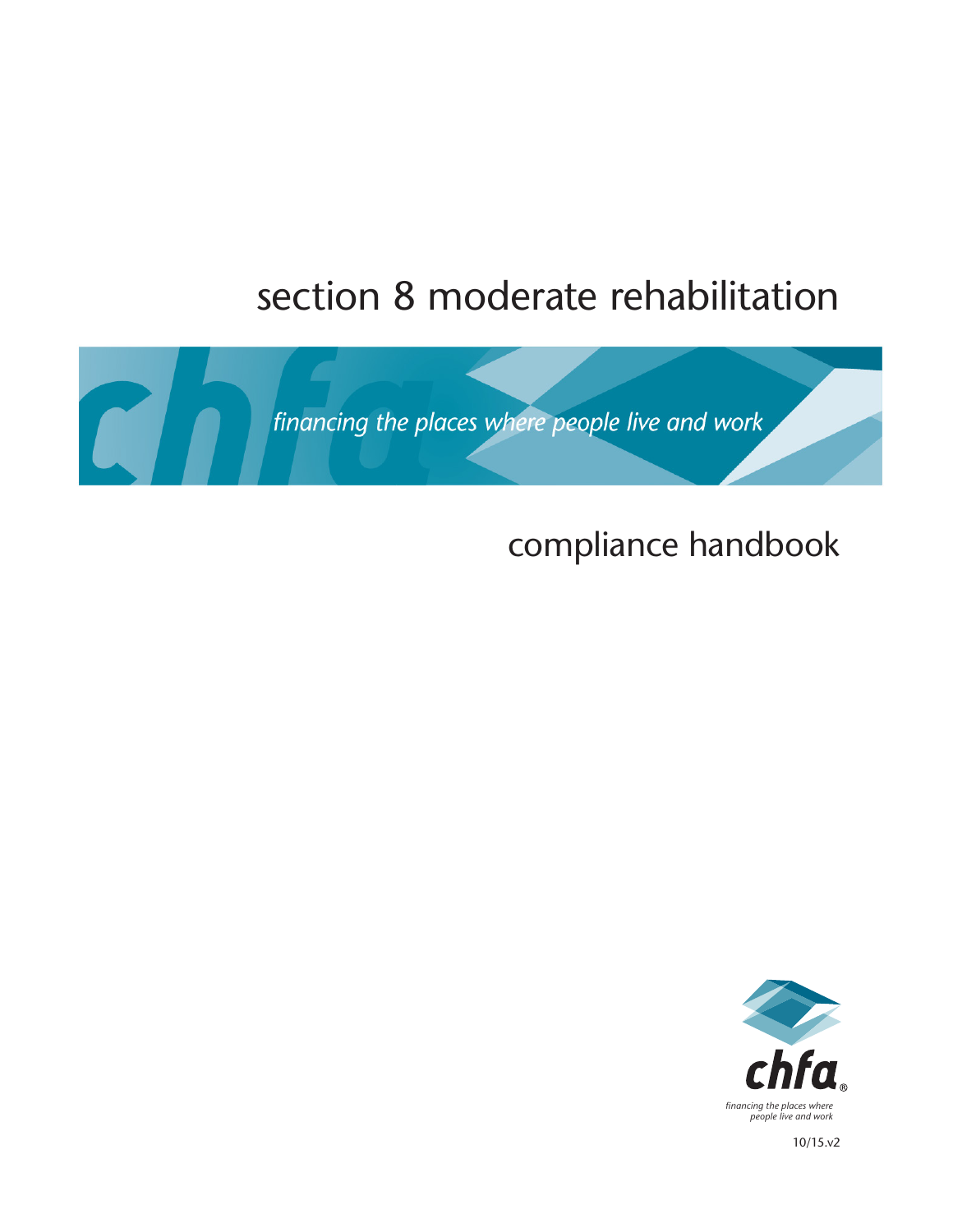## section 8 moderate rehabilitation compliance handbook

## table of contents

| chapter 1    |                                                                                                                                              |                   |
|--------------|----------------------------------------------------------------------------------------------------------------------------------------------|-------------------|
| Introduction |                                                                                                                                              | $\mathbf{1}$      |
| 1.1 Purpose  |                                                                                                                                              | $\mathbf{1}$      |
|              | 1.2 Moderate Rehabilitation Program                                                                                                          | $\mathbf{1}$      |
|              | 1.3 The Single Room Occupancy (SRO) Program - Current                                                                                        | $\mathbf{1}$      |
|              | 1.4 Roles and Responsibilities of Key Players in the Mod Rehab Program                                                                       | 2                 |
|              | 1.5 Principles for Addressing Overlapping Requirements                                                                                       | 5                 |
|              |                                                                                                                                              |                   |
| chapter 2    |                                                                                                                                              |                   |
|              | Fair Housing and Civil Rights                                                                                                                | 6                 |
|              | 2.1 Key Regulations and Statute                                                                                                              | 6                 |
|              | 2.2 Prohibited Actions                                                                                                                       | 7                 |
|              | 2.3 Protections for Persons with Disabilities                                                                                                | 7                 |
| А.           | Owner/Agent Responsibilities for Reasonable Accommodations                                                                                   | 7                 |
| В.           | Owner/Agent Responsibilities for Reasonable Modifications                                                                                    | 8                 |
| C.           | Affirmatively Furthering Fair Housing                                                                                                        | 9                 |
| D.           | Record-keeping                                                                                                                               | 9                 |
| chapter 3    |                                                                                                                                              |                   |
|              | Eligibility and Denial of Assistance                                                                                                         | 10                |
|              | 3.1 Chapter Overview                                                                                                                         | 10                |
|              | 3.2 Eligibility Requirements                                                                                                                 | 10                |
|              | A. Authorization for the Release of Information Requirement                                                                                  | 10                |
| В.           | Social Security Number Disclosure Requirements                                                                                               | 11                |
| $C_{1}$      | Income Limits                                                                                                                                | $12 \overline{ }$ |
| D.           | Citizenship Status                                                                                                                           | 13                |
| Е.           | Student Status Requirement                                                                                                                   | 13                |
| F.           | Persons Subject to a Lifetime Sex Offender Registration                                                                                      | 14                |
| G.           | Criminal and Drug Screening                                                                                                                  | 14                |
| Н.           | Adverse End of Participation and Debts Owed                                                                                                  | 15                |
| $\mathbf{L}$ | <b>Family Definition</b>                                                                                                                     | 15                |
| J.           | Prohibition Against Double Subsidies                                                                                                         | 16                |
| К.           | Sole Residence                                                                                                                               | 16                |
| L.           | Homeless Requirement for Single Room Occupancy Programs (SRO)                                                                                | 16                |
|              | M. CHFA-approved Local Preferences                                                                                                           | 16                |
|              | 3.3 Additional Screening                                                                                                                     | 17                |
|              | 3.4 Prohibited Screening Criteria                                                                                                            | 17                |
|              | 3.5 Determining Eligibility of Remaining Family Members                                                                                      | 18                |
|              | 3.6 Denial of Assistance                                                                                                                     | 18                |
| chapter 4    |                                                                                                                                              |                   |
|              |                                                                                                                                              |                   |
|              | Tenant Selection Plans, Applications, and Waiting Lists                                                                                      | 19                |
|              | 4.1 Chapter Overview                                                                                                                         | 19                |
|              | 4.2 Tenant Selection Plans                                                                                                                   | 19                |
| Α.           | <b>Program Eligibility Requirements</b>                                                                                                      | 19                |
| В.           | Policies to Comply with Section 504 of the Rehabilitation Act of 1973, the Fair<br>Housing Act, and Title VI of the Civil Rights Act of 1964 | 19                |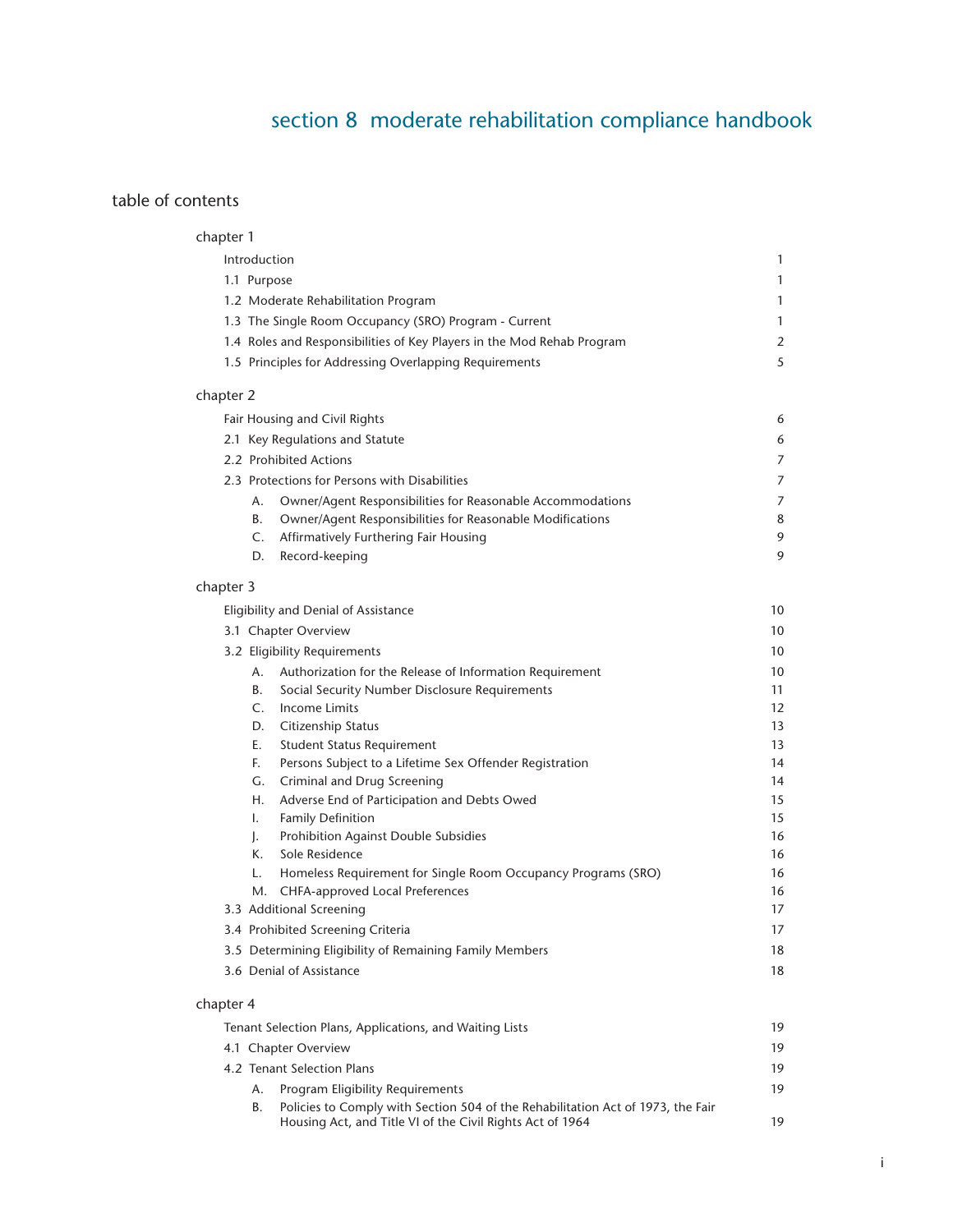| Limited English Proficiency<br>20<br>D.<br>Е.<br><b>Occupancy Standards</b><br>20<br>F.<br>Unit Transfer Policies<br>21<br>21<br>G.<br>Procedures for Accepting Applications<br>Policy for Opening and Closing the Waiting List<br>21<br>Η.<br>22<br>4.3 Applications<br>22<br>Preliminary Application<br>Α.<br>В.<br><b>Full Application Form</b><br>22<br>23<br>C.<br><b>Accepting Applications</b><br><b>PHA Selection Preferences</b><br>D.<br>24 |
|-------------------------------------------------------------------------------------------------------------------------------------------------------------------------------------------------------------------------------------------------------------------------------------------------------------------------------------------------------------------------------------------------------------------------------------------------------|
|                                                                                                                                                                                                                                                                                                                                                                                                                                                       |
|                                                                                                                                                                                                                                                                                                                                                                                                                                                       |
|                                                                                                                                                                                                                                                                                                                                                                                                                                                       |
|                                                                                                                                                                                                                                                                                                                                                                                                                                                       |
|                                                                                                                                                                                                                                                                                                                                                                                                                                                       |
|                                                                                                                                                                                                                                                                                                                                                                                                                                                       |
|                                                                                                                                                                                                                                                                                                                                                                                                                                                       |
|                                                                                                                                                                                                                                                                                                                                                                                                                                                       |
|                                                                                                                                                                                                                                                                                                                                                                                                                                                       |
|                                                                                                                                                                                                                                                                                                                                                                                                                                                       |
| 24<br>4.4 Waiting Lists                                                                                                                                                                                                                                                                                                                                                                                                                               |
| 25<br>Maintaining the Waiting List<br>А.                                                                                                                                                                                                                                                                                                                                                                                                              |
| В.<br>Selection From the Waiting List<br>28                                                                                                                                                                                                                                                                                                                                                                                                           |
| C.<br>28<br>Income Targeting Requirements                                                                                                                                                                                                                                                                                                                                                                                                             |
| Purging/Updating the Waiting List<br>D.<br>29                                                                                                                                                                                                                                                                                                                                                                                                         |
| Е.<br>Opening the Waiting List<br>30                                                                                                                                                                                                                                                                                                                                                                                                                  |
| F.<br>31<br>Closing the Waiting List                                                                                                                                                                                                                                                                                                                                                                                                                  |

## [chapter 5](#page-38-0)

| Lease Requirements and Leasing Acitivities   |                                                                                                              | 33 |
|----------------------------------------------|--------------------------------------------------------------------------------------------------------------|----|
| 5.1 Introduction                             |                                                                                                              | 33 |
| 5.2 Leases, Lease Addendums, and Attachments |                                                                                                              | 33 |
| А.                                           | Program Lease Required Provisions                                                                            | 33 |
| B.                                           | <b>Prohibited Lease Provisions</b><br>The following provisions must not be included in a lease modification. | 39 |
| $\mathcal{C}$ .                              | Lease Attachments and Addendums                                                                              | 40 |
|                                              | 5.3 The Leasing Process                                                                                      | 43 |
| Α.                                           | <b>Briefing</b>                                                                                              | 43 |
| В.                                           | Inspecting the unit                                                                                          | 44 |
|                                              | 5.4 Security Deposits                                                                                        | 46 |
|                                              | 5.5 Charges in Addition to Rent                                                                              | 47 |
| А.                                           | Charges Prior to Occupancy                                                                                   | 47 |
| В.                                           | Charges at Initial Occupancy                                                                                 | 47 |
| C.                                           | Charges for Late Payment of Rent                                                                             | 48 |
| D.                                           | Damages                                                                                                      | 48 |

## [chapter 6](#page-54-0)

| Determining Income and Calculating Rents |    | 49                                       |    |
|------------------------------------------|----|------------------------------------------|----|
|                                          |    | 6.1 Annual Income                        | 49 |
|                                          | А. | Definition of Annual Income              | 49 |
|                                          | В. | Projecting and Calculating Annual Income | 54 |
|                                          | C. | Determining Income from Assets           | 57 |
|                                          |    | 6.2 Adjusted Income                      | 61 |
|                                          | А. | Deductions                               | 61 |
|                                          |    | 6.3 Calculating Rents                    | 67 |
|                                          | Α. | <b>Total Tenant Payment</b>              | 67 |
|                                          | В. | Tenant Rent                              | 67 |
|                                          | C. | <b>Assistance Payments</b>               | 68 |
|                                          | D. | Utility Reimbursement                    | 68 |
|                                          | Е. | Mod Rehab Minimum Rent                   | 68 |
|                                          | F. | <b>Prorated Assistance</b>               | 70 |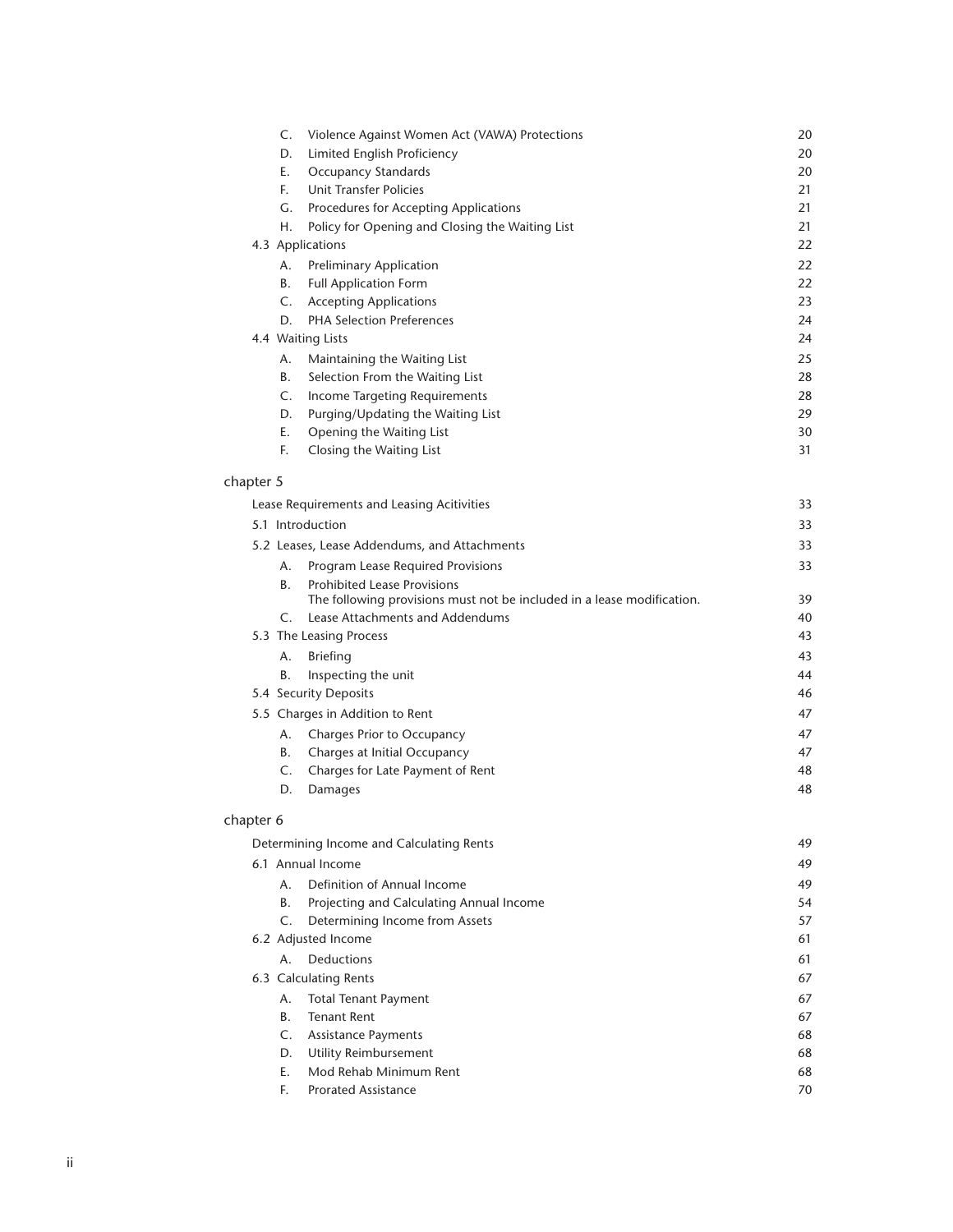## [chapter 7](#page-76-0)

| <b>Verification Requirements</b>                                         |    |
|--------------------------------------------------------------------------|----|
| 7.1 Introduction                                                         | 71 |
| 7.2 Key Requirements                                                     | 71 |
| Methods of Verification Acceptable Listed in the Order of Priority<br>А. | 71 |
| 7.3 Verification of Family Composition                                   | 73 |
| 7.4 Verification of Family Type and Individual Status                    | 73 |
| 7.5 Verification of Expenses                                             | 75 |
| 7.6 Verification of the Need for an Assistance Animal                    | 75 |
| 7.7 Verification of Income                                               | 75 |
| 7.8 Verification of Assets                                               | 76 |
| 7.9 Verification of Social Security Numbers                              | 76 |
| 7.10 Verification of Citizenship and Immigration Status                  | 77 |
| 7.11 Verifying Eligibility of a Student for Assistance                   | 77 |

## [chapter 8](#page-85-0)

| <b>Recertifications</b> |                                                    | 80 |
|-------------------------|----------------------------------------------------|----|
| 8.1 Introductions       |                                                    | 80 |
| А.                      | Key Requirements                                   | 80 |
|                         | 8.2 Annual Recertifications (ARs)                  | 81 |
| Α.                      | Timing of Recertifications                         | 81 |
| В.                      | Determining Recertification Anniversary Dates      | 81 |
|                         | Notices to Tenants                                 | 81 |
| D.                      | Steps to Completing an Annual Recertification      | 83 |
|                         | 8.3 Interim Recertifications (IRs)                 | 83 |
|                         | 8.4 Unit Transfers                                 | 85 |
| Α.                      | Determining Whether a Unit Transfer Should Occur   | 85 |
| В.                      | Inputting Data for a Unit Transfer 50058 Worksheet | 86 |
|                         | 8.5 Submitting Information to CHFA                 | 86 |

## [chapter 9](#page-92-0)

| Enterprise Income Verification (EIV)                                                          | 87 |
|-----------------------------------------------------------------------------------------------|----|
| 9.1 System Overview                                                                           | 87 |
| 9.2 Security                                                                                  | 87 |
| 9.3 Requesting EIV Income Reports                                                             |    |
| Income Reports for Annual Certifications<br>А.                                                | 88 |
| В.<br>Income Reports for Interim Certifications                                               | 88 |
| Income Reports for Move-ins<br>C.                                                             | 88 |
| Income Reports to Follow Up on Stand-Alone Discrepancy Reports and New<br>D.<br>Hires Reports | 89 |
| 9.4 Existing and Former Tenant Reports                                                        | 89 |
| 9.5 Reporting End of Participation (EOP)                                                      | 89 |
| What to Report at End of Participation<br>А.                                                  | 90 |
| Updating Reported Information<br>В.                                                           | 91 |
| If a Participant Disputes the Debt or Termination Information Reported<br>C.                  | 91 |
| 9.6 Utilizing EIV Reports                                                                     | 91 |
| What To Do If the EIV Information is Incorrect<br>$A_{\cdot}$                                 | 93 |
| 9.7 Following Up With Income Discrepancies and New Hires                                      | 95 |
| 9.8 Other EIV Reports                                                                         | 96 |
| 9.9 Summary of Owner/Agent EIV Responsibilities                                               | 96 |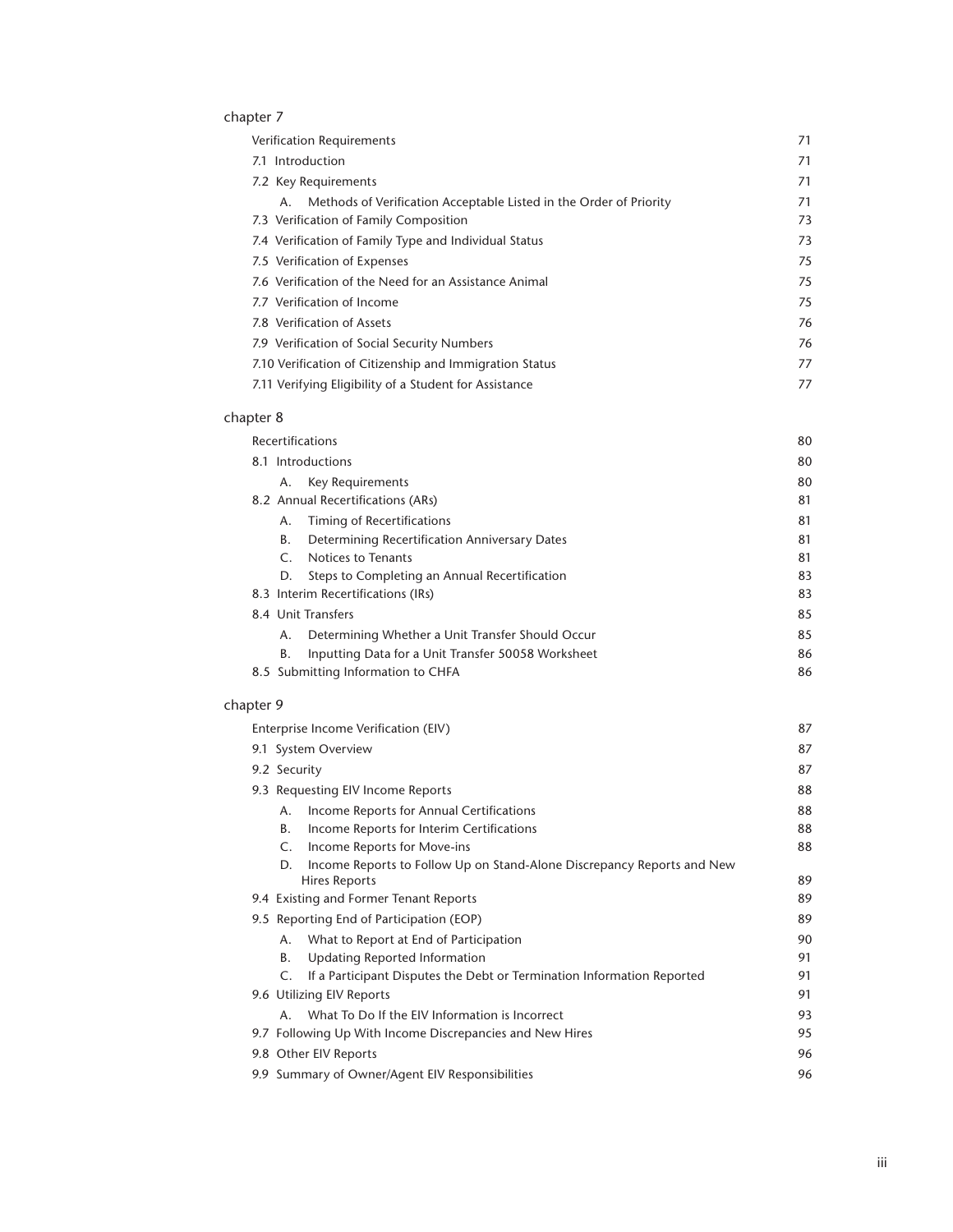## [chapter 10](#page-102-0)

| <b>SAVE Verification</b>              |                                                          | 97  |
|---------------------------------------|----------------------------------------------------------|-----|
| 10.1 Access to SAVE                   |                                                          | 97  |
| 10.2 SAVE Requirements                |                                                          | 97  |
| А.                                    | <b>Notification Requirements</b>                         |     |
| <b>B.</b>                             | Submission of Documentation                              | 97  |
| C.                                    | Required Documentation of Citizenship/Immigration Status | 98  |
| D.                                    | Verifying Information on Immigration Status              | 99  |
| Е.                                    | Appealing Determinations of Ineligibility                | 100 |
| F.                                    | Delay, Denial, or Termination of Assistance              | 101 |
| chapter 11                            |                                                          |     |
| Terminations and End of Participation |                                                          | 103 |
|                                       | 11.1 Terminations                                        |     |
| А.                                    | Grounds for Termination of or Refusal to Renew the Lease | 103 |

|    | - Grounds for Termination of or Refusal to Renew the Lease | 103 |
|----|------------------------------------------------------------|-----|
| В. | Notice of Termination of Tenancy                           | 103 |
| C. | Substitution of State and Local Requirements               | 104 |
| D. | Termination of Assistance                                  | 104 |
| Е. | Notice of Termination of Assistance                        | 104 |
|    | 11.2 End of Participation                                  | 105 |
| A. | Security Deposit Disposition                               | 105 |
| В. | <b>Special Claims</b>                                      | 105 |
|    | <b>Repayment Agreements</b>                                | 106 |

## [chapter 12](#page-112-0)

| <b>HQS</b> Inspections                                    |                                                                            | 107 |
|-----------------------------------------------------------|----------------------------------------------------------------------------|-----|
|                                                           | 12.1 Chapter Overview                                                      | 107 |
|                                                           | 12.2 Housing Quality Standards General Requirements                        | 107 |
| 12.3 Performance Requirements and Acceptability Standards |                                                                            | 108 |
| Α.                                                        | <b>Sanitary Facilities</b>                                                 | 108 |
| <b>B.</b>                                                 | Food Preparation and Refuse Disposal                                       | 109 |
| $\mathsf{C}$ .                                            | Space and Security                                                         | 110 |
| D.                                                        | <b>Thermal Environment</b>                                                 | 111 |
| E.                                                        | Illumination and Electricity                                               | 112 |
| E.                                                        | <b>Structure and Materials</b>                                             | 112 |
| G.                                                        | Interior Air Quality                                                       | 113 |
| Η.                                                        | <b>Water Supply</b>                                                        | 113 |
| $\mathbf{L}$                                              | <b>Lead-based Paint</b>                                                    | 114 |
| $\mathsf{L}$                                              | Access                                                                     | 115 |
| К.                                                        | Site and Neighborhood                                                      | 115 |
| L.                                                        | Sanitary Condition                                                         | 115 |
| М.                                                        | <b>Smoke Detectors</b>                                                     | 116 |
|                                                           | 12.4 Lead-based Paint Requirements and Responsibilities                    | 116 |
| А.                                                        | <b>Exempt Units</b>                                                        | 116 |
| В.                                                        | Applicable Lead-based Requirements                                         | 117 |
| C.                                                        | <b>Basic Lead-based Paint Requirements</b>                                 | 117 |
| D.                                                        | Notification and Disclosure of Lead-based Paint Hazards Prior to Occupancy | 118 |
| E.                                                        | Visual Assessment for Deteriorated Paint                                   | 118 |
| E.                                                        | Stabilization of Deteriorated Paint Surfaces                               | 118 |
| G.                                                        | <b>Ongoing Maintenance</b>                                                 | 120 |
|                                                           | 12.5 HQS Inspections Processes and Procedures                              | 120 |
| А.                                                        | Notification of HQS Failures                                               | 121 |
| В.                                                        | Verification of Correction of HQS Deficiencies                             | 122 |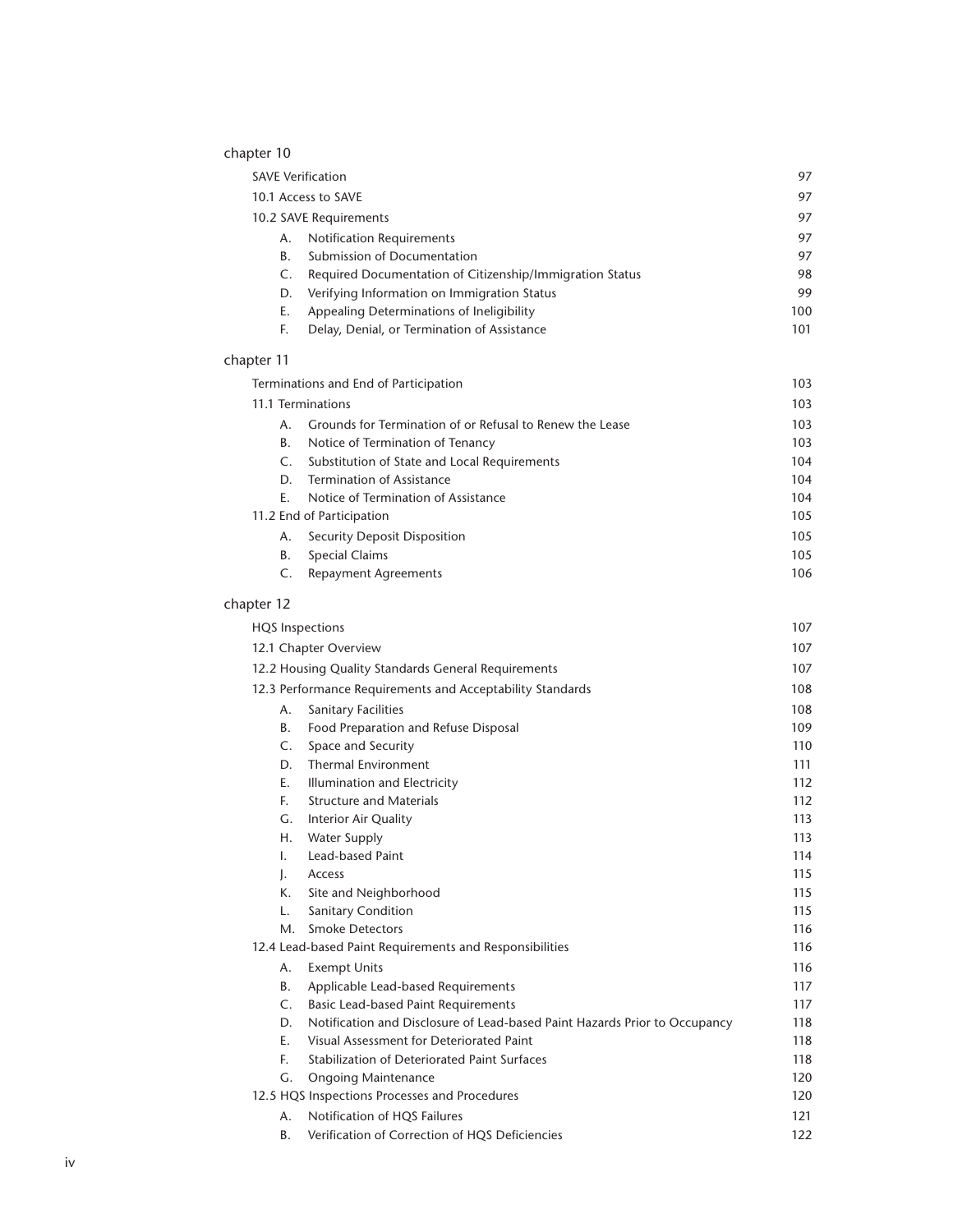| Determination of Responsibility<br>$\mathsf{C}$ . | 123 |
|---------------------------------------------------|-----|
| <b>Closing HQS Inspections</b><br>D.              | 124 |
| chapter 13                                        |     |
| <b>Management Reviews</b>                         | 125 |
| 13.1 Frequency of Management Reviews              | 125 |
| 13.2 Notification                                 | 125 |
| 13.3 Items Reviewed                               | 125 |
| 13.4 Report                                       | 126 |
| 13.5 Closure                                      | 126 |
| chapter 14                                        |     |
| Housing Assistance Payments (HAP) Contracts       | 127 |
| 14.1 Chapter Overview                             | 127 |
| 14.2 Owner Eligibility                            | 127 |
| 14.3 Renewal HAP Contract Process                 | 128 |
| 14.4 Contract Rents Upon Renewal                  | 129 |
| 14.5 Contents of HAP Contract                     | 129 |
| 14.6 HAP Contract Execution and Time Limits       | 129 |
| 14.7 Change in Ownership                          | 129 |
| chapter 15                                        |     |
| <b>HAP Payments</b>                               | 131 |
| 15.1 Payment to Owner                             | 131 |
| Distribution of housing assistance payment<br>А.  | 132 |
| D<br>Storaging the housing assistance payment     | 122 |

|                                                            | B. Stopping the housing assistance payment | 132 |
|------------------------------------------------------------|--------------------------------------------|-----|
|                                                            | C. Processing housing assistance payments  | 132 |
| 15.2 Internal Revenue Service (IRS) Reporting Requirements |                                            | 132 |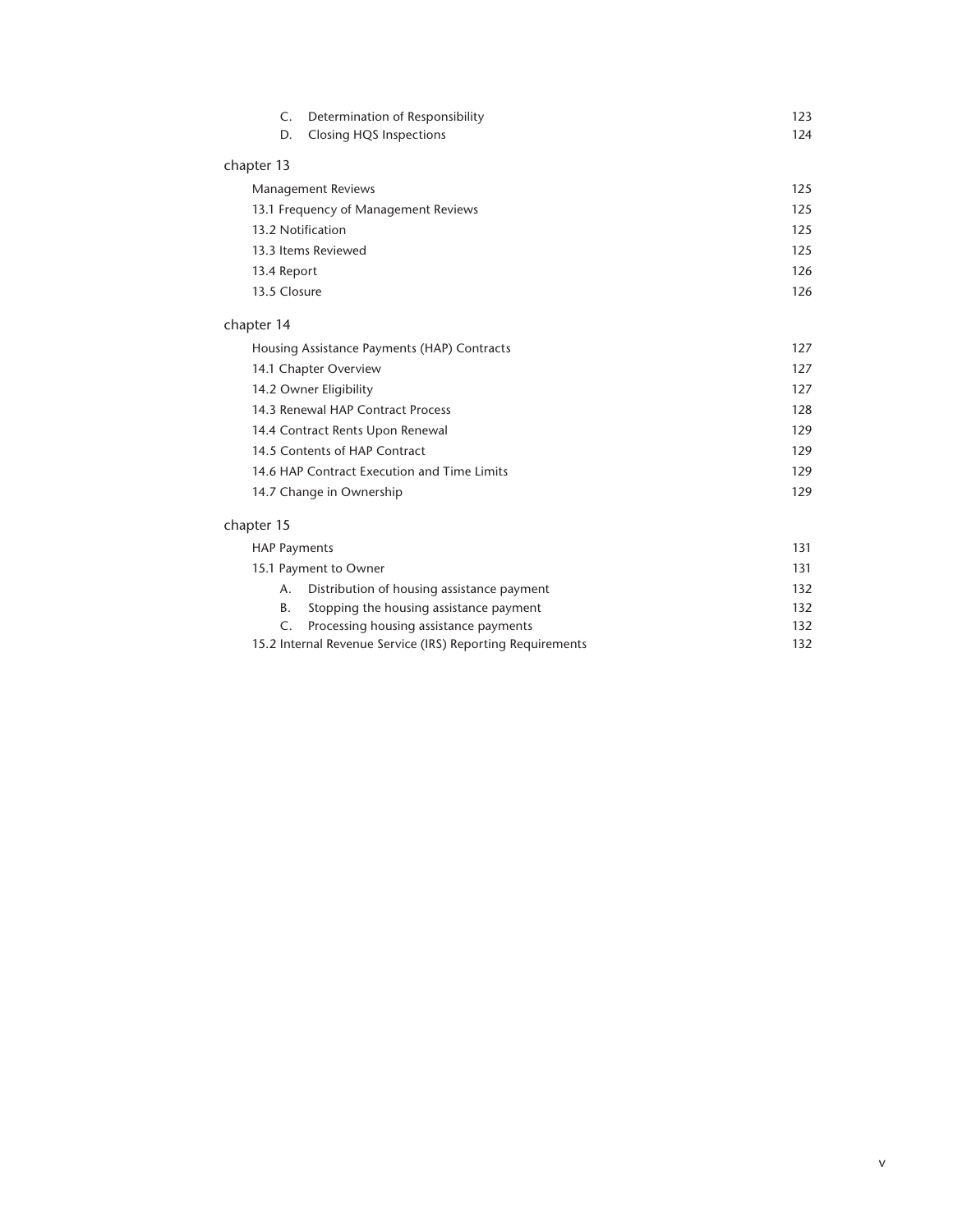## <span id="page-6-0"></span>1.1 Purpose

The purpose of this Handbook is to assist owners and agents (O/A) who participate in the Section 8 Moderate Rehabilitation Program (Program) administered by Colorado Housing and Finance Authority (CHFA) in implementing the Program.

## 1.2 Moderate Rehabilitation Program

The Moderate Rehabilitation (Mod Rehab) Program was designed in 1978 to be an expansion of the rental certificate program. The rental certificate program was initially amended to permit moderate levels of rehabilitation to upgrade and preserve the nation's housing stock.

Although the rental certificate program stimulated maintenance of the housing stock, it was estimated that at least 2.7 million rental units had deficiencies requiring a moderate level of upgrading; approximately 85 percent of these units were in buildings of fewer than 20 units. The Mod Rehab Program was designed to upgrade that housing stock.

The program was repealed in 1991 and no new projects are authorized for development. Assistance is limited to properties previously rehabilitated pursuant to a housing assistance payments (HAP) contract between an owner and a Public Housing Agency (PHA).

## 1.3 The Single Room Occupancy (SRO) Program - Current

The Section 8 SRO program was created under the Stewart B. McKinney Homeless Assistance Act and was signed into law on July 22, 1987. The purpose of the program was to provide funding to rehabilitate existing structures to create SRO housing for homeless individuals of very low income.

An SRO is a residential building that provides a small private room for one individual. Recognizing that the need for affordable, basic housing was increasing, particularly for single, very low-income individuals, Congress, as part of the McKinney Act, moved to reinvigorate the provision of SROs as one viable alternative to homelessness.

Although it was not required by the SRO Section 8 program, approximately half of all sponsors provided some supportive services. Services ranged from household management skills, health exams, substance abuse counseling, job counseling and literacy training. SROs also give residents a fixed address to which essential income benefits such as pension checks, social security, and other general assistance materials can be sent.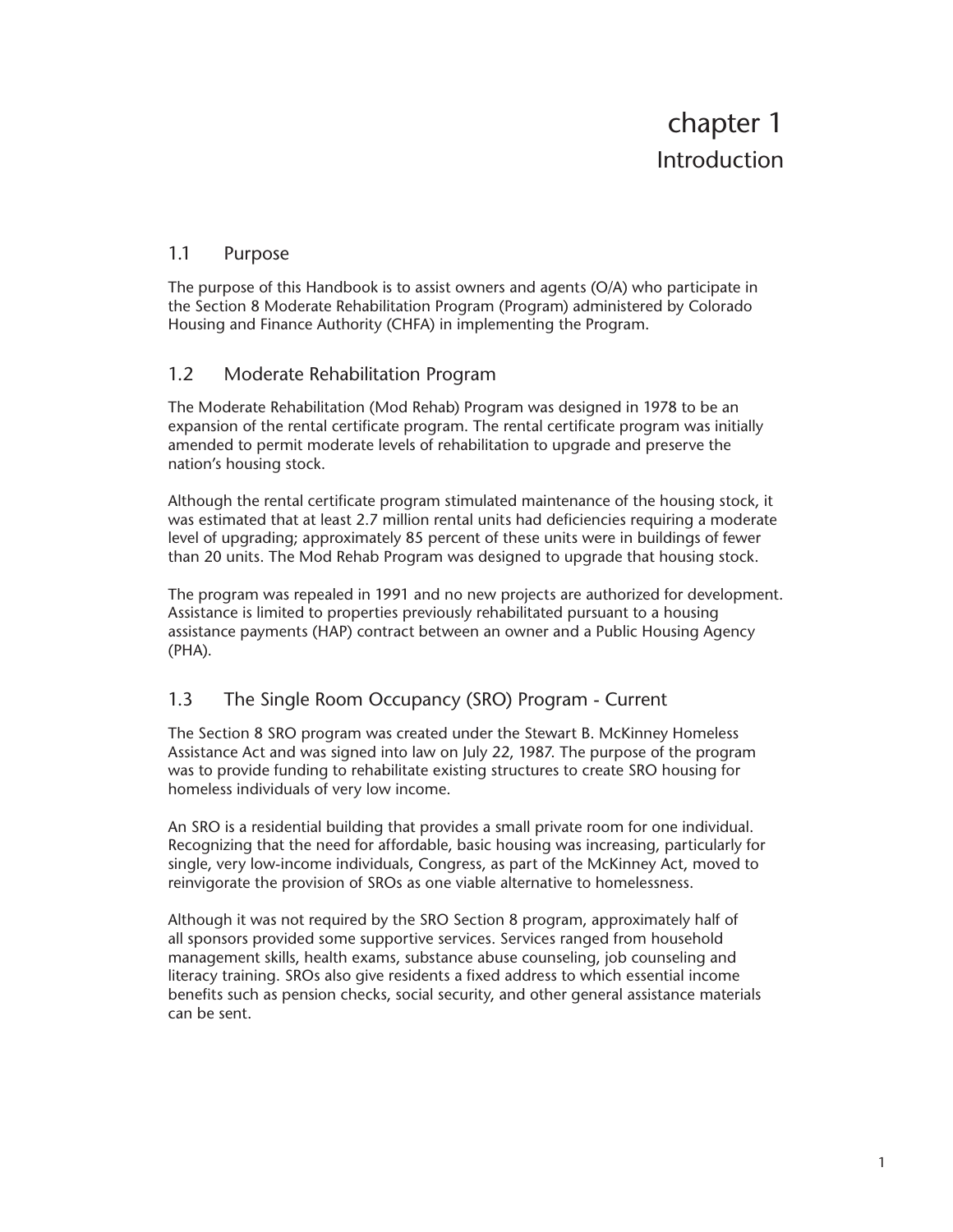### <span id="page-7-0"></span>1.4 Roles and Responsibilities of Key Players in the Mod Rehab Program

PHAs administering the Mod Rehabilitation Program enter into contractual relationships with three parties: HUD, the owner, and the family. The roles and responsibilities of HUD, the PHA, the owner, and the family are defined in 24 CFR 5 and 24 CFR 882. Legal documents include the Consolidated Annual Contributions Contract (ACC), Moderate Rehabilitation HAP Contract, the Administrative Services Agreement for owners who participate in CHFA's Mod Rehab Program, Moderate Rehabilitation Lease, and Statement of Family Responsibility.

#### **Role of HUD**

HUD has four major responsibilities:

- Develop policy, regulations, handbooks, notices, and guidance to implement housing legislation;
- Allocate housing assistance funds;
- Provide technical assistance and training to PHAs; and
- Monitor PHA compliance with Program requirements and performance goals.

#### **Role of CHFA**

CHFA administers the Mod Rehab Program under contract with HUD and has the following areas of responsibility:

- Establishing local policies;
- Determining family eligibility and reexamining of family income;
- Maintaining the waiting list and selecting families for admission;
- Verify calculation of family share of the rent and the amount of the housing assistance payment;
- Establishing utility allowances;
- Approving units, assuring compliance with housing quality standards;
- Making housing assistance payments to owners;
- Conducting informal reviews and hearings at the request of applicants and participants;
- Complying with fair housing and equal opportunity requirements, HUD regulations and requirements, the consolidated ACC, CHFA's administrative plan, and federal, state and local laws.

PHA responsibilities are defined in the consolidated ACC, the HAP contract, and in applicable regulations. CHFA does not own the assisted units and does not perform owner functions.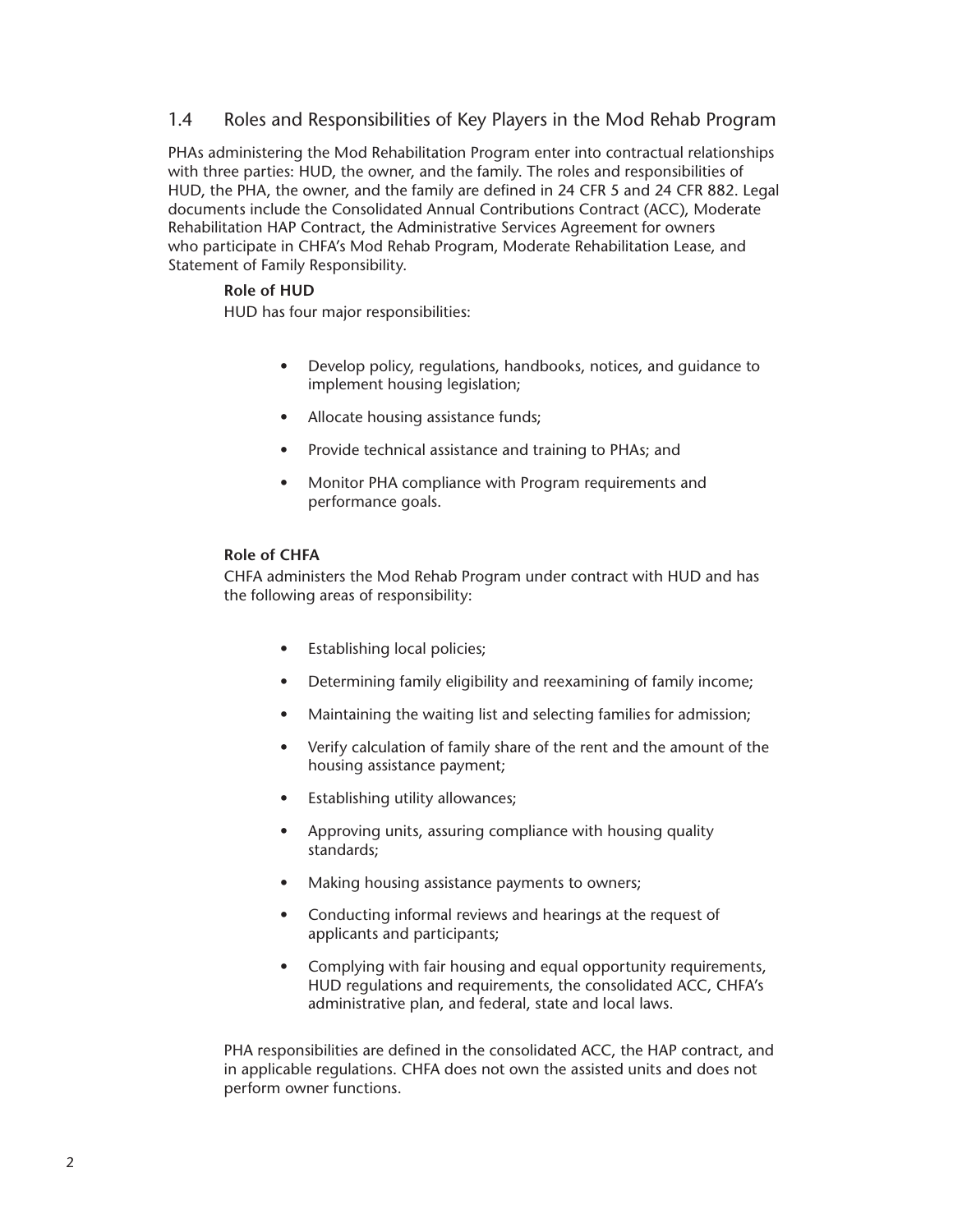CHFA administers its Program under the provisions of certain waivers that it received from HUD on May 1984, April 1987, and August 1987. These waivers allow CHFA to delegate certain responsibilities to the owner of multifamily properties in the Program. CHFA has delegated these responsibilities through an Administrative Services Agreement with the owners of the properties participating in CHFA's Program. CHFA will assure compliance with this Agreement, its Administrative Plan, and related procedures through regular monitoring of management practices and through the periodic management reviews. Owner's noncompliance could lead to suspension or termination of Section 8 rental assistance or of the Housing Assistance Contract.

#### **Role of the Owner**

The owner has the following major responsibilities:

- Taking and processing applications;
- Maintaining and administering the waiting list;
- Determining Moderate Rehabilitation Program eligibility for applicants;
- Verifying preferences;
- Selecting tenants, providing Program Briefings;
- Conducting certification and recertification of tenants;
- Enforcing occupancy standards;
- Complying with the HAP contract, lease, and Statement of Family Responsibility;
- Carrying out normal owner functions during the lease term, such as enforcing the lease, performing maintenance, collecting the family share of rent from the family, and charging tenants for any damage to the unit;
- Maintaining unit compliance with HQS;
- Complying with fair housing and equal opportunity requirements; and
- Paying for utilities, maintenance, and other services (unless paid for by the family under the lease).

Owner responsibilities for the Mod Rehab Program are defined in the HAP contract, the lease, and HUD regulations at 24 Code of Federal Regulations (CFR) Part 882, as well as CHFA's Administrative Plan and this handbook.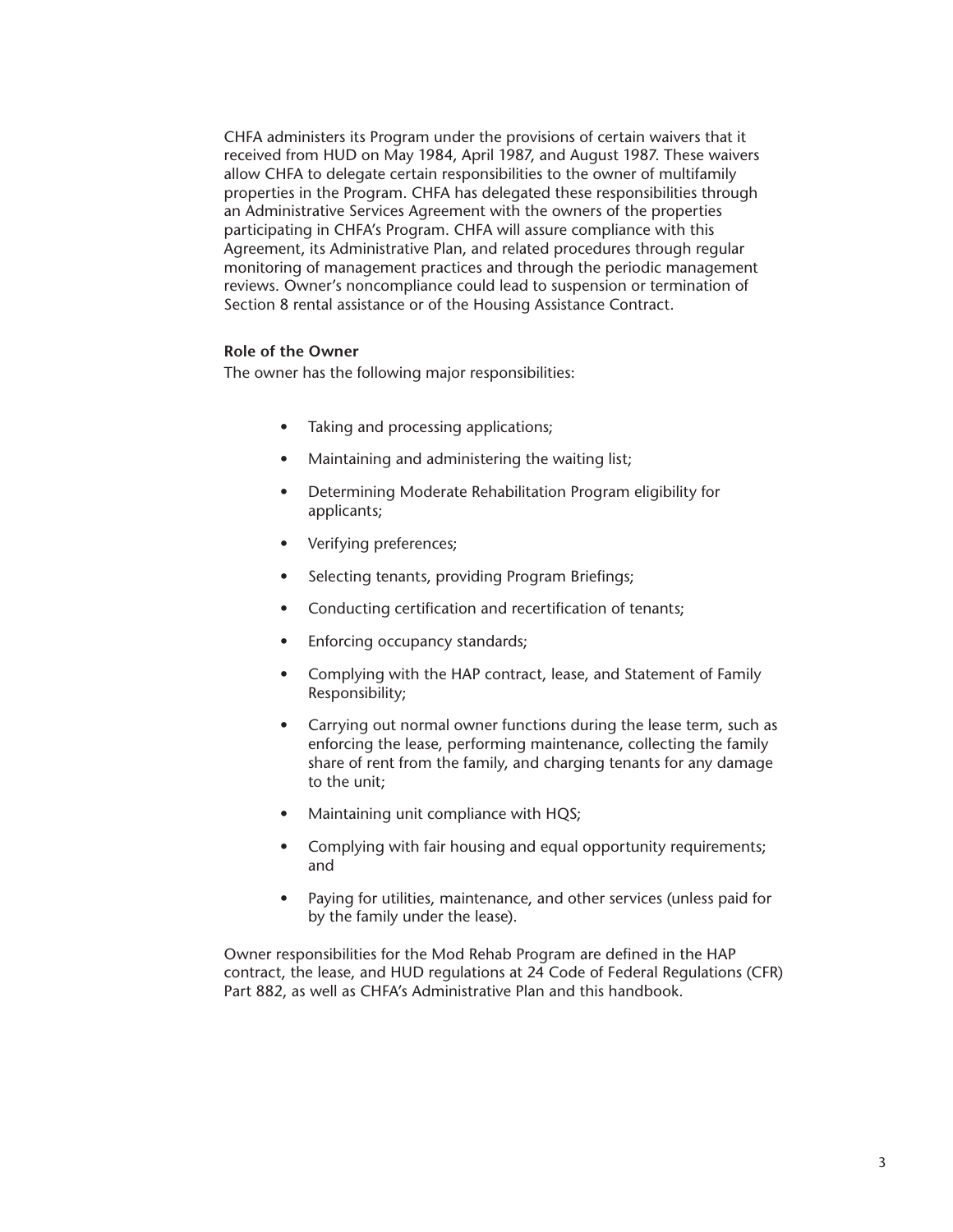#### **Role of the Family**

Responsibilities of the family include:

- Supplying true and complete required information including:
	- Any information that the PHA or HUD determines necessary in the administration of the Program, including evidence of citizenship or eligible immigration status;
	- Information as requested for regular or interim reexaminations of family income; and
	- Social Security numbers and signed consent forms for obtaining and verifying information;
- Correcting any failed HQS items caused by the family;
- Allowing the owner/agent or CHFA to inspect the unit at reasonable times and after reasonable notice;
- Not committing any serious or repeated violation of the lease;
- Not engaging in drug-related criminal activity or violent criminal activity;
- Notifying the owner/agent before moving or terminating the lease as required by the lease with the owner/agent;
- Using the assisted unit as a residence only and as the sole residence of the family. Members of the household may engage in legal profit-making activities within the unit, but only if those activities are incidental to the primary use of the unit as a residence. The members of the family also may not receive another housing subsidy in the same unit or a different unit;
- Promptly informing the owner/agent of any change in household composition. If the change is by any means other than birth, adoption, or court-awarded custody of a child, the family then must first obtain owner/agent approval to add the family member;
- Notifying the owner/agent of any absence from the unit and complying with owner/agent and CHFA policies governing absence from the unit;
- Not subletting the unit, assigning the lease, or having any financial or other interest in the unit; and
- Not committing fraud, bribery, or any other corrupt or criminal act in connection with any assisted housing programs.

Family obligations are stated on the Statement of Family Responsibility (form HUD-52578A), in the lease, and in the Program regulations at 24 CFR, Part 882, for Moderate Rehabilitation Program.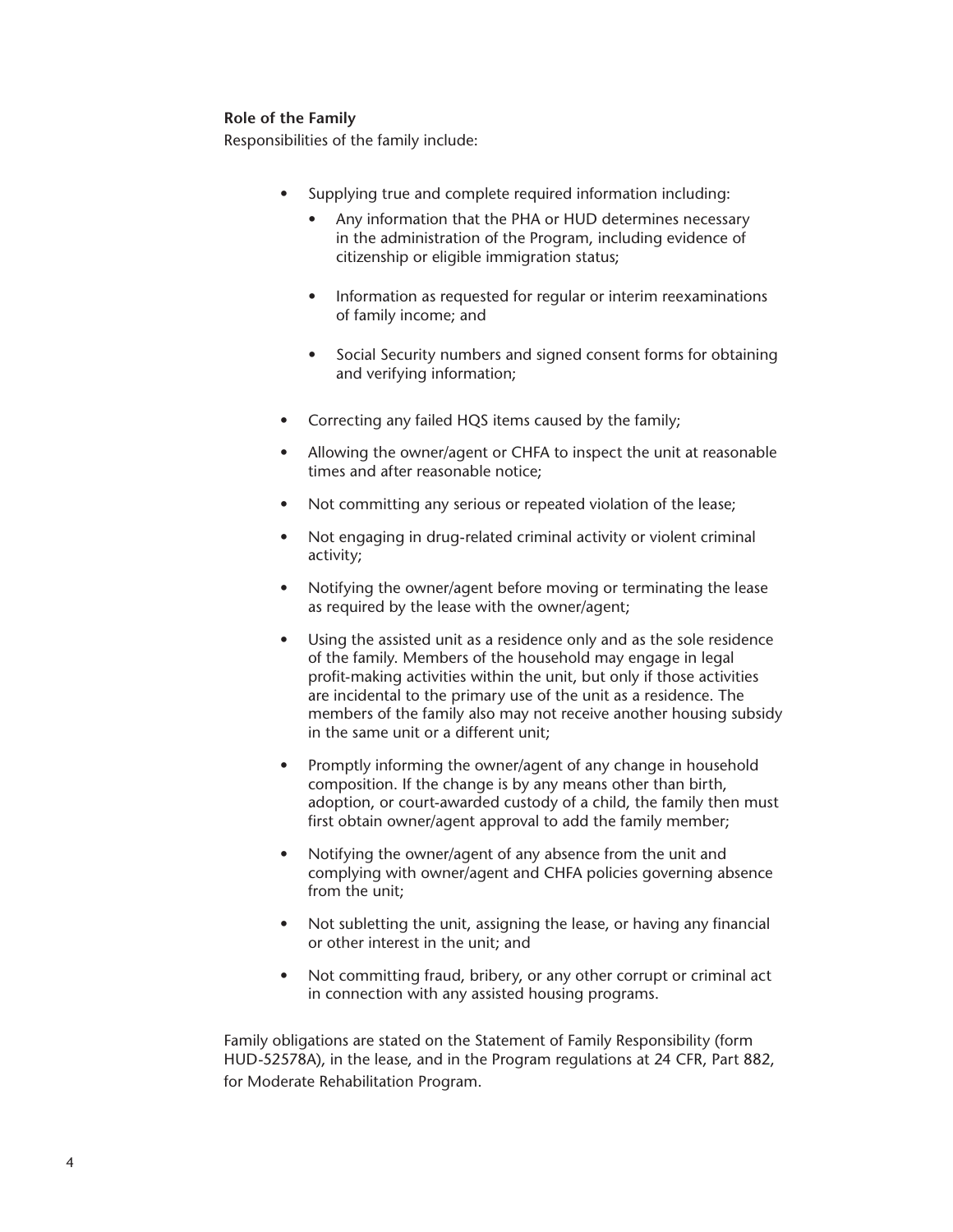## <span id="page-10-0"></span>1.5 Principles for Addressing Overlapping Requirements

#### **General**

In addition to complying with this handbook, owner/agents must comply with other federal, state, and local laws applicable to their property. If other federal, state, or local laws conflict with the requirements of this handbook, contact CHFA for guidance. In addition, when addressing complex overlapping requirements, it is always prudent for owner/agents to seek proper counsel.

#### **Statutory Program Eligibility Requirements**

State or local law cannot overrule federal statutory Program eligibility requirements.

#### **Multiple Federal Laws**

If more than one federal law applies to a property, as may be the case if a Mod Rehab property obtains HUD insured loan(s) or obtains tax credits, the laws should be read and applied together. Where one law imposes a more restrictive requirement or standard on the owner/agent than another, the more restrictive requirement or standard is controlling as to federal law.

#### **Overlap Between Federal and State/Local Nondiscrimination Laws**

If state or local laws impose different nondiscrimination requirements than federal law, the more rigorous standard, the one that promotes the higher level of protection for the tenant, is controlling regardless of whether the more rigorous standard is that of the state, local, or federal law.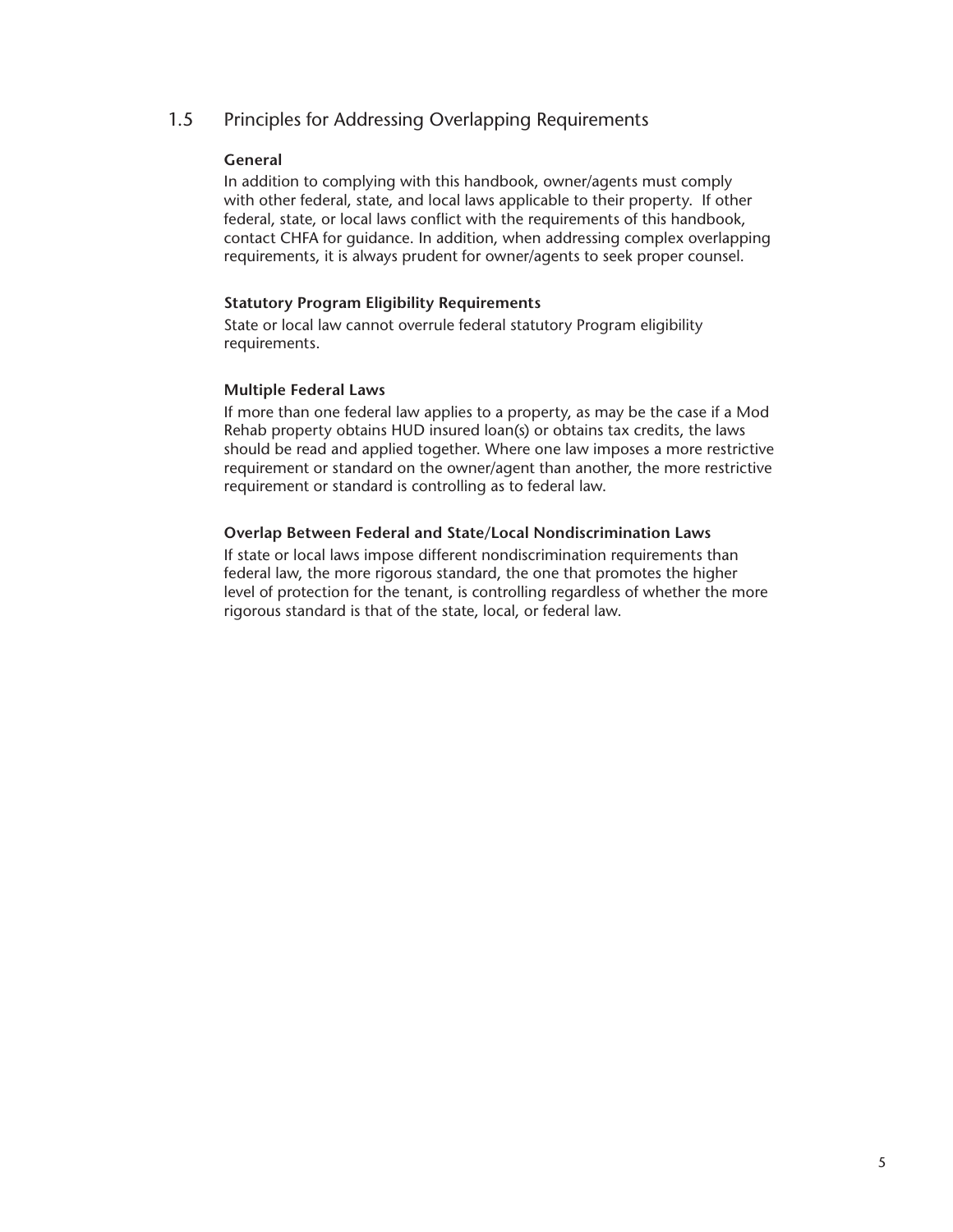## chapter 2 Fair Housing and Civil Rights

<span id="page-11-0"></span>The owner/agent of HUD-subsidized properties is subject to several important federal civil rights laws. These requirements seek to ensure that all applicants have equal access to affordable housing and that owner/agents treat all tenants equitably. In addition, states and local jurisdictions often establish their own civil rights laws that affect rental housing.

The owner/agent of HUD-subsidized housing must display the Fair Housing poster required by the Fair Housing Act and HUD regulations at 24 CFR, part 110.

This chapter provides a limited overview of key federal civil rights and nondiscrimination requirements that pertain to admissions and occupancy in mod rehab properties.

### 2.1 Key Regulations and Statute

- 1. 24 CFR, part 1 Title VI of the Civil Rights Act of 1964
- 2. 24 CFR, part 8 Section 504 of the Rehabilitation Act of 1973
- 3. 24 CFR, part 100 et seq Fair Housing Act
- 4. 24 CFR part 5.105, and with the Americans with Disabilities Act (42 U.S.C. 12101 et seq.).
- 5. 24 CFR, part 146 Age Discrimination Act of 1975
- 6. Uniform Federal Accessibility Standards (UFAS), effective July 11, 1988
- 7. Executive Orders 11246, 11625, 12138, 12432, 11063, 13166, and 12259, 46FR 1253 (1980) as amended;
- 8. Section 3 of the Housing and Urban Development Act of 1968; The Fair Housing Act (Title VIII of the 1968 Civil Rights Act)
- 9. Title II of the Americans with Disabilities Act (ADA) (HUD Notice PIH 95-48).
- 10. Colorado Anti-Discrimination Act of May 29, 2008

To summarize these laws and regulations, it is unlawful to discriminate at any stage of the application or participation process in private or federally assisted housing against households or members of a household because of race, color, national origin, religion, sex, age, disability, familial status, political affiliation, sexual orientation, gender identity, or because the family receives income from public assistance.

The owner/agent must be familiar with the regulations implementing these civil rights laws regarding fair housing and Program accessibility, and with the applicable HUD Notices explaining those requirements. HUD's Office of Fair Housing and Equal Opportunity (FHEO) also can provide technical assistance on these requirements.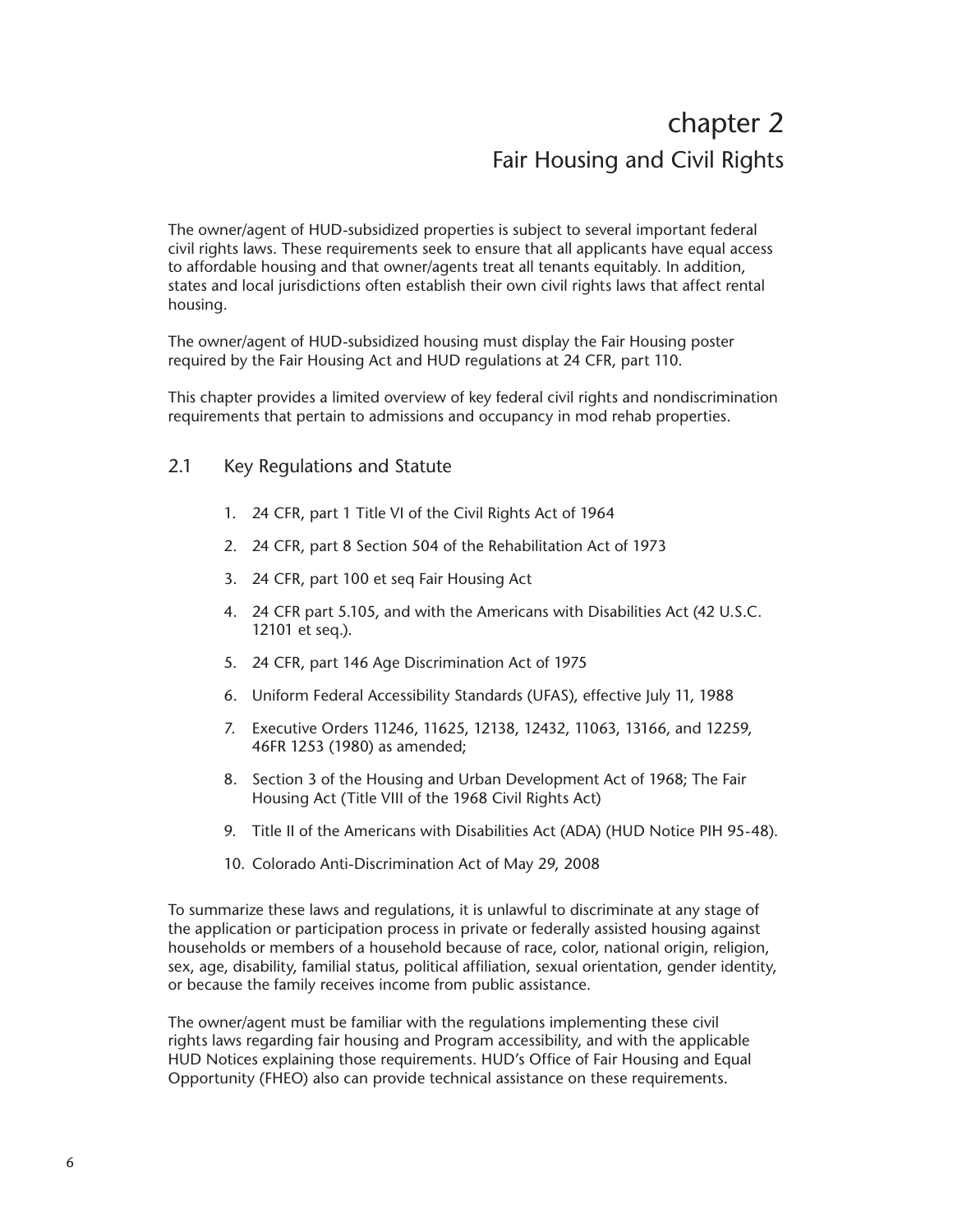## <span id="page-12-0"></span>2.2 Prohibited Actions

Under these protections, an owner, manager, or any staff member must not:

- 1. Deny anyone the opportunity to apply to rent housing, or deny to any qualified applicant the opportunity to lease housing suitable to his or her needs;
- 2. Provide anyone housing that is different from that provided to others;
- 3. Subject anyone to segregation, even if by floor or wing. The owner/agent must not engage in activities that steer potential tenants away from or toward particular units by words or actions based on race, color, religion, sex, disability, familial status, national origin, gender identity, or sexual preference.
- 4. Restrict anyone's access to any benefit enjoyed by others in connection with the housing program;
- 5. Treat anyone differently in determining eligibility or other requirements for admission, in use of the housing amenities, facilities or programs, or in the terms and conditions of a lease.
- 6. Deny anyone access to the same level of services; Note: The owner/agent should be certain that all services at the project are supplied in a nondiscriminatory fashion. For example, there cannot be a preference for providing a service to persons of a specific religion, even if the agency providing the service is a faith-based organization.
- 7. Publish or cause to be published an advertisement or notice indicating the availability of housing that prefers or excludes persons;
- 8. Discriminate in any residential real estate transactions;
- 9. Discriminate against someone because of that person's relation to or association with another individual; or
- 10. Retaliate against, threaten, or act in any manner to intimidate someone because he or she has exercised rights under the Fair Housing Act.

## 2.3 Protections for Persons with Disabilities

The Fair Housing Act defines a person with a disability as someone with a physical or mental impairment that substantially limits one or more major life activities, someone who has a record of such impairment, or someone regarded as having such impairment. Major life activities include such functions as walking, breathing, seeing, hearing, working, etc. A disability can be temporary or permanent. Persons with temporary disabilities are protected against discrimination in the same way as are persons who have permanent disabilities.

A. Owner/Agent Responsibilities for Reasonable Accommodations

Although the Fair Housing Act generally requires applicants to be given equal treatment and prohibits discrimination against anyone with respect to the prohibited bases, there are certain limited circumstances when the Act requires a housing provider to treat persons with disabilities differently to enable them to have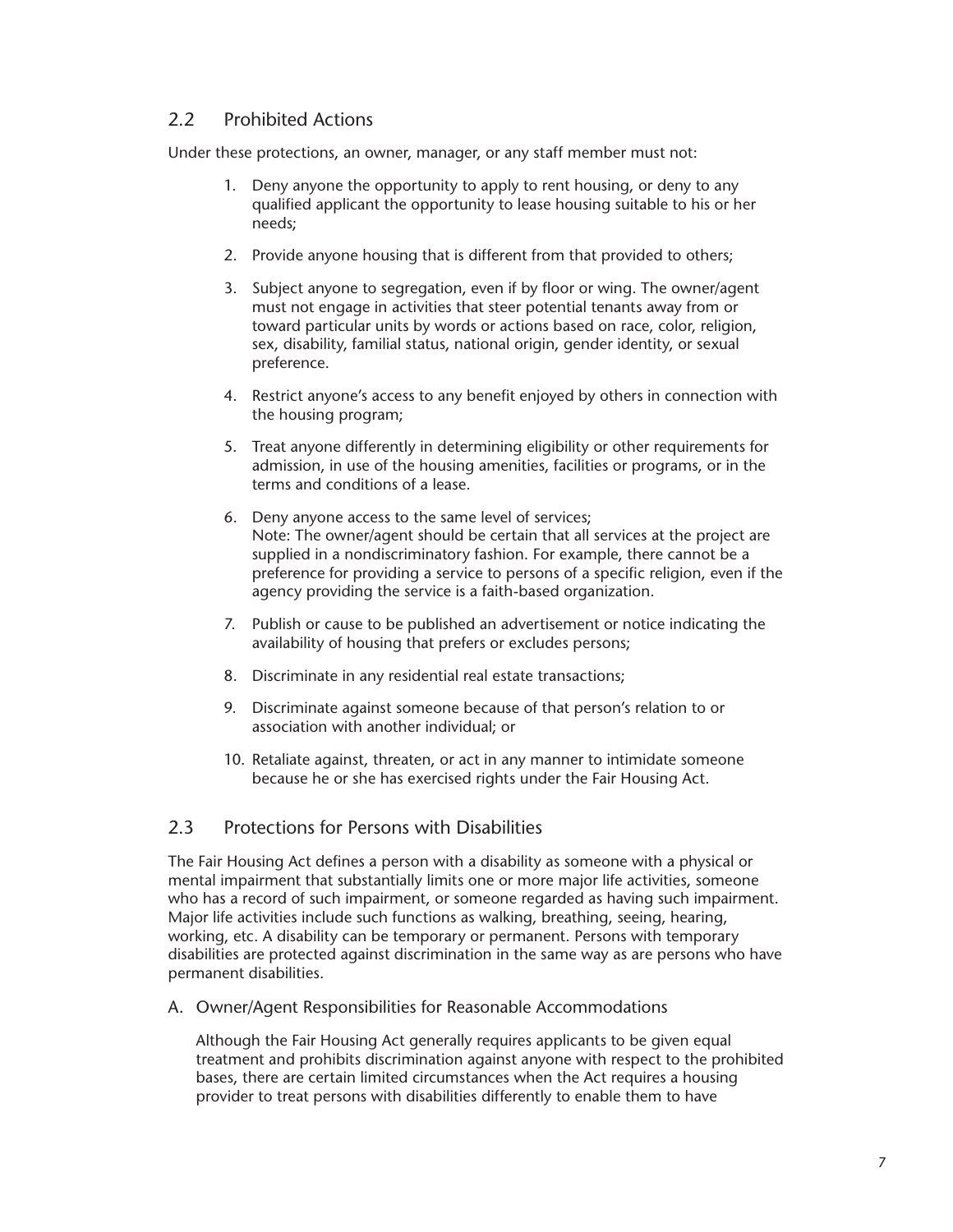<span id="page-13-0"></span>equal access to, or enjoyment of, housing and other housing-related programs. Specifically, the Fair Housing Act requires housing providers to provide "reasonable accommodations" to persons with disabilities. This means the owner/agent may have to modify rules, policies, practices, procedures and/or services to afford a person with a disability an equal opportunity to use and enjoy the housing.

If requested, the owner/agent must make reasonable accommodations to rules and policies to give persons with disabilities equal opportunity to enjoy dwelling and/ or common areas (e.g., through assigned parking for persons with disabilities, or animals assisting disabled tenants, even if pets are not generally allowed).

#### **Program Accessibility/Eligibility**

To ensure that persons with disabilities have an opportunity to participate in the Program, Section 504 requires the owner/agent to ensure that outreach materials and the application process are open to persons with disabilities. For example, the owner's/agent's application process must be accessible to persons with disabilities, or the owner/agent must make provisions to take applications from these persons.

To ensure communication accessibility, the owner/agent is required to use a telecommunications device suitable for the hearing-impaired or equally effective communication system (such as a TTY relay service). The owner/agent must provide TTY, unless the phone company offers it or an equally effective communication system. The owner/agent must pay for the cost of an interpreter for a hearing impaired person upon request, although advance notice may be required, and must provide copies of legal documents and informational materials in Braille or on tape for visually impaired applicants. The owner/agent is not required to take any actions that would result in a fundamental alteration in the nature of the Program or cause undue financial or administrative burden.

In addition, Executive Order 13166 requires federal agencies and grantees to take affirmative steps to communicate with persons who need services or information in a language other than English.

#### B. Owner/Agent Responsibilities for Reasonable Modifications

Section 504 of the Rehabilitation Act of 1973 (as amended) prohibits discrimination under any program or activity receiving federal financial assistance solely on the basis of a disability. The rule requires those who are considered "recipients" of federal funds to ensure that individuals with disability will receive equal opportunity to participate in programs and services in the most appropriate integrated setting.

The owner/agent is required to make and pay for reasonable structural modifications to units and/or common areas that are needed by applicants and tenants with disabilities, unless these modifications would change the fundamental nature of the project or cause undue financial and/or administrative burdens.

If the owner/agent can provide documentation that the modification would cause a change to the fundamental nature of the project or cause undue financial and administrative burdens, the owner/agent must permit disabled persons, at their own expense, to make reasonable modifications to the premises (both interior unit and common area). However, permission may be conditioned on the renter agreeing to restore the unit interior to its previous condition. Permission may also be conditioned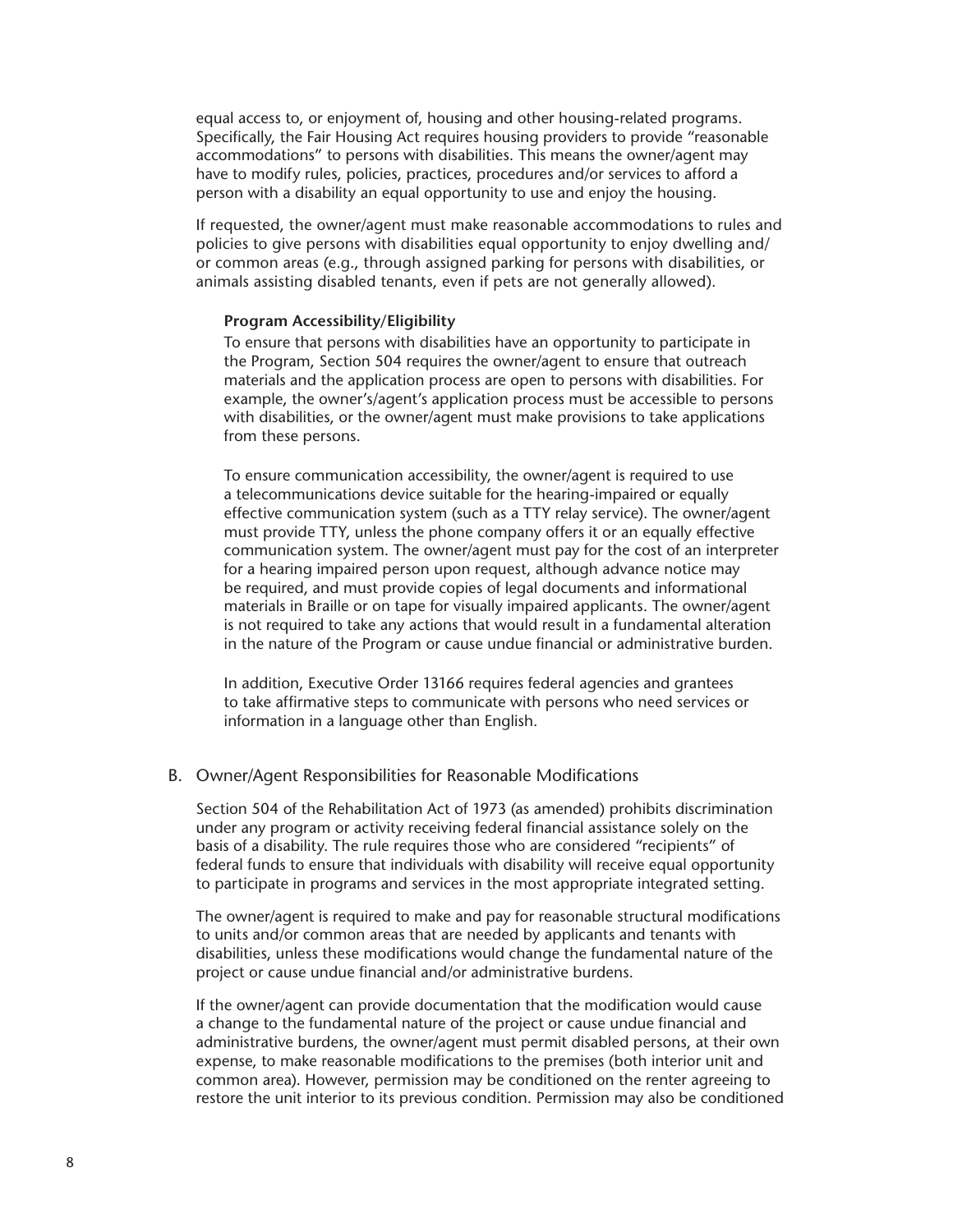<span id="page-14-0"></span>on provision of a description of work, assurance it will be done in "workmanlike" manner and that necessary building permits will be obtained.

#### C. Affirmatively Furthering Fair Housing

If the procedures that the owner/agent intends to use to publicize the availability of this Program are unlikely to reach persons of any particular race, color, religion, sex, age, national origin, or mental or physical disability, the owner/agent must establish additional procedures to ensure that such persons are made aware of the availability of the Program. The owner/agent must also adopt and implement procedures to ensure that interested persons can obtain information concerning the existence and location of services and facilities that are accessible to persons with disabilities.

The owner/agent must engage in affirmative marketing to groups least likely to apply for the owner's/agent's housing even if this group is different from the religious or ethnic group generally served by the owner/agent organization. In an effort to make sure that those least likely to apply have been reached, CHFA requires that the owner/agent submit an Affirmative Fair Housing Marketing Plan to CHFA. These plans must be reviewed every five years.

#### D. Record-keeping

The owner/agent must keep civil rights related records in accordance with 24 CFR 1.6, 8.55(b), and 107.30. The civil rights related records include race and ethnicity data, compliance with 504, and compliance with Executive Order 11063. And title VI of the Civil Rights Act requires that the owner/agent maintain racial and ethnic data showing the extent to which members of minority groups are beneficiaries of federal financial assistance. To avoid the risk of violating civil rights and nondiscrimination requirements when seeking to gather such data, the owner/agent should consistently ask the same questions of all prospective and current tenants. In addition, the owner/agent should avoid asking for information only from certain populations and not others. For example, instead of asking only some applicants about their race, the owner/agent should have a means of seeking this information from all applicants.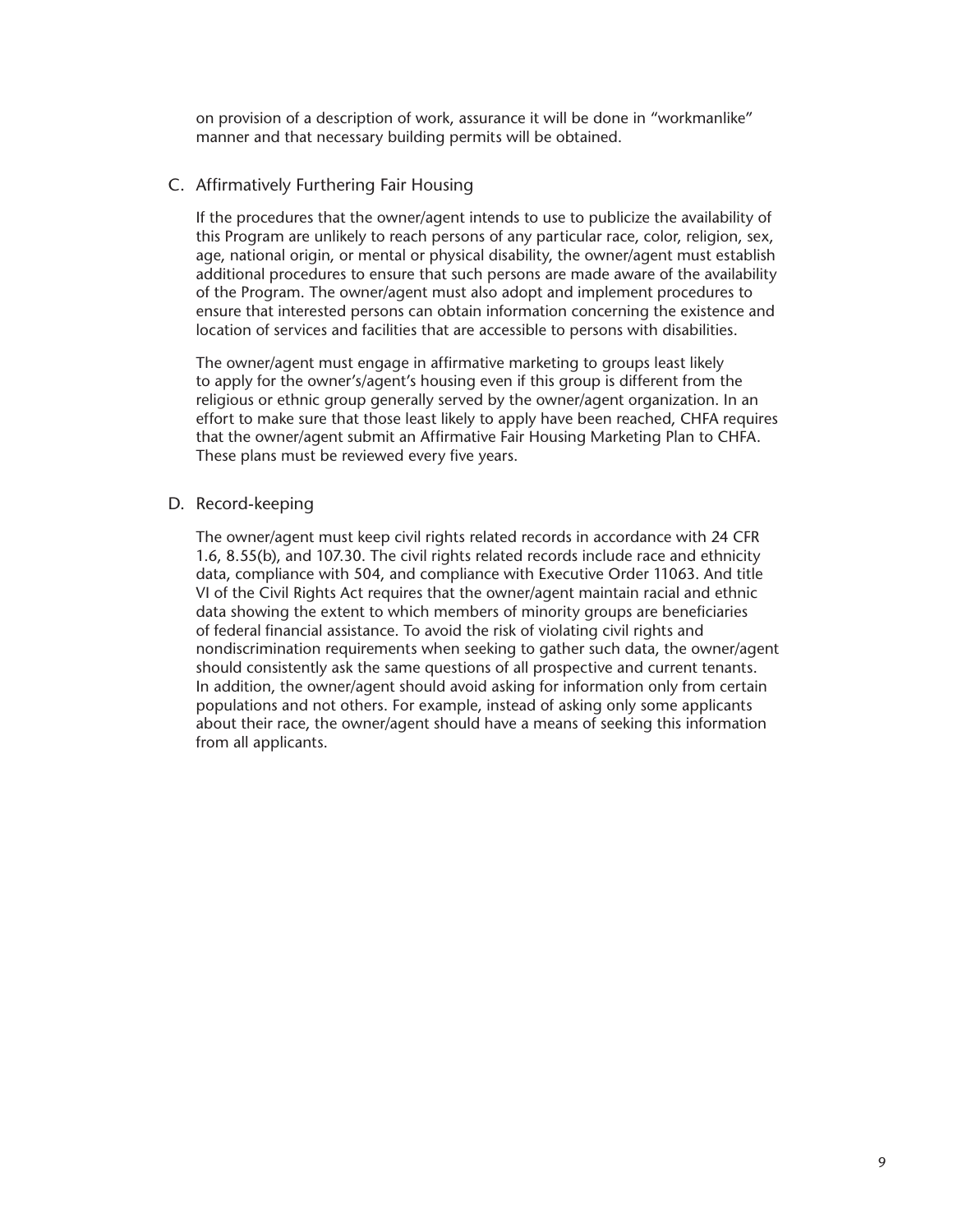## chapter 3 Eligibility and Denial of Assistance

## <span id="page-15-0"></span>3.1 Chapter Overview

This chapter outlines HUD's requirements for participation in the Program and provides guidance for establishing additional criteria. The owner/agent should strive for objectivity and consistency when applying these criteria to evaluate the eligibility of families who apply for assistance. The owner/agent must provide families applying for assistance the opportunity to explain their circumstances, furnish additional information if required, and receive an explanation from the owner/agent of the basis for any decision regarding their eligibility.

## 3.2 Eligibility Requirements

Several factors affect eligibility of an applicant for the Program (more information listed below):

- A. Authorization for the Release of Information requirement
- B. Social Security number disclosure requirements
- C. Income limit requirements specific to the Program
- D. Citizenship status requirements
- E. Student status requirement
- F. Persons subject to sex offender registration Program requirement
- G. Criminal and drug screening standards
- H. Debts owed to PHA requirements/persons evicted from another PHA
- I. CHFA's definition of family
- J. Homelessness requirement if SRO.
- K. CHFA-approved local preferences
- A. Authorization for the Release of Information Requirement

The owner/agent must require all adult applicants and participants (age 18 and over) to sign the Authorization for Release of Information/Privacy Act Notice (form HUD-9886) as a condition for admission and continued assistance. The form is valid for 15 months and must be signed annually at each recertification. With each adult member of the household, the owner/agent should review the information that the form authorizes HUD and CHFA to collect. Once signed, the form provides authorization for the following:

• HUD and CHFA to obtain any information necessary from State Wage Information and Collection Agencies (SWICAs) to verify information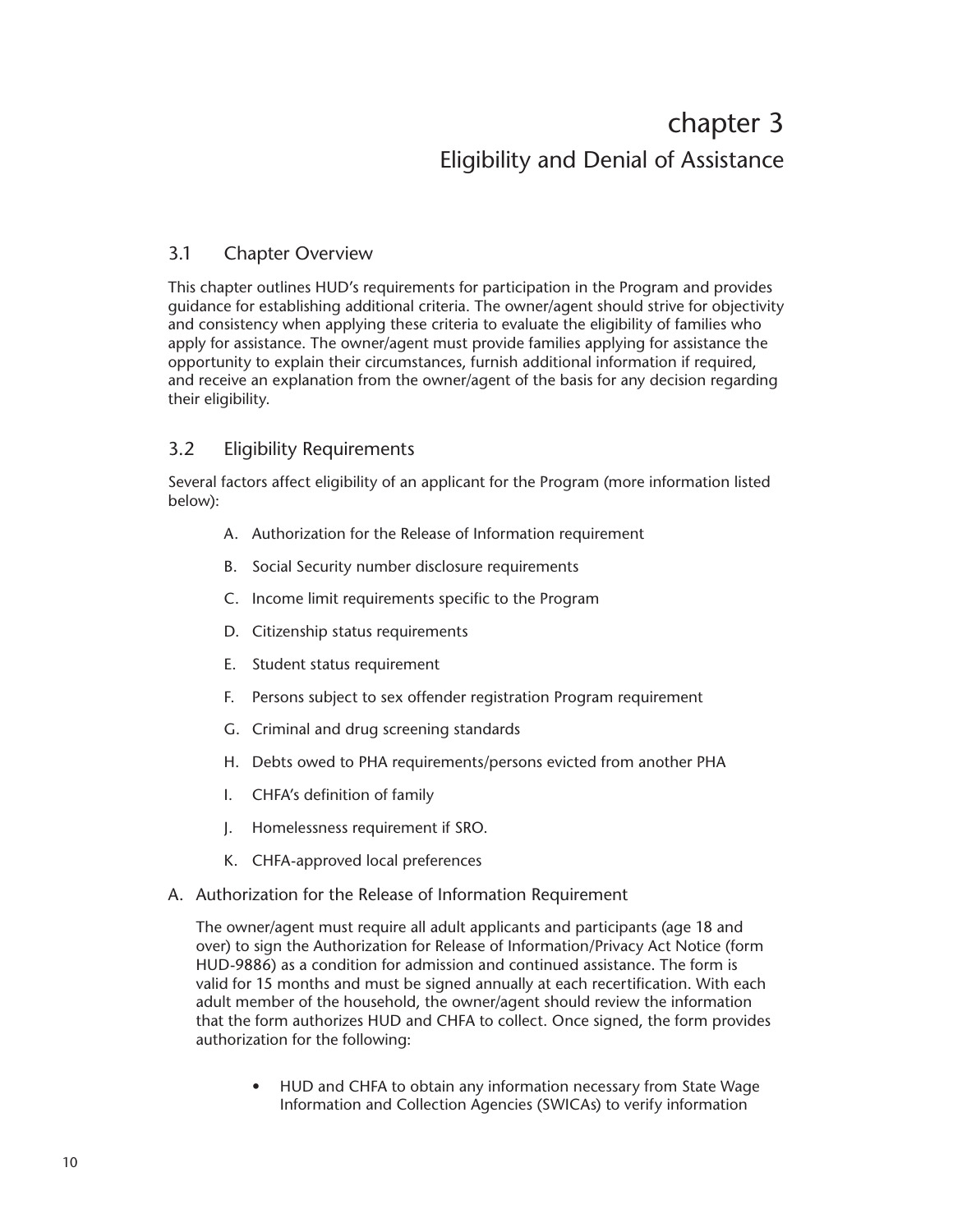provided at the time of application or recertification.

- <span id="page-16-0"></span>• HUD and CHFA to verify income information with previous and current employers that is pertinent to eligibility or level of assistance.
- HUD and CHFA to request income tax return information from the IRS and Social Security Administration (SSA) to verify income related to eligibility or level of assistance. The Privacy Act portion of the form informs applicants and participants that the information that is collected may be used for computer matching with other agencies including the Social Security Administration, the Internal Revenue Service, and State Wage Information Collection Agency.

The owner/agent must comply with the provisions of the Federal Privacy Act as well as any state or local laws relating to confidentiality.

#### **Provisions for Refusal to Sign**

If the applicant, tenant, or any adult member of the applicant's or tenant's family does not sign and submit the consent form as required in 24 CFR 5.230, the following statements apply:

- 1. The owner/agent must deny assistance and admission to the applicant; or
- 2. The owner/agent must terminate assistance to the family.
- B. Social Security Number Disclosure Requirements

In accordance with 24 CFR 5.216, all applicants and participants (including each member of the household) are required to disclose and provide documentation of his/her assigned Social Security Number (SSN), with the exception of the following individuals:

- a. Those individuals who do not contend to have eligible immigration status (individuals who may be unlawfully present in the United States). These individuals in most instances would not be eligible for a SSN.
	- i. A family that consists of a single household member (including a pregnant individual) who does not have eligible immigration status is not eligible for housing assistance and cannot be housed.
	- ii. A family that consists of two or more household members and at least one household member that has eligible immigration status, is classified as a mixed family, and is eligible for prorated assistance in accordance with 24 CFR 5.520. The PHA may not deny assistance to mixed families due to nondisclosure of a SSN by an individual who does not contend to have eligible immigration status.
- b. Existing Program participants as of January 31, 2010, who have previously disclosed their SSN and HUD has determined the SSN to be valid. Owner/agents must confirm HUD's validation of the participant's SSN by viewing the household's Summary Report or the Identity Verification Report on the EIV report.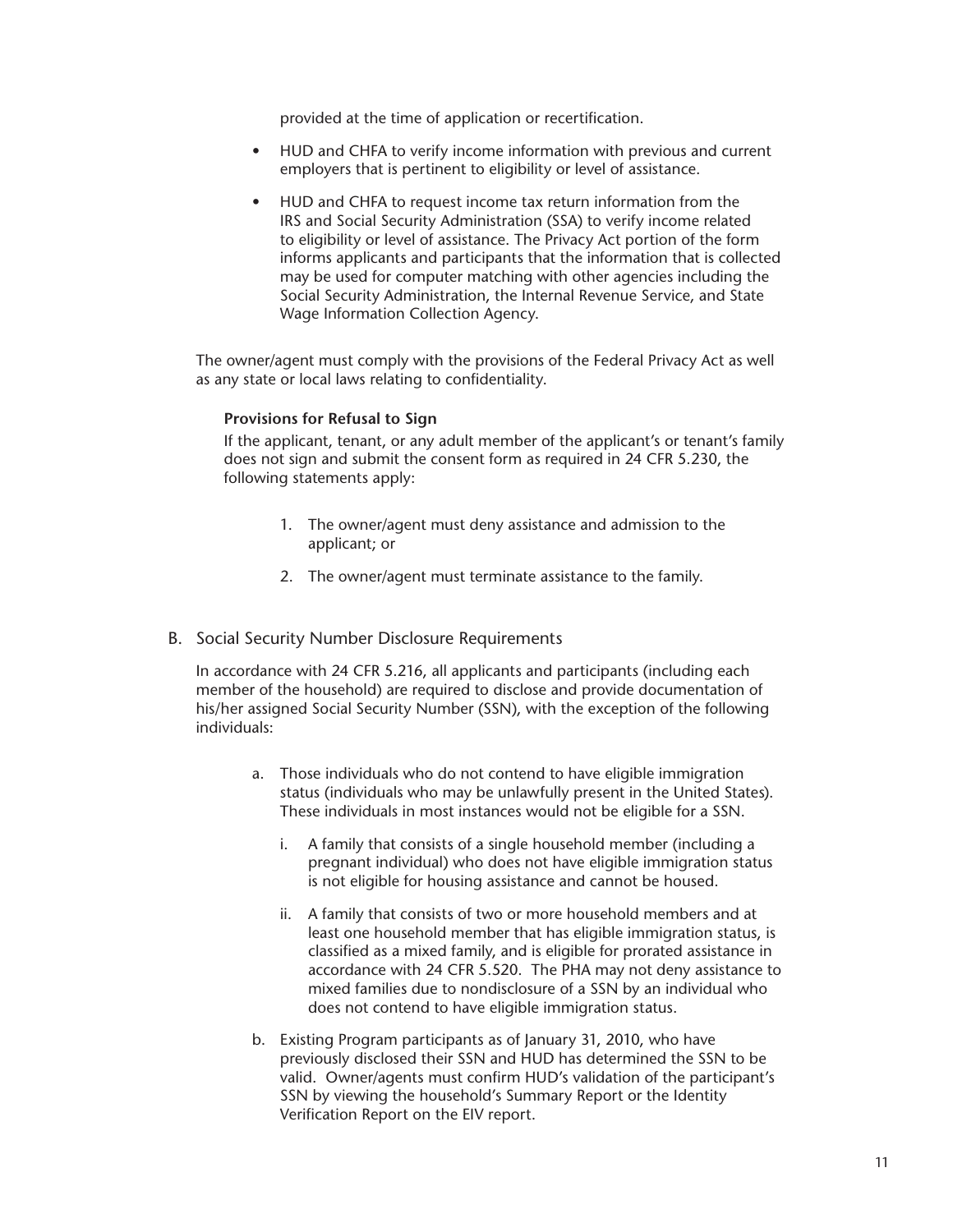c. Existing Program participants as of January 31, 2010, who are 62 years of age or older, and had not previously disclosed a valid SSN. This exemption continues even if the individual moves to a new assisted unit.

<span id="page-17-0"></span>Disclosure of SSNs is considered information subject to the Federal Privacy Act (5 USC 552a, as amended). In accordance with 24 CFR 5.212, the collection, maintenance, use, and dissemination of SSNs, any information derived from SSNs and income information must be conducted, to the extent applicable, in compliance with that Act and all other provisions of federal, state, and local law.

Applicants to the Section 8 Moderate Rehabilitation Single Room Occupancy (SRO) Program for Homeless Individuals, under 24 CFR 882, may be admitted to the Program without providing the requested documentation (prior to or at admission); however, the individual must provide the PHA with such documentation within 90 calendar days from the date of admission. (The PHA may grant the individual one 90-day extension, if in its discretion, determines that the individual's failure to comply with the SSN documentation requirement was due to unforeseen circumstances and outside the control of the family.) If upon the expiration of the provided time period, the individual fails to comply with the SSN disclosure and documentation requirements, the PHA must terminate the tenancy or assistance, or both of the individual.

This exception is only for an SRO property.

C. Income Limits

HUD establishes income limits by family size for the area in which the assisted units are located. The income limits are published annually in a HUD Notice and are generally effective on the date of publication. The income limits are available on the Internet at www.huduser.com at the "datasets" portal.

- 1. The very low income limit, which is set at 50 percent and the low income limit set at 80 percent of the area median income, are the income limits generally used to determine initial Program eligibility.
- 2. HUD also publishes an extremely low income limit. Each PHA must ensure that 75 percent of its admissions in each PHA fiscal year are families whose incomes are at or below the extremely low income limit, which is set at 30 percent of the area medium income.

#### **Applying Income Limits**

Income limits vary by family size. Income limits are published based on the number of persons in the household (for example, one-person, two-persons, three-persons) with increasingly higher income limits for families with more members. When determining family size for establishing income eligibility, the owner/agent must include all persons living in the unit except the following:

"Live-in aide": A person who resides with one or more elderly persons, nearelderly persons, or persons with disabilities, and who:

1. Is determined to be essential to the care and well-being of the person(s);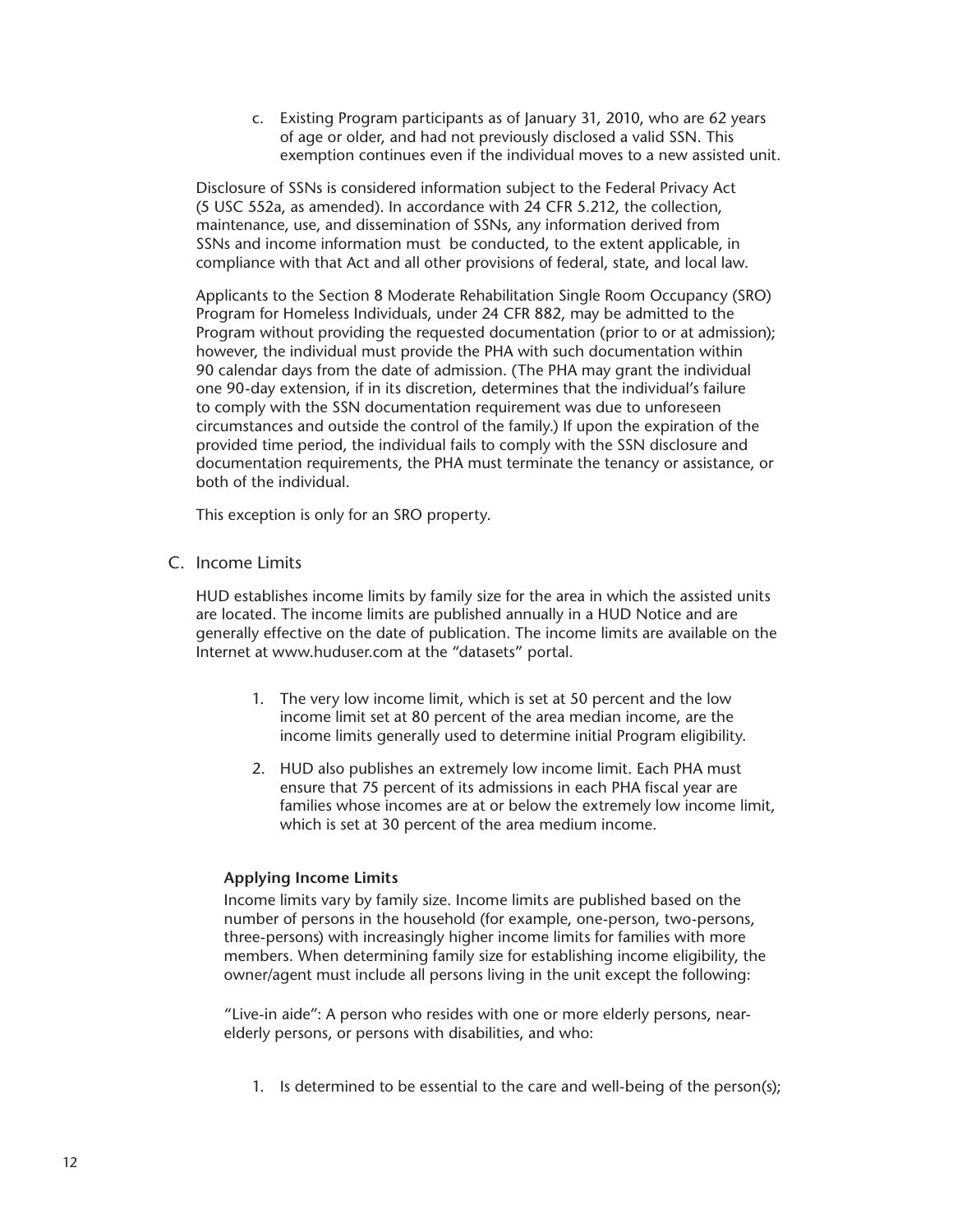- <span id="page-18-0"></span>2. Is not obligated for the support of the person(s); and
- 3. Would not be living in the unit except to provide the necessary supportive services.

When determining income eligibility, the owner/agent must count the income of family members only.

Annual income is compared to the applicable income limit to determine eligibility. A family's income must be less than or equal to the income limit for the family size for the area in which the property is located at the time the family is offered a unit in the subsidized building.

D. Citizenship Status

The applicant must meet the requirements of citizenship or eligible immigration status.

Eligibility for federal housing assistance is limited to U.S. citizens and applicants who have eligible immigration status. Persons claiming eligible non-citizen status must present appropriate immigration documents, which must be verified by the owner/agent through the Immigration and Naturalization Service (INS) aka Office of Homeland Security.

Every applicant household for (and participant in) the Program must sign a certification for every household member either claiming status as:

- A U.S. citizen, or
- An eligible non-citizen, or

Stating the individual's choice not to claim eligible status and acknowledge ineligibility.

An applicant family without any citizens or members with eligible immigration status is not eligible for assistance.

E. Student Status Requirement

HUD published its Final Rule on limiting Section 8 rental assistance to students on December 31, 2005. Student eligibility requirements apply to applicants enrolled full or part time at an institution of higher education and who are under 24 years of age.

The owner/agent must determine a student's eligibility for Section 8 assistance at move-in, annual recertification, and at the time of an interim recertification if one of the family composition changes reported is that a household member is enrolled as a student.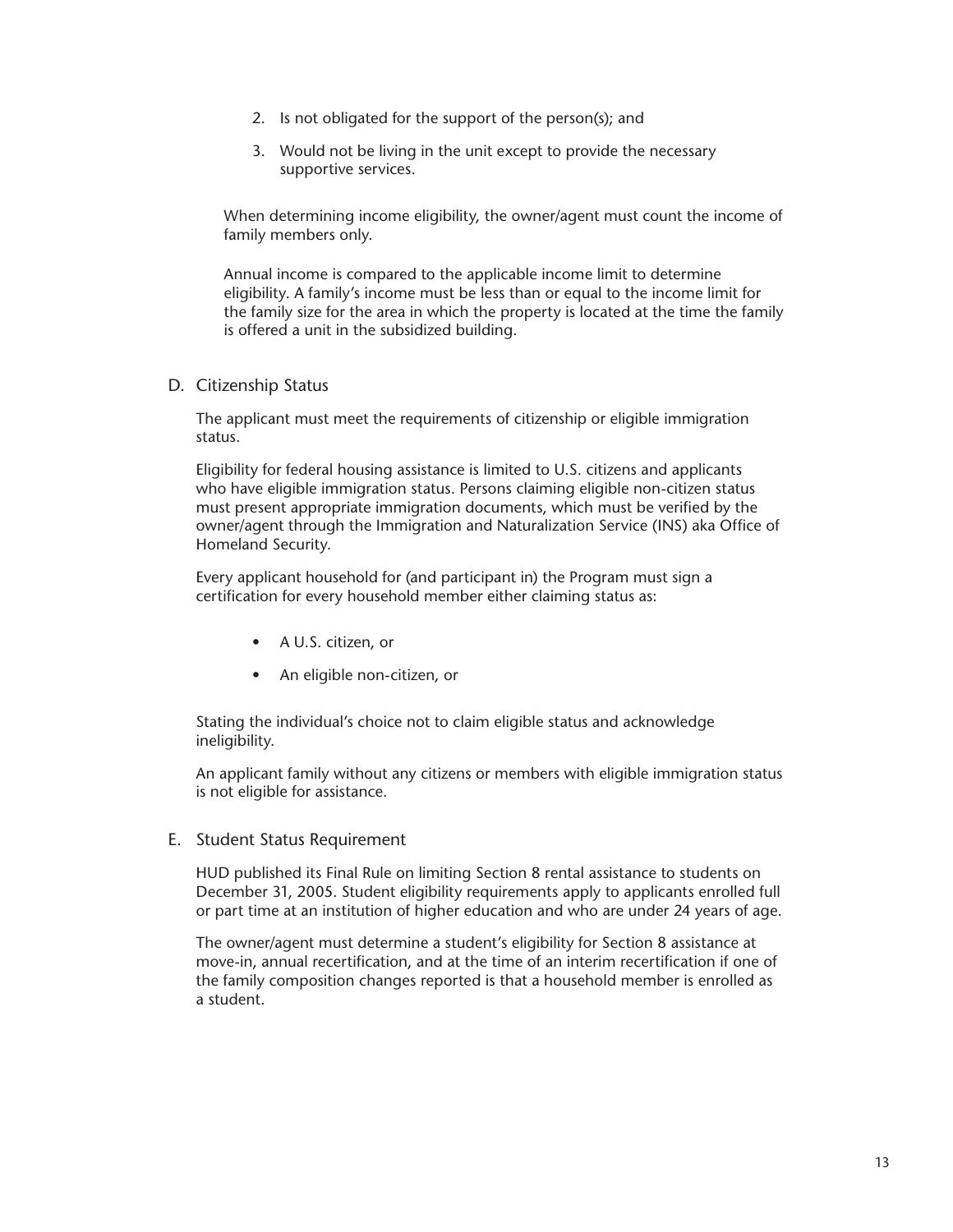<span id="page-19-0"></span>**No assistance shall be provided** under Section 8 of the 1937 Act to any individual whom:

- a. Is enrolled as a student at an institution of higher education, as defined under section 102 of the Higher Education Act of 1965 (20 U.S.C. 1002);
- b. Is under 24 years of age;
- c. Is not a veteran of the United States military;
- d. Is unmarried;
- e. Does not have a dependent child;
- f. Is not a person with disabilities, as such term is defined in section 3(b)(3) (E) of the 1937 Act and was not receiving assistance under section 8 of the 1937 Act as of November 30, 2005; and
- g. Is not otherwise individually eligible, or has parents who, individually or jointly, are not eligible on the basis of income to receive assistance under section 8 of the 1937 Act.
- F. Persons Subject to a Lifetime Sex Offender Registration

Any member of the household who is subject to a lifetime registration requirement or is currently registered under a state sex offender registration program must be denied assistance. During the admissions screening process, the owner/agent must perform the necessary criminal history background checks in the state where the housing is located and in other states where the household members are known to have resided.

G. Criminal and Drug Screening

The owner/agent may use stricter tenant section policies but must at minimum reject applicants if any of the following apply (if a time period is not specified, the owner/ agent may establish a reasonable time period):

- a. Any household member has been evicted from federally assisted housing for drug-related criminal activity, for (at least) three years from the date of eviction. If the evicted household member who engaged in drugrelated criminal activity has successfully completed a supervised drug rehabilitation program or circumstances leading to the eviction no longer exist (e.g., the household member no longer resides with the applicant household) the owner/agent may, but is not required to, admit the household.
- b. Any household member is currently engaging in illegal drug use.
- c. The owner/agent determines that there is reasonable cause to believe that a household member's illegal use (or a pattern of illegal use) of a drug or abuse (or pattern of abuse) of alcohol may interfere with the health, safety, or right to peaceful enjoyment of the premises by other residents. (Screening standards must be based on behavior, not the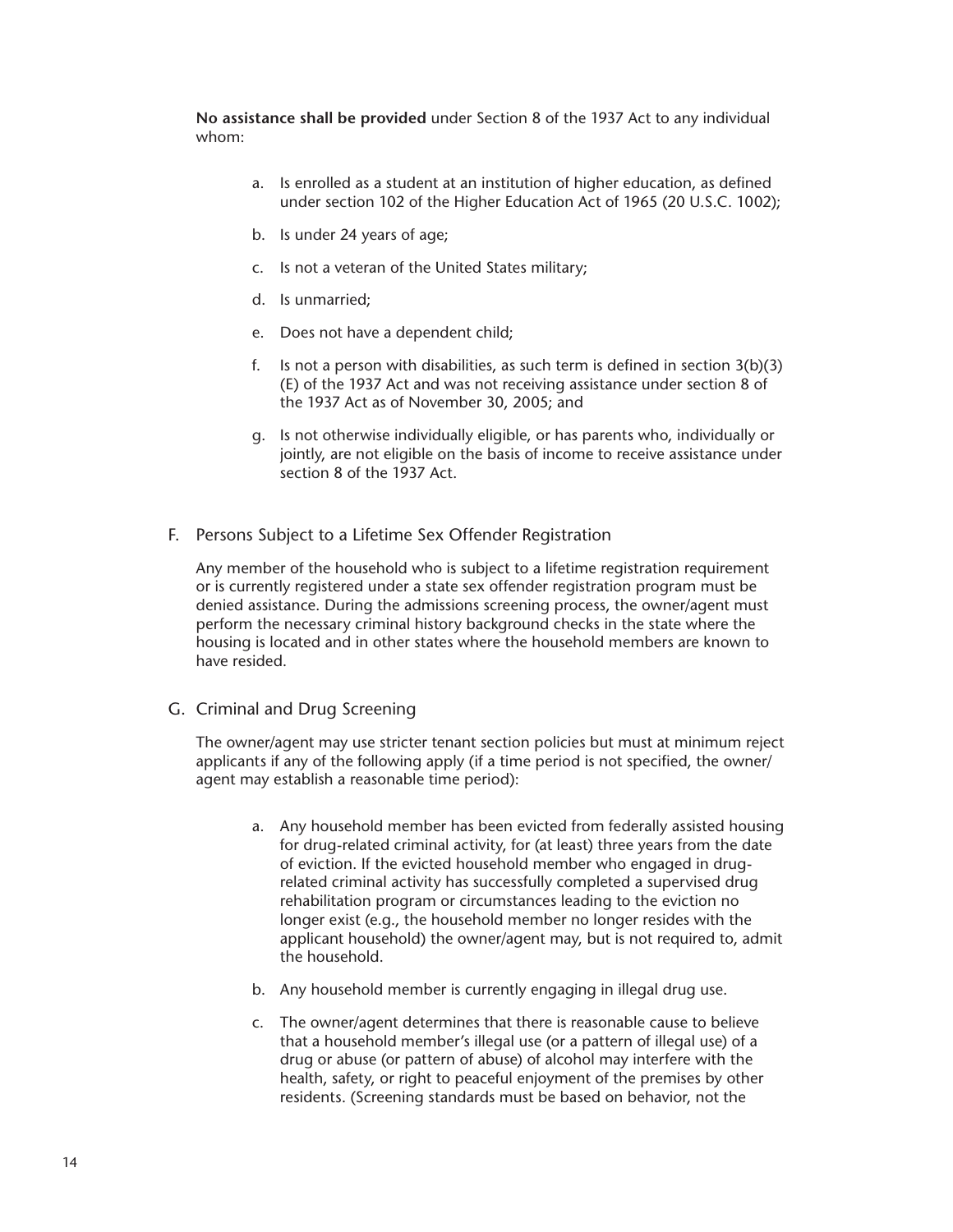condition of alcoholism.)

- <span id="page-20-0"></span>d. Any member of the applicant's household has been convicted of the manufacture of methamphetamine on the premises of federally subsidized housing (lifetime).
- e. Violent criminal activity
- f. Any criminal activity that would threaten the health, safety, or right to peaceful enjoyment of the premises by other residents, the owner/agent or any employee who is in involved in the housing operations.
- g. Unlawfully obtaining government assistance (e.g., fraud)

\*Note: The same criteria regarding criminal history also applies to live-in aides.

H. Adverse End of Participation and Debts Owed

HUD maintains a national repository of debts owed to Public Housing Agencies (PHAs) or Section 8 landlords and adverse information of former participants who have voluntarily or involuntarily terminated participation in HUD's rental assistance programs. All PHAs are required to use this system in accordance with HUD regulations at 24 CFR 5.233. A report must be requested for each applicant. If the applicant report reveals an adverse end of participation of the applicant with any other Public Housing Authority (PHA), the applicant will be denied assistance until the issue is resolved with the other PHA including entering into a repayment agreement.

I. Family Definition

Only applicants who meet CHFA's definition of family are eligible. A family includes, but is not limited to, the following, regardless of sexual orientation, gender identity, or marital status:

- a. A household with or without children. A child who is temporarily away from home due to placement in foster care should be considered a member of the family.
- b. An elderly family, which is defined as a family whose head, co-head, spouse, or sole member is at least 62 years of age; or two or more persons, each of whom are at least 62, living together; or one or more persons who are at least 62 living with one or more live-in aides.
- c. A disabled family means a family whose head, co-head, spouse, or sole member is a person with disabilities; or two or more persons with disabilities; or one or more persons with disabilities with one or more live-in aides.
- d. A displaced family, which is a family in which each member or the sole member is a person displaced by governmental action, or whose dwelling has been extensively damaged or destroyed as a result of a disaster declared or otherwise formally recognized by federal disaster relief laws.
- e. A remaining member of a tenant family is a family member of an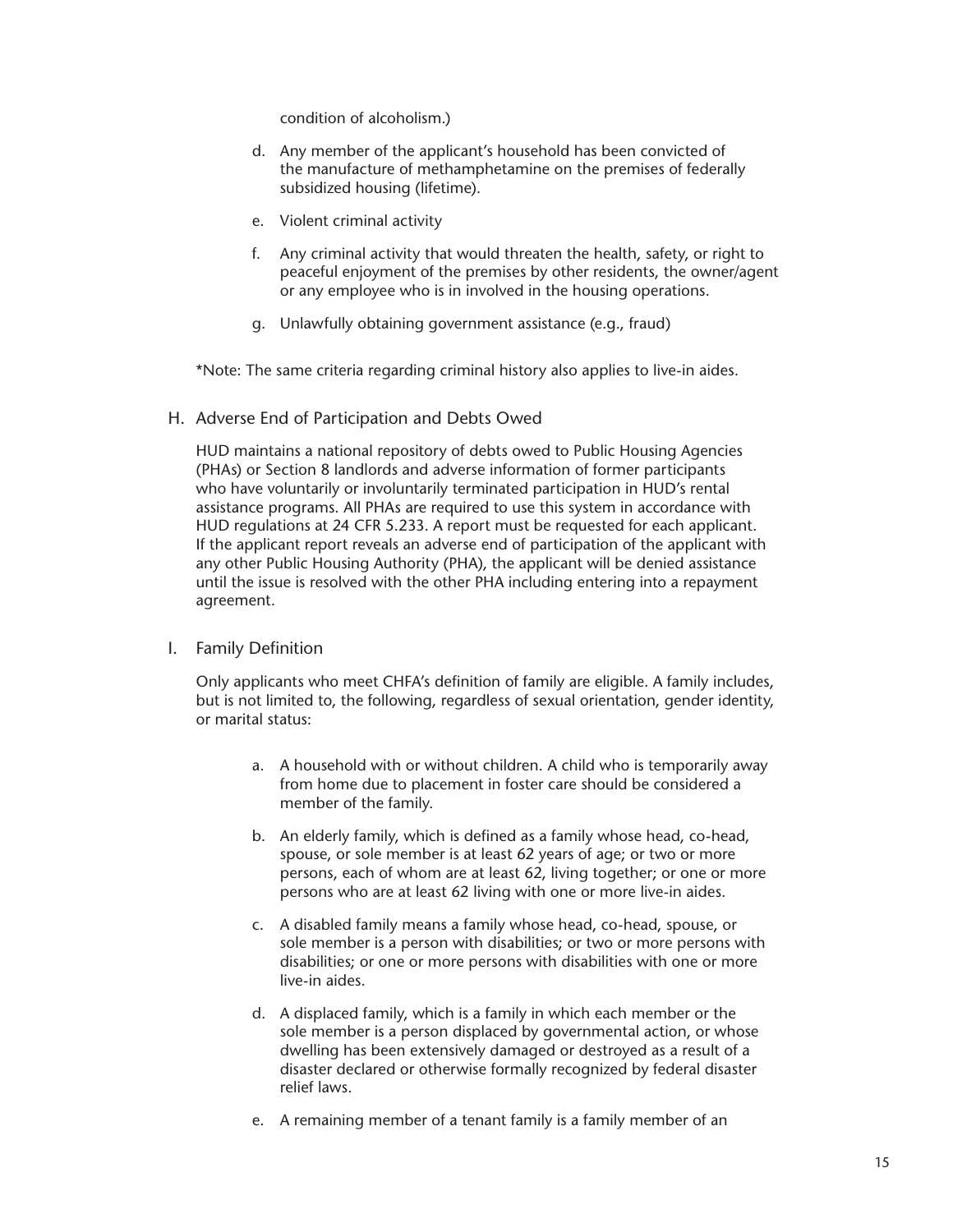assisted tenant family who remains in the unit when other members of the family have left the unit.

f. A single person who is not an elderly or displaced person, or a person with disabilities, or the remaining member of a tenant family.

#### <span id="page-21-0"></span>J. Prohibition Against Double Subsidies

Under no circumstances may any tenant benefit from more than one subsidy. Tenants must not receive assistance for two units at the same time. Tenants must not benefit from Housing Choice Voucher assistance in a unit already assisted through the Program.

This prohibition does not prevent a person who is currently receiving assistance from applying for an assisted unit in the Program. The assisted tenancy in the unit being vacated must end the day before the subsidy begins in the new unit.

The owner/agent must request an existing tenant search from CHFA for all members regardless of age of the household prior to offering a unit in the Program to any applicant.

#### K. Sole Residence

A family is eligible for assistance only if the unit will be the family's only residence. The owner/agent must not provide assistance to applicants who will maintain a residence in addition to the HUD-assisted unit.

#### L. Homeless Requirement for Single Room Occupancy Programs (SRO)

Only single persons who are homeless will be offered rental assistance at the two Single Room Occupancy properties, Forum Apartments and Golfers Way Apartments, both in Denver. The term "homeless" or "homeless individual" does not include any individual imprisoned or otherwise detained pursuant to an Act of the Congress or a state law.

#### M. CHFA-approved Local Preferences

Although an approved preference does not disqualify an applicant if they do not fall under the preference for participation in the Program for the following properties, it does give priority to applicants at those properties for those that qualify under the preference.

The following local preferences were adopted to respond to local housing needs and priorities. Not more than 30 percent of the applicants who are admitted to the projects in CHFA's Moderate Rehabilitation Program in any one-year period will be given assistance under these local preferences.

a. Local Preference #1 Applicants with severe physical disability will be offered assistance before persons without such characteristics. This preference is applicable to Camelot II in Greeley, Colorado.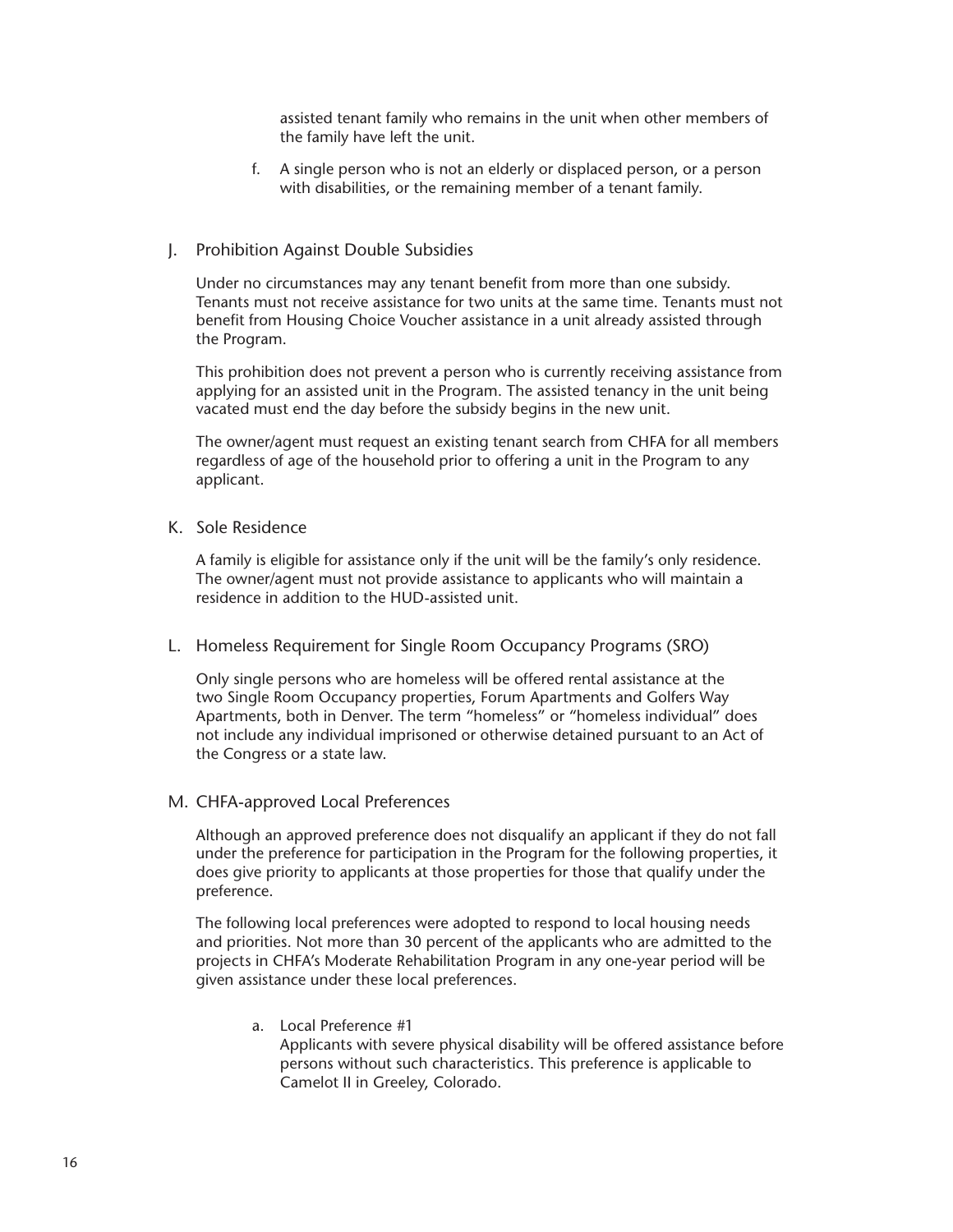<span id="page-22-0"></span>b. Local Preference # 2

Applicants who are participating in a program that includes educational, training, and job-readiness components will be offered assistance before persons who are not participating in such a program at Crabtree Apartments in Fort Collins.

c. Local Preference # 3

Applicants who are 62 years of age or older or who are handicapped or disabled will be offered assistance before persons who do not match such characteristics. This preference is applicable to Columbine Towers (Denver), Garfield Apartments (Denver), Park West Apartments (Denver), and Tiara Apartments (Aurora).

## 3.3 Additional Screening

The Mod Rehab Program is a rental assistance program designed to provide subsidy in the private rental market. Typical rental management practices by the owner/agent are encouraged, including screening applicants for their suitability as tenants.

The owner/agent is encouraged to screen families on the basis of their tenancy histories and to inquire about factors such as:

- Payment of rent and utility bills;
- Caring for a unit and premises;
- Respecting the rights of others to the peaceful enjoyment of their housing; and
- Compliance with other essential conditions of tenancy.

## 3.4 Prohibited Screening Criteria

The owner/agent is prohibited from establishing any screening criteria that could be discriminatory. The owner/agent must comply with all applicable federal, state, or local fair housing and civil rights laws and with all applicable civil rights related Program requirements.

- 1. The owner/agent may not discriminate based on race, color, national origin, religion, sex, age, handicap, familial status, political affiliation, sexual orientation, gender identity, or because the family receives income from public assistance.
- 2. The owner/agent may not discriminate against segments of the population (e.g., welfare recipients, single parent households) or against individuals who are not members of the sponsoring organization of the property.
- The owner/agent may not require a specific minimum income.

These prohibitions apply to: (1) accepting and processing applications; (2) selecting tenants from among eligible applicants on the waiting list; (3) assigning units; (4) certifying and recertifying eligibility for assistance; and (5) all other aspects of continued occupancy. Complaints alleging violations of these prohibitions must be referred to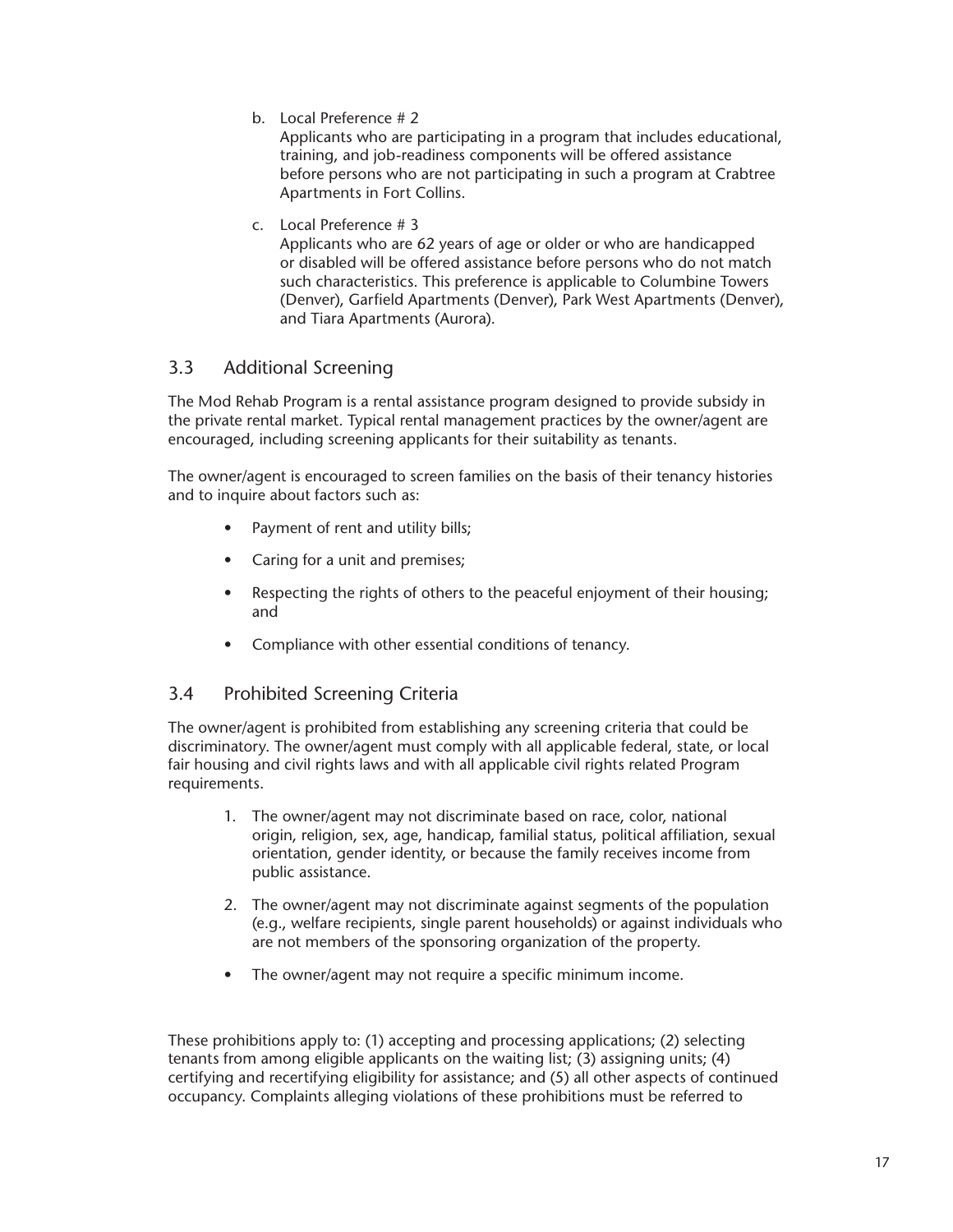<span id="page-23-0"></span>HUD's Regional Offices of Fair Housing and Equal Opportunity.

## 3.5 Determining Eligibility of Remaining Family Members

Periodically, family composition changes after initial occupancy. If the qualifying person leaves the unit, a determination must be made as to whether the remaining member(s) of the household will be eligible to receive assistance.

The following basic requirements for eligibility must be met for a person to qualify as a remaining member of a household:

- 1. The individual must be a party to the lease when the family member leaves the unit. A live-in aid is not considered a family member.
- 2. The individual must be of legal contract age under state law.
- 3. The remaining household must still have a member that did not contend ineligible non-citizen status.

## 3.6 Denial of Assistance

The owner/agent must notify the applicants of their decision to deny assistance. The rejection notice must be in writing.

The written rejection notice must include:

- 1. The specifically stated reason(s) for the rejection;
- 2. The applicant's right to respond to the owner/agent in writing or request a meeting within 14 days to dispute the rejection; and
- 3. Persons with disabilities have the right to request reasonable accommodations to participate in the informal hearing process.

If any applicant requests a meeting to discuss the applicant's rejection with the owner/ agent, a member of the owner's/agent's staff who was not involved in the initial decision to deny admission or assistance must conduct the meeting.

Within five business days of the meeting, the owner/agent must advise the applicant in writing of the final decision on eligibility.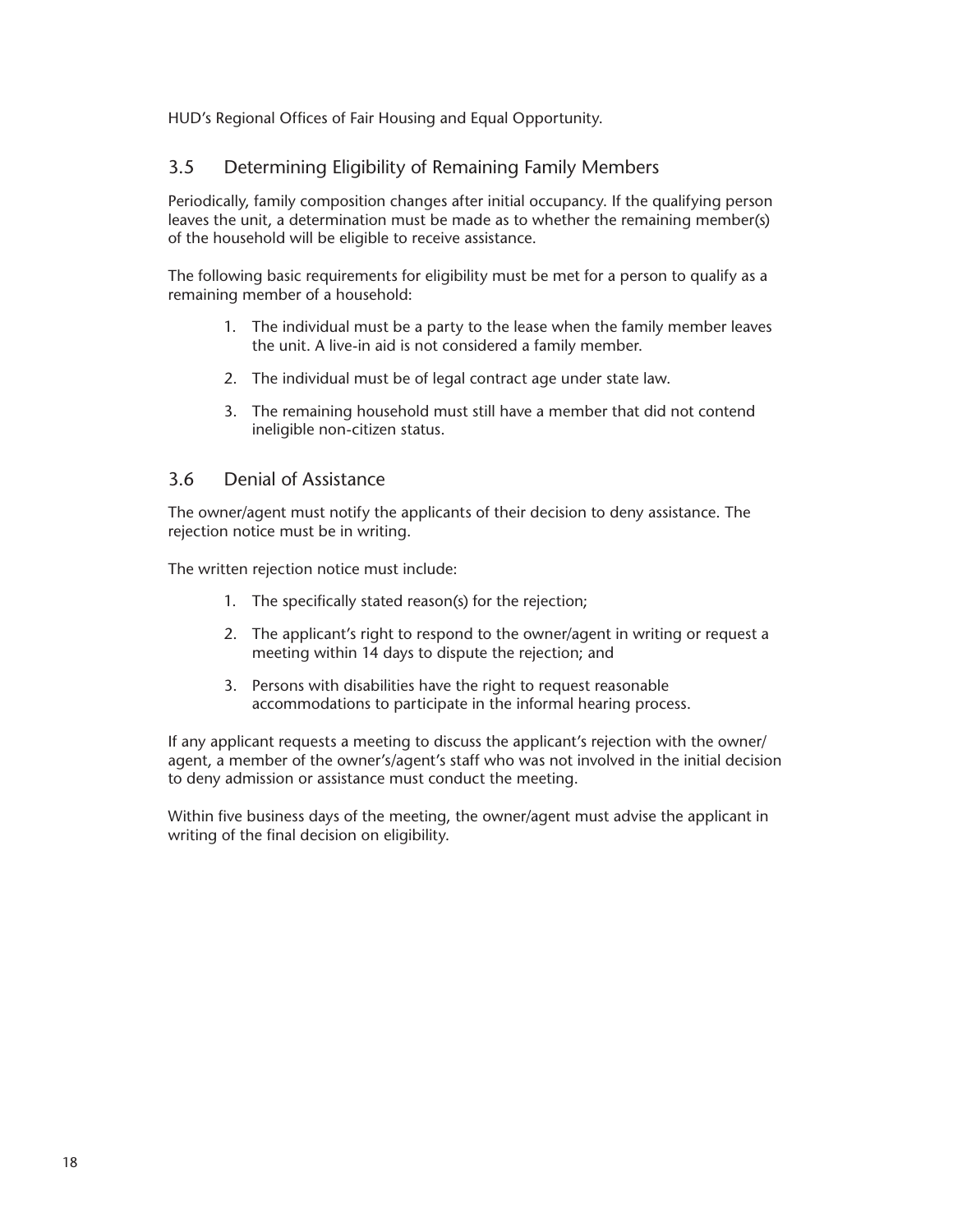## <span id="page-24-0"></span>chapter 4 Tenant Selection Plans, Applications, and Waiting Lists

## 4.1 Chapter Overview

CHFA is responsible for establishing an application and selection process that treats applicants fairly and consistently and provides an effective method for determining eligibility. CHFA, through its Administrative Services Agreement with the owners of the properties under the Program, has assigned to the owner the responsibility to implement these processes. The owner's/agent's implementation of these processes must result in consistent determinations as to which applicants should be placed on the waiting list, which are determined ineligible to participate in the Program, and which comply with HUD rules on nondiscrimination.

## 4.2 Tenant Selection Plans

CHFA requires the owner/agent to have a written Tenant Selection Plan (TSP). The owner/agent must develop and make public written tenant selection policies and procedures that include descriptions of the eligibility requirements and income limits for admission. The contents of the TSP also must be consistent with the purpose of improving housing opportunities and be reasonably related to Program eligibility and an applicant's ability to perform the obligations of the lease. The TSP must include all the information necessary for an applicant and the owner/agent to be able to determine Program and property eligibility, as well as how the process is applied. The TSP must include the following elements.

## A. Program Eligibility Requirements

For Program eligibility requirements that must be included in the TSP, see Chapter 3.

For income limits, the TSP should also explain that an applicant might be passed over in order to meet income-targeting requirements.

B. Policies to Comply with Section 504 of the Rehabilitation Act of 1973, the Fair Housing Act, and Title VI of the Civil Rights Act of 1964

The owner/agent must adhere to the Fair Housing Act and Federal Civil Rights Laws. The owner/agent must not discriminate against applicants or tenants based on race, color, national origin, sex, age, disability, religion, familial status, or sexual orientation. In compliance with Section 504 regulations, the owner/agent must take reasonable, nondiscriminatory steps to maximize the use of accessible units by eligible individuals whose disability requires the accessibility features of a particular unit. The owner/agent must consider extenuating circumstances in the screening process for applicants with disabilities, where required as a matter of reasonable accommodation.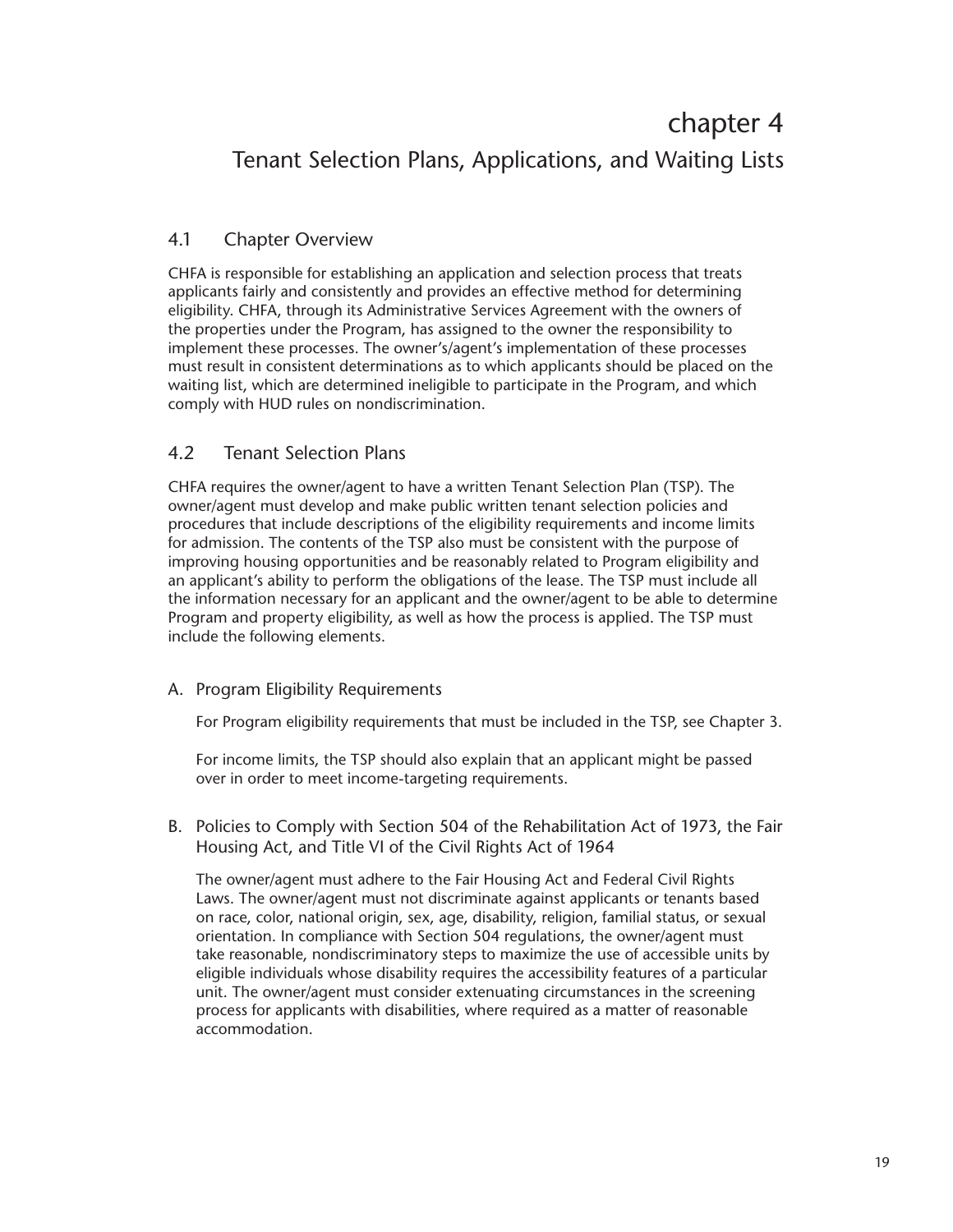#### <span id="page-25-0"></span>C. Violence Against Women Act (VAWA) Protections

The owner/agent may not consider incidents of domestic violence, dating violence, or stalking as serious or repeated violations of the lease or other "good cause" for termination of assistance, tenancy, or occupancy rights of the victim of abuse.

The owner/agent may not consider criminal activity directly relating to abuse, engaged in by a member of a tenant's household or any guest or other person under the tenant's control, cause for termination of assistance, tenancy, or occupancy rights if the tenant or an immediate member of the tenant's family is the victim or threatened victim of that abuse.

The owner/agent may request in writing that the victim, or a family member on the victim's behalf, certify that the individual is a victim of abuse and that the Certification of Domestic Violence, Dating Violence or Stalking, Form HUD-91066, or other documentation as noted on the certification form, be completed and submitted within 14 business days, or an agreed upon extension date, to receive protection under the VAWA. Failure to provide the certification or other supporting documentation within the specified timeframe may result in eviction.

#### D. Limited English Proficiency

The owners/agent must provide persons with Limited English Proficiency (LEP) resources in order that they might be afforded equal access to all housing and housing related services. The owner/agent will take reasonable steps to ensure meaningful access to the information and services they provide for applicants with Limited English Proficiency. LEP applicants will be provided with written and/or verbal application-related information in their language upon request. The owner/ agent will also take reasonable steps to ensure meaningful access to those that are Sensory Impaired (SI). This may require the owner/agent to assist persons with Limited English Proficiency or SI in the application process, including conducting the interview and completing the application.

The owner/agent will identify applicants or residents who do not speak English as their primary language and have a limited ability to read, speak, write, or understand English (LEP) or are Sensory Impaired (includes but not limited to: deaf, deafened and hearing impaired, blind, visually impaired, or deaf/blind).

After determining how to communicate with the customer, the owner/agent will secure the appropriate language assistance resource needed to communicate with the LEP/SI customer.

#### E. Occupancy Standards

A single person cannot occupy a unit with two or more bedrooms unless one of the following applies:

- A person with a disability who needs the larger unit as a reasonable accommodation.
- A displaced person when no appropriately sized unit is available.
- An elderly person who has a verifiable need for a larger unit, e.g. a livein attendant.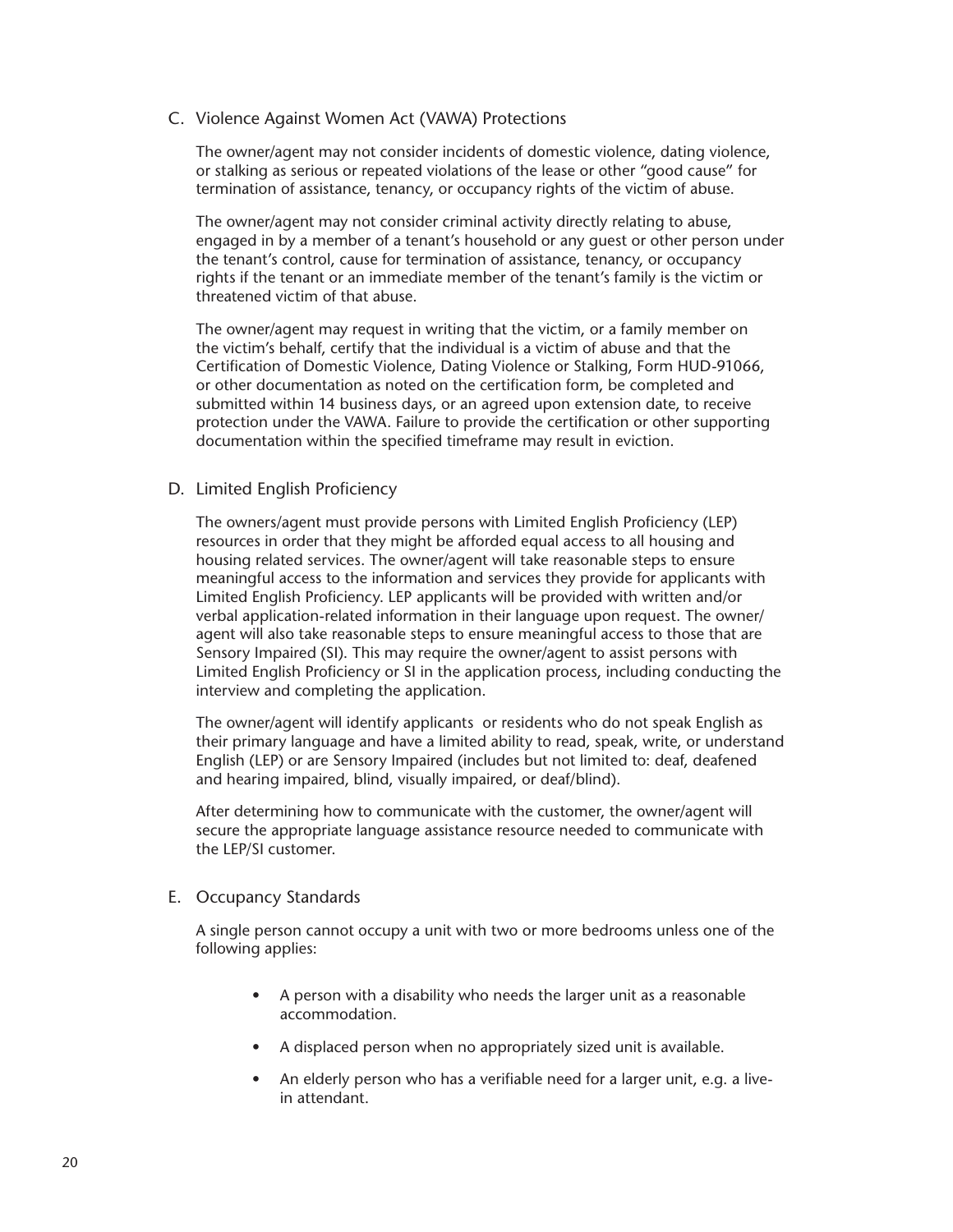• A remaining family member of a resident family when no appropriately sized unit is available.

<span id="page-26-0"></span>If a family, based on the number of members, would qualify for more than one unit size, the owner/agent must allow the family to choose which unit size they prefer.

A smaller unit size may be assigned upon request; only if occupancy of the smaller unit will not cause serious overcrowding and will not conflict with local codes.

The owner/agent should check with local housing codes for restrictions on unit size. An example might be as follows.

| unit size     | minimum occupants | maximum occupants |
|---------------|-------------------|-------------------|
| No bedroom    |                   |                   |
| One-bedroom   |                   |                   |
| Two-bedroom   |                   |                   |
| Three-bedroom |                   |                   |

#### F. Unit Transfer Policies

The owner/agent of each property that consists of more than one unit size will maintain an internal transfer list.

Current tenants requiring a unit transfer for the following reasons will be given preference over applicants on the waiting list.

- A required unit transfer due to family size or changes in family composition. When an owner/agent determines that a transfer is required, the tenant must move within 30 days after notification that a unit of the required size is available within the property, or may remain in their current unit and pay the HUD-approved market rent.
- A unit transfer for a medical reason certified by a medical professional or the need for an accessible unit.

If a current tenant requests a unit transfer for any other reason, the unit transfer policy of the property will be observed. If the property does allow such a transfer, the participant will be added to the waiting list of applicants provided there is no record of consistent late or unpaid rental obligations or police activity, and inspection of the tenant's current unit must indicate there is no damage to the property or poor housekeeping habits resulting in health or safety hazards.

G. Procedures for Accepting Applications

See Section 4.3

H. Policy for Opening and Closing the Waiting List

See Sections 4.4, B and C.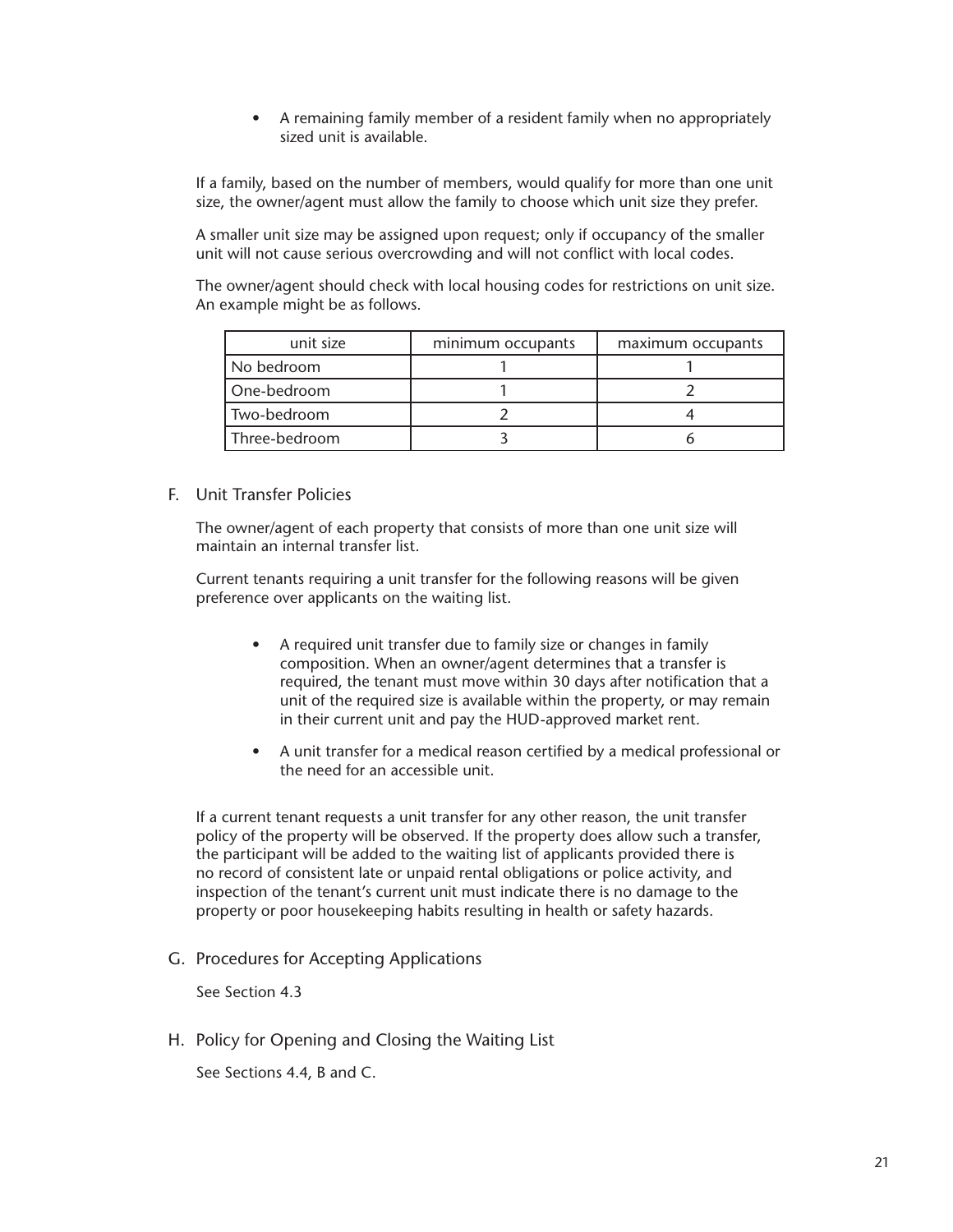### <span id="page-27-0"></span>4.3 Applications

HUD does not mandate the format or content for an application or the method for processing applications. Families wishing to participate in the Program must complete an application according to the method required by CHFA and the owner/agent. The family should apply using a written application form and sign the form upon completion.

#### A. Preliminary Application

CHFA allows the owner/agent to opt to have applicants complete a streamlined, abbreviated pre-application form as the first step in the application process. The preapplication is designed to help determine the applicant's eligibility for the Section 8 Mod Rehab Program. The form should collect only the information that is required for this determination and for placement of the applicant on the waiting list: name and address, date and time of application, citizenship, student status, whether or not the applicant is a registered sex offender, qualifications for any local preference, and status of debts related to prior residence in assisted unit. In addition, the preapplication asks for an estimate of annual income.

Pre-applications are screened by the owner's/agent's staff to determine initial eligibility and effectively screen out obviously ineligible applicants before placing them on the waiting list.

If the owner/agent determines a family as ineligible, the owner/agent must notify the family in writing of the reasons for the determination and inform the family how they may request an informal review. The owner/agent also must inform those applicants that are determined potentially eligible of their status and place them on the waiting list.

The applicant will not complete a full application until the family is selected from the waiting list, just prior to the expected availability of an assisted unit. This deferral ensures that the information collected and verified is accurate and up-to-date when the unit becomes available for occupancy.

The preliminary application can easily be taken by mail, in a public setting with a large number of applicants present, or at the owner/agent's office.

If the owner/agent uses a pre-application process, the pre-application must be filed in the tenant file with the full application upon admittance.

#### B. Full Application Form

An owner/agent with no waiting list or a very short waiting list may use only a full application form.

The full application should provide the following:

- Information necessary to compute the family's annual income. This includes identification of all sources of income and how amounts are paid (annually, bi-annually, quarterly, monthly, bimonthly, biweekly, weekly, etc.) and all assets.
- Information necessary to determine allowances and adjusted income. This includes information related to the number of dependents, type of family and any childcare, disability, or medical expenses (only for elderly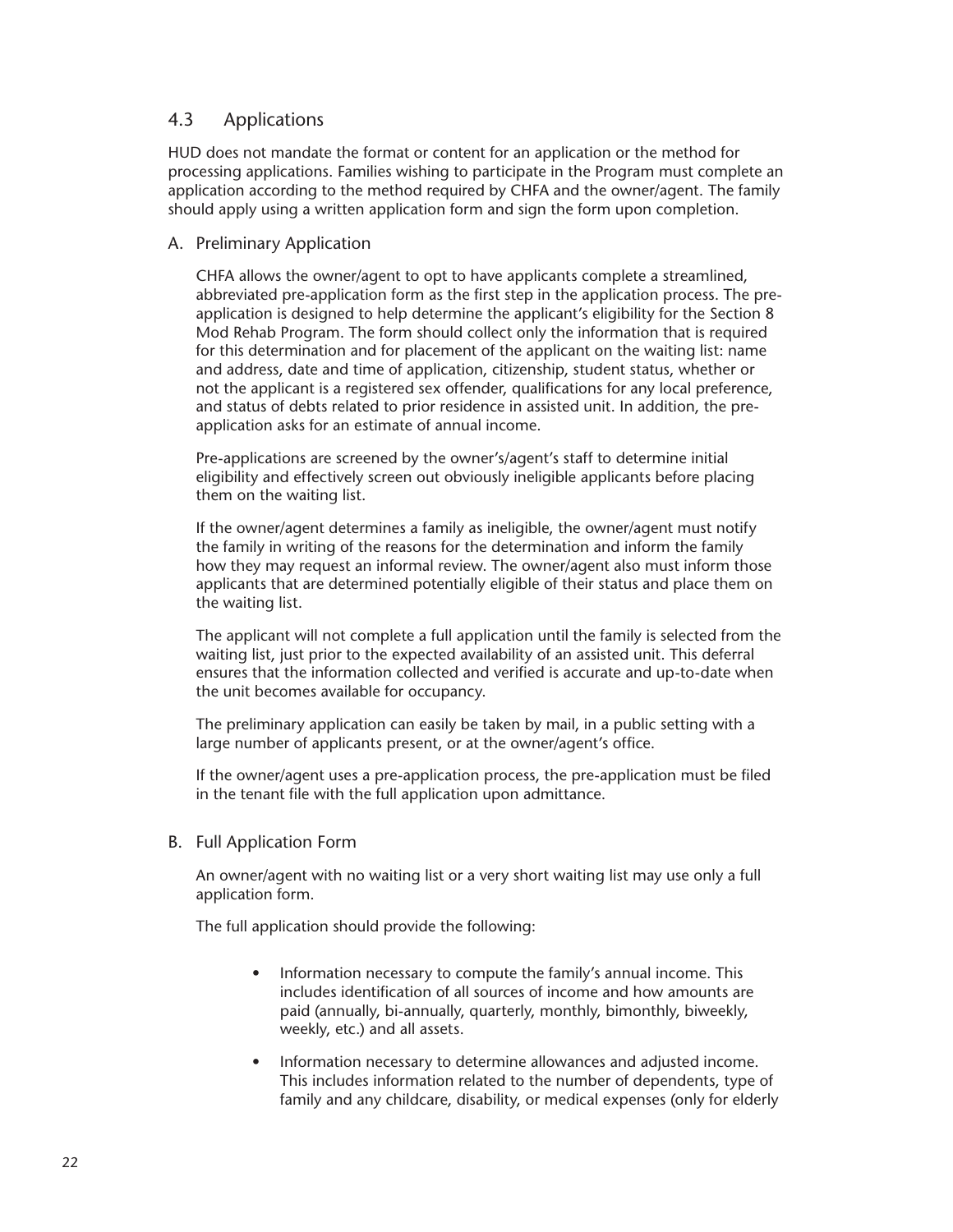or families where the head, spouse, or co-head are disabled).

- <span id="page-28-0"></span>• Information to determine family composition and family unit size requirements.
- Information related to qualification and verification of preferences.
- Name and address of current and previous landlord.
- Identification of the need for accessible features.
- Information on previous evictions from federally assisted housing.
- Information on arrests for use of controlled substances and activities related to abuse of alcohol and violent criminal activity.
- Statistical information for reporting/tracking purposes, such as race, ethnicity, household size, housing status.
- A certification that the information provided is accurate and complete.

#### C. Accepting Applications

An owner's/agent's method of accepting and processing applications depends upon its particular circumstances. The following factors should be taken into consideration:

- Number of families expected to apply;
- Leasing rate, and current and future availability of subsidized units;
- Number of applicants currently on the waiting list;
- Staff availability and workload; and
- Administrative constraints.

The owner/agent must accept applications from all applicants when the waiting list is open. Even when it is apparent to staff that a particular family may be found ineligible, any family requesting an application when the list is open must be allowed to apply. If in subsequent evaluations of the application, the household is found to be ineligible, the owner/agent must inform the family in writing of the reason for its ineligibility and of the family's right to request an informal review.

#### **Fair Housing Requirements**

The owner/agent is required to make the application process accessible to elderly and disabled populations. The owner's/agent's application site must be accessible, unless making it accessible would result in an undue financial or administrative burden. If the application site cannot be made accessible, the owner/agent must offer a reasonable accommodation that provides full access to the application process using an alternative application process for these populations.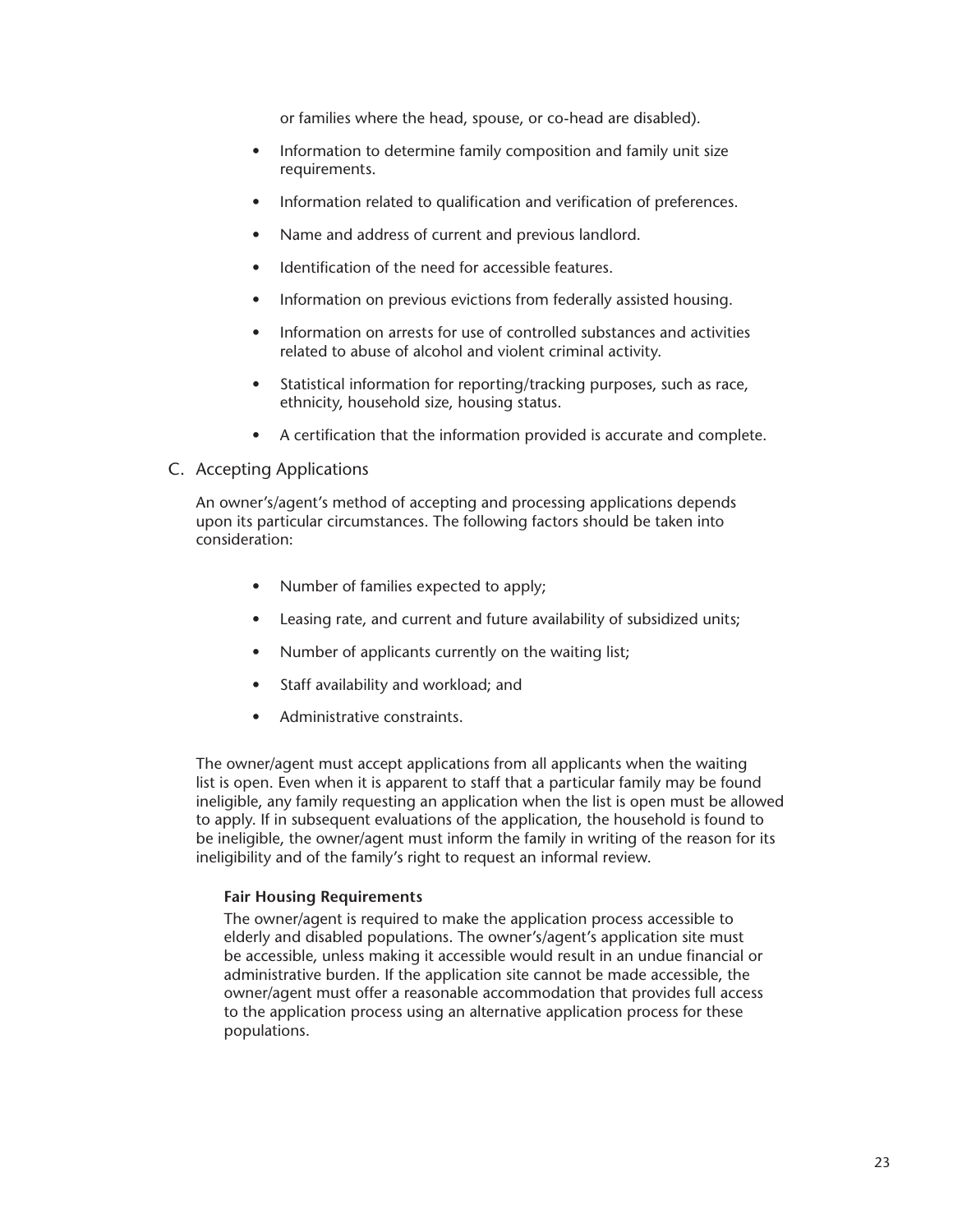<span id="page-29-0"></span>Examples of reasonable accommodation for applications

- 1. Providing the hearing impaired accessibility through TTD/TTY or Colorado Relay.
- 2. Providing a sign interpreter upon request.
- 3. Providing materials in Braille or on tape to persons with visual impairments.
- 4. Conducting home interviews for the elderly or persons with disabilities.

The owner/agent may use both traditional and nontraditional approaches to taking applications. While the traditional method tends to be in-person at the owner's/agent's offices or at a special short-term location, other approaches may be considered. The owner/agent should consider a mail-in application process, making home visits, accepting applications over the internet, printing an application in the local newspaper or developing an innovative approach that addresses local needs. All advertising must always include the fair housing logo and must never use any discriminatory language or reference.

What is important is that the approach chosen accommodates the needs of the interested parties, takes into consideration staff resources and availability, and is an efficient means to achieving leasing goals. Consideration should be given to ways in which the application process can be expedited so it is equally accessible to all.

#### D. PHA Selection Preferences

In its Administrative Plan, CHFA has established local preferences for the selection of families admitted to some of the properties in its Mod Rehab Program. These preferences do not make anyone eligible who was not otherwise eligible and they do not change the right of the owner/agent or CHFA to adopt and enforce tenant screening criteria. These local preferences affect only the properties to which they specifically apply. (See Chapter 3.2)

Any owner/agent who desires to add, modify, or delete the local preferences attached to their property must obtain written approval from CHFA before taking such action. CHFA encourages the owner/agent to consider establishing a local preference for families that include victims of domestic violence or homeless individuals.

#### 4.4 Waiting Lists

Upon receipt of an application for tenancy or assistance, the owner/agent must indicate on the application the date and time received. This may be accomplished by either using a date and time stamp or by writing and initialing the date and time received. The owner/agent must then process the applicant for admission, place the applicant on the waiting list in chronological order, or, based on a preliminary eligibility determination, reject the applicant.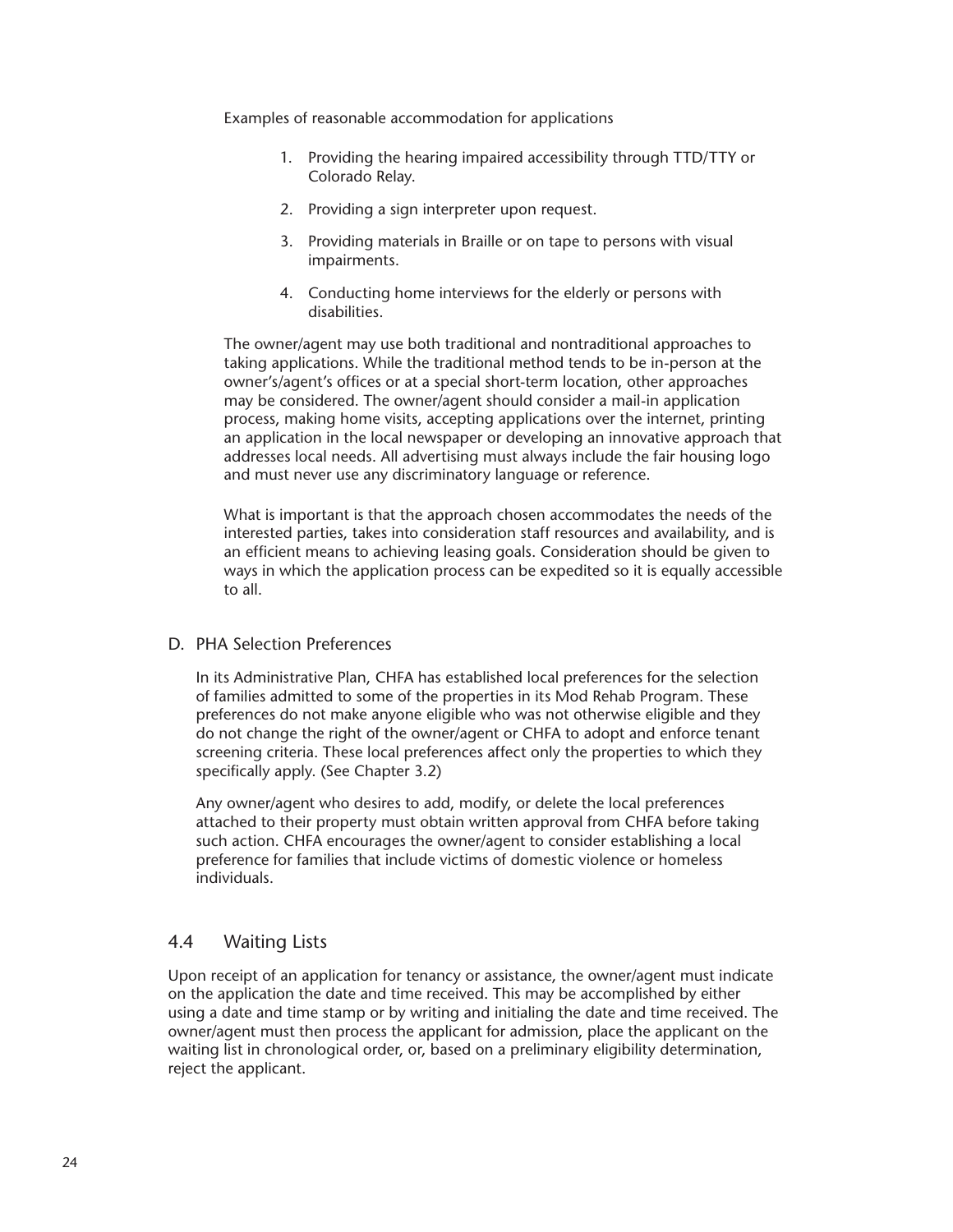#### <span id="page-30-0"></span>A. Maintaining the Waiting List

The waiting list format should contain sufficient information to allow the owner/ agent to properly select families who are next eligible for rent assistance at their property according to the selection policy described in the administrative plan. The waiting list should not be rewritten to remove applicants.

The waiting list must include the following information about each applicant:

- Date and time the applicant submitted an application;
- Name of head of household;
- Annual income level (used to estimate levels for income-targeting, i.e., extremely low income, very low income, and low income)
- Bedroom unit size (i.e., the number of bedrooms for which the family qualifies under the occupancy standards);
- Identification of the need for an accessible unit, including the need for accessible features;
- Qualifications for any local preference;
- A column must be available for documentation if the applicant was rejected or moved in; and
- Comments of contacts and communications.

While additional information, such as race/ethnicity, gender, and family size may be collected on pre-applications and applications and retained in property files, it is good practice to avoid including these types of data on the property waiting list. This information is not directly relevant to tenant selection and might result in discrimination against some applicants.

The owner/agent must use a single waiting list for admission to its units but may divide the list according to unit sizes—that is, by number of bedrooms—available on the property.

The owner/agent should at least annually analyze their waiting list policies and documentation procedures to determine whether an independent party reviewing the list and its supporting documentation could follow the actions taken, applicable preferences, and reasons why certain individuals may have been selected ahead of others on the waiting list. If not, the owner/agent must make the waiting list format and associated practices more transparent.

The owner/agent must develop a method to maintain documentation of the waiting list composition, application status, and actions taken.

The method adopted by the owner/agent will vary based upon the level of automation used at the property.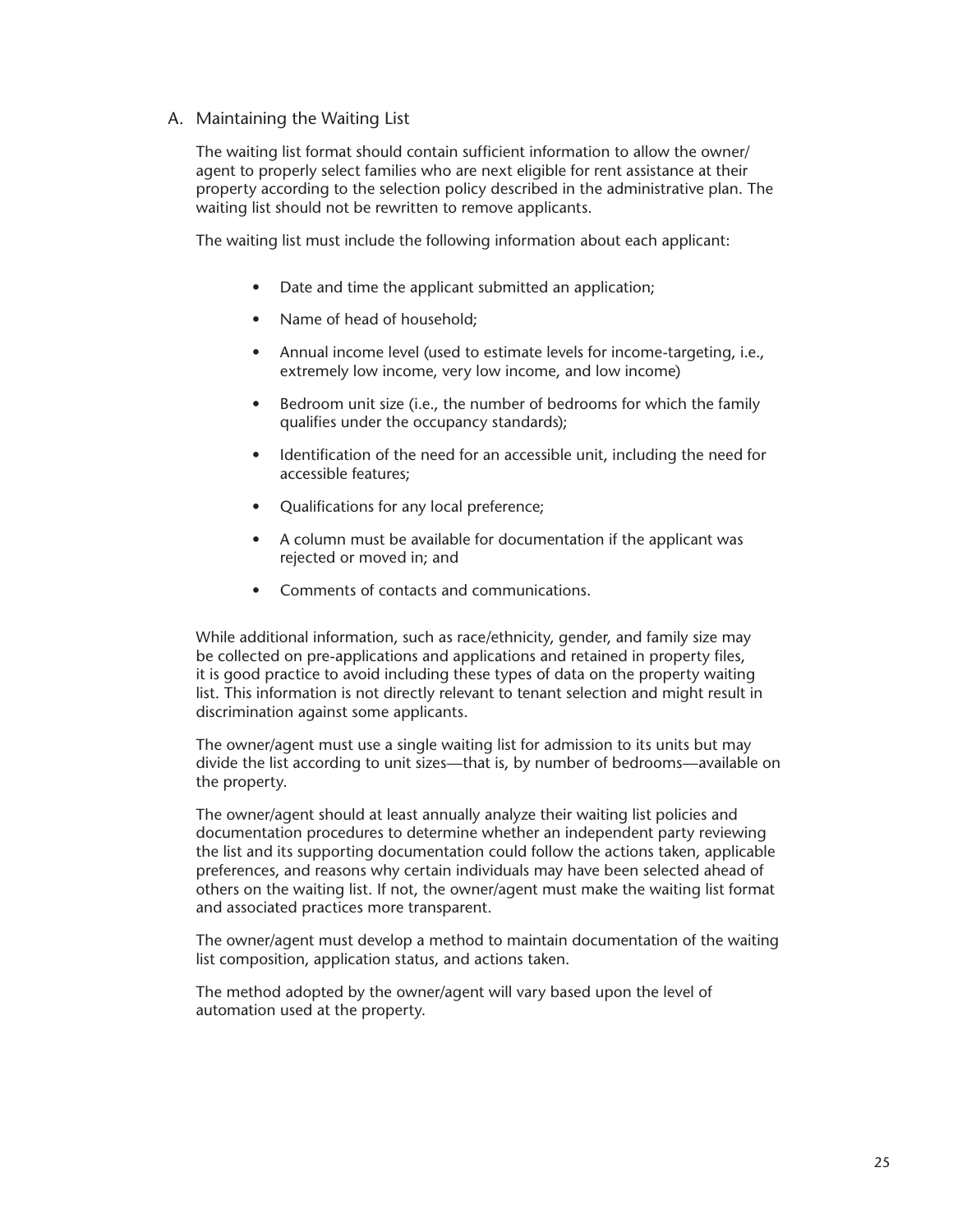The owner/agent may keep a manual property waiting list.

- 1. Manually maintained waiting lists must be maintained as a permanent record.
	- a. The list must not be "rewritten."
	- b. The list must be maintained in a manner that cannot easily be altered.
	- c. The list must be kept in a manner that can be audited.
- 2. The manual waiting list must provide an easily viewable record of the date and time of application, and date and time of selection from the waiting list.

The owner/agent may maintain an electronic waiting list (instead of a manual property waiting list).

- 1. Electronic waiting lists must have a mechanism for maintaining the date and time of each applicant's placement on or selection from the waiting list and a way to document changes made to the list. The following are examples of methods that owner/agents might use to track inputs to the electronic waiting list and changes to it.
	- a. Use a data backup function to record the time and date of entry of new applications and changes to existing records in the electronic waiting list.
	- b. Print a record of the appearance of the waiting list as often as necessary (at least monthly) to show each applicant's placement on and selection from the list. The time and the date of the printout should appear on the report. The owner/agent can file this information in the tenant file and in a central waiting list selection file.
	- c. Whenever status changes occur, such as changes in family composition and unit size, the change should be recorded with an explanation, and the resorted list should be printed.
- 2. To the extent possible, the owner/agent should use electronic safeguards, such as assigning waiting list password access only to individuals responsible for maintaining the system. Ideally, a system should record the user name and the time, date, and action entered whenever a record is changed or entered in the electronic waiting list.

Whenever a change is made in the waiting list, an action is taken, or an activity specific to an applicant occurs, a notation must be made on the waiting list.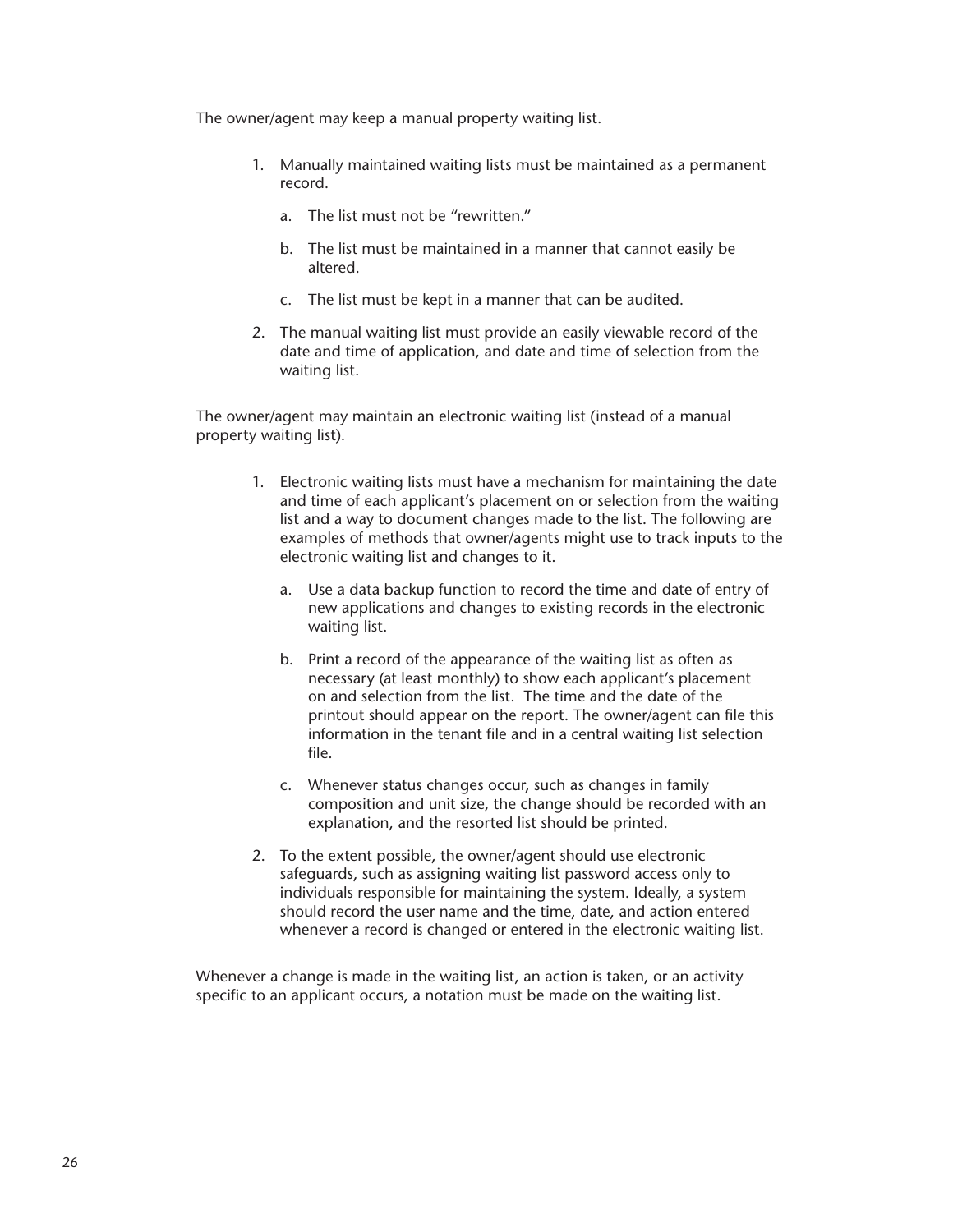The goal regardless of the type is to provide an auditable record of applicant additions, selections, withdrawals, and rejections. Independent reviewers looking at the waiting list should be able to:

- 1. Find an applicant on the waiting list;
- 2. Readily confirm that an applicant was housed at the appropriate time based on unit size needs, preferences, and income-targeting; and
- 3. Trace various actions taken with respect to a family's application for tenancy.

#### **Maintaining Waiting List Documentation**

Applicant files must be retained for at least three years after the date an application is closed, withdrawn from the waiting list, or determined ineligible. Applications from families admitted to the Program must be retained by the owner/agent for the duration of the families' participation in the Program.

All files should be maintained in a place that assures confidentiality and access only by authorized staff. The owner/agent should remind staff of the importance of applicant file confidentiality. Failure to provide confidentiality to Program families may have a negative impact on the owner's/agent's ability to obtain full and accurate family information.

The owner/agent should create a waiting list applicant file to hold the application and any related correspondence and supporting documentation. Active applicant files should be separated from ineligible or inactive applicant files. Applicant files should be organized in a way that provides an accurate and chronological history. This documentation is important because it gives the owner/agent a permanent written record of actions taken which affect the application.

Actions that should be recorded include:

- Change in preference status
- Changes in family size and composition
- Change of address
- Withdrawal from the waiting list
- Determination of ineligibility

The owner/agent should document all telephone and personal contacts with the applicant, including date, nature of the contact, and action taken. As eligible applicants are selected from the waiting list, determined eligible, offered a unit, and lease under the Program, the applicant file then forms the basis of the participant file.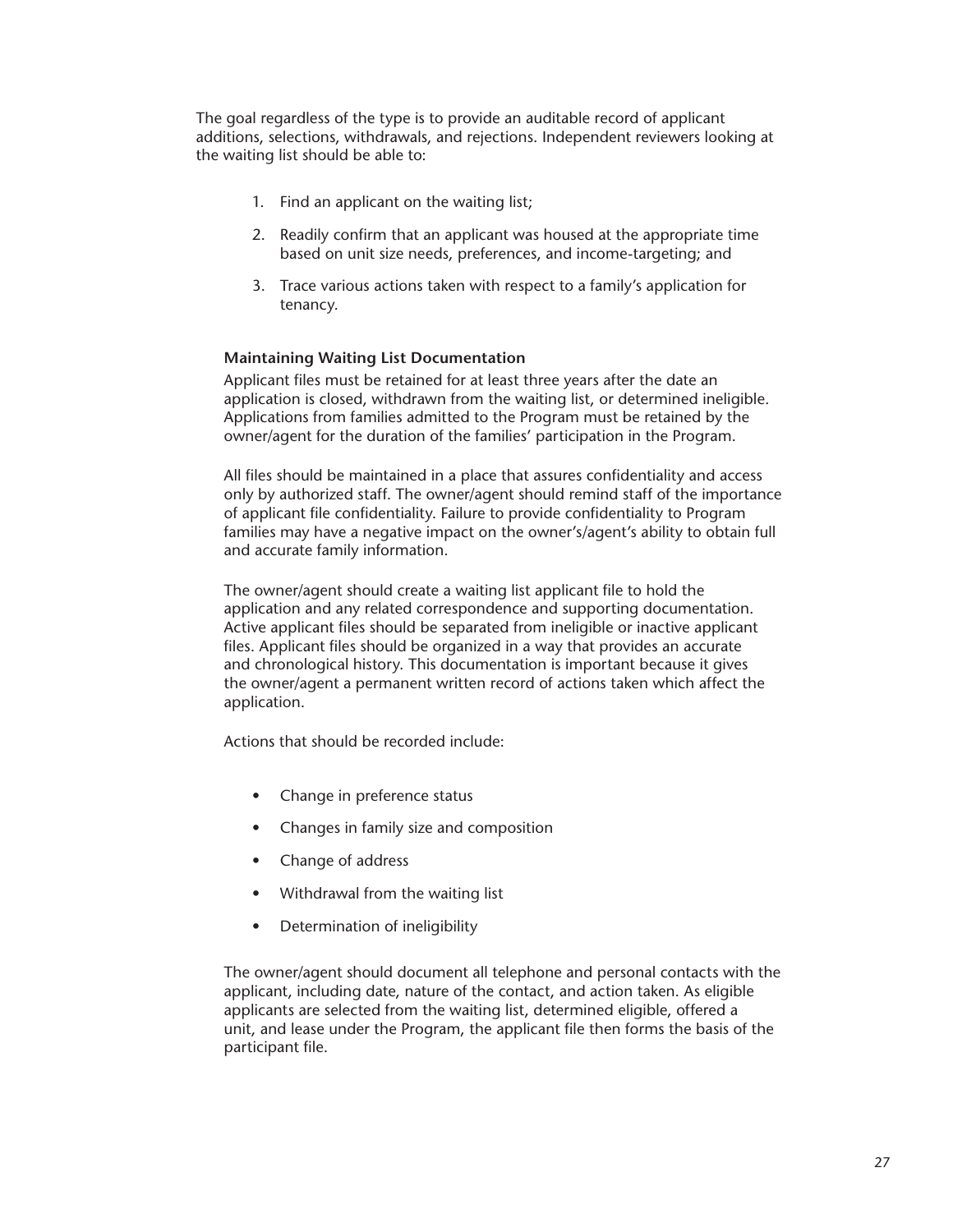#### <span id="page-33-0"></span>B. Selection From the Waiting List

As units are expected to become available, the owner/agent will select eligible applicants from the waiting list to continue the eligibility determination and leasing processes. Applicants are selected from the waiting list in chronological order from the waiting list. If the owner/agent has a local preference or to meet income targeting requirements, the applicants in these categories must be issued a unit before an applicant that applied earlier but has no preference or does not meet income targeting requirements. The owner/agent may not select families for admission to the Program in any other order.

Although CHFA has established a preference system to admit families with certain characteristics from the waiting list, admission to or exclusion from the Program must never be based on the following:

- The presence of family members that include unwed parents, recipients of public assistance, or children born out of wedlock;
- Family includes children;
- Age, race, color, religion, sex, sexual orientation, gender identity, marital status, or national origin; and
- Persons with a specific disability.
- Where the family lived before admission to the Program (e.g. must be from local area)

However, if the property has a 221(d) 4 or 221(d) 3 loan, the owner/agent must give any applicant from a presidentially declared disaster area preference on the waiting list. For any other property, the preference may be included in the owner/agents tenant selection plan, but is not required.

#### C. Income Targeting Requirements

At least 75 percent of the families who are admitted to the Program during CHFA's fiscal year (January 1-December 31) must be extremely low income. Extremely low income families are those with incomes at or below 30 percent of the area median income. The annual gross income of the applicant family is used for income targeting purposes. Annual income must have been verified within the 60 days prior to issuance of a unit.

The owner/agent must regularly monitor the income levels of its waiting list applicants and new admissions to ensure income targeting requirements are met by the end of CHFA's fiscal year. The owner/agent should monitor admissions at least quarterly to determine the actual percentage of extremely low income families who are admitted into the Program and advise CHFA when this percentage is less than 50 percent.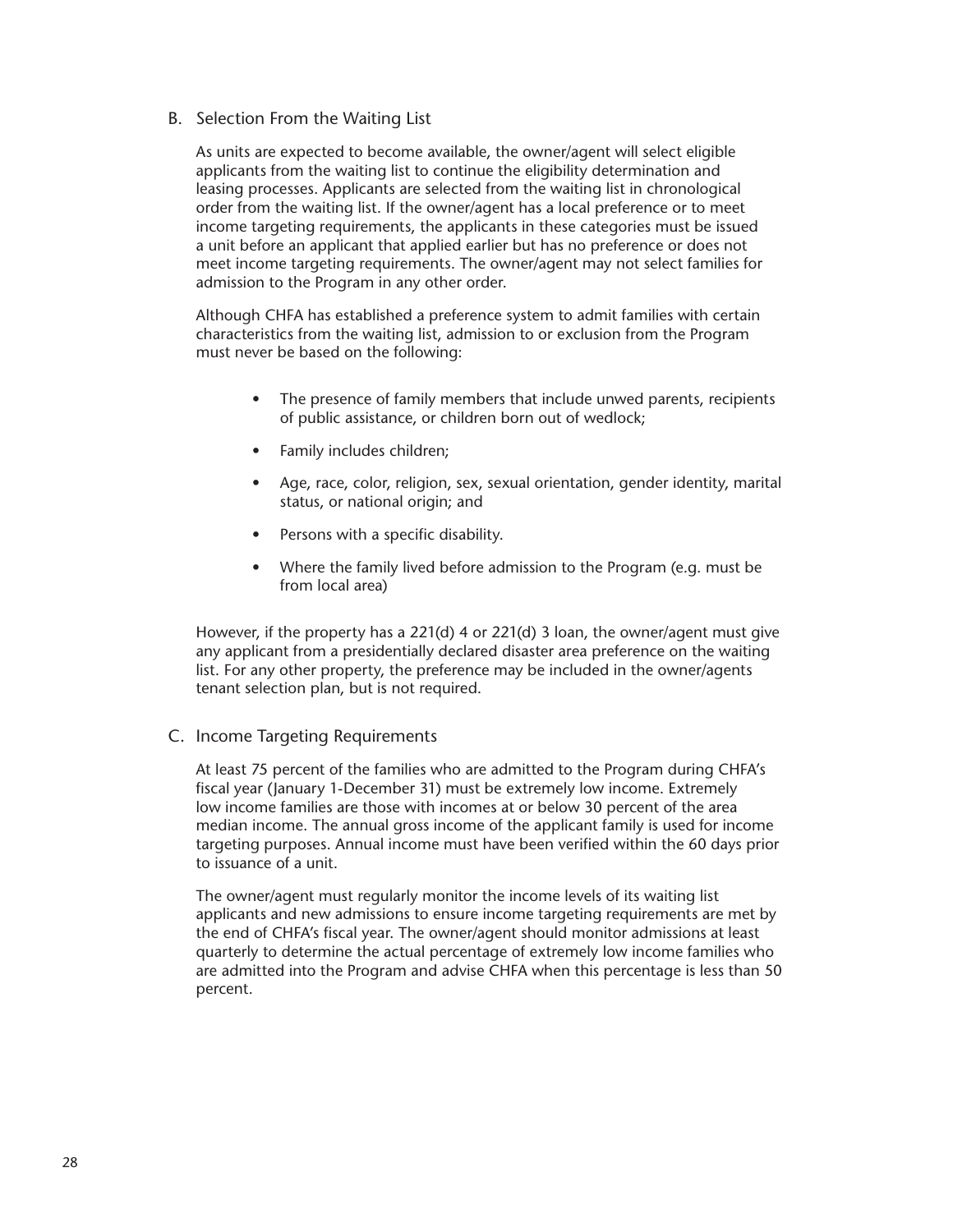<span id="page-34-0"></span>D. Purging/Updating the Waiting List

#### **Importance of Purging**

The waiting list should be kept as up-to-date as possible to minimize the number of applicants without current contact information and ineligible determinations. Depending how quickly the owner's/agent's waiting list turns over, information provided during the application process may become outdated. Factors that may require an applicant to update an application include a change in address, income, family composition, welfare benefits, or change in circumstances affecting the applicant's preference status.

Purging the waiting list prevents delays in leasing activities. When a waiting list is out of date, it can be very difficult, if not impossible, to reach applicants from the waiting list. Once they are contacted, their applicant status has often changed such that they no longer meet the Program's eligibility or owner's/ agent's selection criteria. If these delays occur regularly, they can result in a slower leasing rate. The primary goal of purging a waiting list is to obtain current information on interested applicants and to remove applicants no longer interested in participating in the Program.

An applicant's name may be made inactive on the waiting list for the following:

- After the family fails to respond to the owner's/agent's written invitation to submit a full application and attend an eligibility appointment;
- If this written invitation is returned by the post office and marked "undeliverable";
- If the applicant refuses the unit that is available for occupancy at least two times;
- If the applicant refuses or fails to supply required information;
- If the applicant does not notify the owner/agent of changes affecting: (1) their eligibility status, or (2) the owner's/agent's ability to locate the applicant.

#### **Fair Housing Requirements**

The owner's/agent's decision to withdraw from the waiting list the name of an applicant family that includes a person with disabilities is subject to reasonable accommodation requirements. For example, if an applicant family demonstrates that it failed to respond to the owner's/agent's request for information due to a family member's disability, the owner/agent must decide whether to reinstate the family on the waiting list as a reasonable accommodation for the disability.

#### **Timing of Purging the Waiting List**

When and how often an owner/agent should purge its waiting list and the extent of the purge depends upon a number of factors, including:

The average number of families that need to be considered to result in a positive eligibility determination.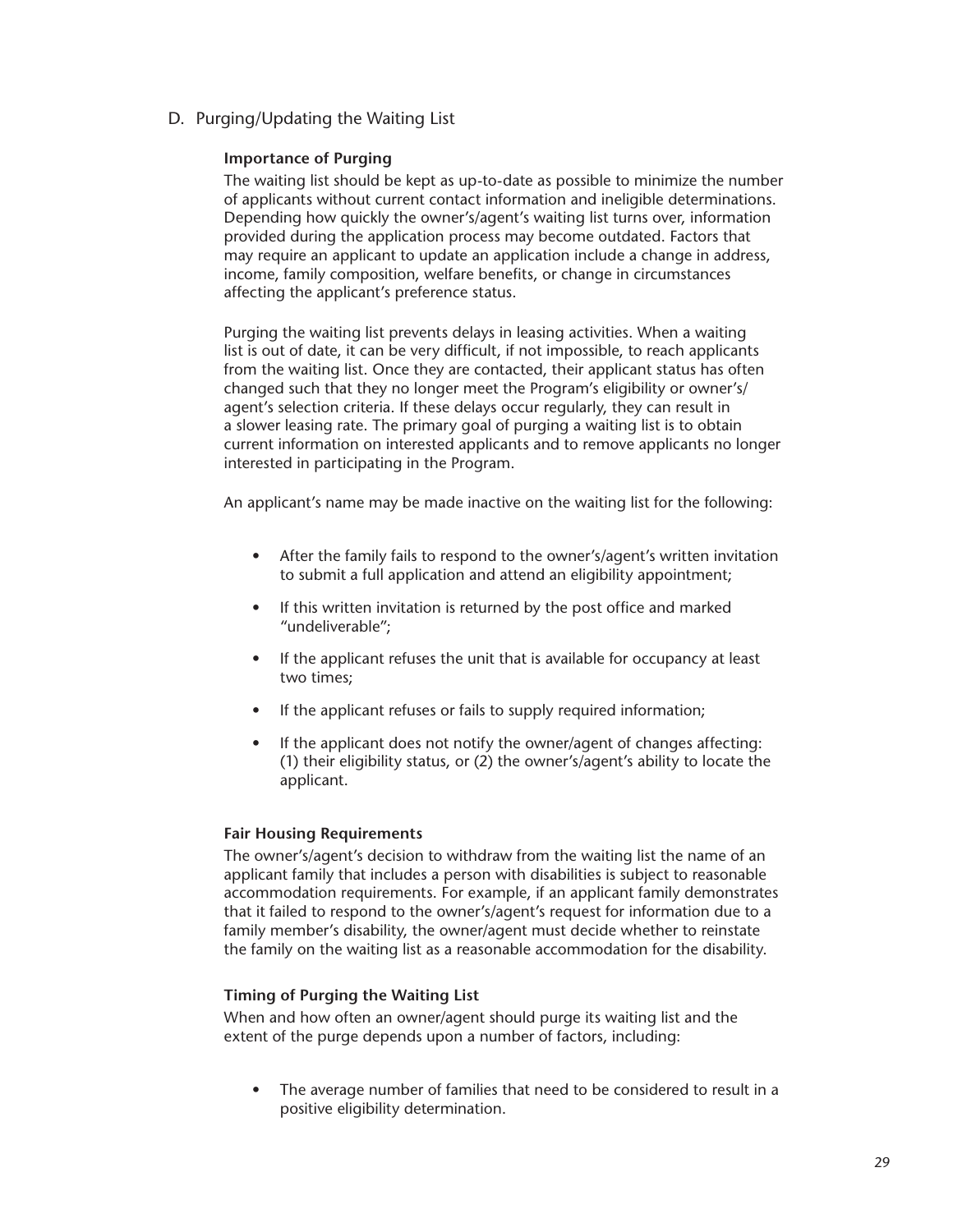- <span id="page-35-0"></span>Length of the owner/agent's waiting list.
- Staff and financial resources available to the owner/agent for this purpose.

#### **Procedures for Purging**

In general, the owner/agent should inform applicants of their responsibility to notify the owner/agent immediately of any changes affecting: (1) their eligibility status, or (2) the owner's/agent's ability to locate the applicant.

HUD does not have required guidelines to purge a waiting list; a purge typically begins with a standardized mailing to waiting list applicants requiring a verification of continued interest. Applicants must complete a new preliminary application providing all information needed for placement on the waiting list, such as address and phone number, household composition, income, type of preference claimed, and minority designation of the head of household. The update request should provide a deadline by which the application must be returned, and clearly explain what will happen if the application is not received by the deadline date.

#### **Procedure for Updating the Waiting List**

- Send a notice by first class mail.
- For each notice returned marked "Addressee Unknown," close the application, attach the returned notice and envelope, and file and maintain for three years.
- For each application for which there has been no response and no returned notice within 14 days, send a second notice by mail providing a final deadline. When the final deadline passes, close applications for which there has been no response and maintain the record of the certified delivery with the original application for a period of three years.

When the waitlist is purged, it must not be rewritten. The list should contain all applicants at all times, even those that have been rejected or moved in.

E. Opening the Waiting List

The owner/agent may keep the waiting list open and accept applications at any time during the business day or only open the waiting list for brief application periods. The expected result is a waiting list that has a sufficient number of eligible applicants to ensure that units are occupied as quickly as possible by eligible applicants. At the same time, the waiting list should not be allowed to grow to such a size that the wait for housing is unreasonable. The decision to open the waiting list depends upon local needs and circumstances, such as existence of an outdated or diminished waiting list or to meet the requirements of the Affirmative Fair Housing Marketing Plan approved for the property.

If the waitlist was closed and the owner/agent decides to open the waitlist, the owner/agent must notify CHFA of the change. The owner/agent must also advertise the opening as described in the property's Affirmative Fair Housing Marketing Plan.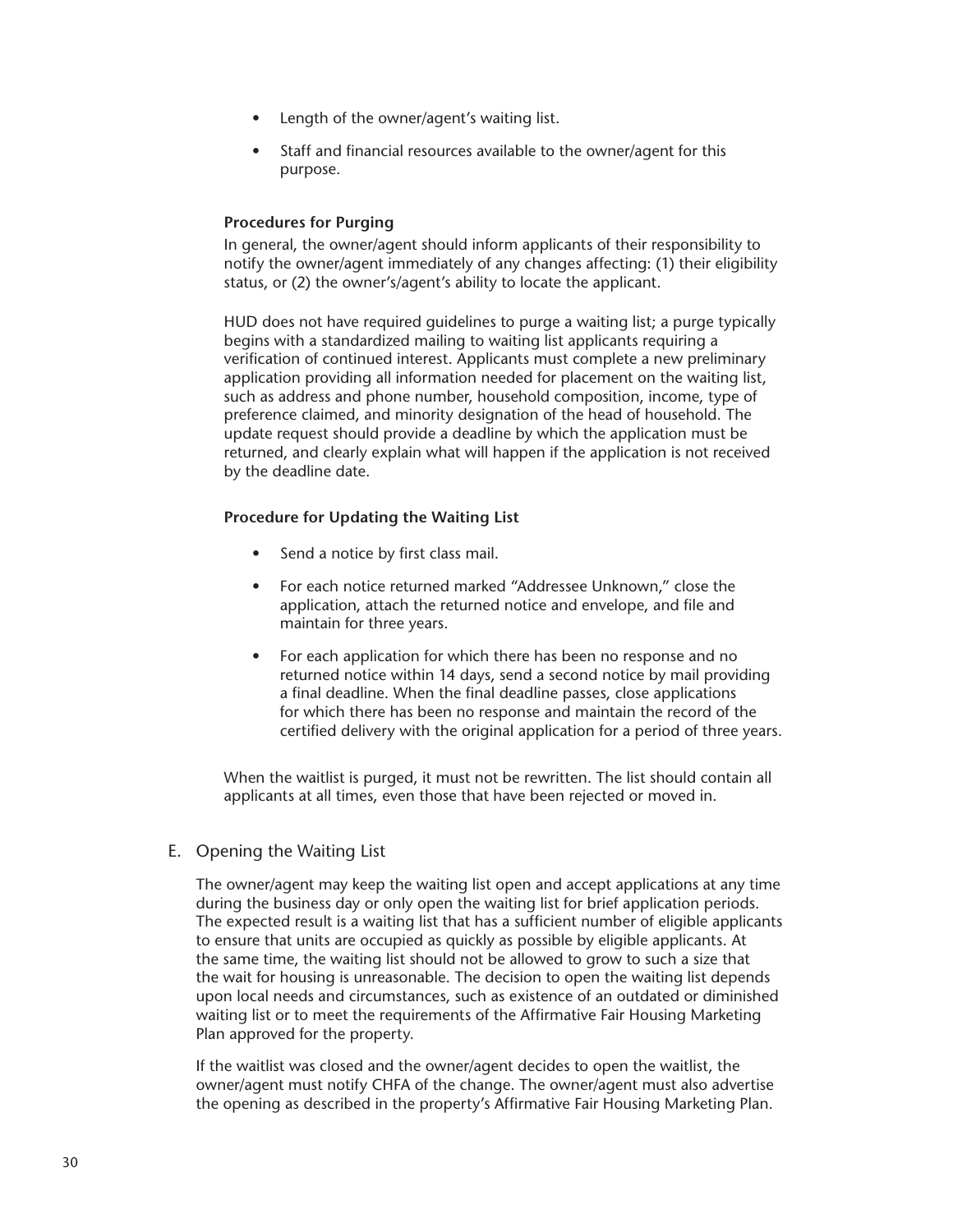## **Fair Housing Requirements**

All outreach, advertising, and public notices announcing the opening or closing of a waiting list must include efforts to ensure that the information will reach those populations that are considered to be "least likely to apply" for assistance. Outreach must also include efforts to reach persons with disabilities. All advertising and outreach literature must include the equal housing opportunity logo and nondiscrimination in the advertising message.

## **Families That May Require Special Outreach**

As required in the Affirmative Fair Housing Marketing Plan, the owner/agent should also analyze the housing market area to identify and determine the needs of the eligible population groups. This analysis will help them focus their outreach efforts more effectively. Focused outreach efforts may have to be made to the following groups: minorities, working poor, elderly, and persons with disabilities or non-English speaking persons.

Outreach materials should provide easily understood and usable information that is expressed in simple and direct terms. The outreach materials should include specific information on where, when, and how to apply for the Program and an explanation of application procedures. The owner/agent that is attempting to reach diverse population groups or special population groups may want to present the outreach material in a manner suitable for that group, taking into account special ethnic and/or cultural characteristics. For example, materials may need to be translated into another language.

## **Evaluating Outreach to Families**

The owner/agent should monitor the waiting list to determine that outreach efforts are reaching the eligible population and to determine which outreach efforts are most successful. Other factors to monitor include whether outreach activities are reaching the targeted groups in a cost-effective way and whether the number of families applying because of the outreach can be served within a reasonable time period.

A simple form, or language incorporated into the application form itself, could be used to record how each applicant heard about the Program. Include information to identify whether the applicant is included in the population identified as least likely to apply. This form can be used to help determine the cost effectiveness of each method as well as to show where outreach needs to be improved, dropped, or emphasized.

## F. Closing the Waiting List

The owner/agent should consider closing the waiting list when they have insufficient units available to assist all applicants on the waiting list over a reasonable period of time. Although the owner/agent has the discretion to define what is "reasonable," it is recommended that the wait for assistance not be more than 12 months. The owner/agent may choose to close only a portion of the waiting list instead of the entire waiting list. For example, the owner/agent may continue to receive applications from families qualifying for a specific local preference category, i.e. homeless families or unit size, while closing the waiting list to all other groups.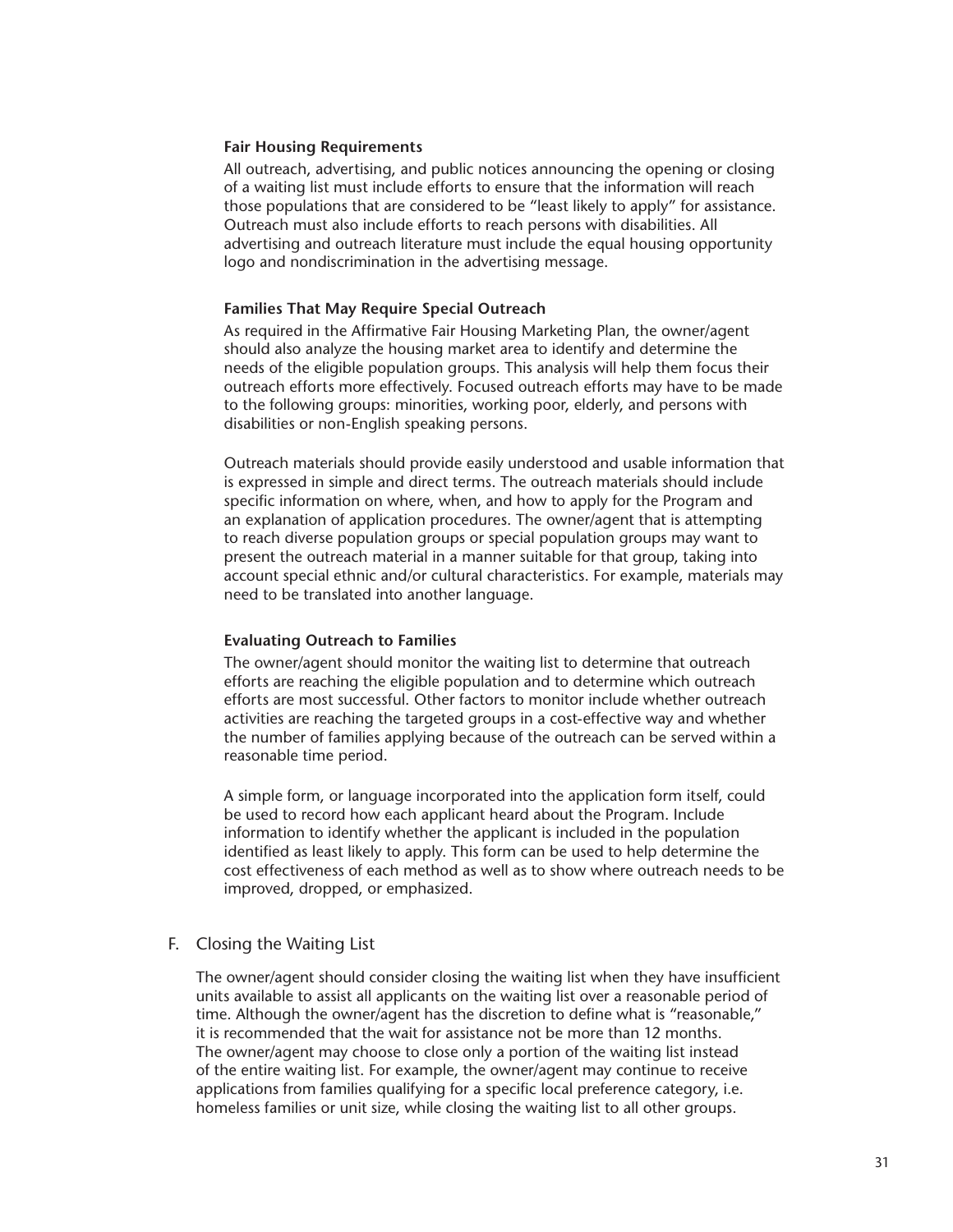If the waitlist was open and the owner/agent decides to close the waitlist, the owner/ agent must notify CHFA of the change. The owner/agent must also advertise the closing as described in the properties Affirmative Fair Housing Marketing Plan.

## **Benefits of Closing the Waiting List**

- Eliminates unnecessary application processing costs.
- Staff can devote time to other important Program activities.
- Prevents false hope among families that assistance will be available in near future.

Before closing the waiting list, the owner/agent should consider whether the waiting list includes a sufficient number of extremely low income families to satisfy the requirement that 75 percent of families admitted to the Mod Rehab Program are extremely low income.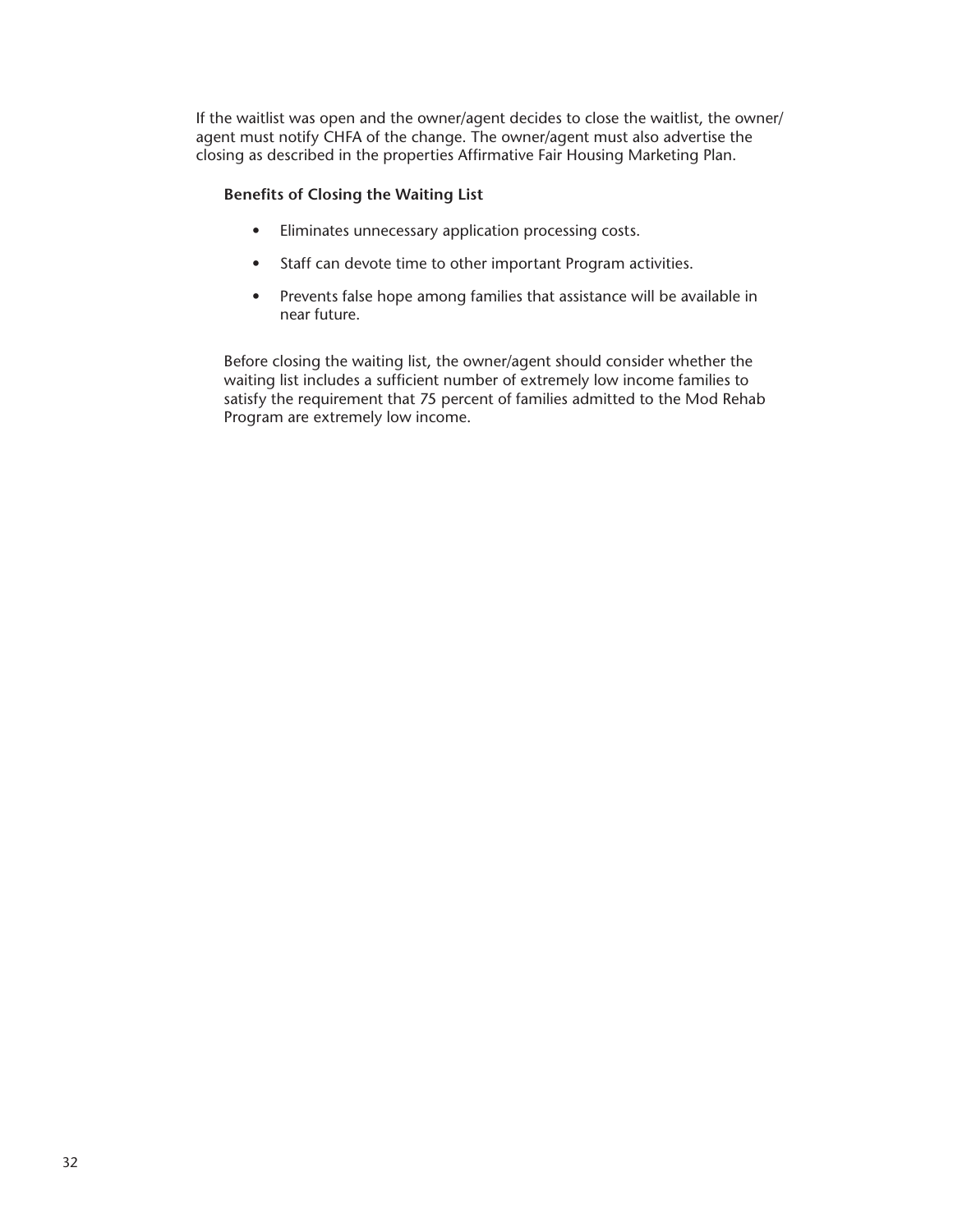# chapter 5 Lease Requirements and Leasing Activities

# 5.1 Introduction

A lease is a contract between the owner and tenant that explains the terms for residing in the unit. A lease is a legally binding contract and is enforceable in a Colorado court of law.

The lease must include the Mod Rehab addendum, HUD form 52517d, which sets forth the tenancy requirements for the Mod Rehab Program. The owner/agent and all adult household members must sign the lease and HUD tenancy addendum; the tenant has the right to enforce the tenancy addendum against the owner. The terms of the Mod Rehab addendum prevail over any other provisions of the lease.

The lease must also provide that the owner/agent may terminate the tenancy of a family when the owner/agent determines that a household member is illegally using a drug or when the owner/agent determines that a pattern of illegal use of a drug interferes with the health, safety, or right to peaceful enjoyment of the premises by other residents.

It is important that the family and owner/agent understand the terms of the lease and HAP contract documents. Once the documents are prepared, the owner/agent should review the specific terms of the lease, addendum, and contract with the prospective tenant to clarify the requirements for participating in the Program, answer any questions, or respond to any comments or concerns.

# 5.2 Leases, Lease Addendums, and Attachments

Per CFR 24 882.511, the lease must include all provisions required by HUD, and must not include any provisions prohibited by HUD.

This section identifies the requirements regarding the owner's/agent's lease, lease addendums, and lease attachments, including the Lead-based Paint Disclosure Form, house rules, and pet regulations. It also describes procedures for meeting these requirements, identifying which procedures are required and which are optional.

# **note**

The lease may also need to be provided as a reference in languages other than English for Limited English Proficiency (LEP) persons, when applicable, in accordance with HUD guidance, Final Guidance to Federal Financial Assistance Recipients Regarding Title VI Prohibition Against National Origin Discrimination Affecting Limited English Proficient Persons. The English lease should always be signed.

A. Program Lease Required Provisions

The following provisions must be included in the lease. These provisions are based upon current HUD regulations, policies, procedures, or other guidelines for the Program and must be part of an owner's/agent's lease agreement with the tenants.

**1. Length of Time (Term).** The initial term of this Agreement shall be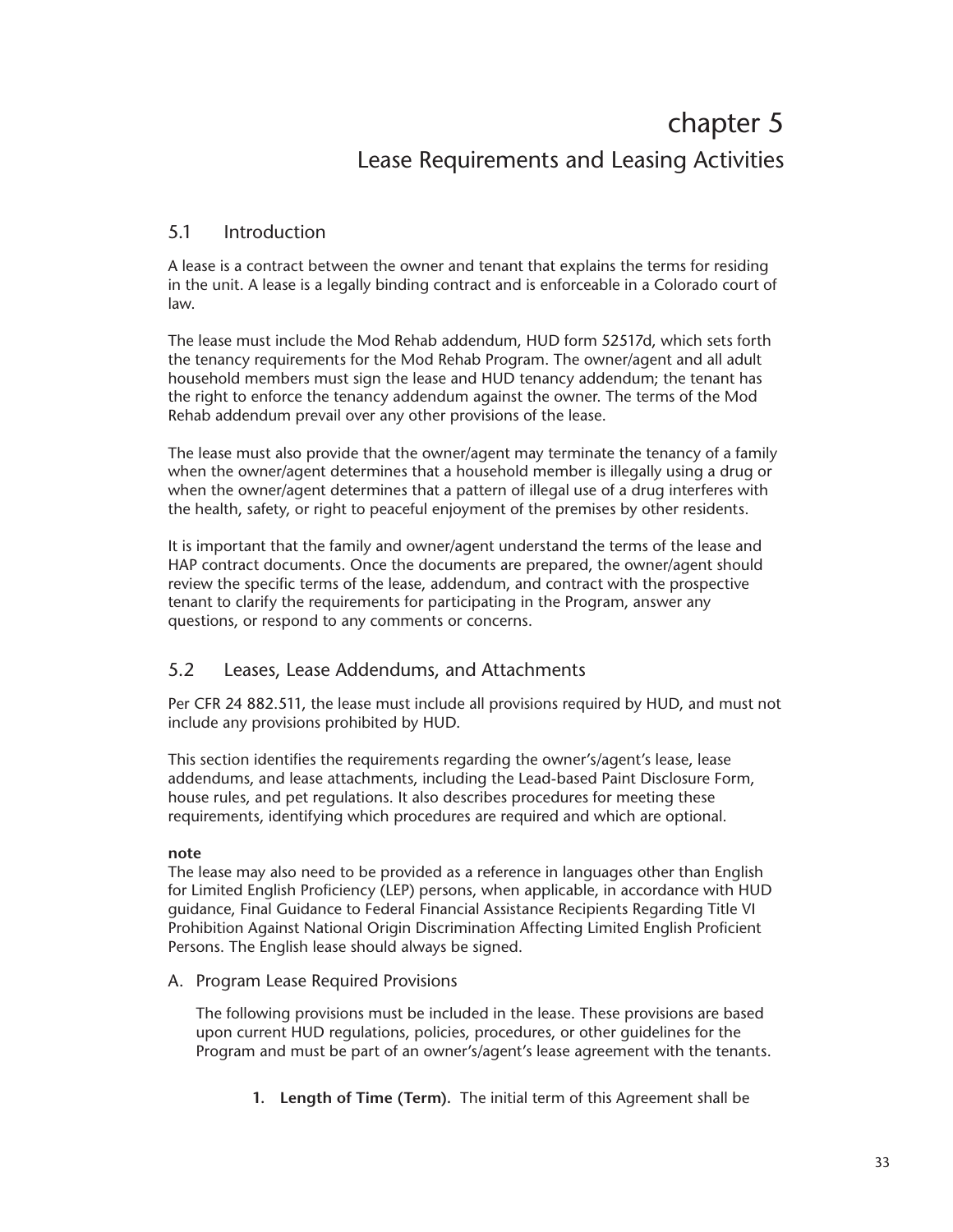begin on \_\_\_\_\_\_\_\_\_\_\_\_\_\_\_\_\_\_ and end on \_\_\_\_\_\_\_\_\_\_\_\_\_\_\_\_\_\_\_. (Not to exceed the expiration of the HAP contract.) After the initial term ends, the Agreement will continue on a month-to-month basis, unless otherwise terminated by Paragraph 23 of this agreement.

- **2. Rent.** The Owner hereby leases to the Tenant the Leased Premises, effective \_\_\_\_\_\_\_\_\_\_\_\_\_\_\_, 20\_\_, for the amount indicated below, payable monthly, in advance, on or before the first day of each month at \_\_\_\_\_\_\_\_\_\_\_\_\_\_\_\_\_\_\_\_\_\_\_. The Lease shall continue until (i) a termination of the Lease by the Owner in accordance with Section \_\_ hereof; (ii) a termination of the Lease by the Tenant in accordance with the Lease or by mutual agreement during the term of the Lease, or (iii) a termination of the Housing Assistance Payments Contract by CHFA.
	- A. The amount of the total monthly rent payable to the Owner during the term of the Lease (the "Contract Rent") as determined in accordance with the contract, as amended from time to time, between the Owner and the Colorado Housing and Finance Authority ("CHFA"), initially shall be \$\_\_\_\_\_\_\_\_\_\_\_\_
	- B. Of the Contract Rent, the amount payable by CHFA, as the housing assistance payment, on behalf of the Tenant, initially shall be  $\updownarrow$
	- C. The portion of the Contract Rent payable by the Tenant (the "Tenant Rent") as determined by CHFA, in accordance with HUD Regulations, initially shall be \$\_\_\_\_\_\_\_\_\_\_\_\_\_\_\_\_\_\_\_\_. The calculations used to determine Tenant Rent are indicated on Form HUD-50058, which is attached hereto, as Exhibit \_\_\_. The amount of the Tenant Rent is subject to change as determined by CHFA during the term of the Lease. Any change in the amount the Tenant Rent will be stated in a written notice more fully described in Paragraph 2.3 below. [CFR section 882.407]
- **3. Changes to Tenant's Share of Rent.** The Tenant acknowledges that the amount of Tenant Rent and/or the amount of assistance that HUD pays on behalf of the Tenant may be changed during the term of this Lease, if:
	- A. HUD or CHFA changes any allowance for utilities or services considered in computing the Tenant Rent; or
	- B. The Tenant experiences changes in income, household composition, or the extent of exceptional medical or other unusual expenses in the case of households designated as senior, handicapped or disabled in accordance with the HUD Regulations. [CFR section 882.212/882.510]
	- C. The Owner agrees to implement changes in the Tenant Rent or housing assistance payment in accordance only with the time frames and administrative procedures established in the HUD Regulations. The Owner agrees to give the Tenant at least 30 days advance written notice of any increases in the Tenant Rent, except as noted in Paragraph 3. The notice will state the new amount that the Tenant is required to pay, the date that the new amount is effective and the reasons for the rent change. The notice of rent change will also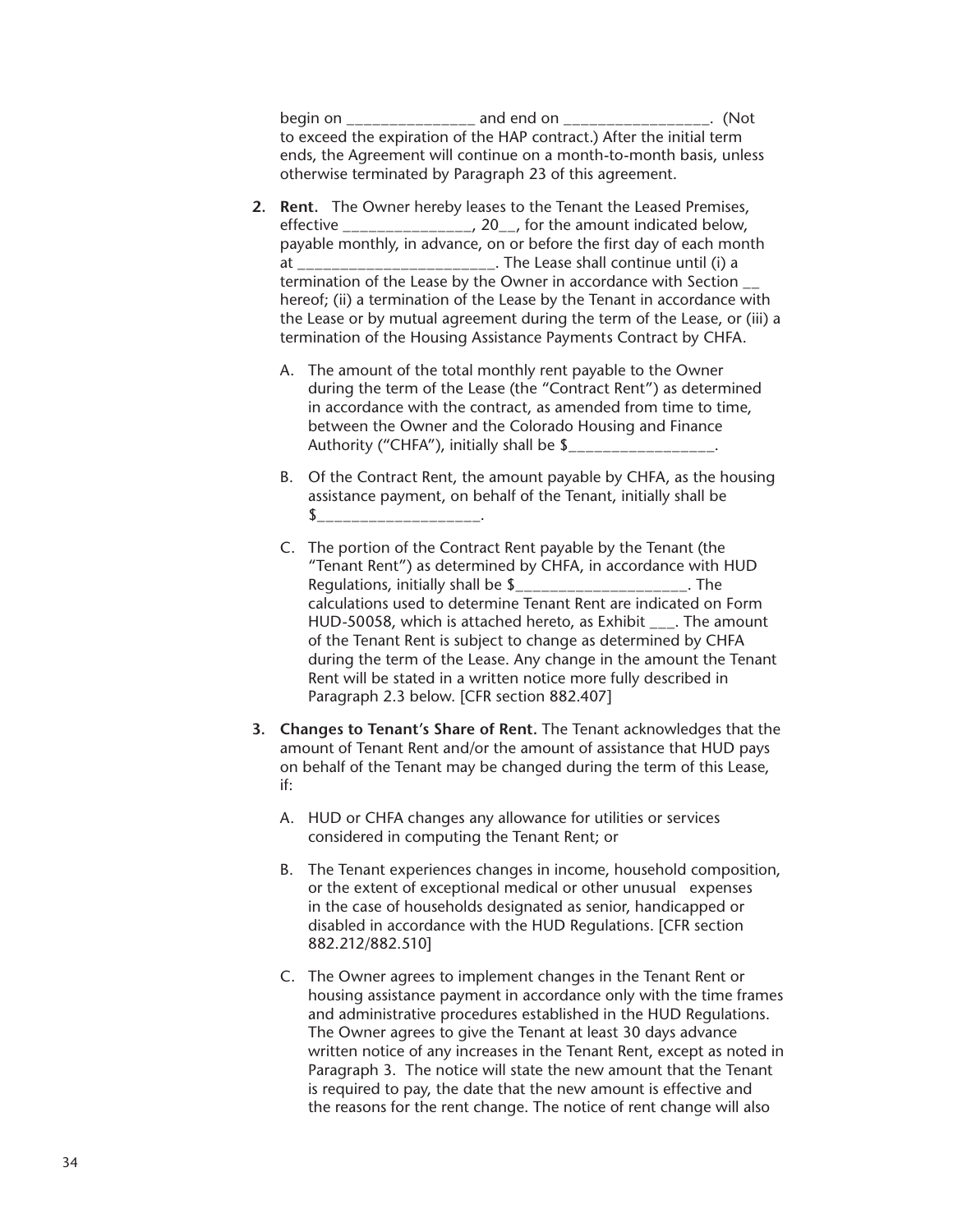advise the Tenant that he/she may meet with the owner/agent to discuss the rent change.

- **4. Regularly Scheduled Recertifications.** A recertification of income shall be made to CHFA from the date of this Lease, in accordance with HUD regulations. CHFA will request the Tenant to report income and composition of the Tenant's household and to supply any other information required by HUD for the purpose of CHFA's determination of the Tenant Rent and housing assistance payment, if any. Pursuant to the Tenant's Statement of Responsibility, which is attached hereto and made a part hereof as attachment\_\_, the Tenant agrees to provide accurate statements with regard to this information and to do so by the date specified in CHFA's request. [CFR section 882.413(a)]CHFA will verify the information supplied by the Tenant and use the verified information to re-compute the amount of the Tenant Rent and housing assistance payment to reflect any change in the Contract Rent. [CFR section 882.515]
- **5. Reporting Changes between Regularly Scheduled Recertifications.** If any of the following changes occur, the Tenant agrees to advise the Owner/agent immediately:
	- A. A change in composition of the Tenant's household.
	- B. A change in the Tenant's household income [CFR section 882.118/882.212]
- **6. Utilities and Appliances.** The Owner shall provide the following utilities and appliances to the Tenant under the Lease: [LIST UTILITIES AND APPLIANCES]
- **7. Maintaining the Leased Premises.** The Owner shall provide maintenance and services as follows:
	- A. The Owner shall maintain the Leased Premises, equipment, common areas, and facilities provided for the use and benefit of the Tenant in compliance with applicable HUD housing quality standards.
	- B. The Owner shall respond in a reasonable time to calls by the Tenant for services consistent with the obligations of this Lease. Where applicable (as in the case of multi-unit buildings), the maintenance with respect to common areas, facilities and equipment shall include cleaning; maintenance of lighting and equipment; maintenance of grounds, lawns and shrubs; and removal of snow and ice.
	- C. Extermination services and repainting shall be provided by the Owner as conditions may require.
- **8. Condition of the Leased Premises.** By signing this Lease, the Tenant acknowledges that the Leased Premises is safe, clean and in good condition. The Tenant agrees that all appliances and equipment in the Leased Premises are in good working order, except as described on the Unit Inspection Report, which is attached hereto and made a part hereof, as Attachment .
- **9. Security Deposit.** The Owner acknowledges the Tenant's Payment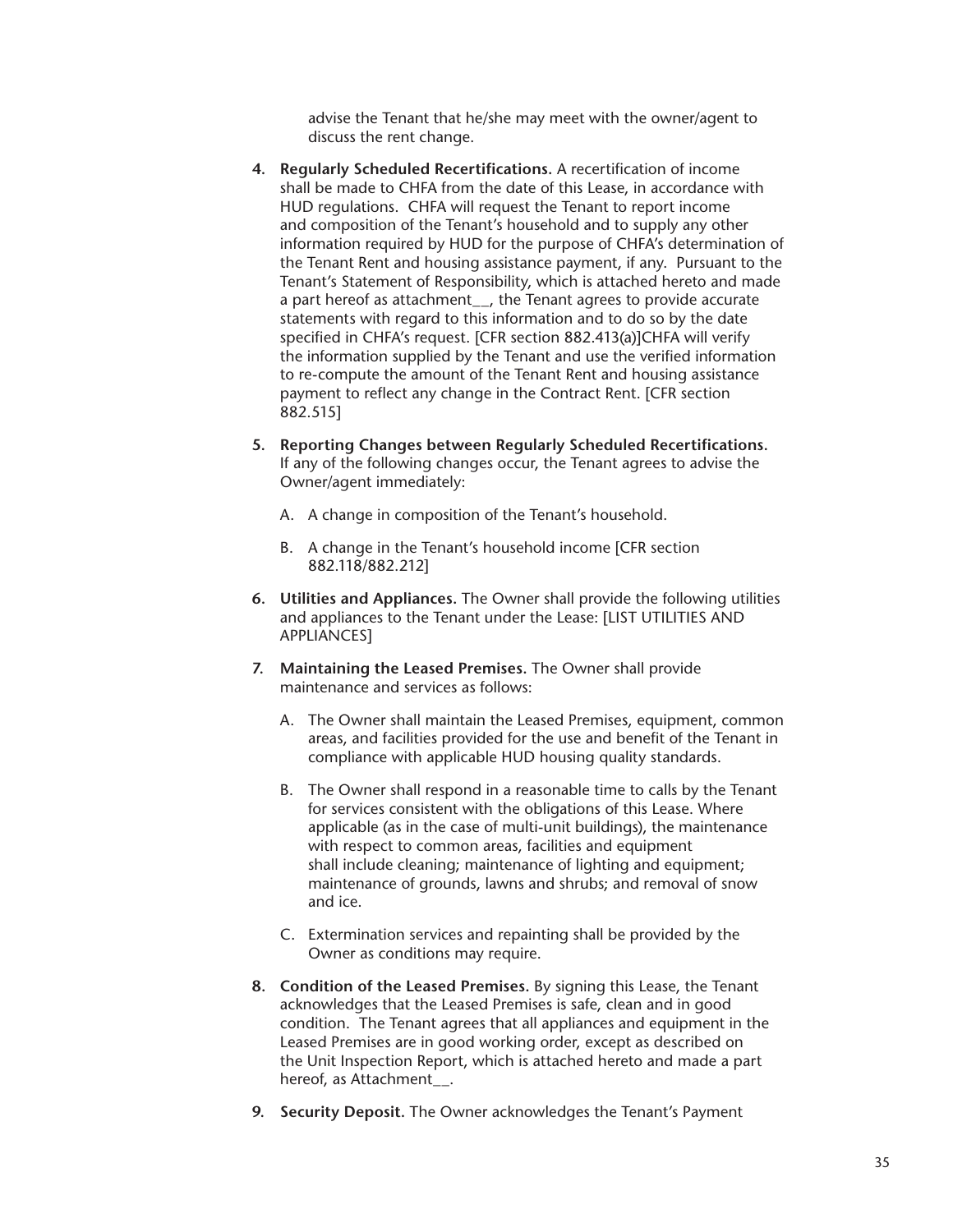of \$\_\_\_\_\_\_\_\_\_\_\_\_\_\_\_\_ [which is the greater of \$50 or one month's Total Tenant Payment], as a security deposit which may be used by the Owner (subject to Colorado law) at the time the Leased Premises are vacated by the Tenant, for the reimbursement of the cost of repairing any intentional or negligent damages to the Leased Premises beyond normal wear and tear, caused by the Tenant, his/her family, dependents, guests or invitees; unpaid rent, utility charges or other charges owed by the Tenant and permitted to be paid from the Security Deposit, in accordance with Colorado law. The Owner agrees that the balance of the Security Deposit, after payment of items as provided for above, if any, shall be returned along with an itemized statement of those costs to the Tenant at his last known address within 30 days after the Tenant vacates the Leased Premises. Should there be no damages or other charges pending upon termination of the Lease, the Owner will reimburse the Tenant the amount of the Security Deposit in full.

- **10. Access by Owner/agent.** The Tenant acknowledges that inspection of the Leased Premises will be conducted at least annually, by CHFA, but as often as determined necessary by the Owner/agent.
- **11. Discrimination Prohibited.** The Landlord will not discriminate based upon race, color, religion, national origin, sex, disability, familial status, creed, ancestry, marital status, sexual orientation, military status, parenthood, or age.

#### **12. Termination of Tenancy.**

- A. By Tenant: To terminate this Lease, the Tenant must give the Owner/ agent 30 days written notice. If the Tenant fails to give this notice, the Tenant shall be liable for rent up to the end of the 30 days for which notice was required or to the date the Leased Premises is rerented, whichever is earlier.
- B. By Owner: The Owner/agent may not terminate or refuse to renew this Lease on other than the following grounds:
	- a) drug related criminal activity engaged in, on or near the premises, by any tenant, household member, or guest, and any such activity engaged in or on the premises by any other person under the tenant's control;
	- b) determination made by the Landlord that a household member is illegally using a drug;
	- c) determination made by the Landlord that a pattern of illegal use of a drug interferes with the health, safety, or right to peaceful enjoyment of the premises by other residents;
	- d) criminal activity by a tenant, any member of the tenant's household, a guest or another person under the tenant's control;
		- i. that threatens the health, safety, or right to peaceful enjoyment of the premises by other residents (including property management staff residing on the premises); or
		- ii. that threatens the health, safety, or right to peaceful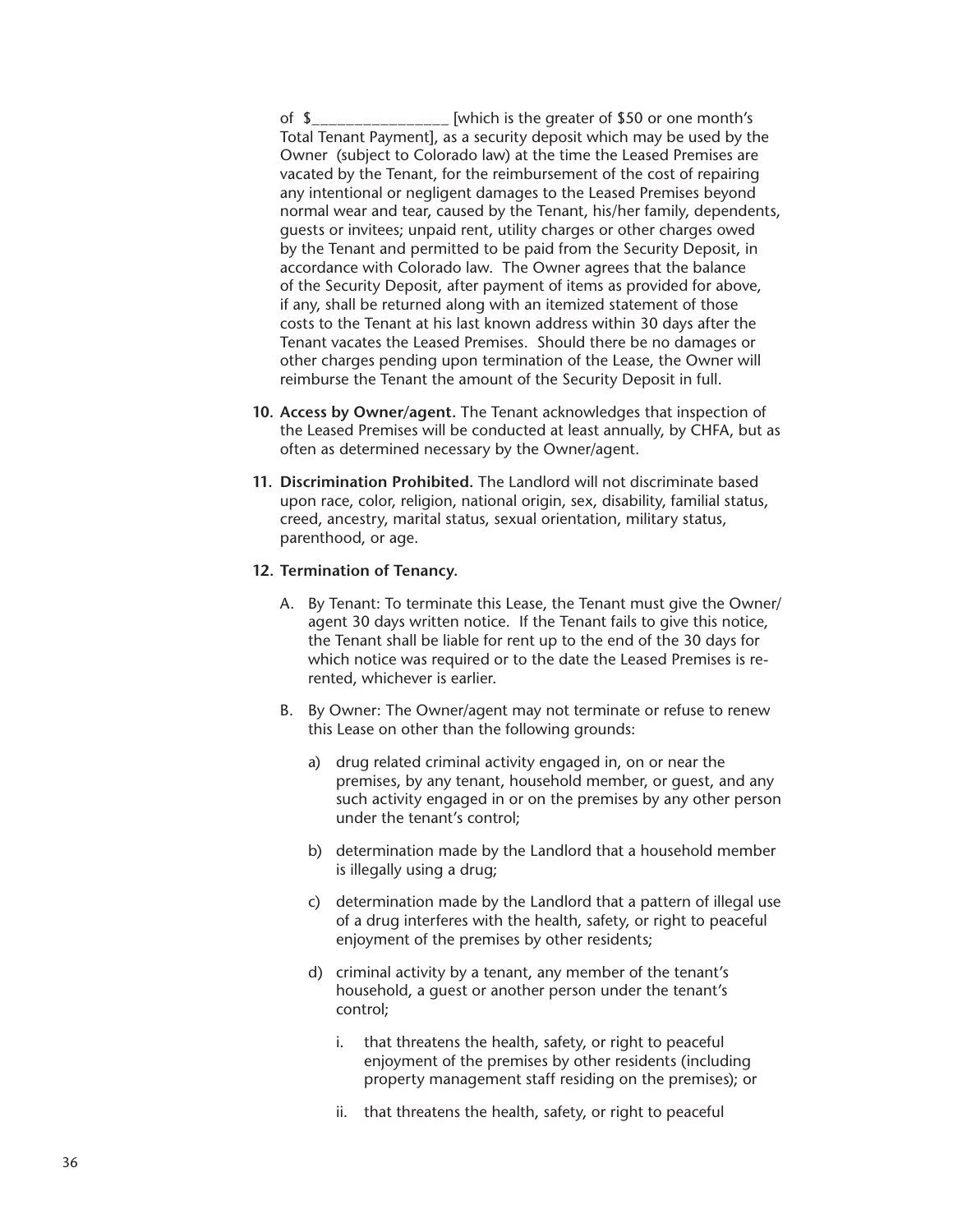enjoyment of their residences by persons residing in the immediate vicinity of the premises;

- e) if the tenant is fleeing to avoid prosecution, or custody or confinement after conviction, for a crime or attempt to commit a crime, that is a felony under the laws of the place from which the individual flees;
- f) if the tenant is violating a condition of probation or parole under Federal or State law;
- g) determination made by the Landlord that a household member's abuse or pattern of abuse of alcohol threatens the health, safety or right to peaceful enjoyment of the premises by other residents;
- h) if the Landlord determines that the tenant, any member of the tenant's household, a guest or another person under the tenant's control has engaged in the criminal activity, regardless of whether the tenant, any member of the tenant's household, a guest or another person under the tenant's control has been arrested or convicted for such activity.
- C. The Owner/agent may not terminate the Lease during the first the term of the lease for "other good cause".
- D. Notice of Termination of Tenancy: The Owner/agent must serve a written notice of termination of tenancy on the Tenant which:
	- a) states the reasons for such termination with enough specificity to enable the tenant to prepare a defense;
	- b) advises the tenant that if a judicial proceeding for eviction is instituted, the Tenant may present a defense in that proceeding;
	- c) is served on the Tenant by sending a prepaid, first class, properly addressed letter (Return Receipt Requested) to the Tenant at the Leased Premises or by delivering a copy of the notice to the Leased Premises; and
	- d) states the date on which the tenancy will terminate. Such date must be determined in accordance with the following:
		- i. When termination is based on failure to pay rent, the date of termination must be not less than five working days after the Tenant's receipt of the notice.
		- ii. When termination is based on serious or repeated violations of this Lease or in violation of applicable, local, Colorado or federal law, the date of termination must be in accordance with Colorado law.
		- iii. When termination is based on other good cause, the date of termination must be no earlier than 30 days after this notice is served on the Tenant.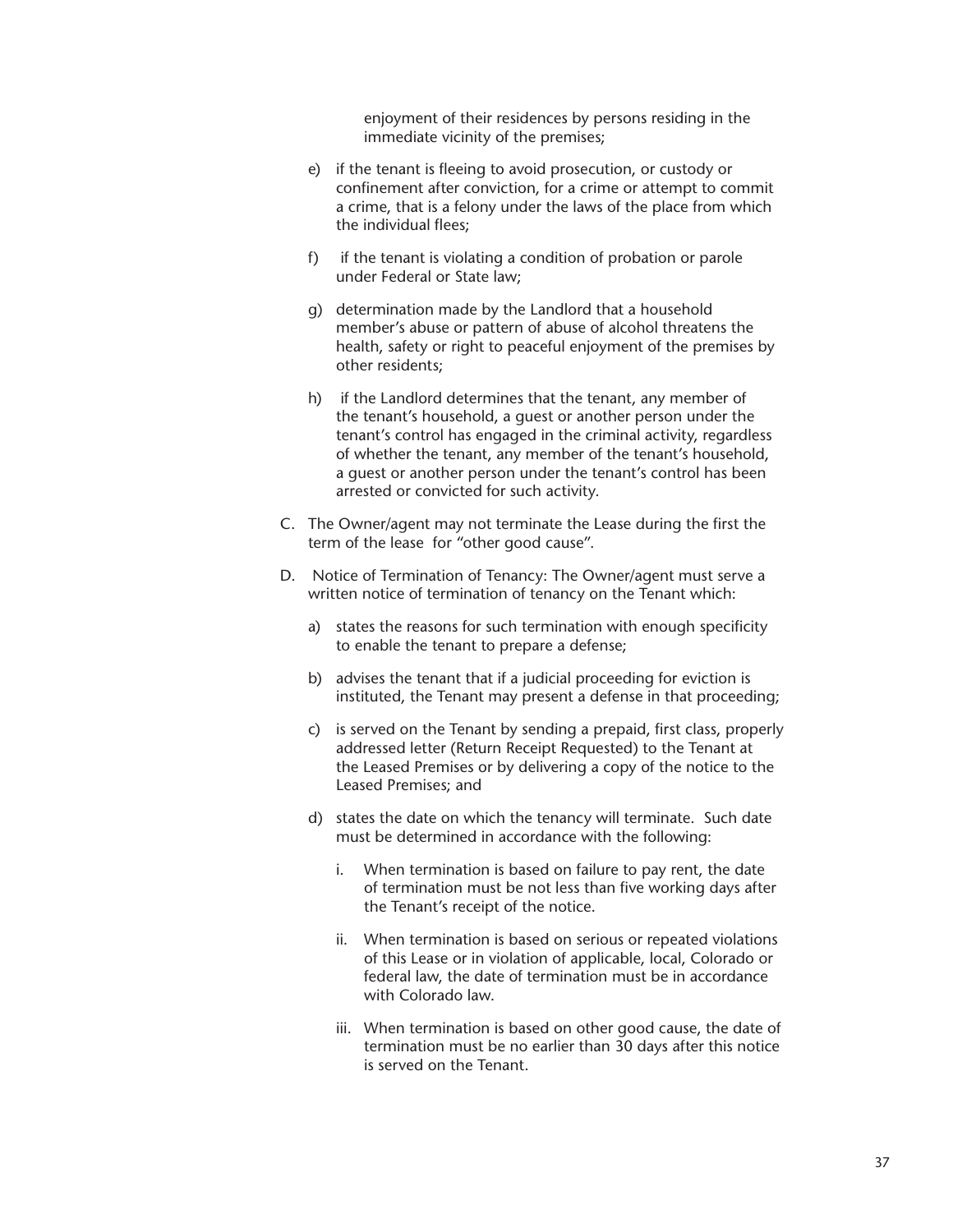- E. Evictions: The owner/agent will not evict the Tenant unless the Owner/agent complies with the requirements of Colorado and local law, the provisions of this Lease and applicable HUD regulations. "Eviction" means the dispossession of the Tenant from the Leased Premises, pursuant to Colorado law.
- **13. Overcrowded and under occupied Units.** In the event that CHFA determines that the Leased premises is not decent, safe and sanitary by reason of an increase in the Tenant's household or that the Leased Premises is larger than appropriate for the Tenant's household, the Owner/agent will offer the Tenant an alternative unit, if available, and the Tenant will be required to move. If the Owner/agent has no alternative unit, CHFA shall assist the Tenant in locating other standard housing in the locality, within the Tenant's ability to pay and require that the Tenant move to such unit as possible. In no case, will the Tenant be forced to move, nor will the housing assistance payments be terminated, unless the Tenant rejects without good reason, the offer of a unit which CHFA has deemed acceptable, or local housing codes require the family to move.
- **14. Effectiveness of Lease.** This lease has been signed by the parties on the condition that:
	- A. This lease shall not become effective unless CHFA has executed a Housing Assistance Payment Contract with the Owner either prior to or effective the first day of the term of the lease.
	- B. This lease shall end no later than the termination date of the Housing Assistance Payments Contract. In the event that CHFA determines, after having given the Tenant reasonable notice (with a copy to the Owner/agent) and opportunity to respond, that the Tenant is ineligible for further housing assistance payments because of failure to comply with the Tenants obligations under the Statement of Family Responsibility, CHFA shall notify the Owner/ agent and the Tenant of such determination. Such determination shall be grounds for termination of this Lease by the Owner/agent.
- **15. Attachments to this Lease.** The Tenant certifies that he/she has received a copy of this Lease along with the following attachments and understands that such attachments constitute a part of this Lease:
	- 1. HUD form 50058
	- 2. Mod Rehab Lease Addendum, HUD form 52517D
	- 3. Statement of Family Responsibility, HUD form 52578A
	- 4. HUD form 9886, Consent to Release of Information
	- 5. Protections for Victims of Abuse Addendum
	- 6. House Rules
	- 7. Lead-based Paint Disclosure
	- 8. Debts Owed form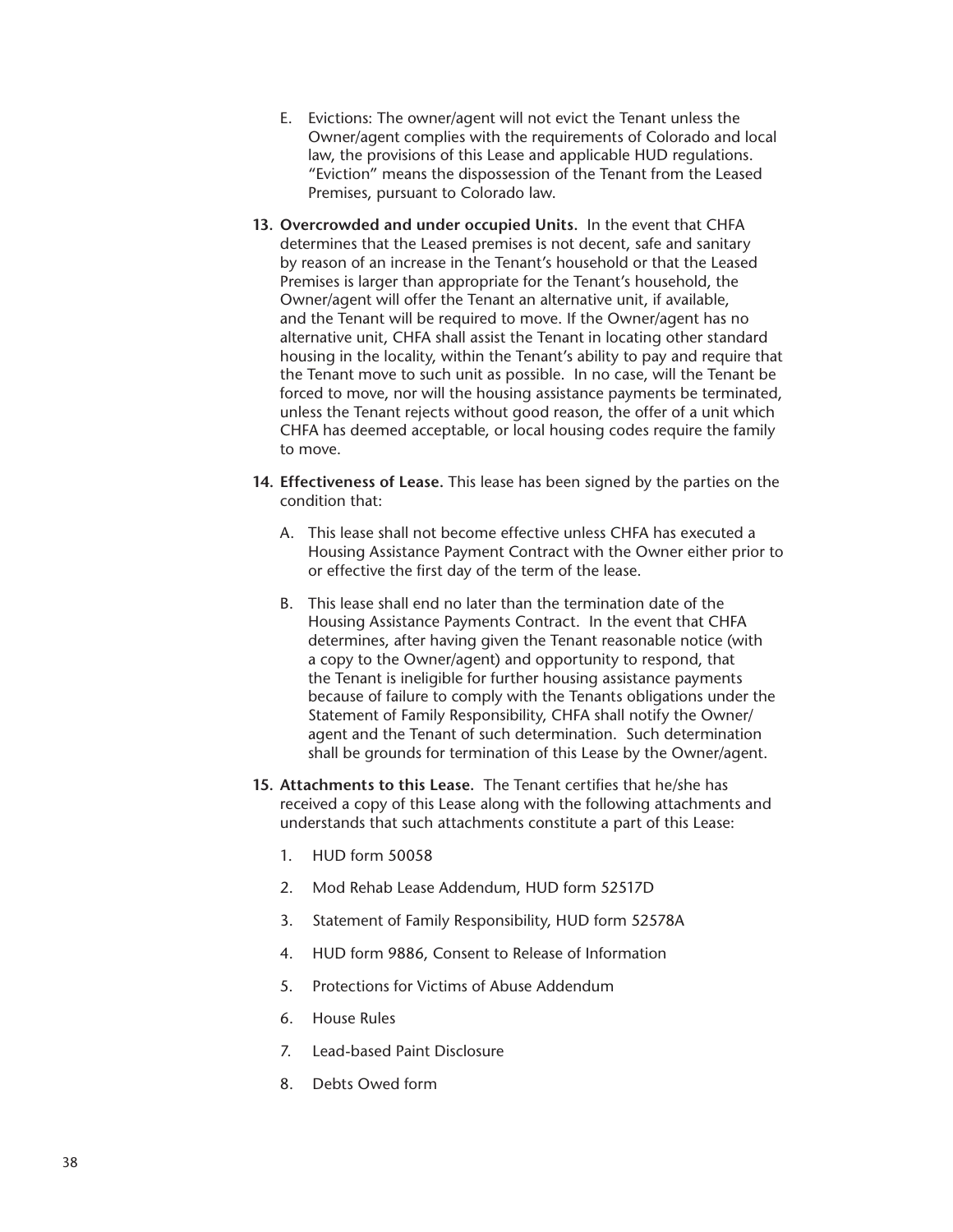- 9. EIV brochure
- 10. Unit Inspection Report

The owner/agent may include other attachments like house rules, but these must be included.

- **16.** The lease must also include the information on prohibited lease provisions listed below in Section B Prohibited Lease Provisions.
- B. Prohibited Lease Provisions

The following provisions must not be included in a lease modification.

## Confession of judgment

The prior consent by the tenant to any lawsuit initiated by the owner in connection with the lease and to a judgment in favor of the landlord.

#### Distraint for rent or other charges

An agreement by the tenant that the owner is authorized to take property of the tenant and hold it until the tenant performs an obligation the owner has determined the tenant has failed to perform.

#### Exculpatory clauses

An agreement by the tenant not to hold the owner or its agents liable for any acts or omissions, intentional or negligent, on the part of the owner or the owner's authorized representatives or agents.

Waiver of legal notice by tenant before actions for eviction or money judgment An agreement by the tenant that the landlord may institute suit without notifying the tenant that the suit has been filed.

#### Waiver of legal proceedings

Authorization for the owner to evict the tenant or hold/sell the tenant's possessions whenever the owner determines a breach or default has occurred, without notice to the tenant or determination by a court of the rights and liabilities of the parties.

#### Waiver of jury trial

Authorization for the owner's attorney to appear in court on behalf of the tenant and waive the right to a jury trial.

#### Waiver of right to appeal judicial proceeding

Authorization for the owner's attorney to waive the tenant's rights to: (1) appeal for judicial error in any suit brought against the tenant by the owner or its agent, or (2) file suit to prevent the execution of a judgment.

Tenant chargeable with cost of legal actions regardless of outcome A provision that the tenant agrees to pay all attorney and other legal costs if the owner brings legal action against the tenant, even if the tenant prevails in the action. Prohibition of this provision does not mean the tenant, as a party to a lawsuit, may not be obligated to pay attorney's fees or other costs if the tenant loses the suit.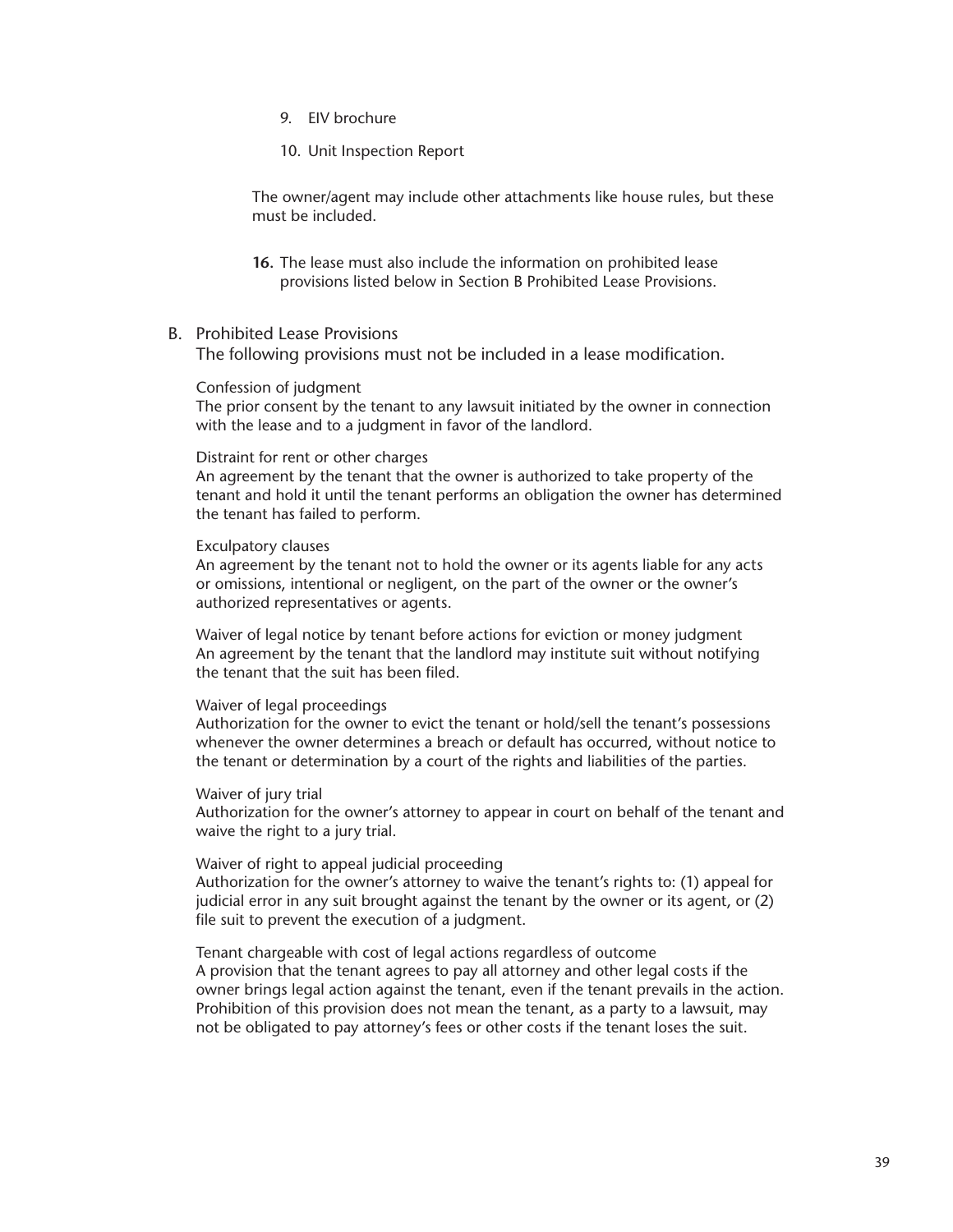## C. Lease Attachments and Addendums

The following must be attached to the lease:

- **1. Move-in, HUD-50058** The 50058 shows the resident how their rent was calculated.
- **2. Mod Rehab Lease Addendum, HUD form 52517D** The Mod Rehab Lease addendum includes the prohibited lease provisions.
- **3. Statement of Family Responsibility, HUD form 52578A** The statement of family responsibility explains and reinforces the tenant's responsibility in the Program.
- **4. Consent to Release of Information, HUD form 9886**  This form must be signed by all adult household members. This form allows CHFA and HUD the ability to request information from EIV and other applicable verification sources.

## **5. Protections for Victims of Domestic Violence**

Owner/agents must have tenants sign the VAWA lease protections. Owner/agents must provide tenants the option to complete the Certification of Domestic Violence, Dating Violence or Stalking, form HUD-91066. The certification form may be made available to all eligible families at the time of admission or, in the event of a termination or start of an eviction for cause proceeding, the certification may be enclosed with the appropriate notice, directing the family to complete, sign and return the form within fourteen (14) business days. The owner/agent may extend this time period at his/her discretion.

- **6. House Rules**, if such rules have been developed by the owner/agent
	- a. Developing a set of house rules is a good practice. By identifying allowable and prohibited activities in housing units and common areas, owner/agents provide a structure for treating tenants equitably and for making sure that tenants treat each other with consideration. House rules are beneficial in keeping properties safe and clean and making them more appealing and livable for the tenants.
	- b. The decision whether to develop house rules for a property rests solely with the owner/agent. The owner/agent must be careful not to develop restrictive rules that limit the freedom of tenants. If the owner/agent develops house rules for a property, these rules must be consistent with HUD requirements for operating HUD subsidized projects, must be reasonable, and must not infringe on tenants' civil rights.
	- c. House rules are listed in the lease as an attachment to the lease.
	- d. House rules must not create a disparate impact on tenants based on race, color, national origin, religion, sex, disability, sexual orientation, gender identity, or familial status.
	- e. House rules should be reasonable.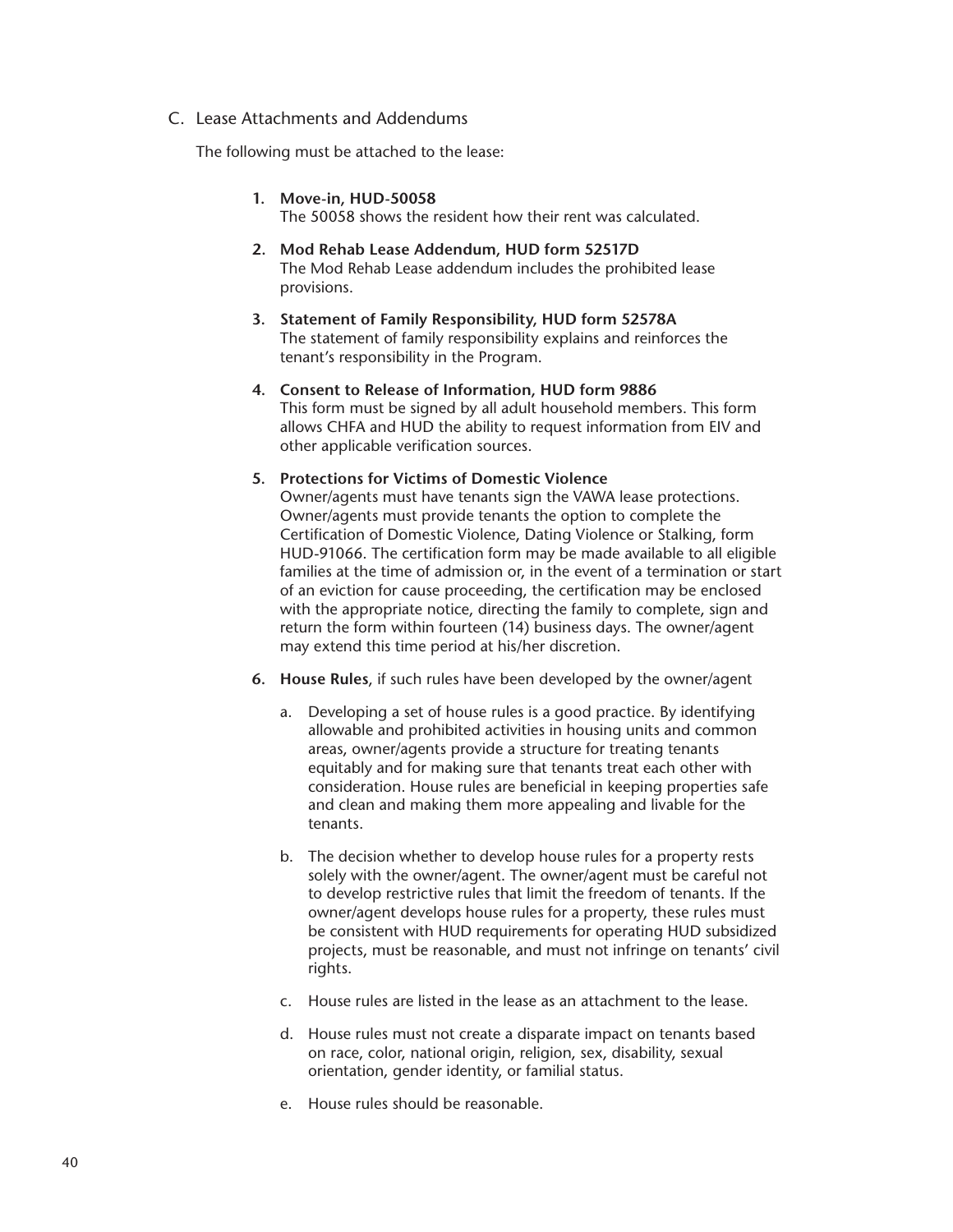- f. House rules cannot circumvent the lease or mod rehab lease addendum.
- g. Owner/agents must give the tenants 30 day notice prior to implementing new rules.

### **7. Lead-based Paint Disclosure Form**

The Disclosure Rule (40 CFR part 745, subpart F and 24 CFR part 35, subpart A – Requirements for Disclosure of Known Lead-Based Paint and/or Lead-Based Paint Hazards in Housing), published March 6, 1996, specifies the types of information that the owner/agent must give to applicants prior to signing their leases. These requirements apply to all properties built prior to January 1, 1978.

Residential structures built after January 1, 1978, are exempt from leadbased paint requirements because Congress banned the use of leadbased paint for residences after this date.

Zero-room dwelling units, including single room occupancy (SRO) units, are exempt.

For properties where the requirements apply, both the owner/agent and tenants need to be aware of lead-based paint hazards, such as paint chips, paint dust in units, and contaminated soil in common areas. Lead-based paint is dangerous to adults and children, but especially to children under age six.

Units that are older, are in poor physical condition, have been renovated unsafely, or have exterior lead-contaminated soil are at the most risk. Nevertheless, the owner/agent in all applicable properties must provide tenants with basic information on lead-based paint and its hazards, and they must maintain an accurate record of this communication. Compliance with these regulations is also crucial in order to reduce liability and avoid lawsuits, obtain more favorable insurance premiums, and avoid penalties for failing to meet government requirements.

#### **Disclosure Rule Requirements**

- A. Prior to leasing, the owner/agent must provide the tenant with two items:
	- 1. Lead hazard information pamphlet The owner/agent must provide tenants of a residential property with the EPA/HUD/Consumer Product Safety Commission (CPSC) lead hazard information pamphlet (Protect Your Family from Lead In Your Home), or an EPA- approved equivalent. The owner/agent is required to document that the tenant was given a copy of the pamphlet before signing the lease.

## 2. Disclosure form

The owner/agent must include the disclosure form in the lease packet and obtain the prospective tenant's signature before he or she signs the lease. The disclosure form is designed to document receipt of the Lead Hazard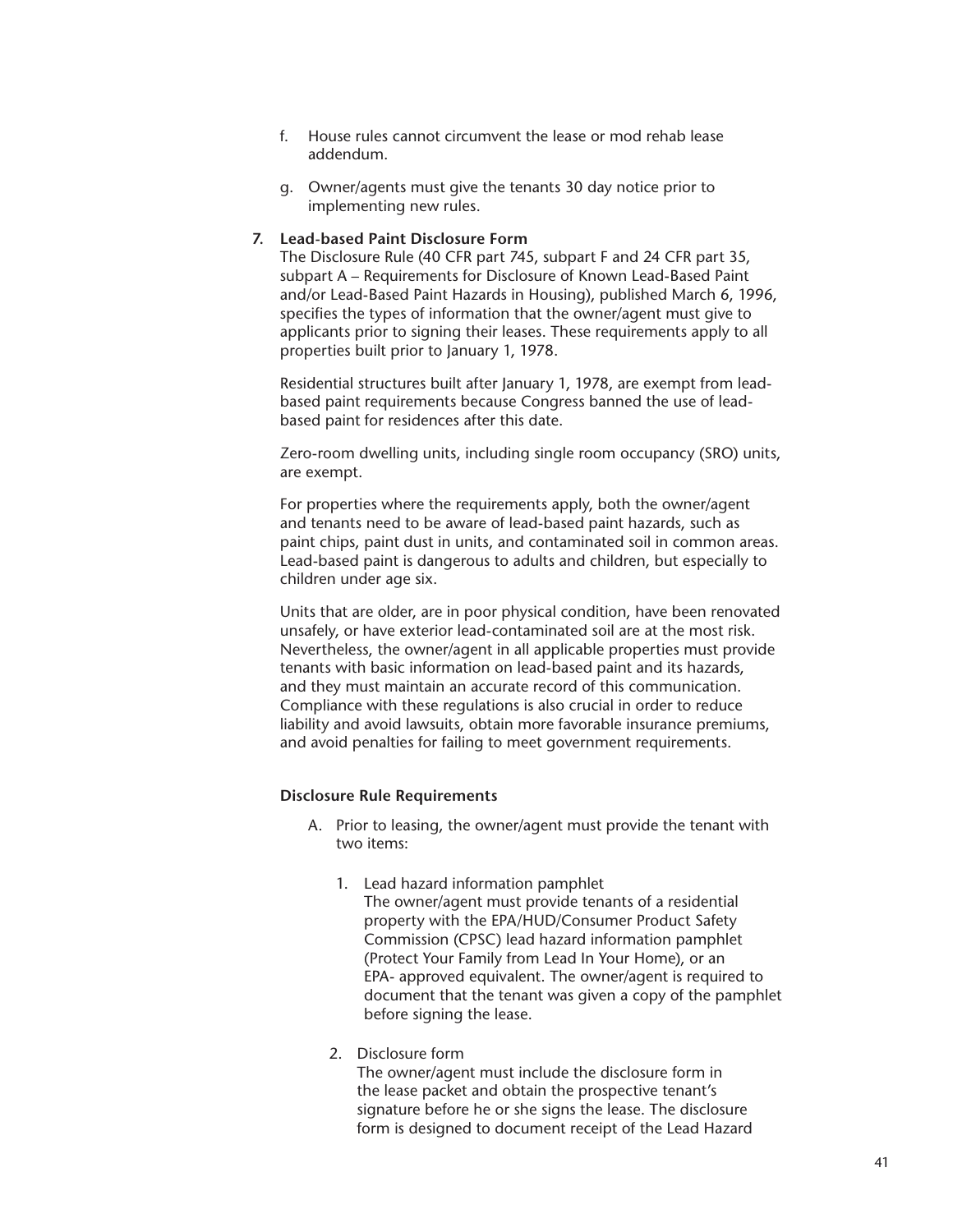Information Pamphlet and to meet three disclosure requirements, as follows:

- C. Disclose the presence of known lead-based paint/ hazards The owner/agent of target housing must disclose the presence of known lead-based paint and/or lead-based paint hazards. The disclosure form has a line for owner/ agents to mark to verify that lead-based paint/hazards have been disclosed.
- D. Disclose information on lead-based paint/hazards The owner/agent must provide applicants with any available records or reports pertaining to the presence of lead-based paint and/or lead-based paint hazards. The owner/agent must provide applicants with procedures to obtain access to any available records or reports pertaining to the presence of lead-based paint and/or lead-based paint hazards. The disclosure form has a line for the owner/agent to mark to verify that copies of all relevant records and reports have been provided to the applicant. The form also documents if there are no records or reports available.
- E. Recommended practice The tenant briefing is an ideal time to provide applicants with the Lead Hazard Information Pamphlet and to give them the opportunity to review the disclosure form.

## **8. Debts owed HUD from 52675**

The U.S. Department of Housing and Urban Development maintains a national repository of debts owed to Public Housing Agencies (PHAs) or Section 8 landlords and adverse information of former participants who have voluntarily or involuntarily terminated participation in the Program. This information is maintained within HUD's Enterprise Income Verification (EIV) system, which is used by Public Housing Agencies (PHAs) and their management agents to verify employment and income information of Program participants, as well as, to reduce administrative and rental assistance payment errors. The EIV system is designed to assist PHAs and HUD in ensuring that families are eligible to participate in HUD rental assistance programs and determining the correct amount of rental assistance a family is eligible for. All PHAs are required to use this system in accordance with HUD regulations at 24 CFR 5.233.

HUD requires PHAs, which administer the above-listed rental housing programs, to report certain information at the conclusion of a tenant's participation in a HUD rental assistance program. This notice provides the tenant with information on what information the PHA is required to provide HUD, who will have access to this information, how this information is used and the tenant's rights. The owner/agent must provide this notice to all applicants and Program participants. All residents are required to acknowledge receipt of this notice by signing page 2. Each adult household member must sign this form.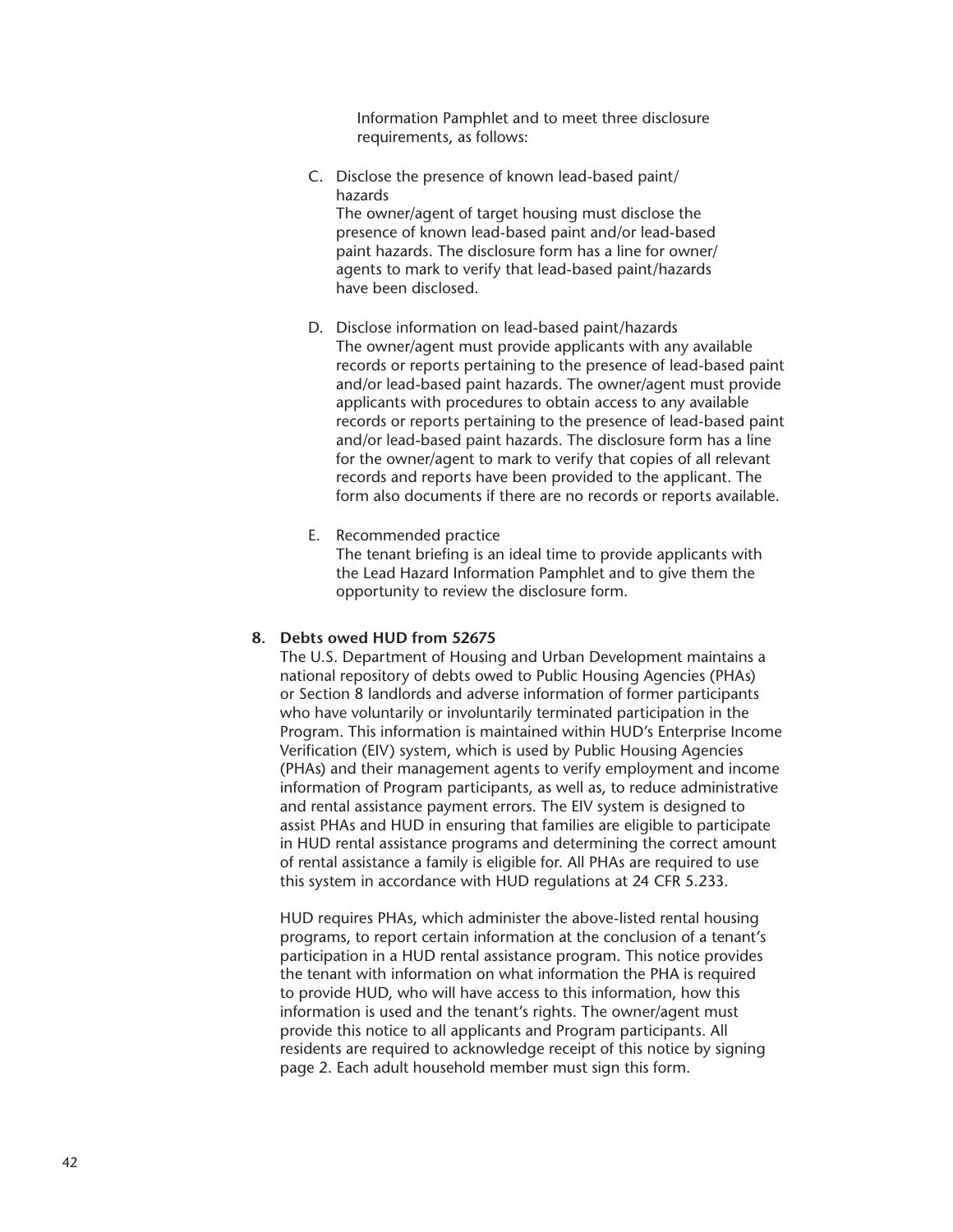## **9. EIV brochure**

This brochure must be given to all adult members of a household and a copy signed and dated by each must be retained in the tenant file. This brochure explains to the participants what EIV (Enterprise Income Verification) is and their responsibilities in reporting changes.

## **10. Move-in inspection report signed by both the owner/agent and tenant**

The owner/agent is required to inspect the unit prior to moving in a new family to a unit. The unit must pass an HQS inspection before any housing assistance payments can be made on behalf of the family.

It is also important for the owner/agent to document the condition of the unit to be able to identify any damage charges to the family when the family vacates the unit. It is recommended that the owner/agent take pictures of the units as documentation of the condition.

## **11. Pet rules** (if applicable)

The owner/agent must not apply house pet rules to assistance animals and their owners. However, this prohibition does not preclude the owner/agent from enforcing state and local health and safety laws, if they apply, nor does it preclude the owner/agent from requiring that the tenant with a disability who uses an assistance animal be responsible for the care and maintenance of the animal, including the proper disposal of the assistance animal's waste.

## **12. Owner/agent live-in aide addendum** (if applicable)

The live-in aide addendum must establish that a live-in aide is not eligible to remain in the unit once the tenant is no longer living in the unit, regardless of the circumstances for the tenant's departure. The livein aide addendum may give the owner/agent the right to evict a live-in aide who violates any of the house rules.

# 5.3 The Leasing Process

Once it has been verified that an applicant is eligible and calculated the tenant rent, the leasing process begins. The owner/agent will need to sign the lease and all other documents with the applicant. The owner/agent will want to conduct a briefing to make sure that the tenant understands their obligations under the lease and the Program.

## A. Briefing

Holding a meeting prior to occupancy helps the owner/agent ensure that new tenants understand the terms of the lease. It also gives the owner/agent an opportunity to relay important information about resident rights, the lead-based paint disclosure, house rules, and conditions for termination of assistance and tenancy. At the same time, information provided during tenant briefing topics gives tenants a clear understanding of the owner's/agent's responsibilities and better enables tenants to fulfill their own responsibilities. The briefing gives the tenant an opportunity to ask questions and discuss the information being presented.

## **Briefing Topics**

The briefing may cover a variety of topics. The following list identifies topics related to lease requirements that are important to discuss with the tenant: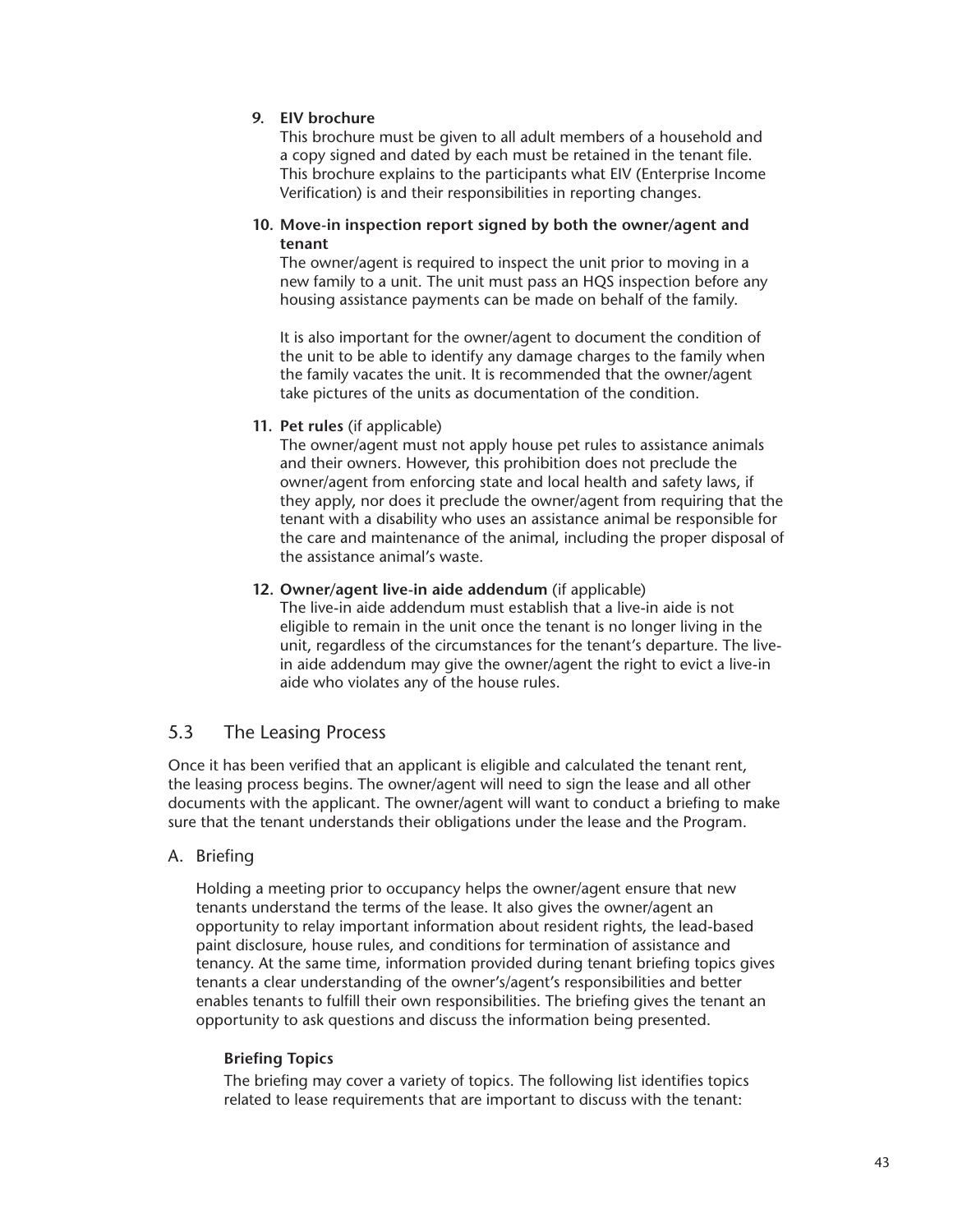- Signatures;
- Term of lease;
- Annual/interim recertifications;
- Rent:
- Security deposit
- Lease attachments, when applicable
- Other charges;
- Maintenance/damages;
- EIV brochure (the owner/agent is required to provide to applicants at the time of selection from the waiting list or final application processing and tenants annually at recertification a copy of the EIV brochure);
- Penalties for fraud:
- Termination of assistance;
- Termination of tenancy; and
- General rules.

## **Conducting the Briefing Meeting**

- 1. The owner/agent is advised to conduct the briefing before the tenant signs the lease to make sure that the tenant has a good understanding of his/her obligations and responsibilities prior to move-in.
- 2. The owner/agent must ensure that there are appropriate means to communicate with hearing and/or speech impaired individuals. In addition, information may also have to be conveyed in languages other than English for LEP persons, in accordance with HUD guidance available on HUD's LEP website at http://www.hud.gov/offices/fheo/lep.xml.
- 3. It is also beneficial for the tenant to receive an information packet that contains handouts summarizing important topics covered during the briefing. If applicable, forms can also be given to the residents during the briefing.
- 4. Preferably, the briefing does not take place the same day the tenant signs the lease. This way the tenant will have time to think of questions regarding the lease.
- B. Inspecting the unit

CHFA, or its authorized contractor(s), has the right and requirement to inspect the units and the entire property to ensure that the property is being physically wellmaintained. These inspections assure CHFA/HUD that the owner/agent is fulfilling their obligations under the regulatory agreements and/or subsidy contracts and tenants are provided with decent, safe, and sanitary housing.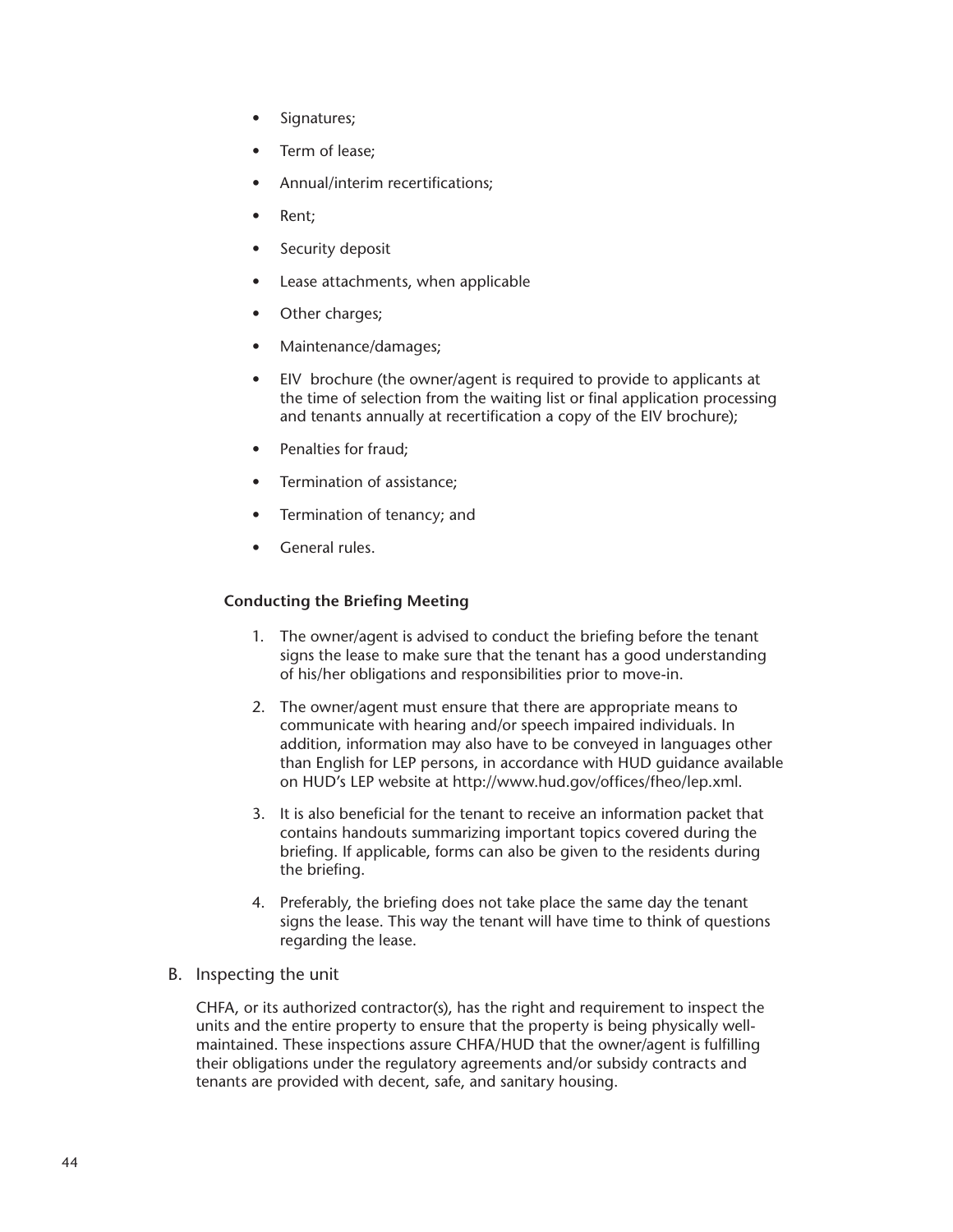#### **Move-in Inspection**

Prior to moving a tenant into a unit, they must pass a Housing Quality Standard (HQS) inspection. This inspection should be performed as soon as the unit has been turned and ready for a new tenant. It should also be conducted prior to a move in inspection done using HUD form 52580 with the new tenant. If the owner/agent chooses to conduct an HQS inspection as the move-in inspection, the owner/agent must be aware that if the unit does not pass the HQS the tenant cannot receive assistance until it passes. A new inspection will need to be completed and passed before the assistance can be paid.

After the owner/agent conducts a unit inspection, the inspection form must indicate the condition of the unit. The condition of the unit must be decent, safe, sanitary, and in good repair. If cleaning or repair is required, the owner/ agent must specify on the inspection form the date by which the work will be completed. No rental assistance can be paid during this time, and the tenant must be advised as to when the unit will be ready for vacancy.

Both the owner/agent and the tenant must sign and date the inspection form.

The inspection form must include the statement, "The unit is in decent, safe and sanitary condition."

The move-in inspection form must be made part of the lease, as an attachment to the lease.

A move-in inspection is an opportunity to familiarize the tenant with the project and the unit, as well as to document its current condition. By performing movein inspections, the owner/agent and tenants are assured that the unit is in livable condition and is free of damages. A move-in inspection gives the owner/agent an opportunity to explain to the new residents the tenant's responsibility for damages caused to the unit by family members and visitors, discuss the house rules, and familiarize tenants with the operation of appliances and equipment in the unit.

#### **Move-out Inspection**

Upon the unit being vacated by the tenant, the owner/agent performs a moveout inspection to ensure there are no damages to the unit. The owner/agent should list the damages on the move-out form and compare it with the move-in form to determine if the damage is reasonable wear or tear or excessive damage caused by the tenant's abuse or negligence. The tenant should be given prior notice of the move-out inspection and be allowed to accompany the owner/ agent if the tenant chooses. Ideally, the tenant should accompany the owner/ agent on the move-out inspection so that any discrepancies can be discussed and a decision reached as to the extent of the damage, and who is responsible for the cost associated with the damage.

If a tenant does not wish to participate, the owner/agent may do the inspection alone.

HUD does not provide move-out inspection criteria. If the owner/agent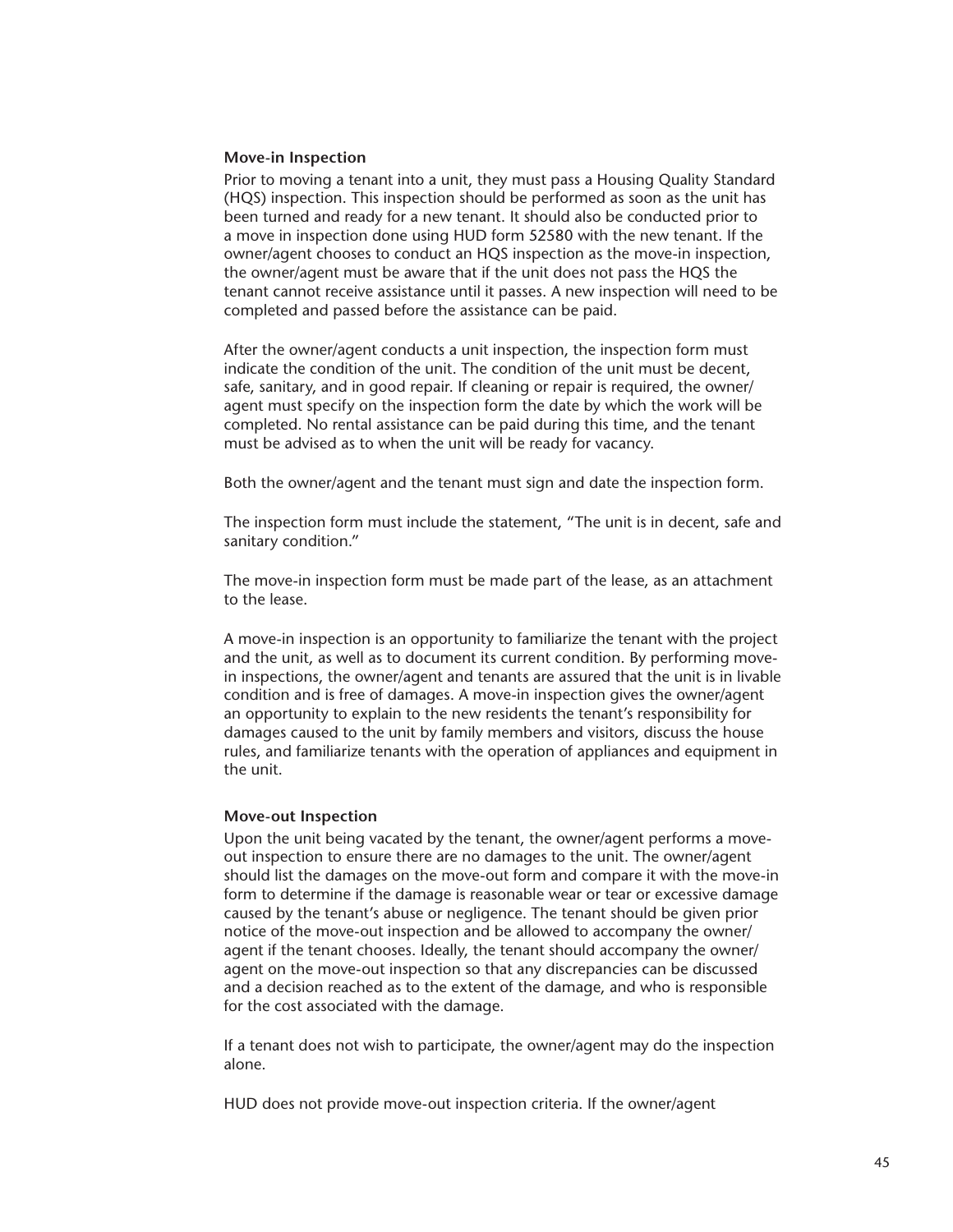determines that the unit is damaged as a result of tenant abuse or neglect, the owner/agent may use the security deposit to cover the repair costs. The tenant should not be charged for normal wear and tear.

The owner/agent must document these inspections. The owner/agent may design their own inspection forms for a move in-move out inspection. (This inspection is not to be confused with an initial HQS inspection, which must be done on HUD form 52580 A.)

## 5.4 Security Deposits

Security deposits provide the owner/agent with some financial protection when a tenant moves out of the unit and fails to fulfill their obligations under the lease.

- 1. The amount of the security deposit established at move-in does not change when a tenant's rent changes.
- 2. The amount of the security deposit to be collected is the greater of:
	- a. One month's total tenant payment, or
	- b. \$50
- 3. The owner/agent must comply with any applicable state and local laws governing the security deposit.
- 4. The tenant is expected to pay the security deposit from their own resources, and/or other public or private sources.
- 5. The owner/agent may collect the security deposit on an installment basis.
- 6. The security deposit is refundable.
- 7. An applicant may be rejected if they do not have sufficient funds to pay the deposit.

## **Security Deposits for Tenants Transferring to Another Unit**

When a tenant transfers to a new unit, an owner/agent may:

- 1. Transfer the security deposit; or
- 2. Charge a new deposit and refund the deposit for the old unit.

The owner/agent must be consistent in whichever practice they choose.

#### **Interest Earned on the Security Deposit**

The owner/agent must comply with any state and local laws regarding investment of security deposits and distribution of any interest earned thereon. If state law is silent, the Mod Rehab Program does not require the owner/agents invest the security deposit or pay interest to the tenants.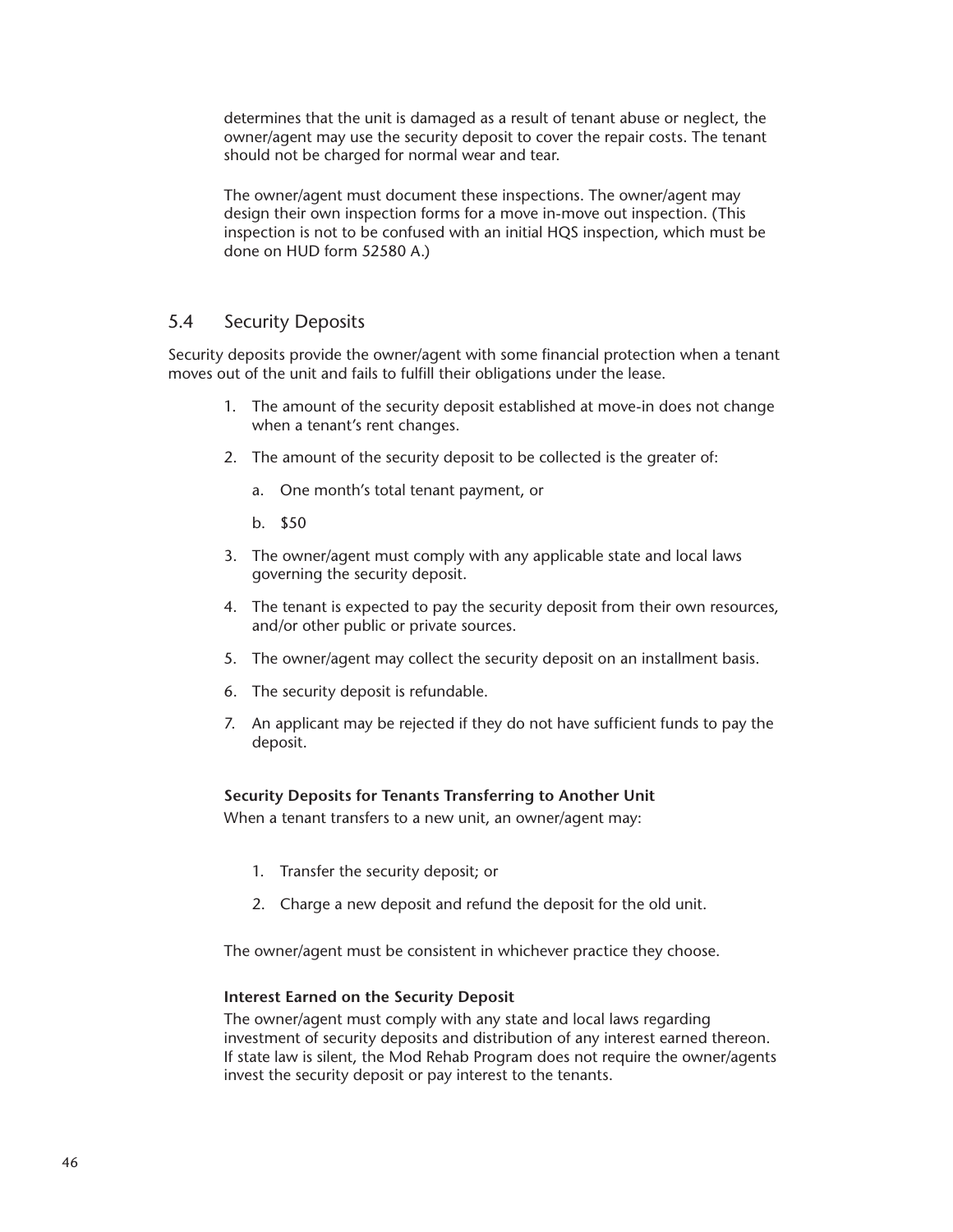In addition, interest to the tenants must be computed in accordance with state or local law. When state or local law is silent, the actual rate earned on the security deposits must be computed and credited to each tenant's portion of the security deposit.

## **Security Deposit Disposition**

- a. If the amount the resident owes at move out is less than the security deposit plus any accrued interest, the owner/agent must refund the unused balance to the tenant. Colorado law requires the security deposit disposition to be completed within 30 days of legally regaining possession of the unit, unless otherwise stated in the lease allowing the owner/agent up to an additional 30 days.
- b. If the owner/agent fails to provide an itemized list of charges to the tenant, the tenant is entitled to a full refund of the tenant's security deposit plus accrued interest.
- c. If a disagreement arises concerning the reimbursement of the security deposit to the tenant, the tenant has the right to present objections to the owner/agent in an informal meeting. The owner/ agent must keep a record of any disagreements and meetings in the tenant file for a period of three years for inspection by the HUD Field Office or CHFA. These procedures do not preclude the tenant from exercising any rights under state and local law.
- d. If the security deposit is insufficient to reimburse the owner/agent for any unpaid rent or other amounts that the tenant owes under the lease, the owner/agent may be able to submit an unpaid rent and/or damage claim for reimbursement from CHFA.
- e. Any reimbursement from CHFA received by the owner/agent must be applied first toward any unpaid tenant rent due under the lease. Additionally, no reimbursement may be claimed for unpaid rent for the period after termination of the tenancy.

# 5.5 Charges in Addition to Rent

A. Charges Prior to Occupancy

The owner/agent must not charge applicants for costs associated with accepting and processing applications, screening applicants, or verifying income and eligibility. Owner/agents must not require applicants to pay application fees, credit report charges, charges for home visits, charges to obtain a background check(s), or other costs associated with the above functions. These costs are considered project expenses.

## B. Charges at Initial Occupancy

The owner/agent must not collect any money from tenants at initial occupancy other than rent and the maximum allowed security deposit.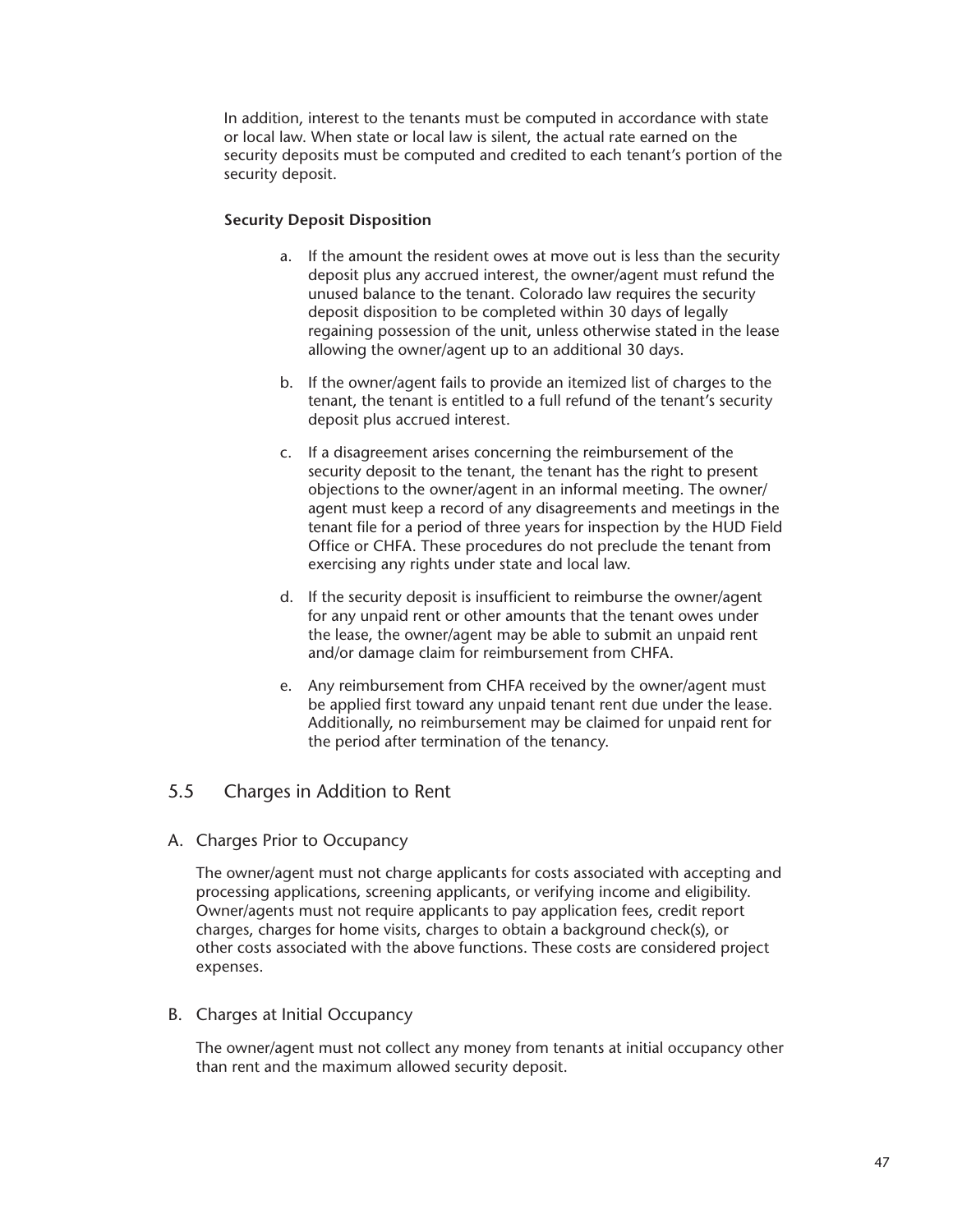C. Charges for Late Payment of Rent

The owner/agent may assess a late fee if the tenant has been given at least five calendar days as a grace period to pay the rent. On the sixth day, the owner/agent may charge a fee, not to exceed \$5 for the period of the first through fifth day that the rent is not paid. Additionally, the owner/agent may charge a fee of \$1 per day for each additional day the rent remains unpaid for the month. The total late charge assessed for the month does not exceed \$30.

The owner/agent may deduct accrued, unpaid late charges from the tenant's security deposit at the time of move-out, if such a deduction is permitted under state and local laws. The owner/agent must not evict a tenant for failure to pay late charges.

## D. Damages

Whenever damage is caused by carelessness, misuse, or neglect on the part of the tenant, household member, or visitor, the tenant is obligated to reimburse the owner/agent for the damages within 30 days after the tenant receives a bill from the owner/agent.

The owner/agent may deduct accrued, unpaid damage charges from the tenant's security deposit at the time of move-out, if such a deduction is permitted under state and local laws.

The owner's/agent's bill is limited to actual and reasonable costs incurred by the owner/agent for repairing the damages.

The owner/agent may not charge a tenant for bad behavior, such as foul language, noise, or failure to supervise children. However, if such behavior is serious or prolonged, it may be grounds for lease violation and termination of tenancy.

The owner/agent cannot charge for normal wear and tear.

Example: Wear-and-Tear versus Damage

Wear-and-tear: The carpet is worn and has reached the end of its useful life.

Damage: A relatively new carpet has rips and tears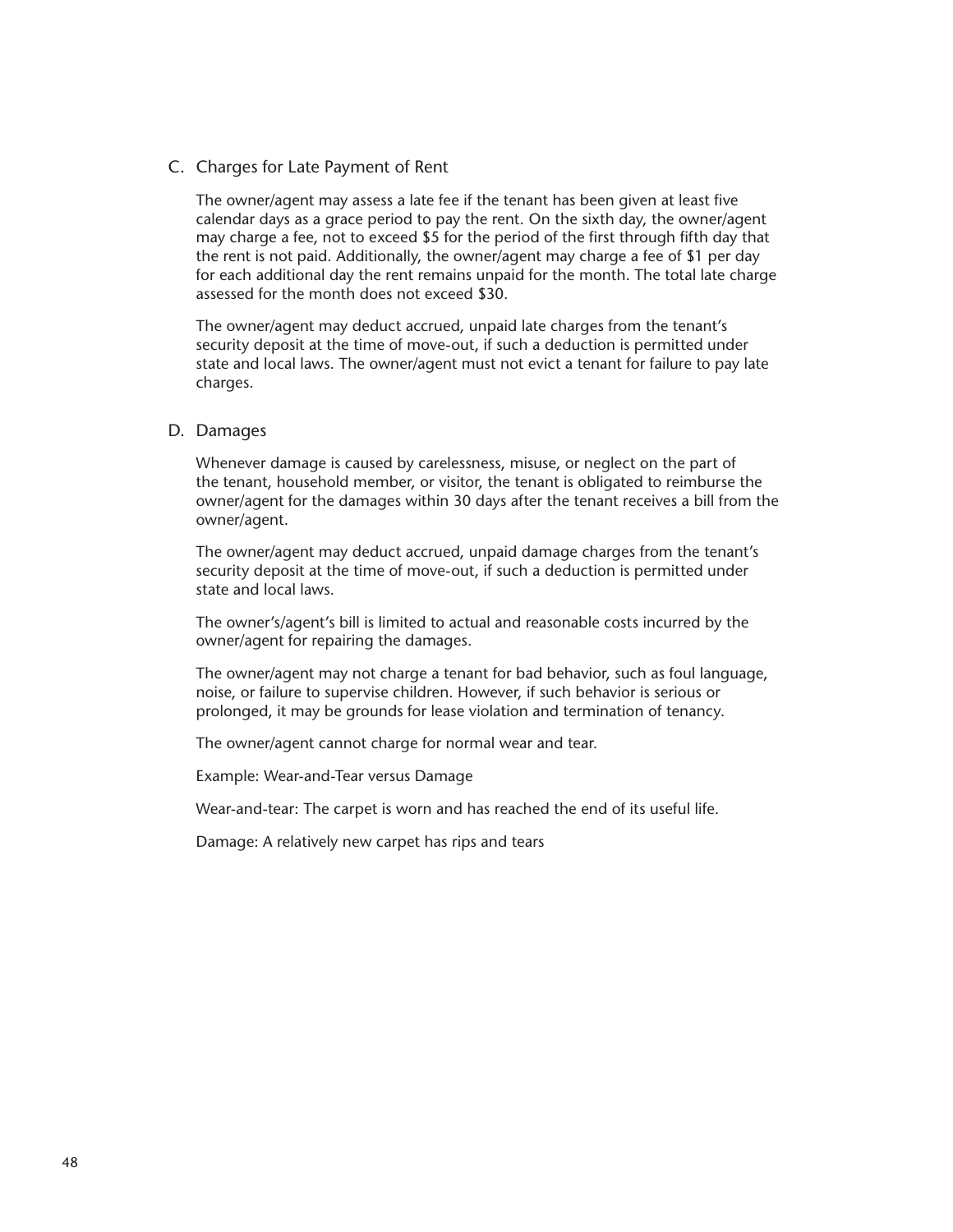# chapter 6 Determining Income and Calculating Rents

# 6.1 Annual Income

The owner/agent must determine the amount of a family's income and eligibility before the family is allowed to move into a unit in the Program and at least annually thereafter. The amount of assistance paid on behalf of the family is calculated using the family's annual income less allowable deductions. HUD program regulations specify the types and amounts of income and deductions to be included in the calculation of annual and adjusted income.

## A. Definition of Annual Income

Annual income means all amounts, monetary or not, which:

- 1. Go to or are on behalf of, the family head or spouse (even if temporarily absent) or to any other family member;
- 2. Or all amounts anticipated to be received from a source outside the family during the 12-month period following admission or annual reexamination effective date.

Income inclusions and income exclusions listed below are the complete definition of annual income as published in the regulations and Federal Register notices. Annual income means all amounts that are not specifically excluded by regulation.

## **Income Inclusions**

Annual income includes all of the following:

- 1. The full amount, before any payroll deductions, of wages and salaries, overtime pay, commissions, fees, tips and bonuses, and other compensation for personal services;
- 2. The net income from operation of a business or profession. Expenditures for business expansion or amortization of capital indebtedness shall not be used as deductions in determining net income. An allowance for depreciation of assets used in a business or profession may be deducted, based on straight line depreciation, as provided in Internal Revenue Service regulations. Any withdrawal of cash or assets from the operation of a business or profession will be included in income, except to the extent the withdrawal is reimbursement of cash or assets invested in the operation by the family;
- 3. Interest, dividends, and other net income of any kind from real or personal property. Expenditures for amortization of capital indebtedness shall not be used as a deduction in determining net income. An allowance for depreciation is permitted only as authorized in paragraph (2) of this section. Any withdrawal of cash or assets from an investment will be included in income, except to the extent the withdrawal is reimbursement of cash or assets invested by the family. Where the family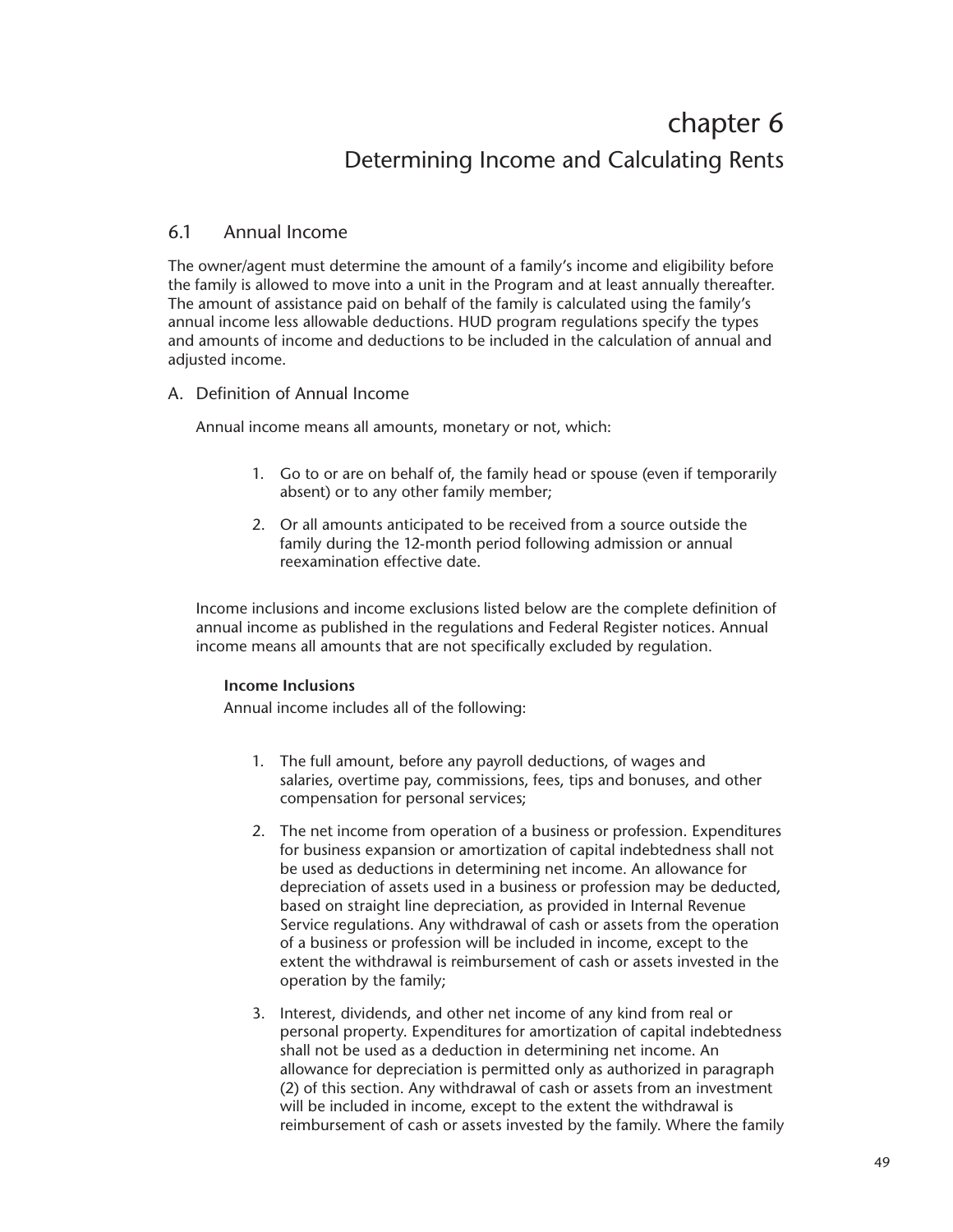has net family assets in excess of \$5,000, annual income shall include the greater of the actual income derived from net family assets or a percentage of the value of such assets based on the current passbook savings rate, as determined by HUD;

- 4. The full amount of periodic payments received from social security, annuities, insurance policies, retirement funds, pensions, lotteries, disability or death benefits, and other similar types of periodic receipts, including a lump-sum payment for the delayed start of a periodic payment (but see No. 17 under Income Exclusions);
- 5. Payments in lieu of earnings, such as unemployment, worker's compensation, and severance pay (except as provided in No. 3 under Income Exclusions);
- 6. Welfare assistance;
	- a. Welfare assistance received by the household.
	- b. The amount of reduced welfare income that is disregarded specifically because the family engaged in fraud or failed to comply with an economic self-sufficiency or work activities requirement.
	- c. If the welfare assistance payment includes an amount specifically designated for shelter and utilities that is subject to adjustments by the welfare assistance agency in accordance with the actual cost of shelter and utilities, the amount of welfare income to be included as income shall consist of:
		- i. The amount of the allowance or grant exclusive of the amount specifically designated for shelter or utilities; plus
		- ii. The maximum amount that the welfare assistance agency could in fact allow the family for shelter and utilities. If the family's welfare assistance is ratably reduced from the standard of need by applying a percentage, the amount calculated under this paragraph shall be the amount resulting from one application of the percentage;
- 7. Periodic and determinable allowances, such as alimony and child support payments, and regular contributions or gifts received from persons not residing in the dwelling;
- 8. All regular pay, special pay, and allowances of a member of the Armed Forces (whether or not living in the dwelling) who is head of the family, spouse, or other person whose dependents are residing in the unit (except for number 7 under Income Exclusions); and
- 9. Any financial assistance, in excess of amounts received for tuition, that an individual receives under the Higher Education Act of 1965 (20 U.S.C. 1001 et seq.), from private sources, or from an institution of higher education (as defined under the Higher Education Act of 1965 (20 U.S.C. 1002), shall be considered income to that individual, except that financial assistance described in this paragraph is not considered annual income for persons over the age of 23 with dependent children. For purposes of this paragraph, "financial assistance" does not include loan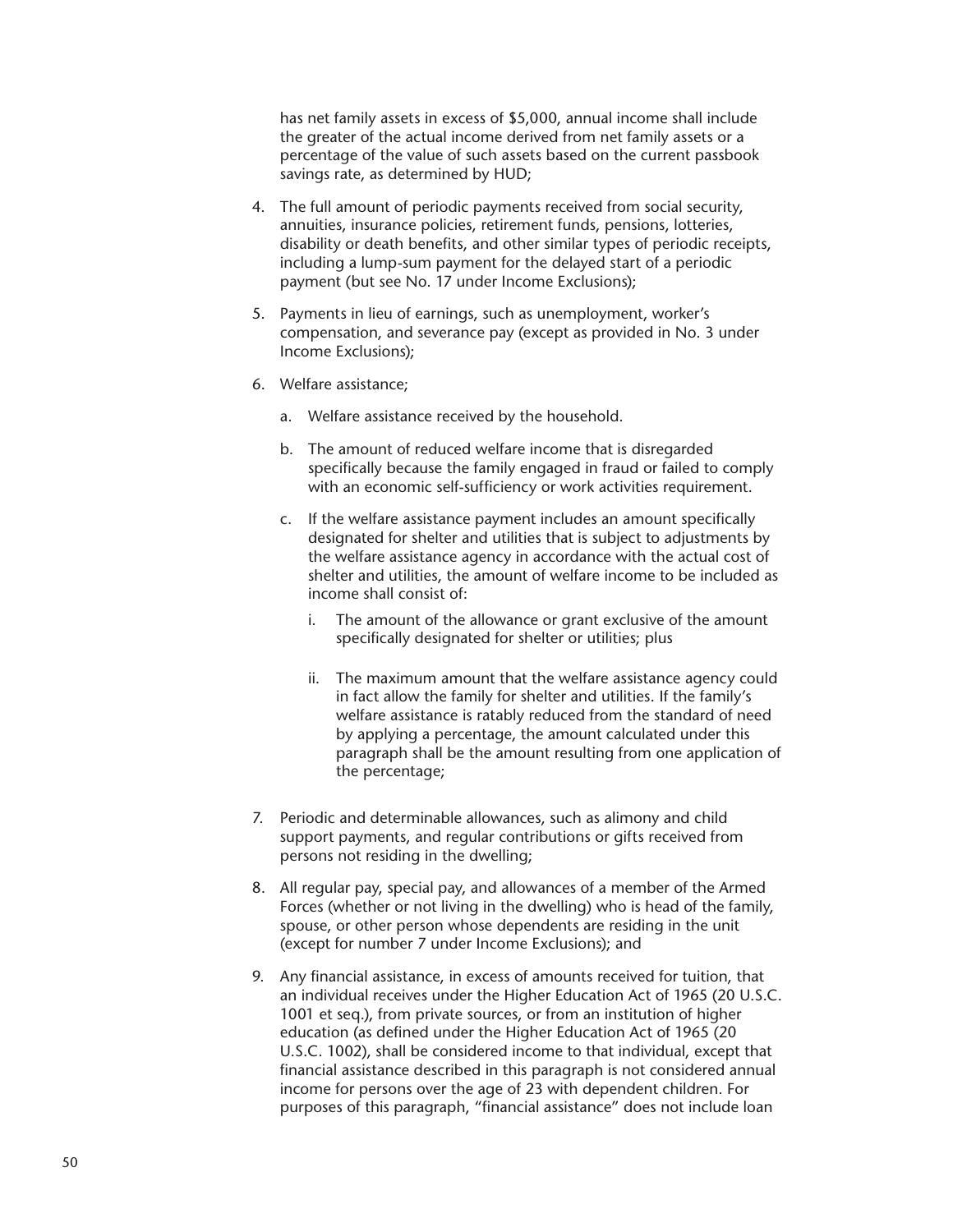proceeds for the purpose of determining income.

#### **Income Exclusions**

Annual income does not include the following:

- 1. Income from employment of children (including foster children) under the age of 18 years;
- 2. Payments received for the care of foster children or foster adults (usually individuals with disabilities, unrelated to the tenant family, who are unable to live alone);
- 3. Lump-sum additions to family assets, such as inheritances, insurance payments (including payments under health and accident insurance and worker's compensation), capital gains, and settlement for personal or property losses (except as provided in No. 5 under Income Inclusions);
- 4. Amounts received by the family that are specifically for, or in reimbursement of, the cost of medical expenses for any family member;
- 5. Income of a live-in aide (as defined by regulation);
- 6. The full amount of student financial assistance paid directly to the student or to the educational institution (see Income Inclusions 9, above, for students receiving Section 8 assistance);
- 7. The special pay to a family member serving in the Armed Forces who is exposed to hostile fire;
- 8. Amounts received under training programs funded by HUD;
- 9. Amounts received by a person with disabilities that are disregarded for a limited time for purposes of Supplemental Security Income eligibility and benefits because they are set aside for use under a Plan to Attain Self-Sufficiency (PASS);
- 10. Amounts received by a participant in other publicly assisted programs which are specifically for or in reimbursement of out-of-pocket expenses incurred (special equipment, clothing, transportation, child care, etc.) and which are made solely to allow participation in a specific program;
- 11. A resident service stipend. This is a modest amount (not to exceed \$200 per month) received by a resident for performing a service for the owner/agent on a part-time basis that enhances the quality of life in the development. This may include, but is not limited to fire patrol, hall monitoring, lawn maintenance, and resident initiatives coordination and serving as a member of the PHA's governing board. No resident may receive more than one such stipend during the same period of time;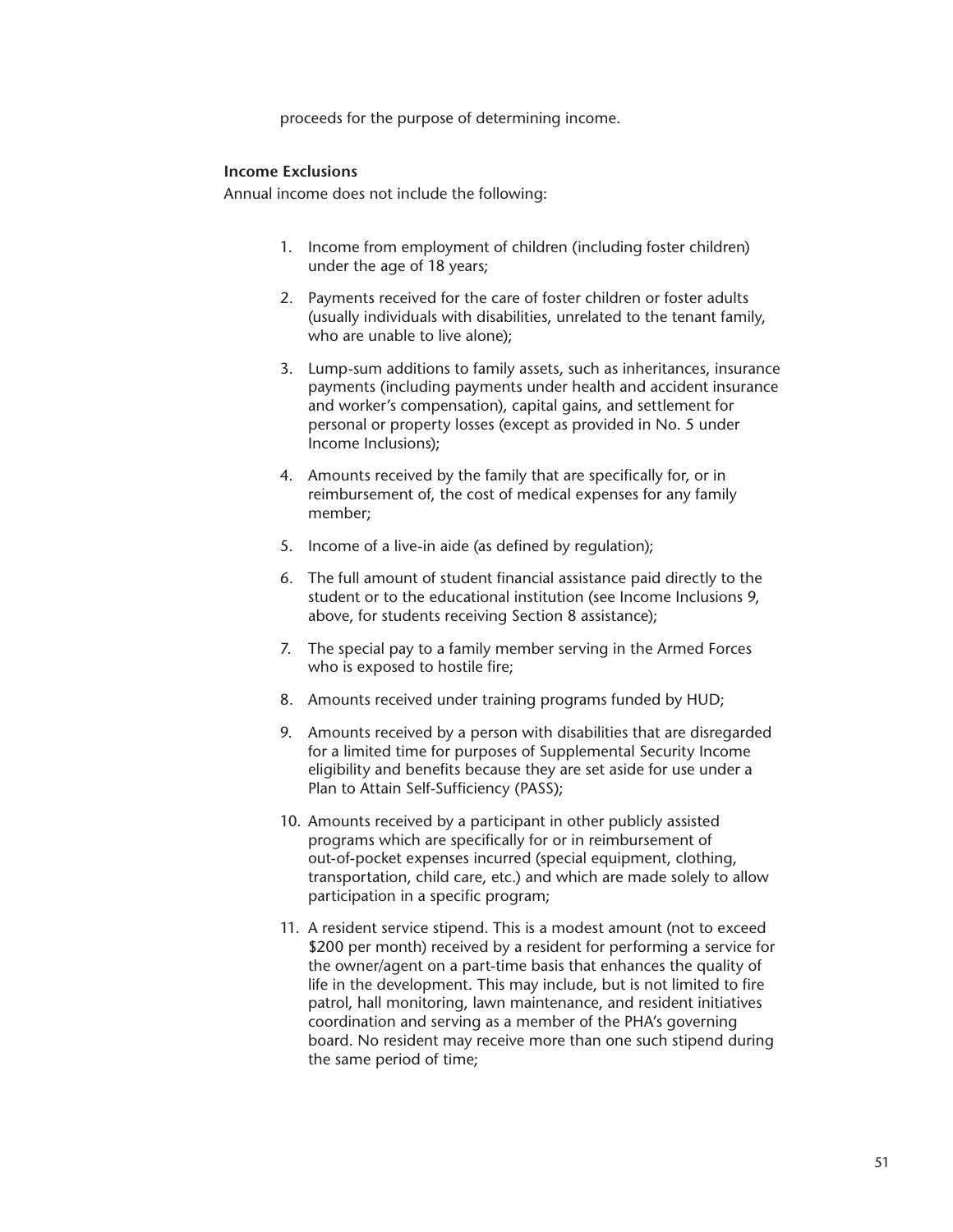- 12. Incremental earnings and benefits resulting to any family member from participation in qualifying state or local employment training programs (including training programs not affiliated with a local government) and training of a family member as resident management staff. Amounts excluded by this provision must be received under employment training programs with clearly defined goals and objectives, and are excluded only for the period during which the family member participates in the employment training program;
- 13. Temporary, nonrecurring, or sporadic income (including gifts). For example, amounts earned by temporary census employees whose terms of employment do not exceed 180 days (Notice PIH 2000-1);
- 14. Reparations payments paid by a foreign government pursuant to claims filed under the laws of that government by persons who were persecuted during the Nazi era;
- 15. Earnings in excess of \$480 for each full-time student 18 years or older (excluding the head of household and spouse);
- 16. Adoption assistance payments in excess of \$480 per adopted child;
- 17. Deferred periodic payments of supplemental security income and social security benefits that are received in a lump-sum payment or in prospective monthly payments;
- 18. Amounts received by the family in the form of refunds or rebates under state or local law for property taxes paid on the dwelling unit;
- 19. Amounts paid by a state agency to a family with a developmentally disabled family member living at home to offset the cost of services and equipment needed to keep the developmentally disabled family member at home; and
- 20. Amounts specifically excluded by any other federal statute from consideration as income for purposes of determining eligibility or benefits under a category of assistance programs that includes assistance under the 1937 Act. A notice will be published in the Federal Register and distributed to PHAs identifying the benefits that qualify for this exclusion. Updates will be distributed when necessary. The following is a list of income sources that qualify for that exclusion:
	- a. The value of the allotment provided to an eligible household under the Food Stamp Act of 1977 [7 U.S.C. 2017 (b)];
	- b. Payments to Volunteers under the Domestic Volunteer Services Act of 1973 [42 U.S.C. 5044(g), 5058];
	- c. Payments received under the Alaska Native Claims Settlement Act [43 U.S.C. 1626(c)];
	- d. Income derived from certain sub marginal land of the United States that is held in trust for certain Indian tribes (25 U.S.C. 459e);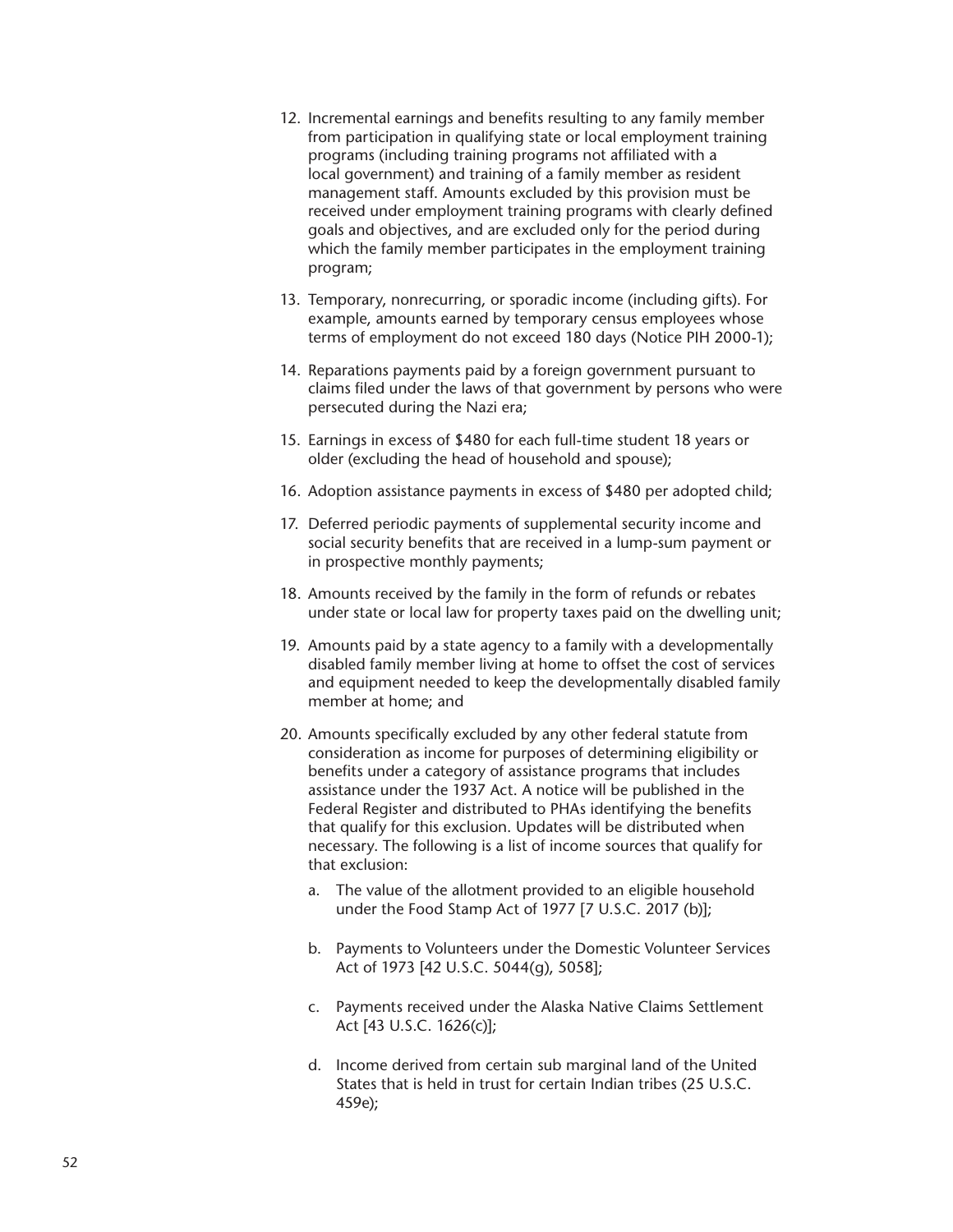- e. Payments or allowances made under the Department of Health and Human Services' Low-Income Home Energy Assistance Program [42 U.S.C. 8624(f)];
- f. Payments received under programs funded in whole or in part under the Job Training Partnership Act [29 U.S.C. 1552(b)]; (effective July 1, 2000, references to Job Training Partnership Act shall be deemed to refer to the corresponding provision of the Workforce Investment Act of 1998 (29 U.S.C. 2931);
- g. Income derived from the disposition of funds to the Grand River Band of Ottawa Indians (Pub.L- 94-540, 90 Stat. 2503-04);
- h. The first \$2000 of per capita shares received from judgment funds awarded by the Indian Claims Commission or the U. S. Claims Court, the interests of individual Indians in trust or restricted lands, including the first \$2000 per year of income received by individual Indians from funds derived from interests held in such trust or restricted lands (25 U.S.C. 1407-1408);
- i. Amounts of scholarships funded under title IV of the Higher Education Act of 1965, including awards under federal workstudy program or under the Bureau of Indian Affairs student assistance programs (20 U.S.C. 1087uu);
- j. Payments received from programs funded under Title V of the Older Americans Act of 1985 [42 U.S.C. 3056(f)];
- k. Payments received on or after January 1, 1989, from the Agent Orange Settlement Fund or any other fund established pursuant to the settlement in In Re Agent-product liability litigation, M.D.L. No. 381 (E.D.N.Y.);
- l. Payments received under the Maine Indian Claims Settlement Act of 1980 (25 U.S.C. 1721);
- m. The value of any child care provided or arranged (or any amount received as payment for such care or reimbursement for costs incurred for such care) under the Child Care and Development Block Grant Act of 1990 (42 U.S.C. 9858q);
- n. Earned income tax credit (EITC) refund payments received on or after January 1, 1991 [26 U.S.C. 32(j)];
- o. Payments by the Indian Claims Commission to the Confederated Tribes and Bands of Yakima Indian Nation or the Apache Tribe of Mescalero Reservation (Pub. L. 95-433);
- p. Allowances, earnings and payments to AmeriCorps participants under the National and Community Service Act of 1990 [42 U.S.C. 12637(d)];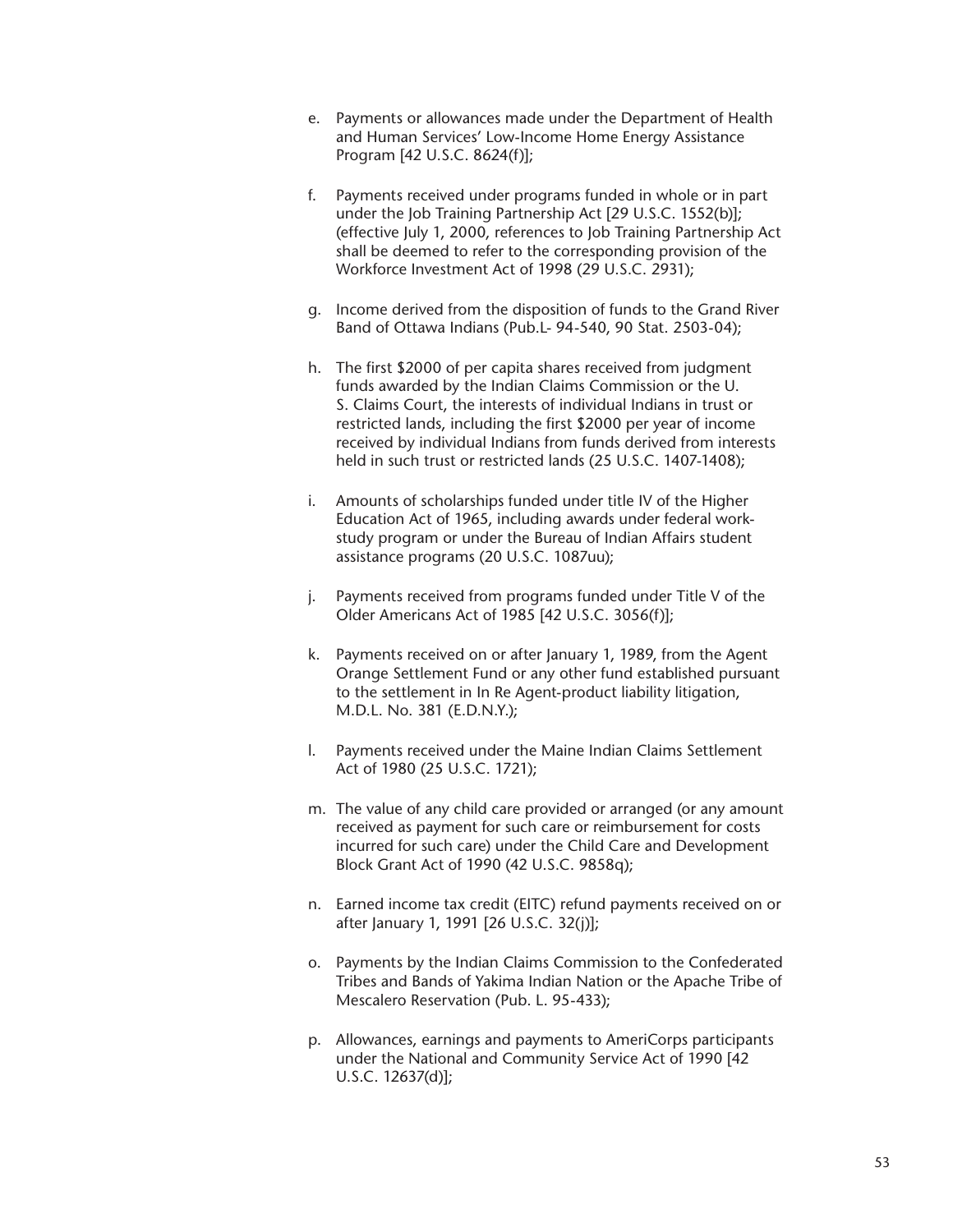- q. Any allowance paid under the provisions of 38 U.S.C. 1805 to a child suffering from spina bifida who is the child of a Vietnam veteran (38 U.S.C. 1805);
- r. Any amount of crime victim compensation (under the Victims of Crime Act) received through crime victim assistance (or payment or reimbursement of the cost of such assistance) as determined under the Victims of Crime Act because of the commission of a crime against the applicant under the Victims of Crime Act (42 U.S.C. 10602); and
- s. Allowances, earnings and payments to individuals participating in programs under the Workforce Investment Act of 1998 (29 U.S.C. 2931).
- B. Projecting and Calculating Annual Income

Once the owner/agent knows and verifies all sources of income, the owner/agent must convert reported income to an annual figure. Convert periodic wages to annual income using the following:

- Multiply hourly wages by the number of hours worked per year (2080 hours for full-time employment with a 40 hour work week and no overtime).
- Multiply weekly wages by 52.
- Multiply biweekly wages (paid every other week) by 26.
- Multiply semimonthly wages (paid twice each month) by 24.
- Multiply monthly wages by 12.

To annualize other than full-time income, multiply the wages by the actual number of hours or weeks the person is expected to work.

Generally the owner/agent should use current circumstances to anticipate annual income, unless verification forms indicate an imminent change (e.g., verification indicates an increase of 2.4 percent in Social Security benefits beginning on January 1).

The owner/agent may choose among several methods to determine the anticipated annual income. The following are two acceptable methods of calculating annual income:

- Calculating projected annual income by annualizing current income (and subsequently conducting an interim reexamination if income changes); or
- If information is available on changes expected to occur during the year, use that information to determine the total anticipated income from all known sources during the year.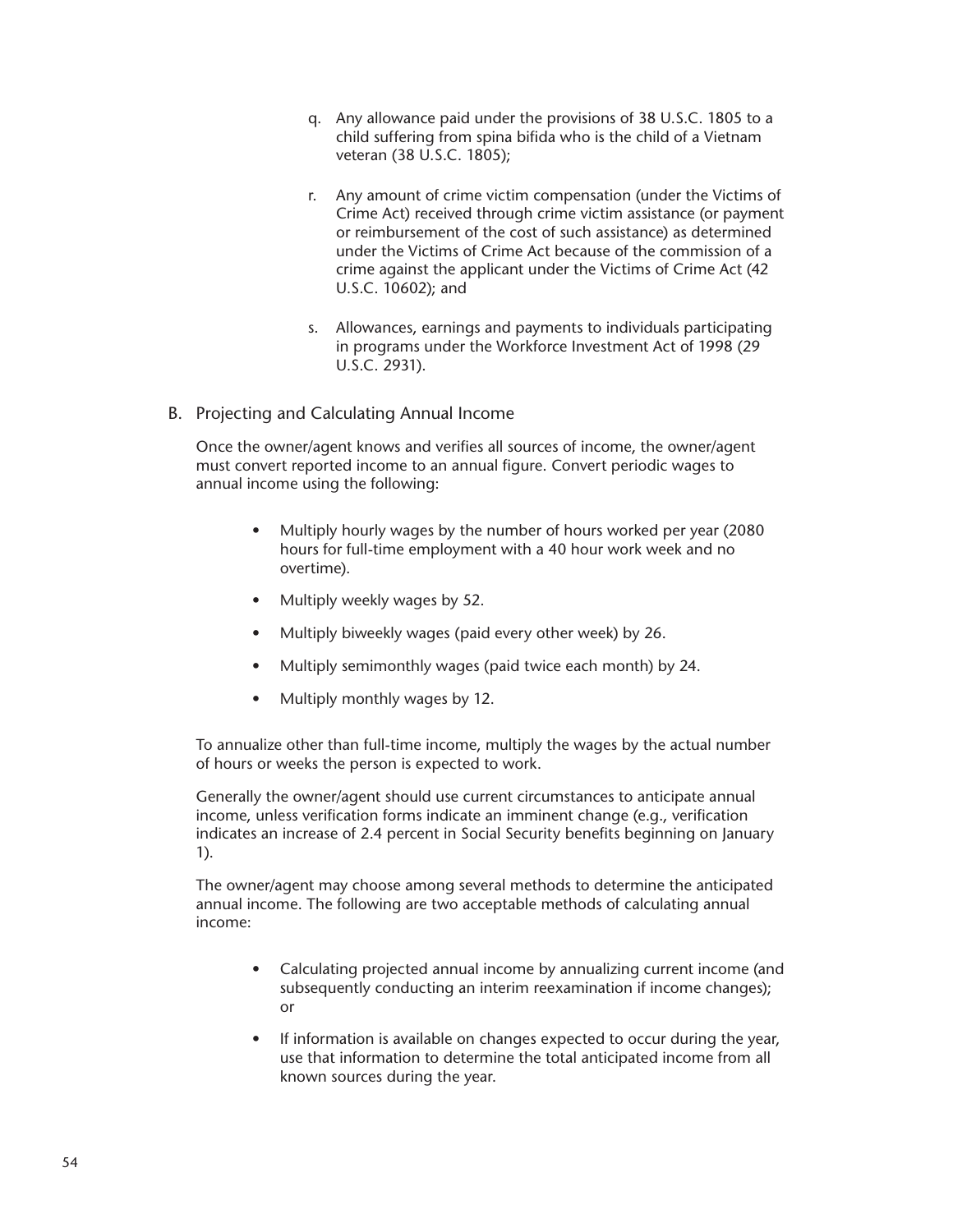Example for calculating anticipated annual income with an expected change

A teacher's assistant works nine months annually and receives \$1,300 per month. During the summer recess, the teacher's assistant works for the Parks and Recreation Department for \$600 per month. The owner/agent may calculate the family's income using either of the following two methods:

- 1. Calculate Annual Income Based on Current Income \$15,600 (\$1300 x 12 months). An interim reexamination would then be conducted at the end of the school year to recalculate the family's income during the summer months at reduced annualized amount of \$7200 (\$600 x 12 months).
- 2. Calculate Annual Income Based on Average Experience  $$11,700$  (\$1300 x 9 months) + 1,800 (\$ 600 x 3 months) = \$13,500.

Using the second method, an interim reexamination would not be conducted at the end of the school year. In order to use this method effectively, some history of income from all sources in prior years should be available.

## **Elements of Annual Income**

- 1. Income from Assets Annual income includes income from assets earned during the 12-month period and to which any family member has access. (See assets)
- 2. Income of Dependents A dependent is a family member who is under 18 years of age, is disabled, or is a full-time student. The head of household, spouse, foster child, or live-in-aide are never dependents. Some income contributed to the household by dependents is counted and some is not.
	- a. Earned income of minors (family members 17 and under) is not counted.
	- b. Benefits or other unearned income of minors is counted. (e.g. Social Security from deceased parent.)
	- c. Although full-time students 18 years of age or older are technically identified as dependents, a small amount of their earned income will be counted. Count only earned income up to a maximum of \$480 per year for full-time students, age 18 or older, who are not the head of household, co-head, or spouse. (If the income is less than \$480 annually, count it all. If the annual income exceeds \$480, count \$480 and exclude the amount that exceeds \$480.)
	- d. All income of a full-time student, 18 years of age or older, is counted if that person is the head of household or spouse or cohead.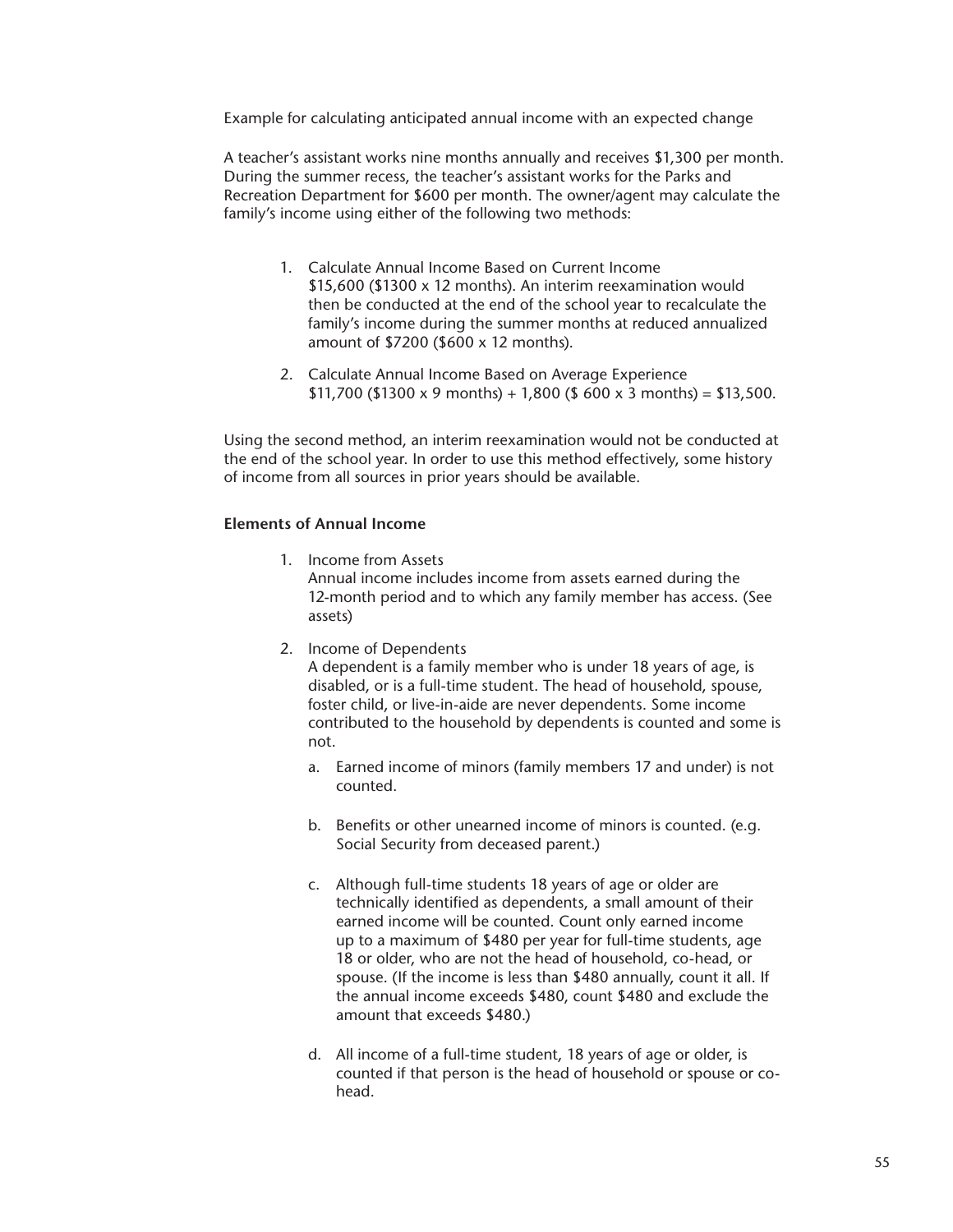- 3. A payment received by the family for the care of foster children or foster adults is not counted. This applies only to payments made through the official foster care relationships with local welfare agencies.
- 4. Income of Temporarily Absent Family Members The owner/agent must count all income of family members whom the owner/agent has approved to reside in the unit, even if they are temporarily absent.
- 5. Regular Contributions and Gifts The owner/agent must count as income any regular contributions and gifts (monetary or not) from persons outside the family. This may include rent and utility payments paid on behalf of the family and other cash or noncash contributions provided on a regular basis.

Examples of regular contributions and gifts

- A divorced woman and her three children reside in a Program unit. The former husband does not pay child support, but each month he brings the family groceries, clothing, or money. On average he provides \$100 each month in goods or cash. The \$100 value per month is included in the family's annual income.
- The daughter of an elderly woman pays the mother's \$175 share of rent each month. The \$175 value must be included in the participant's annual income.
- 6. Temporary, Nonrecurring, or Sporadic Income (including gifts) This is not counted.
- 7. Income from a Business (includes self-employment income)
	- a. The net income from operation of a business or profession is included as income. Generally, net income equals gross income less business expense.
	- b. Straight-line depreciation of capital assets used in the business or profession may be deducted as a business expense.
	- c. Interest payments on business loans and all business expenses other than expenses for expansion or capital improvements are also eligible business expenses.
	- d. However, expenditures for amortization of capital indebtedness may not be deducted.
	- e. Withdrawal of cash or assets from a business is counted as income except when the withdrawal is for reimbursement of amounts the family has invested in the business.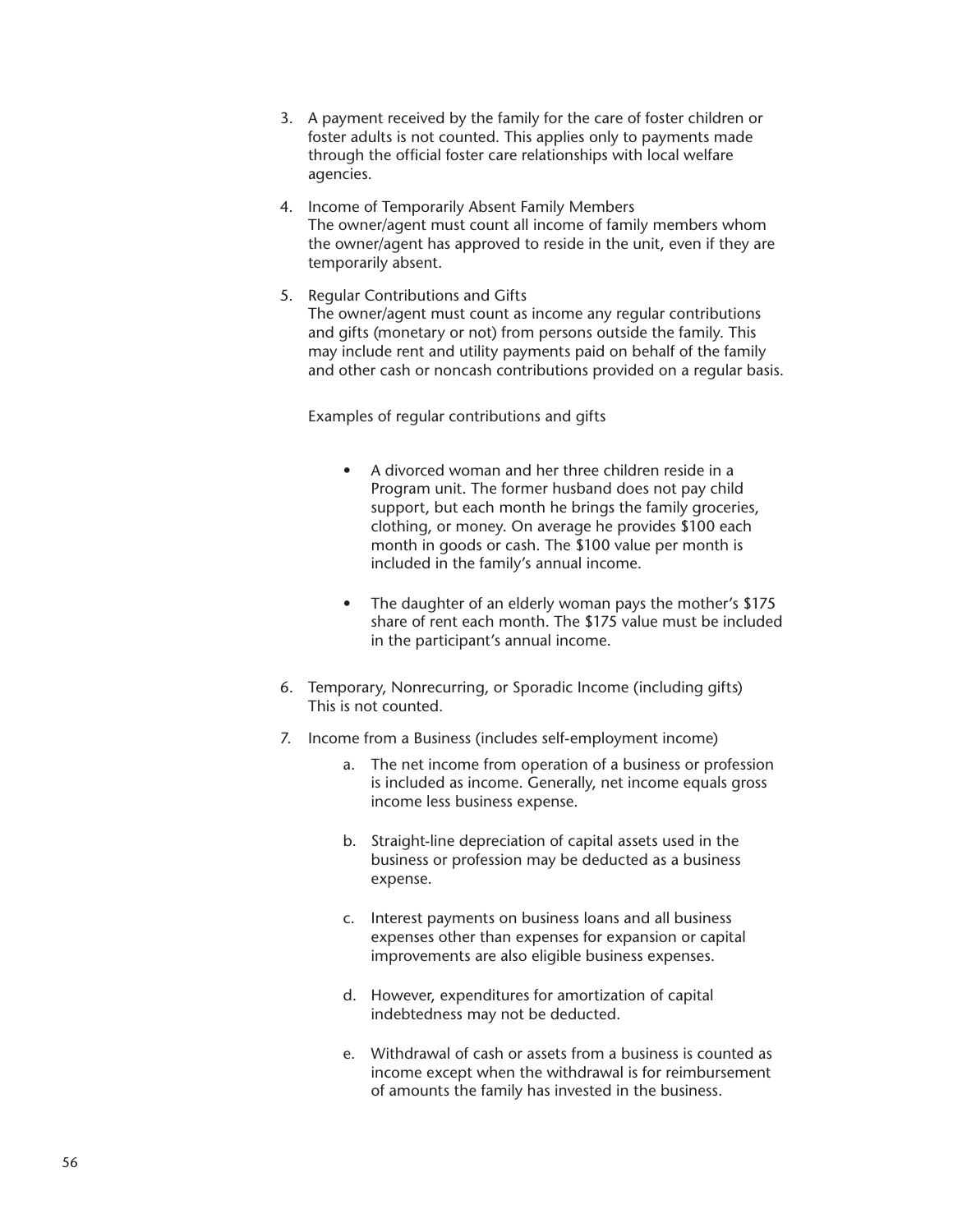Example of capital assets and business expenses

A self-employed house painter owns a truck he uses for his business as well as several ladders, buckets and spray paint guns. He also purchases paint rollers and hand brushes each time he is hired to do a job. The painter may deduct as business expenses the depreciation on his truck and ladders (capital equipment) as well as the cost of the paint, paint thinner, disposable rollers and paint brushes he purchases throughout the year.

8. Alimony or Child Support

The owner/agent must count alimony or child support amounts awarded as part of a divorce or separation agreement unless the owner/agent verifies that the payments are not being made.

The owner/agent must determine what documentation is required to show that the family receives less than the court-ordered amount. For example, if the household has filed with the local support enforcement agency, print-outs from the agency may indicate the frequency and amount of payments actually received.

9. Lump Sum Payments Counted as Income Generally, lump sum amounts received by a family, such as inheritances, insurance settlements, or proceeds from sale of property are considered assets, not income.

When Social Security or SSI benefit income is paid in a lump sum as a result of deferred periodic payments, that amount is excluded from annual income. However, lump sum payments caused by delays in processing periodic payments for unemployment or welfare assistance are included as income.

C. Determining Income from Assets

The owner/agent is required to include in the calculation of annual income any interest or dividends earned on assets held by the family. Asset inclusions and exclusions listed below are the full HUD definition of asset income to be included in the calculation of annual income.

## **Summary of Asset Inclusions and Exclusions**

Assets include:

- a. Amounts in savings and checking accounts.
- b. Stocks, bonds, savings certificates, money market funds, and other investment accounts.
- c. Equity in real property or other capital investments. Equity is the estimated current market value of the asset less the unpaid balance on all loans secured by the assets and reasonable costs (such as broker fees) that would be incurred in selling the assets.
- d. The cash value of trusts that may be withdrawn by the family.
- e. IRA, Keogh, and similar retirement savings accounts, even though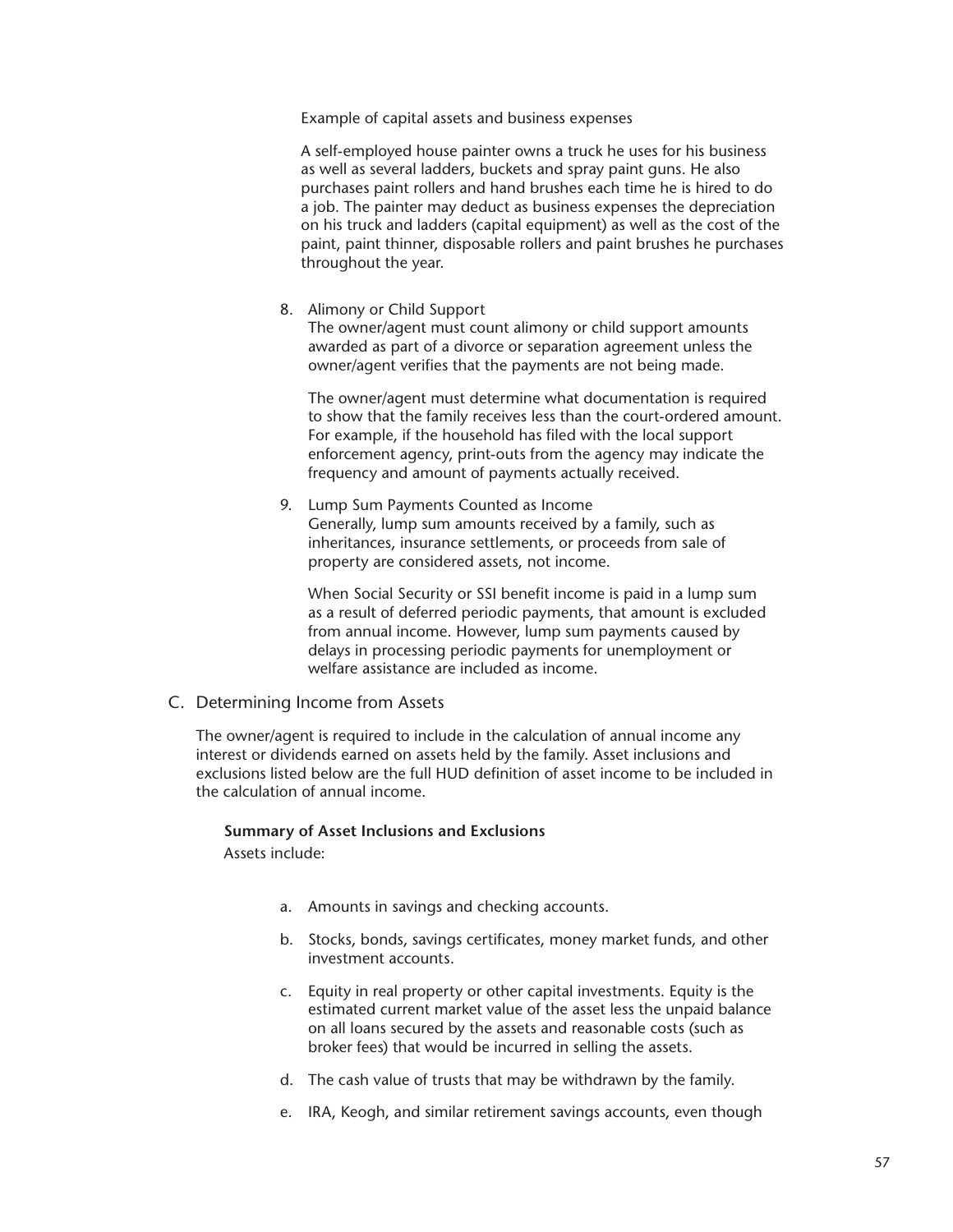withdrawal would result in a penalty.

- f. Some contributions to company retirement/pension funds. Note the discussion below on accessibility of the funds.
- g. Assets, which although owned by more than one person, allow unrestricted access by the applicant.
- h. Lump sum receipts such as inheritances, capital gains, lottery winnings, insurance settlements, and other claims.
- i. Personal property held as an investment such as gems, jewelry, coin collections, antique cars, etc.
- j. Cash value of life insurance policies.
- k. Assets disposed of for less than fair market value during the two years preceding certification or recertification.

## Assets do not include:

- a. Necessary personal property, except as noted in (i) above in inclusions.
- b. Interest in Indian trust lands.
- c. Assets that are part of an active business or farming operation.

Note: Rental properties are considered personal assets held as an investment rather than business assets unless real estate is the applicant's/tenant's main occupation.

- d. Assets not controlled by or accessible to the family and which provide no income for the family.
- e. Vehicles especially equipped for the disabled.
- f.. Equity in owner-occupied cooperatives and manufactured homes in which the family lives.

Note: A key factor in whether or not to include an asset in the calculation of annual income is whether any member of the family has access to the asset.

## *Calculation When Assets Exceed \$5,000*

When net family assets are \$5,000 or less, use the actual income from assets. When family assets are more than \$5,000, use the greater of:

- Actual income from assets; or
- Imputed income from assets which is a percentage of the value of such assets based upon the current passbook savings rate as established by HUD.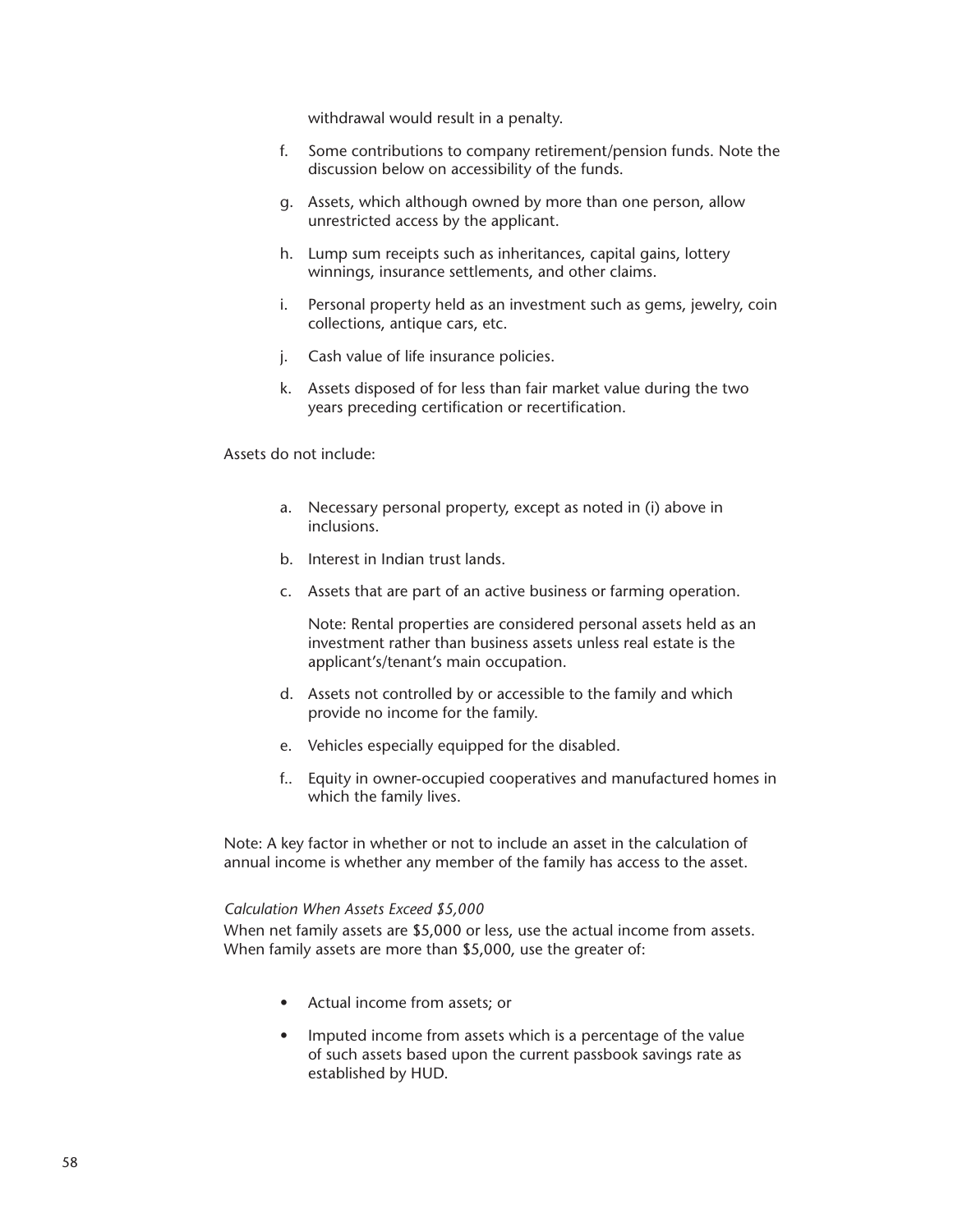*Example of Comparing Actual Income from Assets to Imputed Income from Assets* Applicant has \$7,900 in assets. (Assume passbook rate of 2 percent.)

Applicant actual income from assets is paid at 1.5 percent simple interest annually, which yields \$119.

Imputed income from assets is \$158 (Assets \$ 7,900 x .02)

The interest of \$158 is greater than \$119 and will be used as income from assets in the calculation of annual income.

*Additional Guidance on Calculating the Value of Assets and Income from Assets*

1. Contributions to Company Retirement/Pension Funds While an individual is employed, count as an asset only amounts the family could withdraw from a company retirement or pension fund without retiring or terminating employment.

After retirement or termination of employment, count as an asset any amount the employee elects to receive as a lump sum from the company retirement/pension fund.

Include in annual income any retirement benefits received through periodic payments.

In order to correctly include or exclude as assets any amount now held in retirement/pension funds for employed persons, the PHA must know whether the money is accessible before retirement.

2. Equity in Real Property

Real property includes land or real estate owned by the applicant or participant household. Equity is the portion of the market value of the asset which is owned by the applicant/participant (the amount which would be available to the household if the property were to be sold). It is equal to the market value less the cost to sell and any mortgage or loans secured against the property (which must be paid off upon sale of the property).

Calculate equity in real property as follows:

Market Value -Loan (Mortgage) = Equity

Calculate the cash value of real property as follows:

Equity - Expense to Convert to Cash = Cash Value

Expenses to convert to cash may include costs such as sales commissions, settlement costs, and transfer taxes.

3. Assets Disposed of for Less Than Fair Market Value At initial certification or reexamination, the owner/agent must ask whether a household has disposed of an asset for less than its market value within the past two years. If the family has, the owner/agent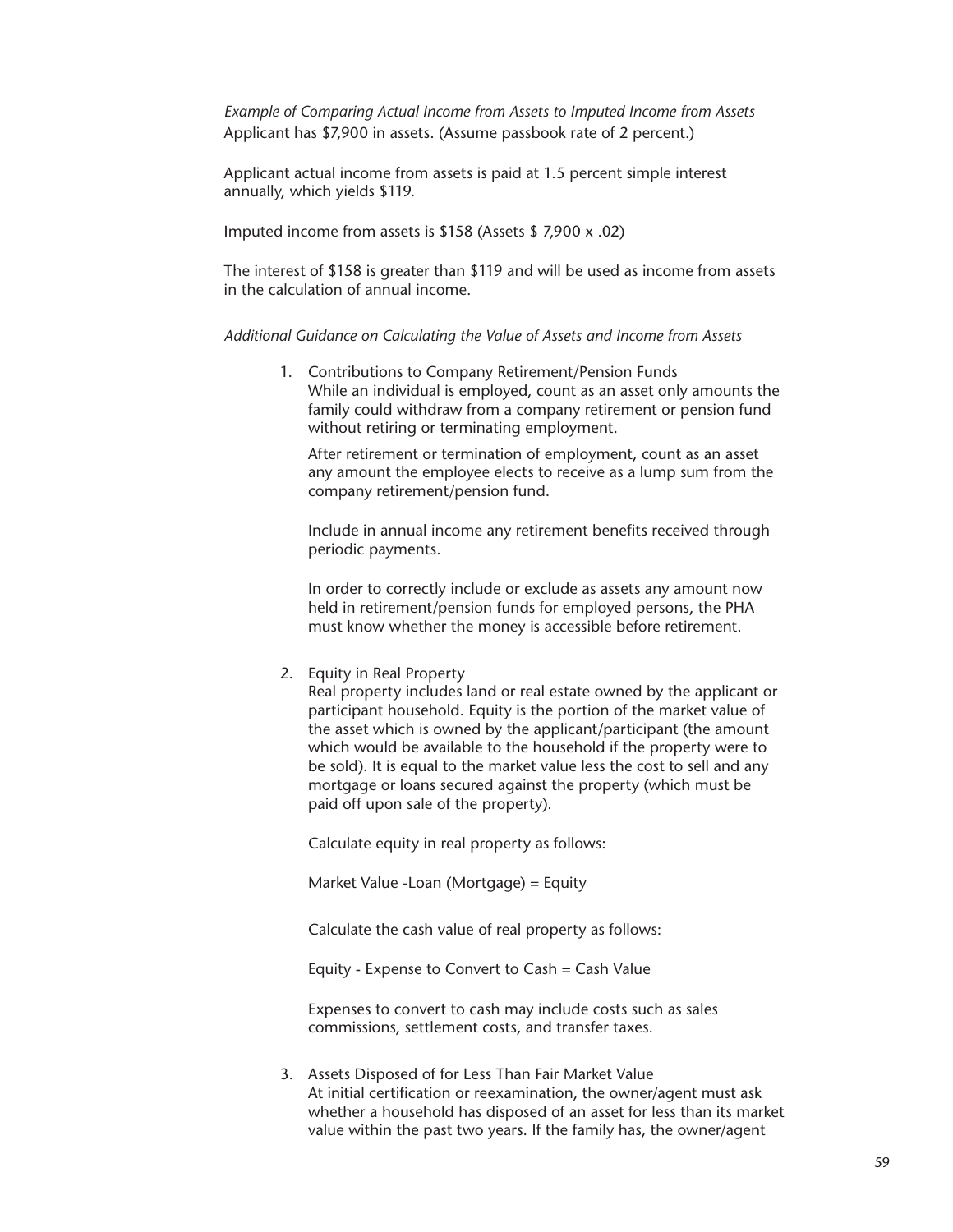must determine the difference between the cash value of the asset at time of sale or other disposal and the actual payment received of for the asset.

Generally, assets disposed of as a result of a divorce, separation, foreclosure, or bankruptcy are not considered assets disposed of for less than fair market value. Some of the types of assets that must be considered include cash, real property, stocks, bonds, and certificates of deposit. They must be counted if the household gave them away or sold them for less than the market value.

*Example of Asset Disposed of for Less Than Fair Market Value: Real Estate* Mrs. Jones "sold" her home to her daughter for \$5,000. The home was valued at \$19,500 and had no loans secured against it. Mrs. Jones paid broker's fees and settlement costs of \$1,700 (8.7 percent of the sales price, a realistic estimate for the locality).

The amount to be included in family assets is \$12,800.

| \$19,500 | (Market Value)                                            |
|----------|-----------------------------------------------------------|
| -1,700   | (Expense to Convert to Cash)                              |
| \$17,800 | (Cash Value)                                              |
| $-5,000$ | (Amount Received when Asset Disposed)                     |
| \$12,800 | (Value of Asset Disposed for Less than Fair Market Value) |

*Example of Asset Disposed of for Less Than Fair Market Value: Stocks*

Ten months ago the Daniel family gave their son 300 shares of ABC, Inc. stock. The market value was \$3,735 (\$12.45/share). They incurred a broker's fee of \$175 for the transaction.

| \$3,735.00 | (Market Value)                                            |
|------------|-----------------------------------------------------------|
| $-175.00$  | (Expense to Convert to Cash)                              |
| \$3,560.00 | (Cash Value)                                              |
| $-00.00$   | (Amount Received when Asset Disposed)                     |
| \$3,560.00 | (Value of Asset Disposed for Less than Fair Market Value) |

Verification of assets disposed of for less than fair market value is generally done by applicant certification. PHAs need verify only those certifications that warrant documentation.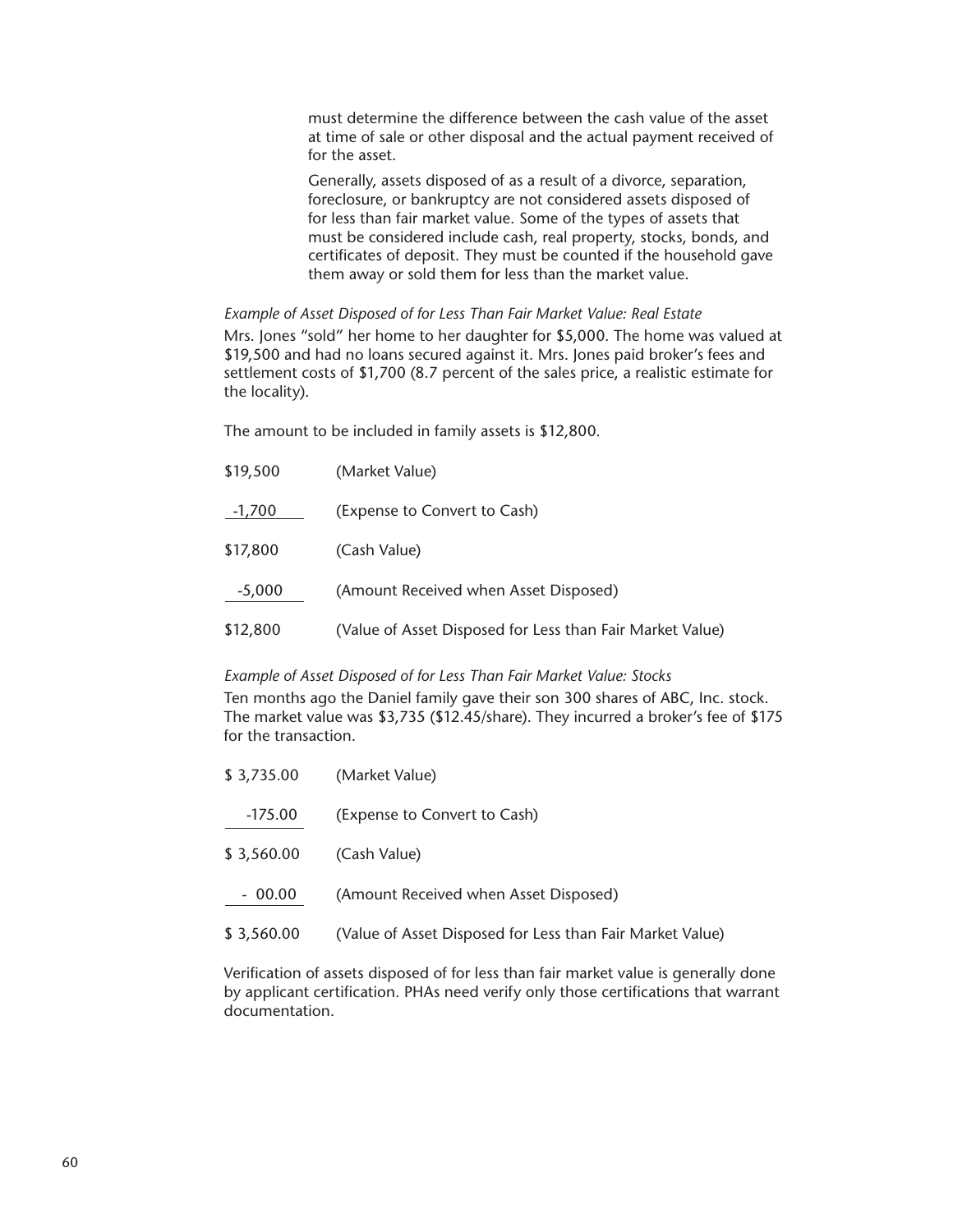## **Valuing Assets**

Because of the requirement to include the greater of the actual interest/dividend income earned or a percentage based upon the PHA's established passbook rate when assets are greater than \$5,000, the value of assets may affect the family's annual income.

The owner/agent must determine the market value of the asset and then calculate the cash value by subtracting the estimated expense required were the family to convert the asset to cash.

Expense to convert to cash includes costs such as:

- Penalties for premature withdrawal (e.g., the 10 percent penalty paid when a retirement account is closed prior to retirement age, or a certificate of deposit is withdrawn prior to maturity);
- Broker and legal fees (e.g., a percentage of the value of the asset incurred in the sale of stocks, bonds, real estate, etc.); and
- Settlement costs incurred in real estate transactions (e.g., the typical percentage of sales price for settlement in the locality).

Note: The owner/agent must not require families to dispose of assets in order to determine the costs to convert to cash. These amounts simply reflect a realistic estimate of costs and by deducting them from the market value of the asset; the imputed income from the asset is based on an amount the family would have in hand if they converted their assets to cash.

# 6.2 Adjusted Income

Adjusted income is the annual income of the members of the family residing in or intending to reside in the dwelling unit, less the following mandatory deductions:

- \$480 for each dependent;
- \$400 for any elderly family or disabled family;
- Child care expense;
- Disability assistance; and
- Medical expenses.
- A. Deductions

## **Dependent Allowance**

The family receives an allowance of \$480 for each family member who is: (1) under 18 years of age, (2) a person with disabilities, or (3) a full-time student.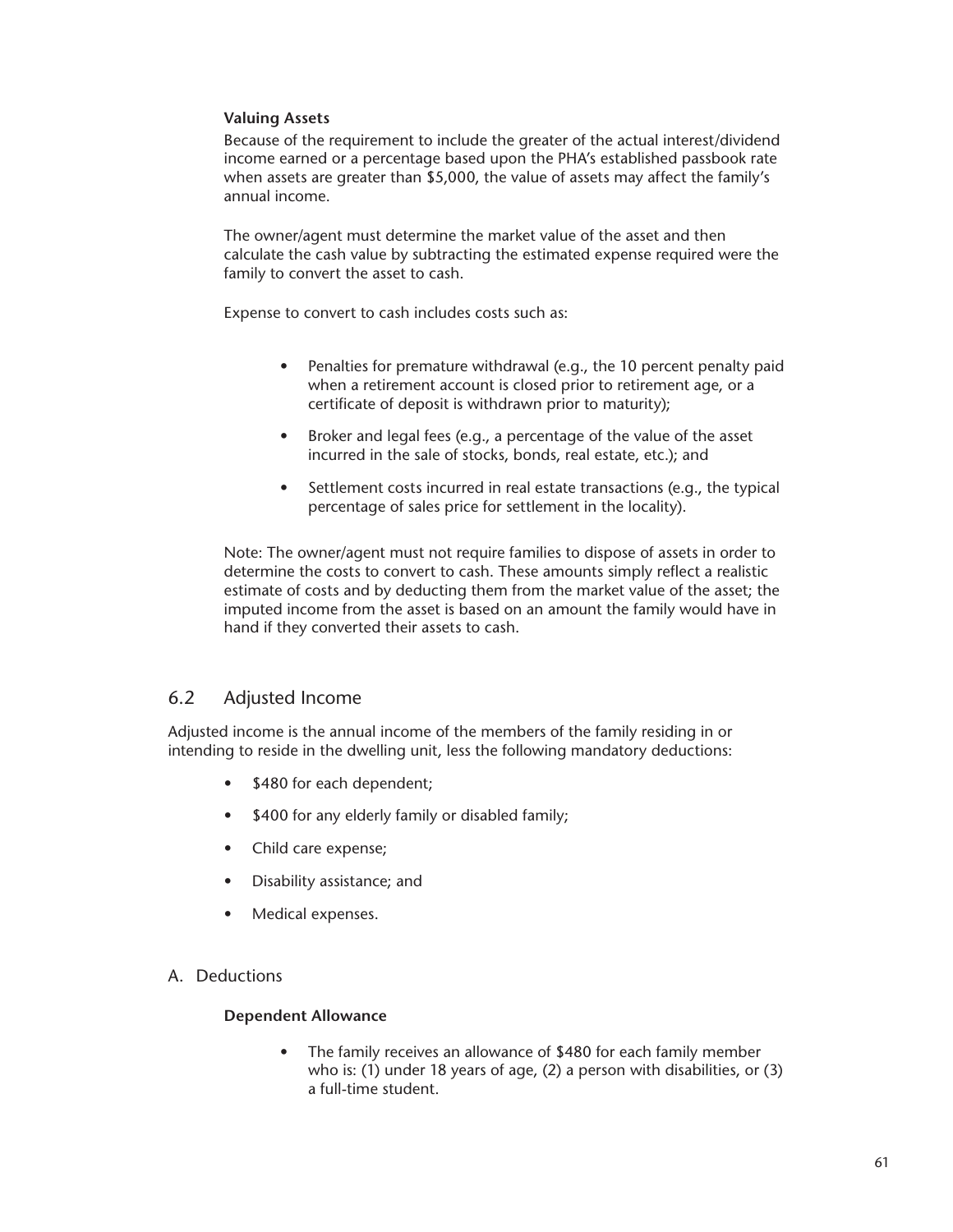- A household head, spouse, foster child, or live-in aide may never be counted as a dependent.
- A full-time student is one carrying a full time subject load (as defined by the institution) at an Institution with a degree or certificate program.

## **Elderly or Disabled Household Allowance**

- An elderly or disabled family is any family in which the head, spouse, or co-head (or the sole member) is at least 62 years of age or a person with disabilities.
- Each elderly or disabled family receives a \$400 household allowance. Because this is a "household allowance," each household receives only one allowance, even if both the head and the spouse are elderly.

## **Child Care Allowance**

Reasonable child care expenses for the care of children including foster children, age 12 and younger, may be deducted from annual income if all of the following are true:

- The care is necessary to enable a family member to work, look for work, or further his/her education (academic or vocational);
- The expense is not reimbursed by an agency or individual outside the household; and
- The expenses incurred to enable a family member to work do not exceed the amount earned by the lowest wage earned.

Child support payments made to another on behalf of a minor who is not living in the applicant household are not childcare and cannot be deducted.

Care expenses for the care of disabled family members over the age of 12 cannot be deducted as a child care expense, but see the section on Allowance for Disability Assistance Expenses below.

When more than one family member works, the owner/agent must determine which family member is being enabled to work because child care is provided. This is necessary because the child care allowance cannot exceed the income that family member earns.

Child care costs are also allowed to enable a member to go to school or look for work.

The owner/agent must determine whether child care costs are "reasonable." Reasonable means reasonable for the care being provided. Reasonable costs for in-home care may be very different from reasonable day care center costs. Families may choose the type of care to be provided. The owner/agent may not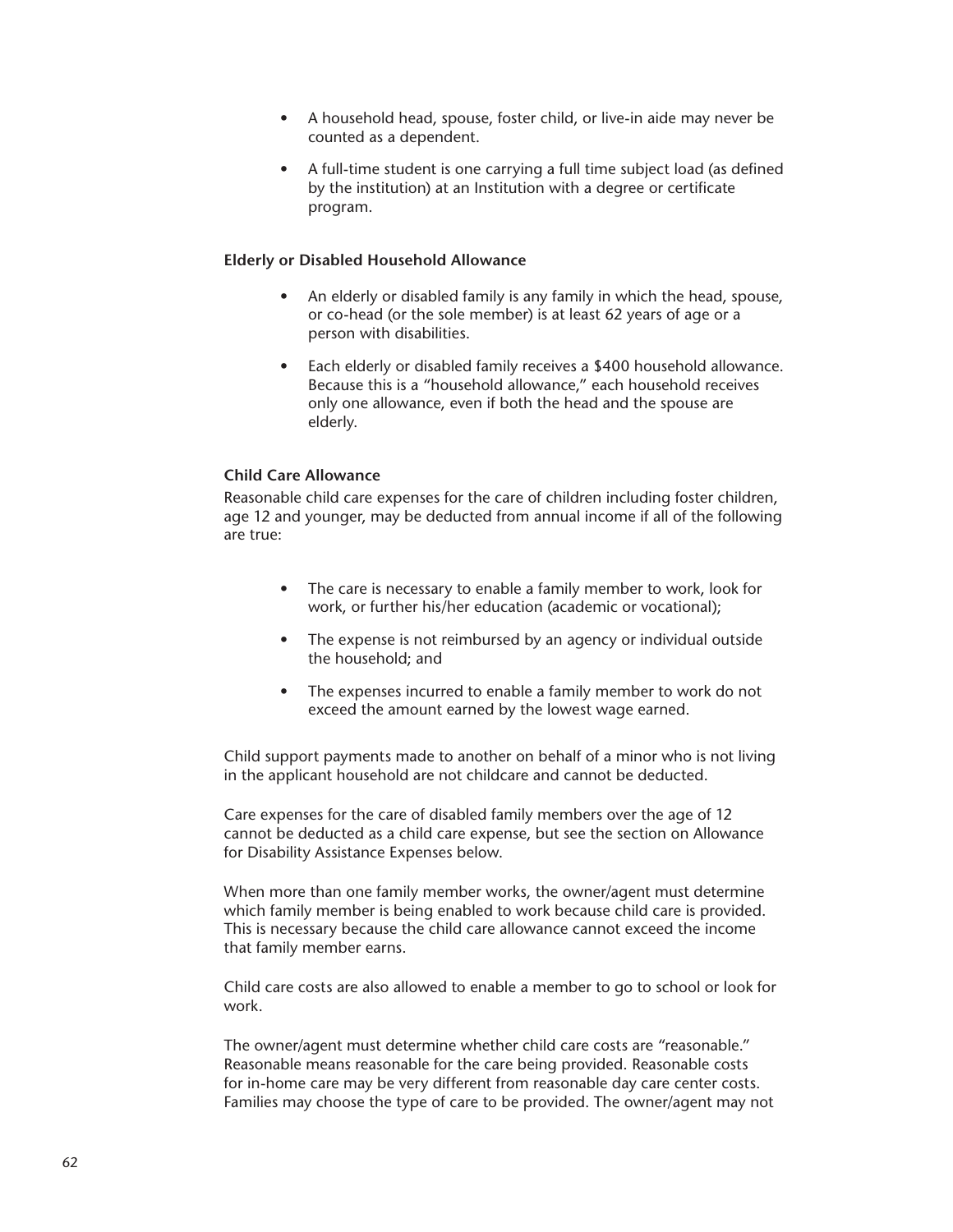decide that the family may receive a deduction only for the least expensive type of care available.

## **Allowance for Disability Assistance Expense**

Families are entitled to a deduction for unreimbursed expenses to cover care attendants and auxiliary apparatus for any family member who is a person with disabilities, to the extent these expenses are necessary to enable a family member (including the member who is a person with disabilities) 18 years of age or older to be employed.

Examples of Eligible Disability Assistance Expenses

- 1. The payments made on a motorized wheelchair for the 42-year-old son of the head of household enable the son to leave the house and go to work each day on his own. Prior to the purchase of the motorized wheelchair, the son was unable to make the commute to work. These payments are an eligible disability assistance expense.
- 2. Payments to a care attendant to stay with a disabled 16-year-old child allow the child's mother to go to work every day. These payments are an eligible disability assistance allowance.

This allowance is equal to the amount by which the cost of the care attendant or auxiliary apparatus exceeds three percent of gross annual family income. However, the allowance may not exceed the earned income received by the family member who is 18 years of age or older who is able to work because of such attendant care or auxiliary apparatus.

Auxiliary apparatus are items such as wheelchairs, ramps, adaptations to vehicles, or special equipment to enable a blind person to read or type, but only if these items are directly related to permitting the disabled person or other family member to work.

*Calculation of the Allowance for Disability Assistance Expenses*

| Head     | 36                                      | Earned Income                                | \$12,000 |
|----------|-----------------------------------------|----------------------------------------------|----------|
| Spouse   | 35                                      | Earned Income                                | \$10,000 |
| Son      | 15                                      |                                              |          |
|          |                                         | Expenses for care of disabled son = $$3,500$ |          |
|          | <b>Disability Assistance Allowance:</b> |                                              |          |
| \$22,000 | Annual Income                           |                                              |          |
| x.03     |                                         |                                              |          |
| \$660    |                                         |                                              |          |
| \$3,500  |                                         | Total disability assistance expenses         |          |
| $-660$   |                                         |                                              |          |
| \$2,840  |                                         | Allowable disability assistance expenses     |          |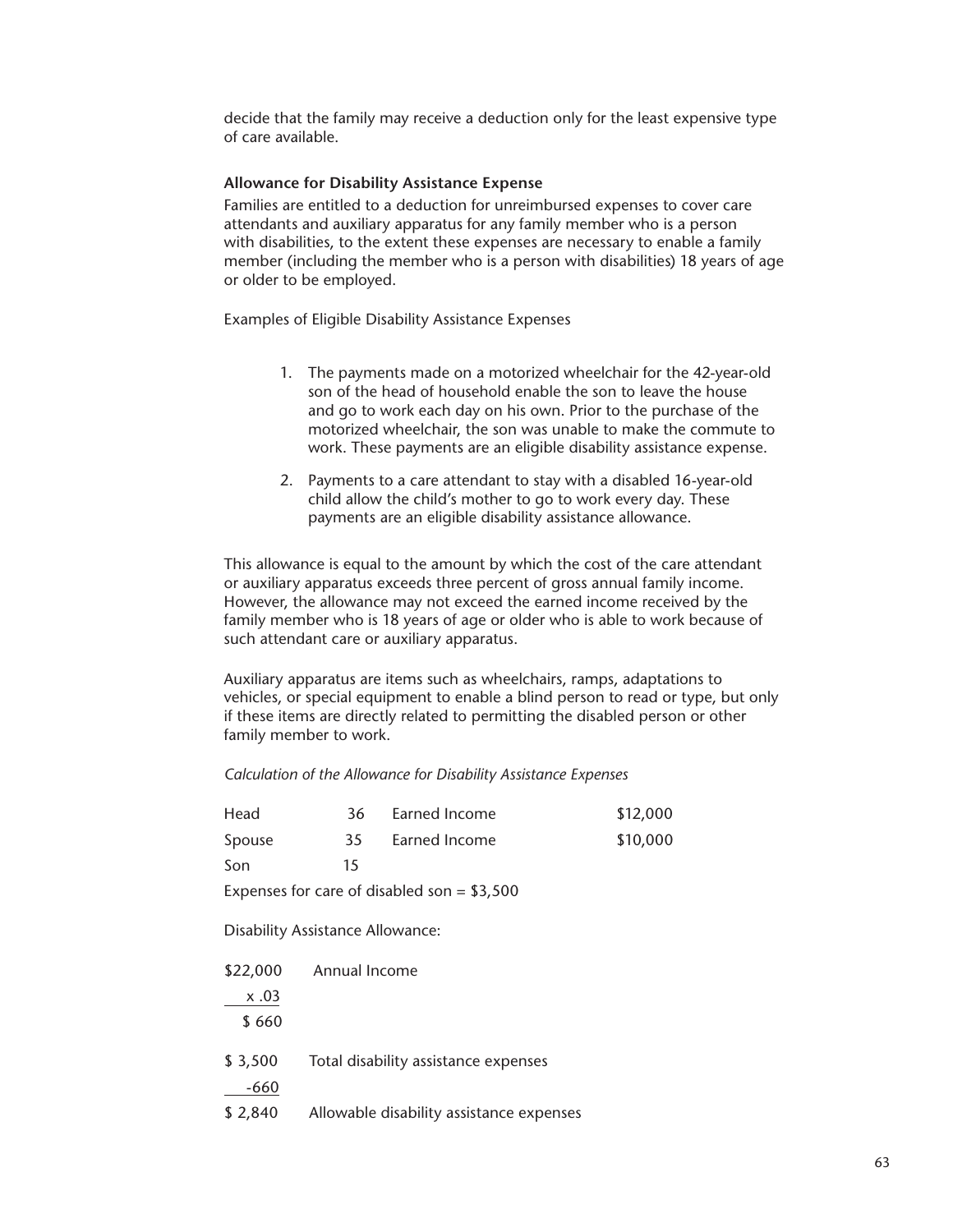Note: \$2,840 is less than the income earned, so the full allowance may be deducted.

## **Allowance for Medical Expenses**

- 1. The medical expense deduction is permitted only for households in which the head, spouse, or co-head is at least 62 or disabled (elderly or disabled households).
- 2. If the household is eligible for a medical expense deduction, the medical expenses of all family members may be counted (e.g., the orthodontist expenses for a child's braces may be deducted if the household is an elderly or disabled household).
- 3. Medical expenses are expenses anticipated to be incurred during the 12 months following certification or reexamination, which are not covered by an outside source such as insurance. The medical allowance is not intended to give a family an allowance equal to last year's expenses, but to anticipate regular ongoing and anticipated
- 4. Not all elderly or disabled applicants or participants are aware that their expenses for medical care are included in the calculation of adjusted income for elderly or disabled households. For that reason, it is important for owner/agent's staff to ask for information on allowable medical expenses.
- 5. These may include:
	- a. Services of doctors and health care professionals.
	- b. Services of health care facilities.
	- c. Medical insurance premiums.
	- d. Prescription/non-prescription medicines (prescribed by a physician).
	- e. Transportation to treatment (cab fare, bus fare, mileage).
	- f. Dental expenses, eyeglasses, hearing aids, batteries.
	- g. Live-in or periodic medical assistance.
	- h. Monthly payment on accumulated medical bills (regular monthly payments on a bill that was previously incurred). The allowance may include only the amount expected to be paid in the coming 12 months. If a family has medical expenses and no disability assistance expenses, the allowable medical expense is that portion of total medical expenses that exceeds three percent of annual income.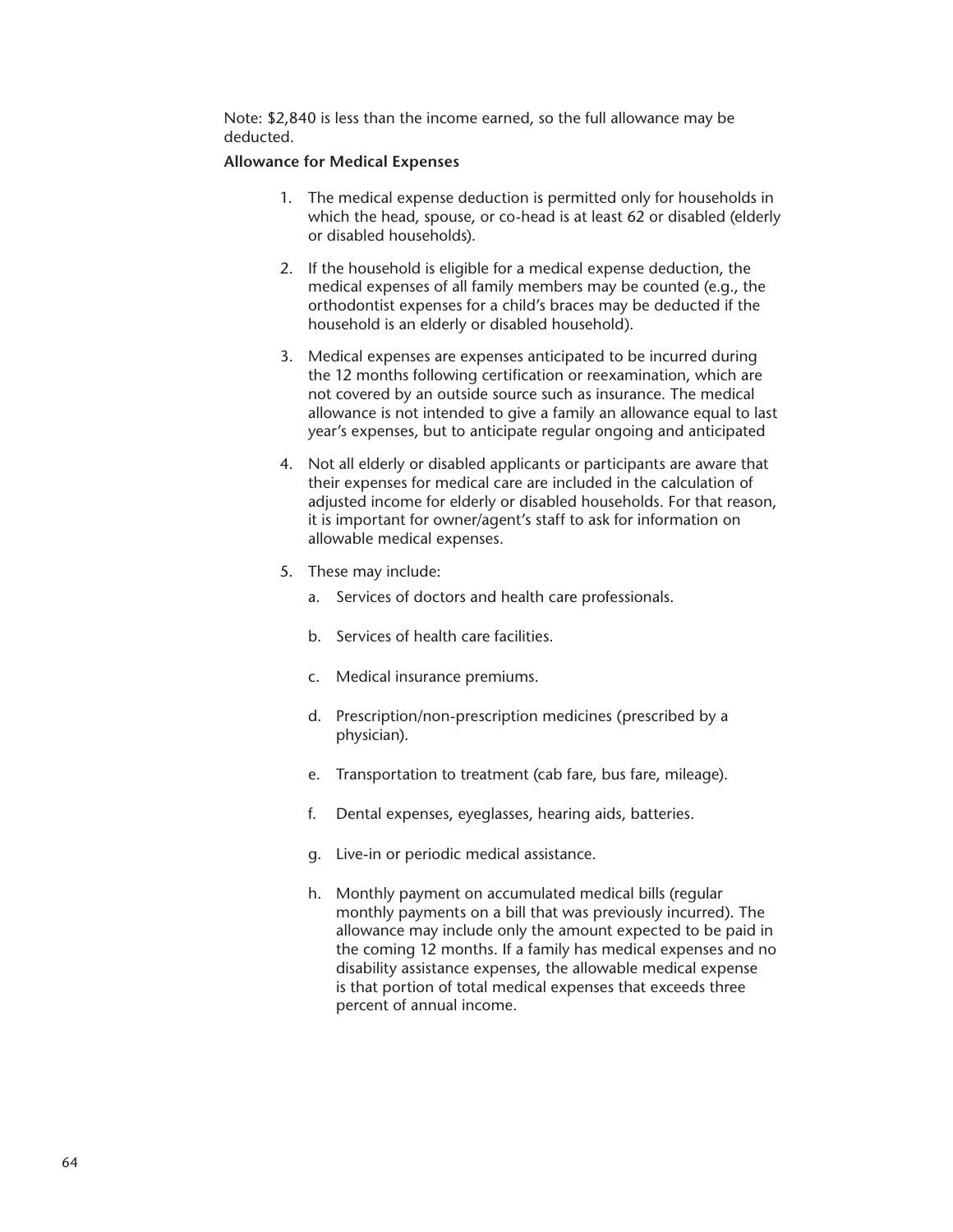#### *Calculating Medical Expenses*

| Head          | 64                            |          |
|---------------|-------------------------------|----------|
| Spouse        | 63                            |          |
| Annual Income |                               | \$12,000 |
|               | <b>Total Medical Expenses</b> | \$1,500  |
| \$12,000      | Annual Income                 |          |
| x .03         |                               |          |
| \$<br>360     | 3% of Annual Income           |          |
|               |                               |          |
| \$1,500       |                               |          |
| $-360$        |                               |          |
| \$1,140       | Allowance for Medical Expense |          |

## *Special Calculation for Households Eligible for Disability Assistance and Medical Expenses*

If an elderly family or disabled family has both medical expenses and disability assistance expenses, a special calculation is required to insure that the family's three-percent share of these expenses is applied only one time. Because the allowance for disability assistance expenses is limited by the amount earned by the person freed for work, the disability allowance must be calculated before the medical allowance is calculated.

When the family has disability assistance expenses greater than or equal to three percent of annual income, an allowance for disability assistance expenses is computed as described above. In such an instance, the allowance for medical expenses will be equal to the family's total medical expenses.

Example: Disability Assistance and Medical Expenses

An elderly family has \$2,000 in medical expenses and \$3,000 in expenses for disability assistance. Annual income is \$20,000. \$2,400 of annual income is earned because the disability assistance enables a family member to work. Three percent of annual income is \$600.

| <b>Total Disability Assistance Expense:</b> |         | \$3,000 |
|---------------------------------------------|---------|---------|
| Less: Three percent of Annual Income:       |         | -600    |
|                                             |         | \$2,400 |
| <b>Disability Assistance Allowance:</b>     | \$2,400 |         |
| <b>Total Medical Expense:</b>               | \$2,000 |         |
|                                             | .       |         |

(Entire 3 percent of annual income deducted to compute disability allowance)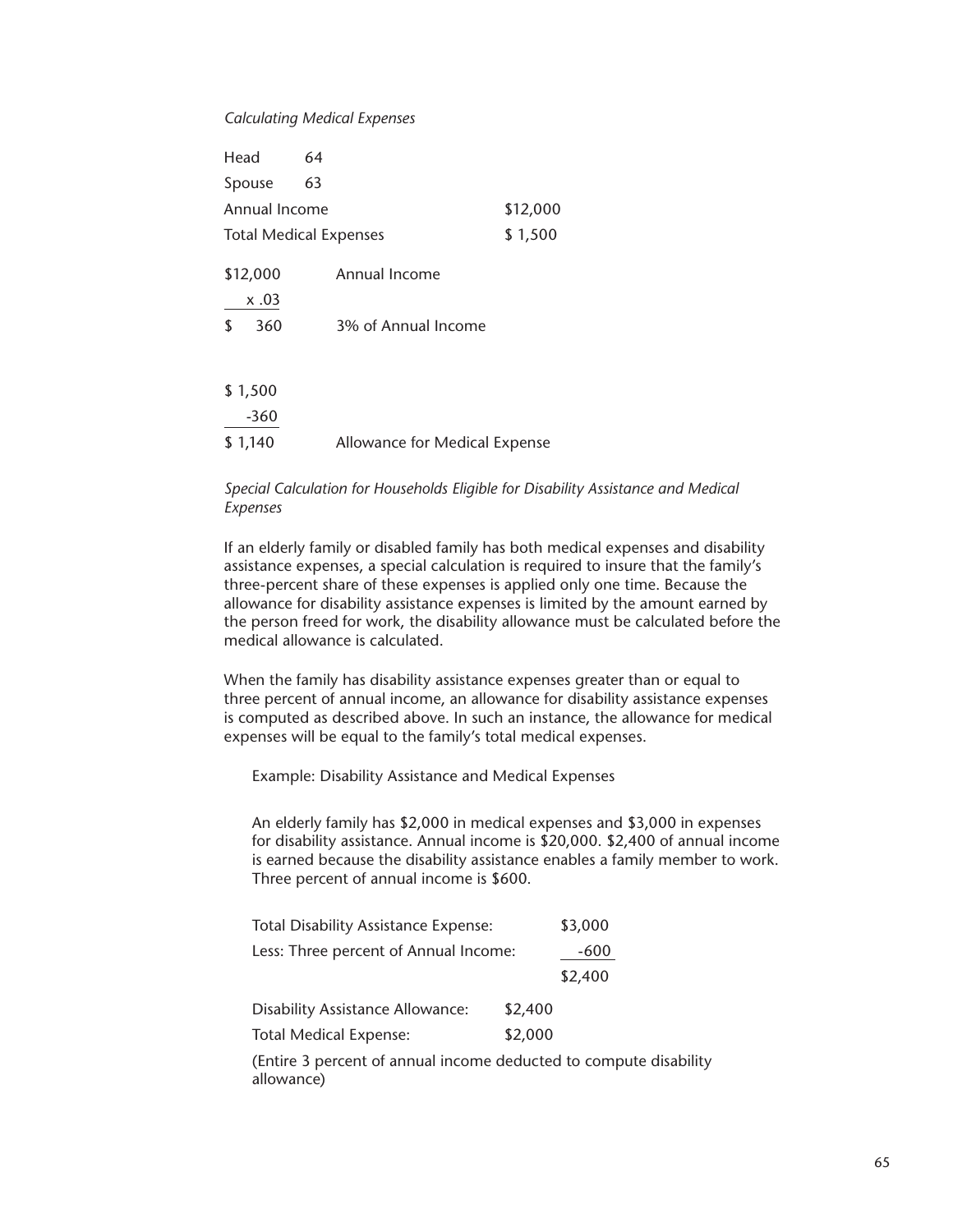When a family has disability assistance expenses that are less than three percent of annual income, the family will receive no allowance for disability assistance expense. However, the allowance for medical expenses will be equal to the amount by which the sum of both disability and medical expenses exceeds three percent of annual income.

Example: Disability Assistance and Medical Expenses

An elderly family has \$1,000 in medical expenses and \$500 in expenses for disability assistance. Annual income is \$20,000. \$4,000 of annual income is earned because the disability assistance enables a family member to work. Three percent of annual income is \$600.

| <b>Total Disability Assistance Expense:</b> | \$500  |
|---------------------------------------------|--------|
| Less: Three percent of Annual Income        | \$600  |
|                                             | (S100) |

Disability Assistance Allowance: \$ 0

| <b>Total Medical Expense:</b>         | \$1,000  |       |
|---------------------------------------|----------|-------|
| Less: Balance of 3% of Annual Income: | $$ -100$ |       |
| Medical Expense Allowance:            |          | \$900 |

If the disability assistance expense exceeds the amount earned by the person who was freed for work, the allowance for disability assistance will be capped at the amount earned by that individual. The household is also eligible for a medical expense allowance; however, the three percent may have been exhausted in the first calculation and it then will not be applied to medical expenses. The following example illustrates application of the cap on disability allowance permitting a maximum allowance equal to the income earned by the household member enabled to work.

Example: Disability Assistance and Medical Expenses

An elderly family has \$2,000 in medical expenses and \$3,500 in expenses for disability assistance. Annual income is \$20,000. \$2,400 of annual income is earned because the disability assistance enables a family member to work. Three percent of annual income is \$600.

| <b>Total Disability Assistance Expense:</b> | \$3,500 |
|---------------------------------------------|---------|
| Less: Three percent of Annual Income        | \$ 600  |
|                                             | \$2,900 |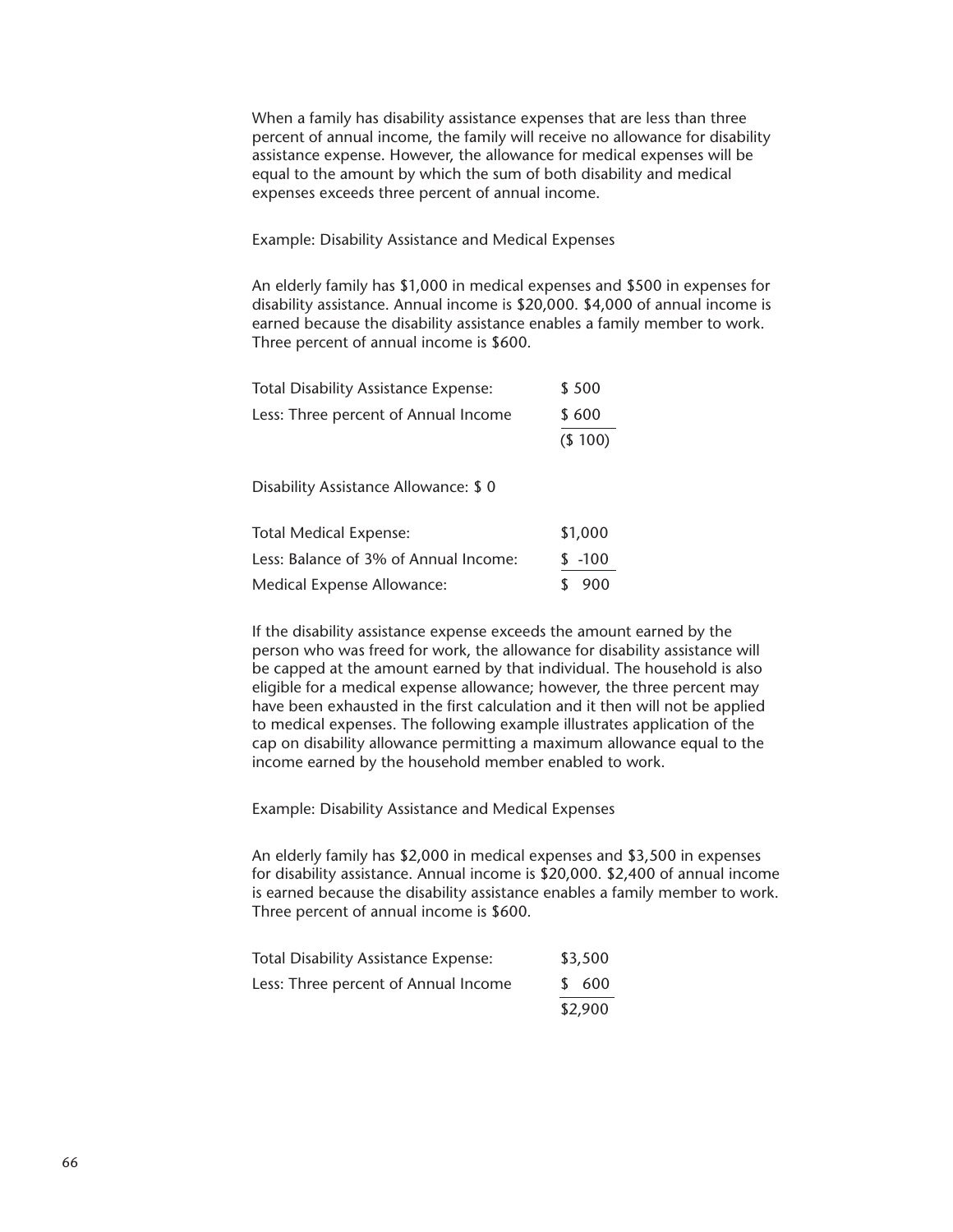| <b>Disability Assistance Allowance:</b><br>(cannot exceed \$2,400 income generated)                               | \$2,400 |
|-------------------------------------------------------------------------------------------------------------------|---------|
| <b>Total Medical Expense:</b><br>(entire 3% of Annual Income was deducted<br>to compute the disability allowance) | \$2,000 |
| Medical Expense Allowance:                                                                                        | \$2,000 |

# 6.3 Calculating Rents

The owner/agent is required to calculate rent at three points in time.

- 1. Prior to occupancy by an applicant.
- 2. As part of an annual recertification.
- 3. Recalculate if a tenant reports a change in income, allowances, or family composition. Refer to CHFA's Admin Plan Interim Policy for timing and interim requirements.
- A. Total Tenant Payment

The Total Tenant Payment (TTP) is the amount a tenant is expected to contribute for rent and utilities.

- TTP is the greater of the following:
	- 30 percent of monthly adjusted income;
	- 10 percent of monthly gross income; or
	- The \$25 minimum rent,
- Admit an applicant only if the TTP is less than the gross rent.
- B. Tenant Rent

Tenant rent is the portion of the TTP the tenant pays each month to the owner/ agent for rent. Tenant rent is calculated by subtracting the utility allowance from the TTP.

It is possible for tenant rent to be \$0 if the utility allowance is greater than the TTP.

Example: Calculating Tenant Rent

TTP: \$225

Utility allowance: - \$75

Tenant rent: \$150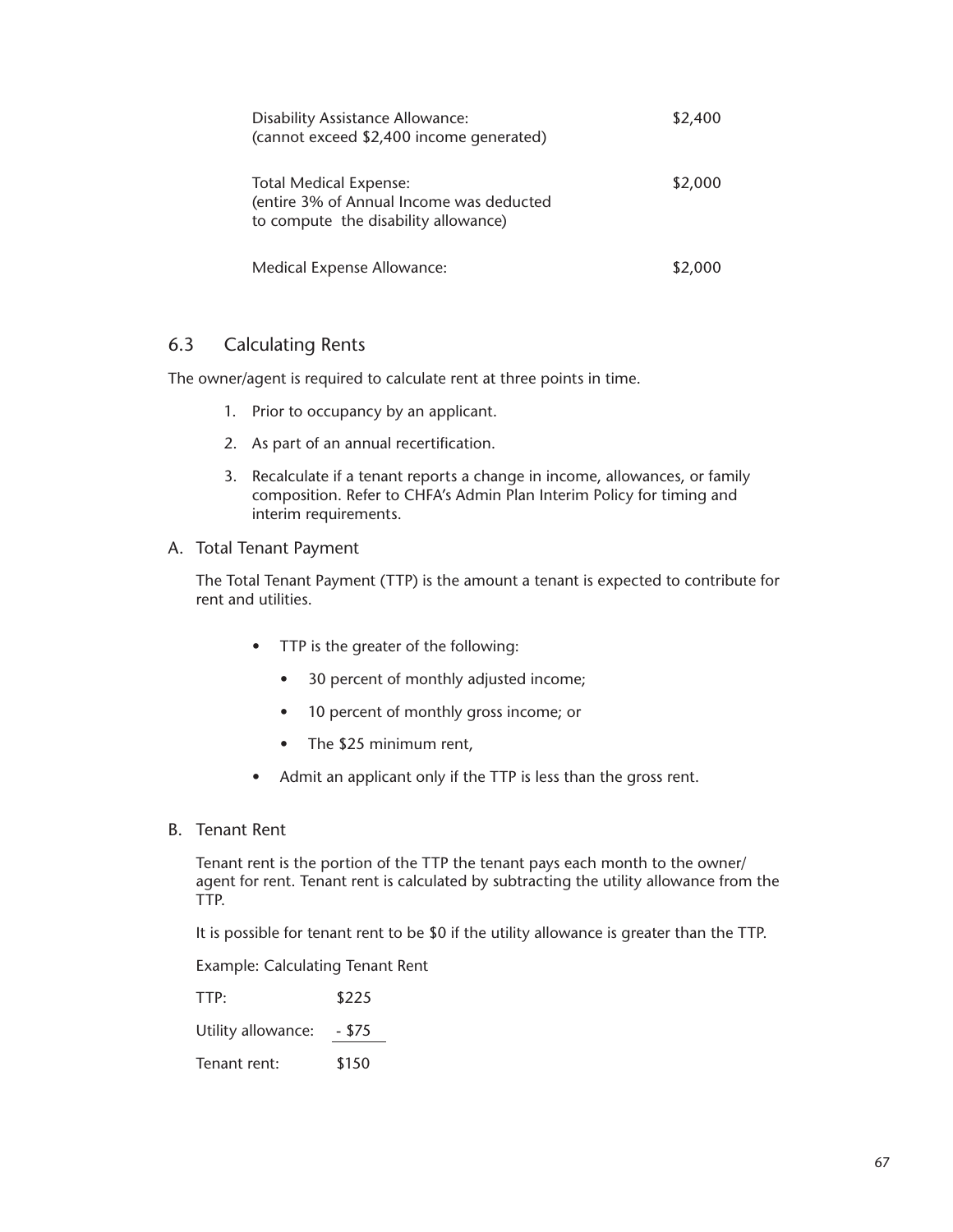#### C. Assistance Payments

The assistance payment is the amount the CHFA pays the owner every month on behalf of the tenant. The assistance payment covers the difference between the TTP and the contract rent for the unit. It is the subsidy that CHFA pays to the owner.

Example – Calculating HAP

| Contract rent | \$564 |
|---------------|-------|
| <b>TTP</b>    | \$175 |
| HAP           | \$389 |

D. Utility Reimbursement

When the TTP is less than the utility allowance, the tenant receives a utility reimbursement to assist in meeting utility costs. The tenant will pay no tenant rent. The utility reimbursement is calculated by subtracting the TTP from the utility allowance.

E. Mod Rehab Minimum Rent

Tenants in properties subsidized through the Mod Rehab program must pay a minimum TTP of \$25.

The minimum rent is used when 30 percent of adjusted monthly income and 10% of gross monthly incomes are both below \$25.

The minimum rent includes the tenant's contribution for rent and utilities. In any property in which the utility allowance is greater than \$25, the full TTP is applied toward the utility allowance. The tenant will receive a utility reimbursement in the amount by which the utility allowance exceeds \$25.

Example: Utility Reimbursement for a Tenant Paying Minimum Rent

The Nguyen family qualifies for the minimum total tenant payment of \$25. The family pays its own utility bills. The utility allowance for the unit is \$75 a month. The owner/agent sends the Nguyen family a check each month for \$50 (\$75-\$25) as a utility reimbursement. The Nguyen family does not pay any tenant rent to the owner/agent.

#### **Financial Hardship Exemptions to the Minimum TTP**

The owner/agent must waive the minimum rent for any family unable to pay due to a long-term financial hardship, including the following:

- The family has lost federal, state, or local government assistance or is waiting for an eligibility determination.
- The family would be evicted if the minimum rent requirement was imposed.
- The family income has decreased due to a change in circumstances, including, but not limited to loss of employment.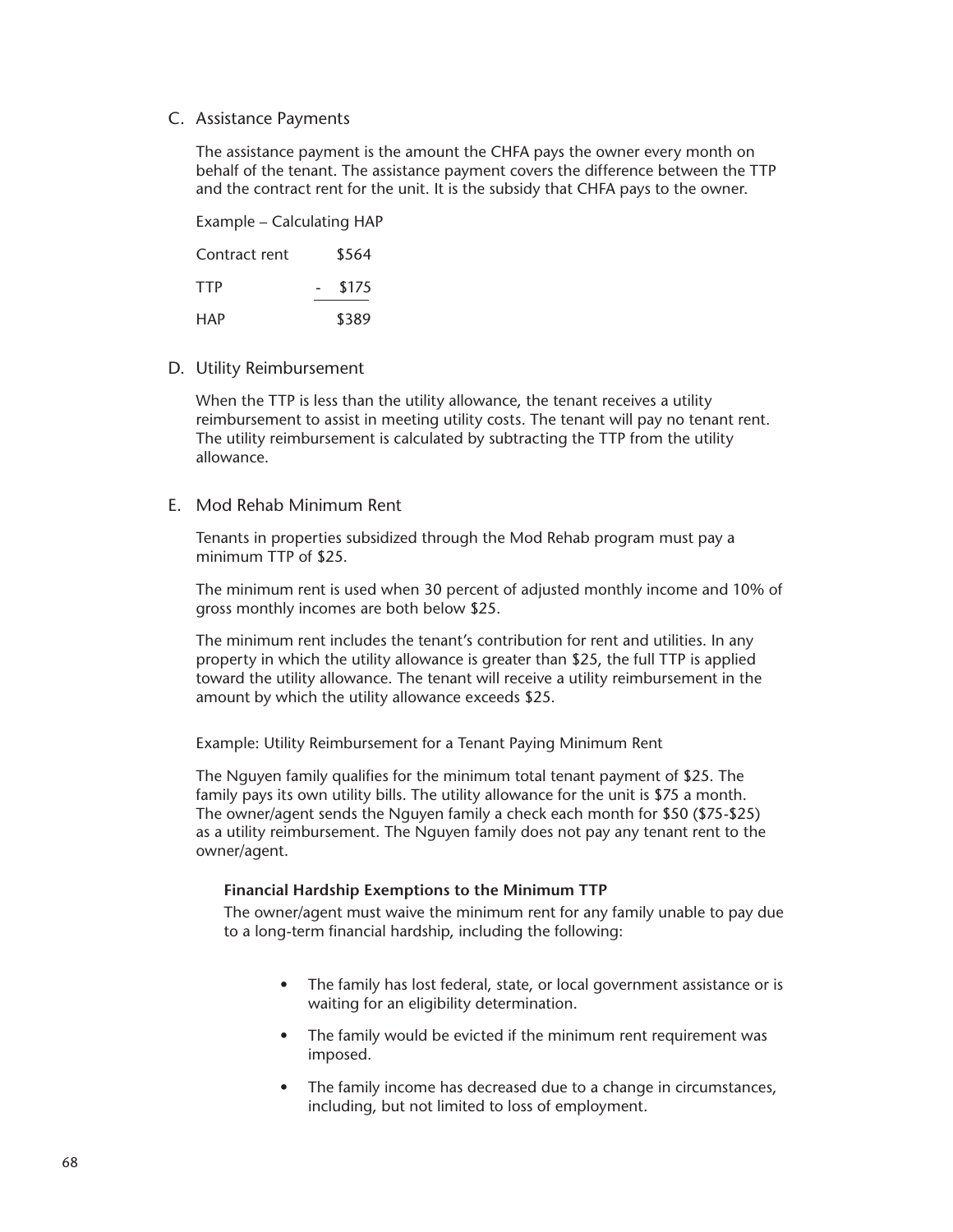- A death in the family has occurred.
- Other applicable situations, as determined by HUD/CHFA, have occurred.

To implement an exemption request, when a tenant requests a financial hardship exemption, the owner/agent must waive the minimum \$25 rent charge beginning the month immediately following the tenant's request and implement the TTP calculated at the highest of 30 percent of adjusted monthly income or 10 percent of gross monthly income. The TTP will not drop to zero unless those calculations all result in zero.

- 1. The owner/agent may request reasonable documentation of the hardship in order to determine whether there is a hardship and whether it is temporary or long term in nature. The owner/agent should make a determination within one week of receiving the documentation.
- 2. If the owner/agent determines there is no hardship as covered by the statute, the owner/agent must immediately reinstate the minimum rent requirements. The tenant is responsible for paying any minimum rent that was not paid from the date rent was suspended. The owner/agent may not evict the tenant for nonpayment of rent during the time in which the owner/agent was making the determination. The owner/agent and tenant should reach a reasonable repayment agreement for any back payment of rent.
- 3. If the owner/agent determines that the hardship is temporary, the owner/agent may not impose the minimum rent requirement until 90 days after the date of the suspension. At the end of the 90-day period, the tenant is responsible for paying the minimum rent, retroactive to the initial date of the suspension. The owner/agent may not evict the tenant for nonpayment of rent during the time in which the owner/agent was making the determination or during the 90-day suspension period. The owner/agent and tenant should reach a reasonable repayment agreement for any back payment of rent.
- 4. If the hardship is determined to be long term, the owner/agent must exempt the tenant from the minimum rent requirement from the date the owner/agent granted the suspension. The suspension may be effective until such time that the hardship no longer exists. However, the owner/agent must recertify the tenant every 90 days while the suspension lasts to verify that circumstances have not changed. The length of the hardship exemption may vary from one family to another depending on the circumstances of each family. The owner/agent must process an interim recertification to implement a long-term exemption.
- 5. The owner/agent must maintain documentation on all requests and determinations regarding hardship exemptions.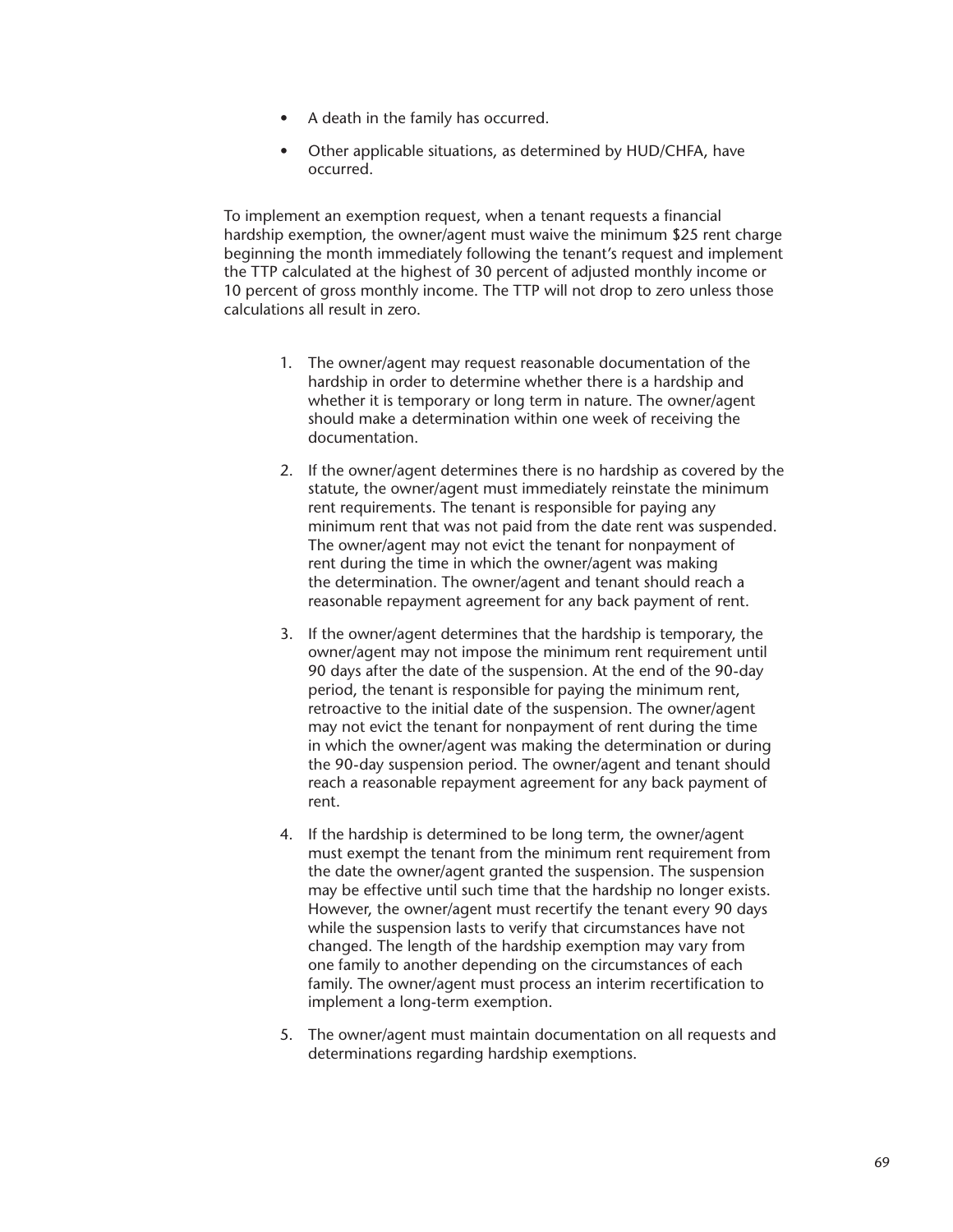#### F. Prorated Assistance

As discussed in Chapter 3, Program Eligibility, assistance is restricted to U.S. citizens and noncitizens or nationals that have eligible immigration status. A mixed family, a family with one or more ineligible family members and one or more eligible family members, may receive prorated assistance. A mixed family is one whose members include citizens and eligible immigrants as well as noncitizens without eligible immigration status.

If a family is eligible for prorated assistance, the amount of assistance the family receives is adjusted based on the number of family members who are eligible compared with the total number of family members. The prorated assistance is calculated by multiplying a family's full assistance by a fraction.

Example: Prorated Assistance Calculation

Family A has four persons. Three are citizens, and one does not have eligible immigration status. The gross rent for the unit is \$500. The family's Total Tenant Payment (TTP) would normally be \$100.

| Contract/Gross rent                                      | \$500                    |   |
|----------------------------------------------------------|--------------------------|---|
| TTP                                                      | \$100                    |   |
| Section 8 assistance                                     | \$400                    |   |
| Fraction is:                                             |                          |   |
| Number of eligible family members                        |                          | 3 |
| Total number of family members                           |                          | 4 |
| Prorated assistance                                      | $$400 \times 3/4 = $300$ |   |
| Tenant rent increase                                     | \$100                    |   |
| New family rent<br>(TTP + amount of assistance decrease) | \$200                    |   |

If there is a utility allowance, add the utility allowance to the contract rent to get a "gross rent" amount and use that amount in the calculations. This will result in the utility allowance being prorated also.

| Contract rent                                            | \$500                    |   |
|----------------------------------------------------------|--------------------------|---|
| <b>Utility Allowance</b>                                 | \$100                    |   |
| Contract/Gross rent                                      | \$600                    |   |
| <b>TTP</b>                                               | \$100                    |   |
| Total assistance                                         | \$500                    |   |
| Fraction is:                                             |                          |   |
| Number of eligible family members                        |                          | 3 |
| Total number of family members                           |                          | 4 |
| Prorated assistance                                      | $$500 \times 3/4 = $375$ |   |
| Tenant rent increase                                     | \$125                    |   |
| New family rent<br>(TTP + amount of assistance decrease) | \$225                    |   |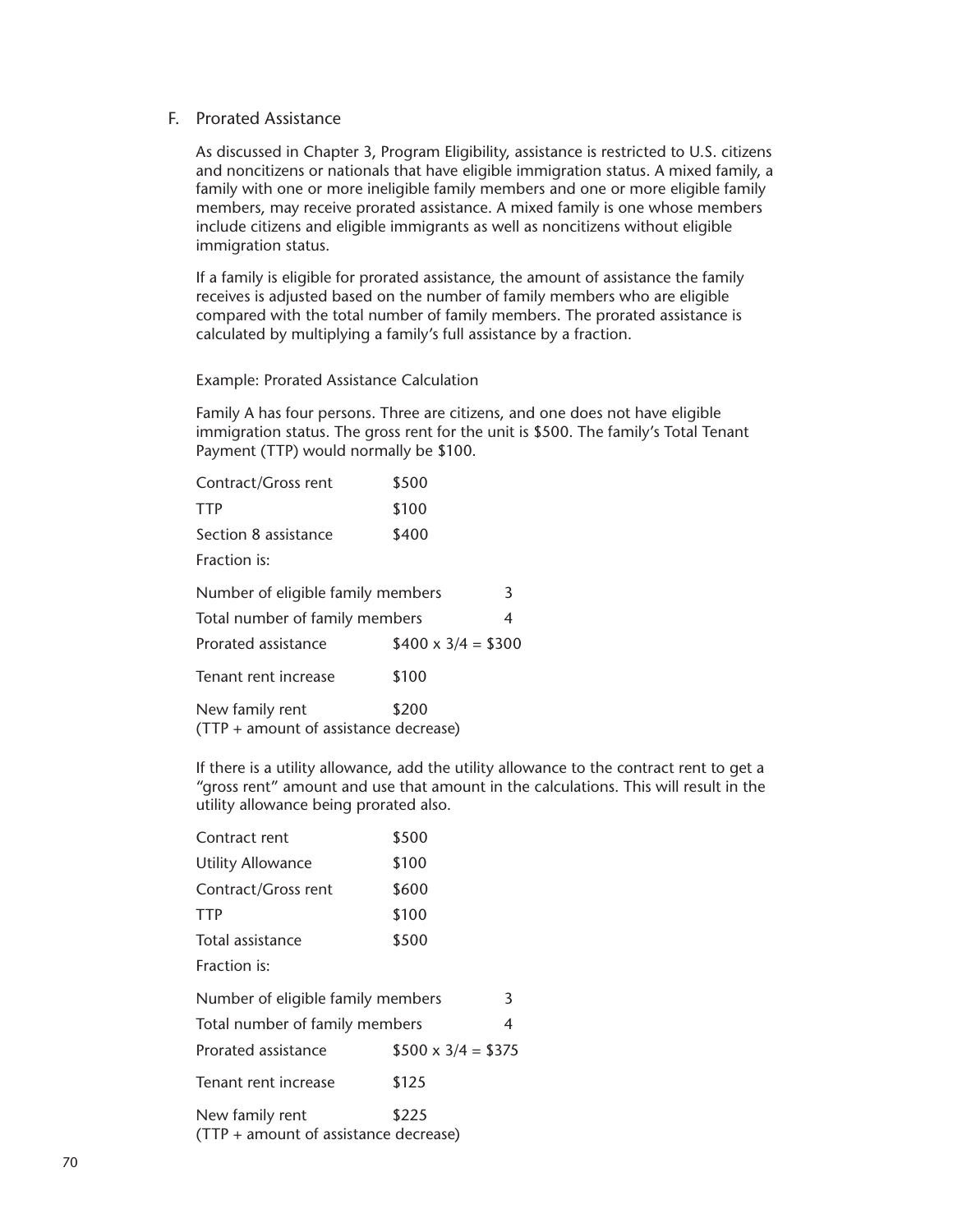# chapter 7 Verification Requirements

# 7.1 Introduction

Accurate determination of income eligibility, allowances, and family rent can occur only with full verification of all factors related to income and family circumstances.

This chapter provides general information and tips on verifying all types of information, including methods to avoid accepting tampered documents and detailed information on verifying income. This section addresses verification of eligibility factors about which information must be collected in order to determine eligibility.

# 7.2 Key Requirements

The owner/agent must verify all income, expenses, assets, family characteristics, and circumstances that affect family eligibility, order of applicant selection, or level of assistance.

## A. Methods of Verification Acceptable Listed in the Order of Priority

**1. Up-front Income Verification (UIV)** Using HUD's EIV system for tenants (not available for applicants) **(Mandatory)**; The verification of income before or during a family reexamination, through an independent source that systematically and uniformly maintains income information in computerized form for a number of individuals. It should be noted that the EIV system is available as a UIV technique.

## **2. UIV Using Non-EIV System (Optional)**

The owner/agent is encouraged to continue using other non-HUD UIV tools, such as The Work Number (an automated verification system) and state government databases, to validate tenant-reported income.

## **3. Written Third-party Verification Documents**

Mandatory to supplement EIV-reported income sources and when EIV has no data; Mandatory for non-EIV reported income sources; Mandatory when tenant disputes EIV reported employment and income information and is unable to provide acceptable documentation to support dispute; and mandatory at move in.

An original or authentic document generated by a third-party source dated either within the 60-day period preceding the reexamination or PHA request date. Such documentation may be in the possession of the tenant (or applicant), and is commonly referred to as tenantprovided documents. It is the HUD's position that such tenant-provided documents are written third-party verification since these documents originated from a third-party source. The owner/agent may, at thier discretion, reject any tenant-provided documents and follow up directly with the source to obtain necessary verification of information.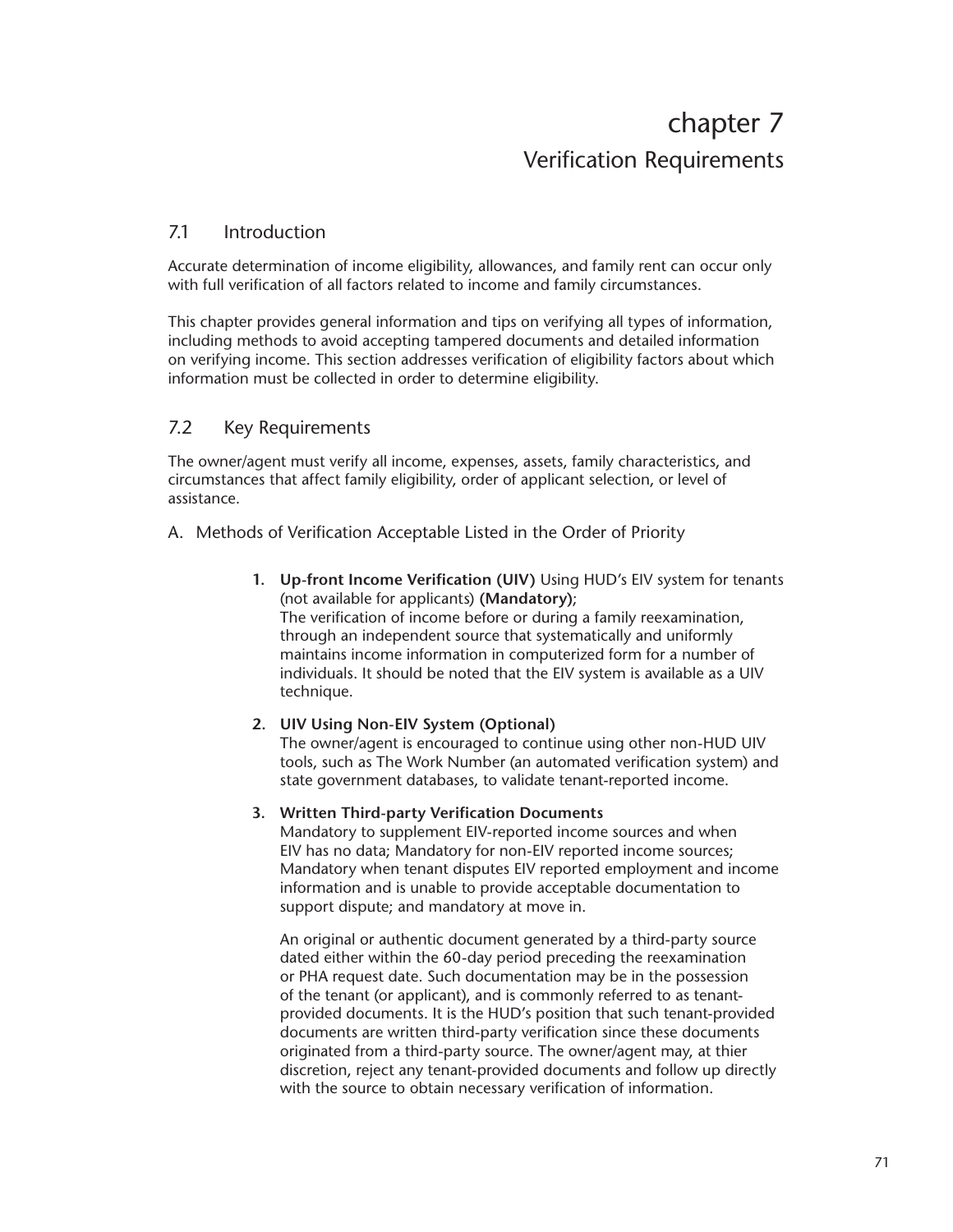Examples of acceptable tenant-provided documentation (generated by a third party source) include, but are not limited to: pay stubs, a payroll summary report, an employer notice/letter of hire/termination, an SSA benefit verification letter, bank statements, child support payment stubs, welfare benefit letters and/or printouts, and unemployment monetary benefit notices. Current acceptable tenant-provided documents must be used for income and rent determinations.

The owner/agent is required to obtain, at a minimum, two current and consecutive pay stubs for determining annual income from wages. For new income sources or when two pay stubs are not available, the owner/agent should project income based on the information from a traditional written third-party verification form or the best available information. Note: : Documentation must be dated within the 60 day period preceding the re-examination or the owner/agent request date. Documents older than 60 days (from the owner/agent interview/ determination or request date) is only acceptable for confirming effective dates of income.

#### **4. Written Third-party Verification Form**

A written third-party verification form is mandatory if written thirdparty verification documents are not available or rejected by the PHA; and when the applicant or tenant is unable to provide acceptable documentation.

Also, known as traditional third-party verification; a standardized form to collect information from a third-party source. The form is completed by the third party by hand. Owner/agents send the form directly to the third party source by mail, fax, or email. It is HUD's position that the administrative burden and risk associated with use of the traditional third-party verification form may be reduced by the owner/agent relying on acceptable documents that are generated by a third party, but in the possession of and provided by the tenant (or applicant). Many documents in the possession of the tenant are derived from third-party sources (i.e., employers, federal, state and/or local agencies, banks, etc.).

HUD recognizes that third-party verification request forms sent to thirdparty sources often are not returned. In other instances, the person who completes the verification form may provide incomplete information; or some tenants may collude with the third-party source to provide false information; or the tenant intercepts the form and provides false information. HUD requires the owner/agents to rely on documents that originate from a third-party source's computerized system and/or database, as this process reduces the likelihood of incorrect or falsified information being provided on the third-party verification request form.

The use of acceptable tenant-provided documents, which originate from a third-party source, will improve the integrity of information used to determine a family's income and rent and ultimately reduce improper subsidy payments. This verification process will also streamline the income verification process.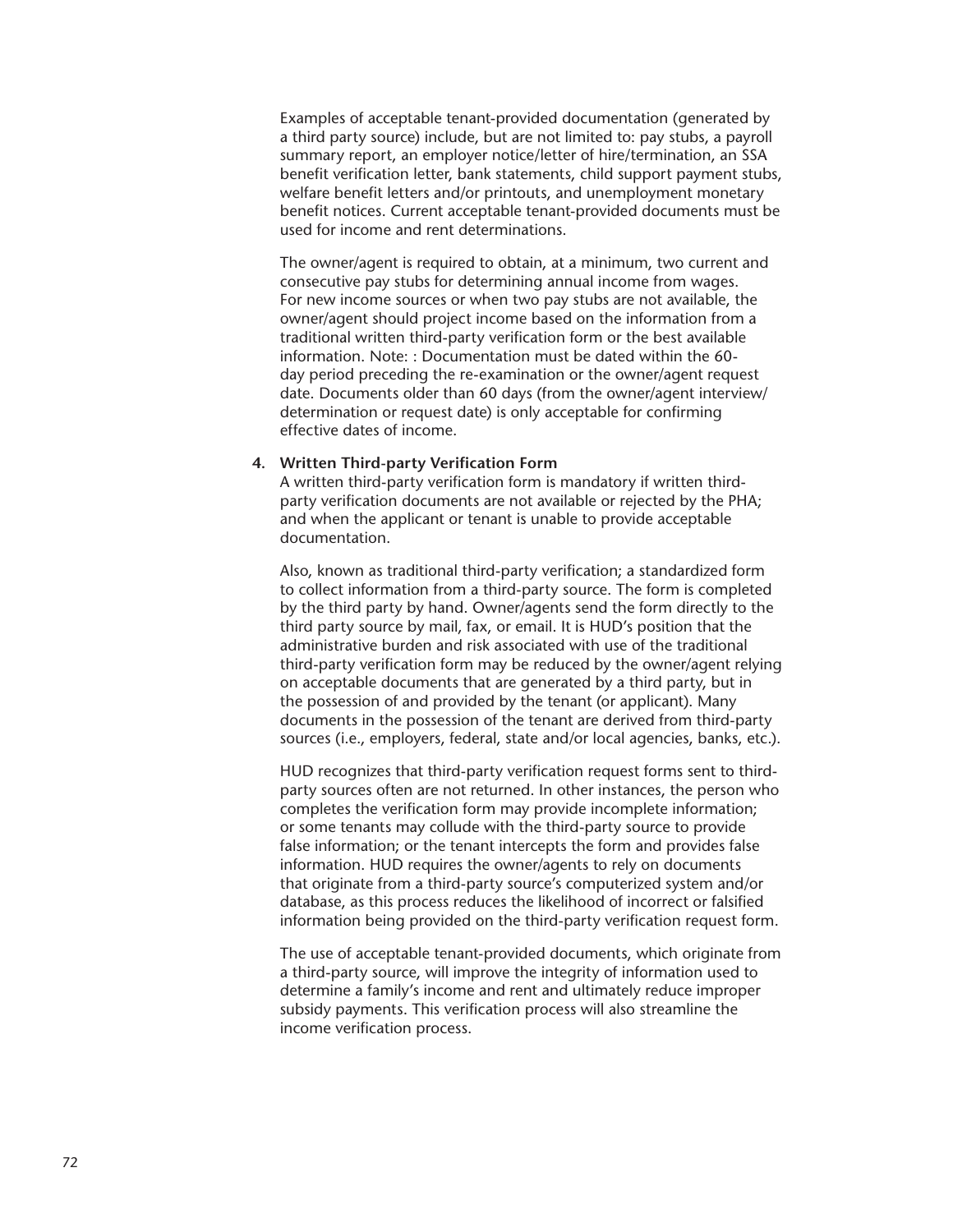#### **5. Oral Third-party Verification (Mandatory if written third-party verification is not available)**

Independent verification of information by contacting the individual income/expense source(s), as identified through the UIV technique or identified by the family, via telephone or in-person visit. The owner/agent should document in the tenant file, the date and time of the telephone call (or visit to the third party), the name of the person contacted and telephone number, along with the confirmed information. This verification method is commonly used in the event that the independent source does not respond to faxed, mailed, or emailed request for information in a reasonable time frame, i.e., 10 business days.

**6. Tenant Declaration (Use as a last resort when unable to obtain any type of third-party verification)**|

The tenant submits an affidavit or notarized statement of reported income and/or expenses to the owner/agent. This verification method should be used as a last resort when the owner/agent has not been successful in obtaining information via all other verification techniques. When the owner/agent relies on tenant declaration, the owner/agent must document in the tenant file the attempts to obtain third-party verification and why third-party verification was not available.

# 7.3 Verification of Family Composition

The owner/agent may seek verification of family composition only if the owner/agent has clear written policy. Verification is not required.

The owner/agent may use a policy to verify family composition to determine whether children reside in the household 50 percent or more of the time, as well as determine the appropriate unit size for the family. If the children are being claimed in another household, the owner/agent must verify custody of the children.

The owner/agent may also want to verify the departure of family members reported to have moved out. This can be done by reviewing the lease signed by the departing member for a new residence, a new driver's license or utility bill showing the departed member's name and a new address, or accepting a signed affidavit from the remaining head of household when reasonable efforts to obtain verification have been exhausted.

# 7.4 Verification of Family Type and Individual Status

Eligibility for certain income deductions and preferences are based upon whether the family is identified as elderly or disabled, or whether a family has any individual members who are elderly or disabled. Therefore, verifications of age and disability status are very important issues in determining eligibility and rent.

## **Disability**

The owner/agent may verify disability to determine whether a family or person meets the definition of disability used to determine eligibility for preapproved preferences, or an allowance, or to identify applicant needs for features of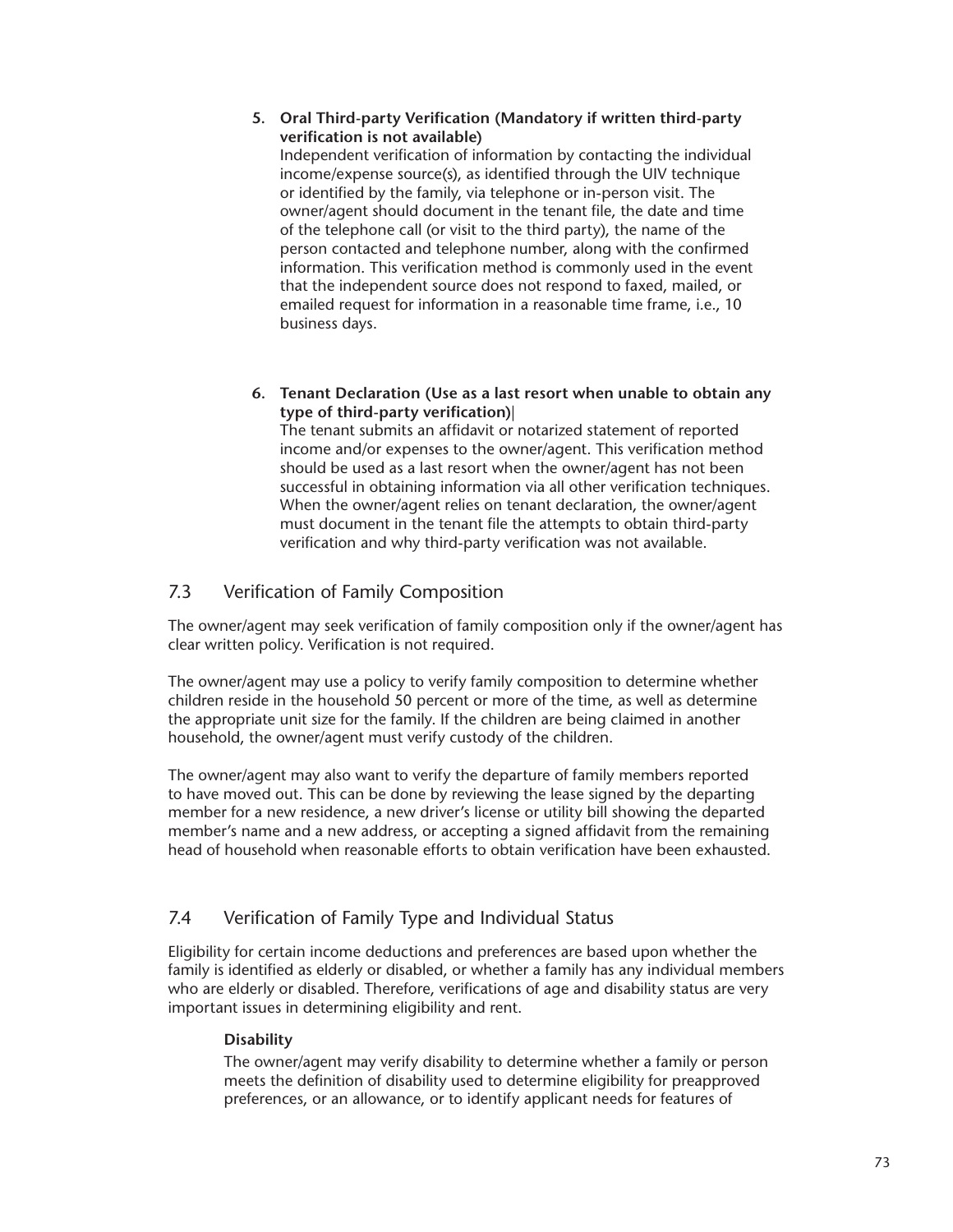accessible units or reasonable accommodations. The owner/agent may not specifically ask for or verify the nature and extent of the disability. There are ways to verify disability status without obtaining detailed information or information that must not be collected.

Verification of disability may be obtained through the following methods:

• A third-party verification form may be sent by the owner/agent to an appropriate source of information, including but not limited to a physician, psychologist, clinical social worker, other licensed health care, or the Veterans Administration.

If a third-party form is used, it must be signed by the applicant authorizing the release of such information to the owner/agent.

The form should provide the definitions of disability used to determine eligibility and rent and should request that the source completing the form identify whether the applicant meets the definition. In this way the owner/agent is not required to make any judgments about whether a condition is considered a disability, and will not have prohibited information.

Receipt of Social Security disability payments is adequate verification of an individual's disability status. Such information is obtained through verification of the Social Security disability payments.

Note: Applicants who meet the Social Security's definition of disabled are eligible even if they do not receive Social Security benefits. Because the Disability Status in EIV is not always accurate, the owner/agent must not use this status for determining an applicant's or tenant's eligibility as disabled for a HUD program or for receiving the elderly/disabled household allowance. The owner/agent must obtain current tenantprovided documentation, or verification directly from the Social Security office to determine whether an applicant or tenant meets their definition as disabled.

Receipt of a veteran's disability benefit does not automatically qualify a person as disabled, because the Veteran's Administration and Social Security Administration define disabled differently.

#### **Age**

The owner/agent may need to verify age for several reasons: to determine eligibility for a property preapproved preference for elderly persons or to determine whether a person is old enough to sign a legally binding contract. The owner/agent may also need to verify age to determine whether a family is entitled to certain allowances based upon the age of the head, spouse, co-head, or minor.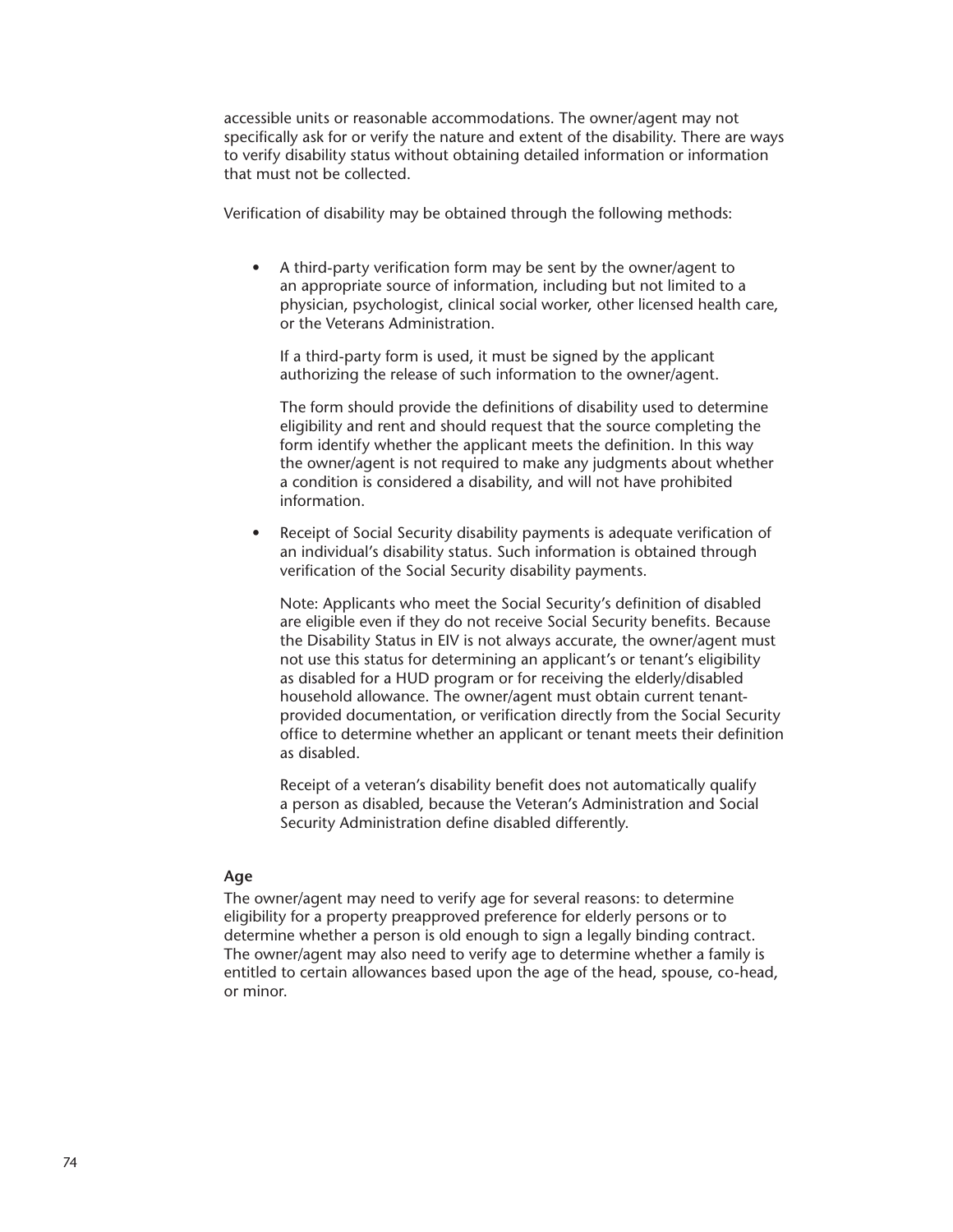# 7.5 Verification of Expenses

If a households head, spouse, or co-head is disabled or elderly the family is eligible to deduct medical expenses beyond 3 percent of gross income. All medical expenses need to be verified through third-party sources.

- a. Verification by a doctor, hospital or clinic, dentist, pharmacist, etc., of estimated medical costs to be incurred or regular payments expected to be made on outstanding bills which are not covered by insurance.
- b. Copies of cancelled checks that verify payments on outstanding medical bills that will continue for all or part of the next 12 months.
- c. Copies of income tax forms (Schedule A, IRS Form 1040) that itemize medical expenses, when the expenses are not expected to change over the next 12 months.
- d. Receipts, cancelled checks, pay stubs that indicate health insurance premium costs, or payments to a resident attendant.
- e. Receipts or ticket stubs that verify transportation expenses directly related.

## 7.6 Verification of the Need for an Assistance Animal

Some applicants or residents may require the use of assistance animals as a reasonable accommodation for a disability.

- a. The owner/agent may verify that the applicant or resident has a disability and that there is a disability-related need for the requested accommodation, in this case the assistance animal.
- b. The owner/agent may require the applicant or resident to provide documentation of the disability and the need for the animal from an appropriate third party, such as a medical provider, mental health provider, or other professional in a position to provide this verification. For example, if a tenant or applicant seeks a reasonable accommodation for an assistance animal that provides emotional support, that individual may be required to provide documentation from a physician, psychiatrist, social worker, or other mental health professional that the animal provides support that alleviates one or more of the identified symptoms or effects of an existing disability.
- c. The owner/agent must implement its policy related to inquiries consistently for all applicants requesting permission to keep an assistive animal. However, a tenant or applicant should not be required to provide documentation of the disability or the disability-related need for the assistance animal if the disability is or the need is readily apparent or already known to the provider. For example, a blind tenant should not be required to provide documentation of his or her disability and the need for a guide dog.

## 7.7 Verification of Income

Verification must be done for all sources of income. The types of acceptable documentation are listed in section 7.2 of this chapter. All sources of income must be examined and verified.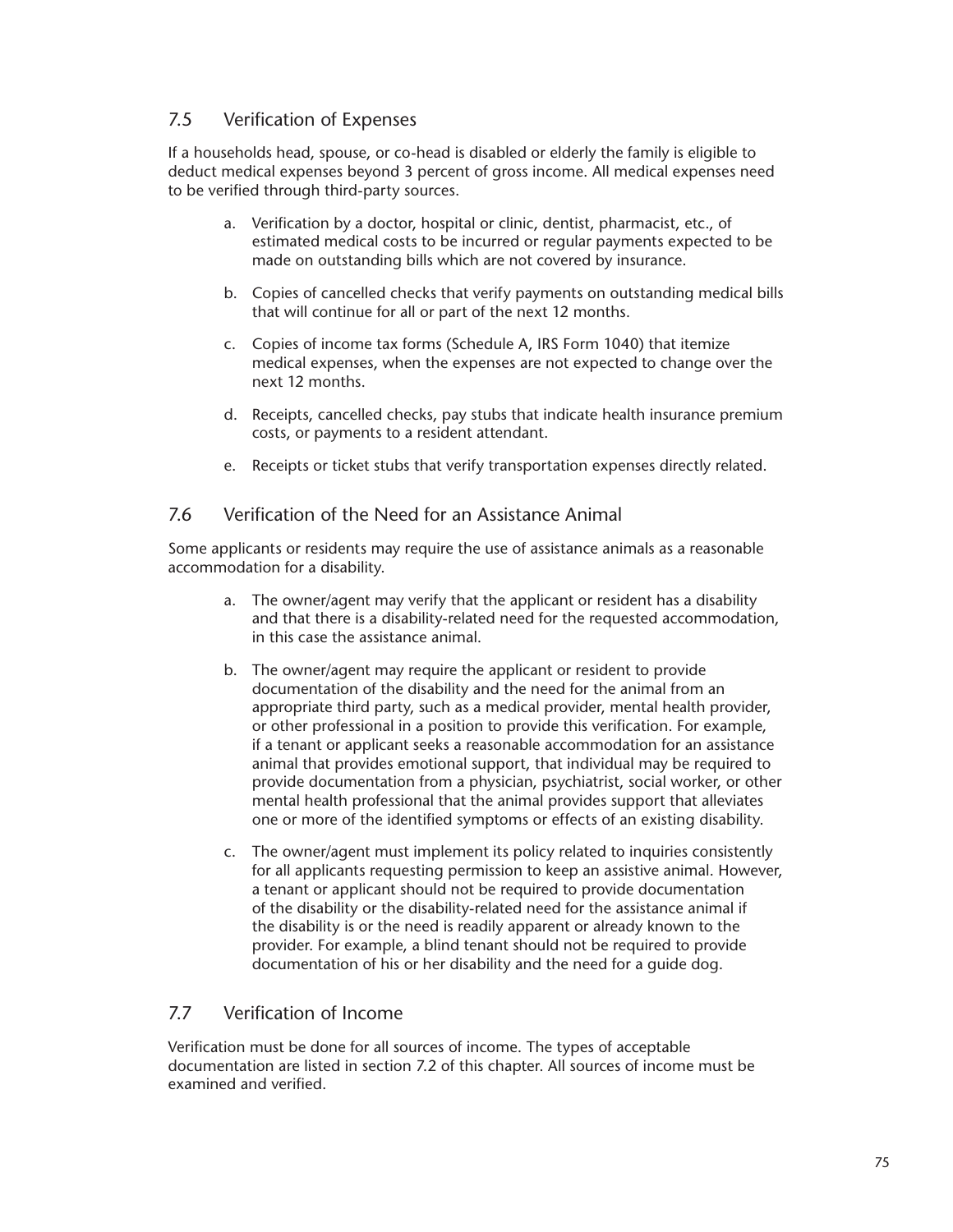## 7.8 Verification of Assets

Third-party verification is required to verify all assets. The owner/agent should obtain and review all needed verifications. The owner/agent may use the following to verify assets:

- a. Passbooks, checking, or savings account statements, certificates of deposit, property appraisals, stock or bond documents, or other financial statements completed by financial institution.
- b. Copies of real estate tax statements, if tax authority uses approximate market value.
- c. Quotes from attorneys, stockbrokers, bankers, and real estate agents that verify penalties and reasonable costs incurred to convert asset to cash.
- d. Copies of real estate closing documents that indicate distribution of sales proceeds
- e. Verification forms, letters or documents received from financial institutions, stock brokers, real estate agents, employers indicating the current value of the assets and penalties or reasonable costs to be incurred in order to convert non-liquid assets into cash.
- f. Notarized statement or signed affidavit stating cash value of assets or verifying cash held at applicant's home or in safe deposit box.

Use current balance in savings accounts and six months average balance for checking accounts for last six months.

Use cash value of all assets (the net amount the applicant would receive if the asset were converted to cash).

Note: This information can usually be obtained simultaneously when verifying income from assets and employment (e.g., value of pension).

## 7.9 Verification of Social Security Numbers

Adequate documentation to verify the SSN of an individual is a Social Security card issued by the SSA, an original document issued by a federal or state government agency that contains the name and SSN of the individual along with identifying information of the individual, or a another acceptable evidence of the SSN.

The owner/agent may reject documentation of the SSN provided by the applicant or tenant that:

- 1. Is not an original document; or
- 2. Is the original document but it has been altered, mutilated, or is not legible; or
- 3. Appears to be a forged document (e.g., does not appear to be authentic).

Once the tenant has been verified by EIV, it is no longer required to maintain a copy of the Social Security card in the tenant file.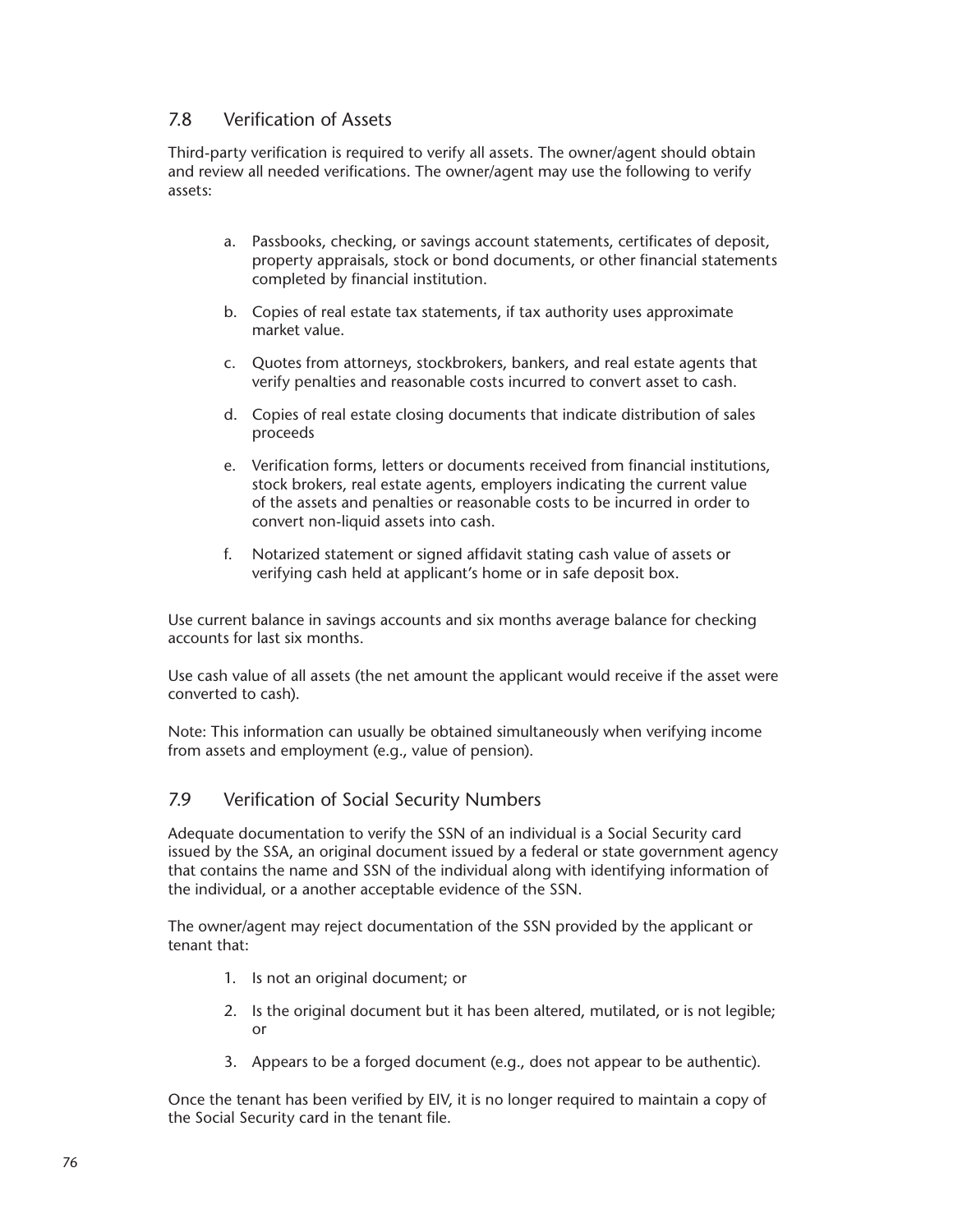# 7.10 Verification of Citizenship and Immigration Status

Once the applicant has signed a citizen declaration form, the owner/agent may require that applicants claiming to be an eligible citizen provide verification of that citizenship. The owner/agent, however, must require that noncitizens claiming to be eligible provide verification of immigration status. The verification process for immigration status is discussed in Chapter 10, SAVE Verification.

# 7.11 Verifying Eligibility of a Student for Assistance

The owner/agent should verify the following, if applicable:

- a. Age
- b. Dependent child
- c. Married
- d. Institution of higher education. The owner/agent will need to verify that the school where the student is enrolled meets the Department of Education's definition for an institution of higher education.
- e. Tuition
- f. Veteran status
- g. Disabled student was receiving Section 8 assistance on November 30, 2005.

As discussed in Chapter 3, some students enrolled in an institute of higher education are not eligible for assistance. If the student is a head, spouse or co-head under 24 and does not fall under one of the exemptions listed in chapter 3, the owner/agent must then either verify that the parents would income qualify or verify the student's independence from parents.

## **Verifying Parents' Income**

- 1. The owner/agent must verify parents' income each time they determine the eligibility of the student to receive Section 8 assistance unless the student can demonstrate his or her independence from parents.
- 2. The owner/agent may accept a signed declaration and certification of income from the parents, which includes a penalty of perjury clause.
- 3. If the owner/agent determines that the parents' declaration and certification of income, or their eligibility is questionable, the owner/ agent may request and review supporting documentation including, but not limited to:
	- a. IRS tax returns;
	- b. Consecutive and original pay stubs;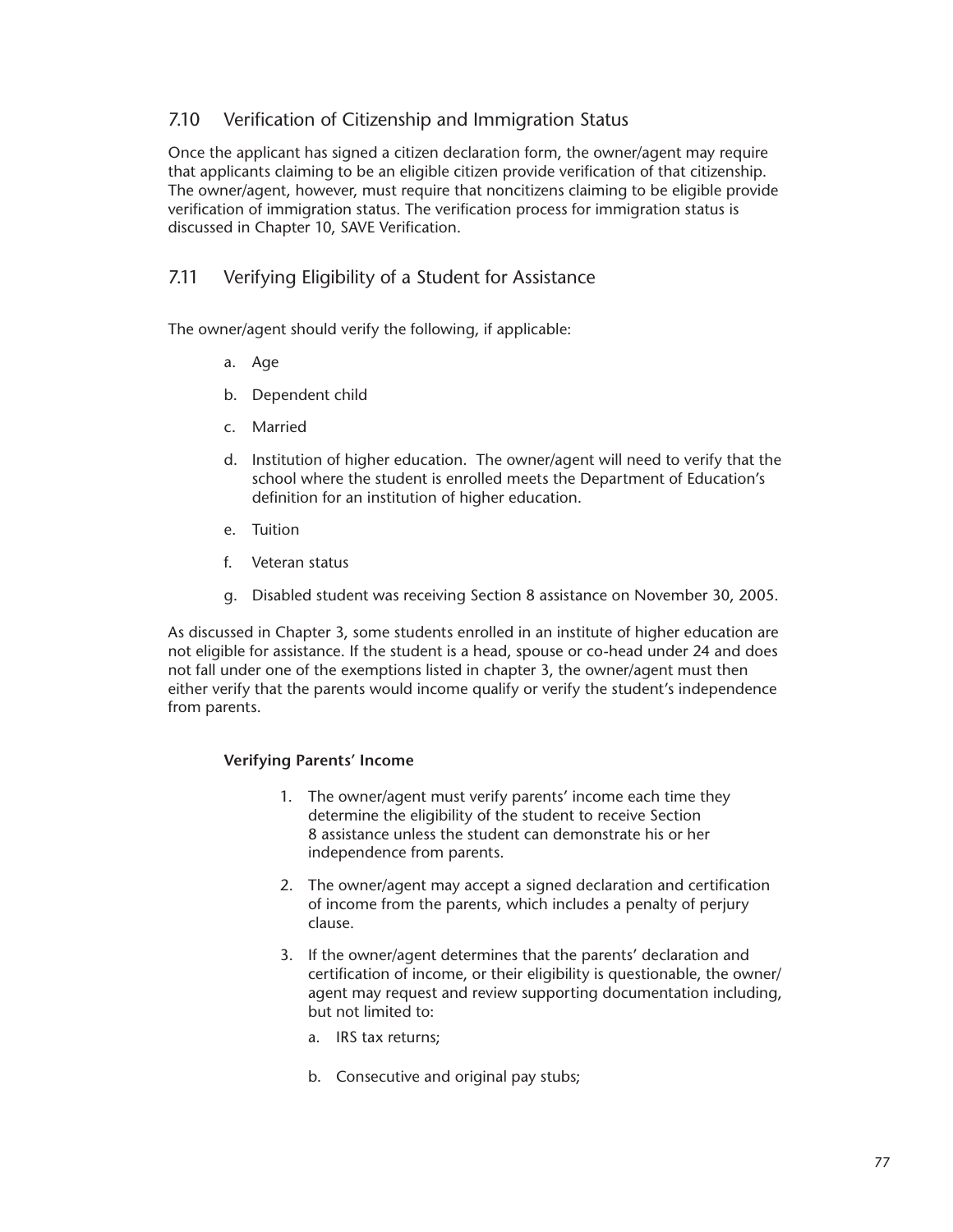- c. Bank statements;
- d. Pension benefits statements;
- e. Temporary Assistance to Needy Families (TANF);
- f. Social Security Administration award letters; or
- g. Other official and authentic documents from a federal, state or local agency.
- 4. If the student's parents refuse to provide a declaration and certification of their income, the student is not eligible for Section 8 assistance unless the student can demonstrate his or her independence from parents for at least a year.
- 5. The owner/agent may adopt and implement the following criteria for determining whether to obtain the declaration and certification of income from parents individually or jointly:
	- a. If the student's parents are married and living with each other, obtain the declaration and certification of income from each parent.
	- b. If the student's parent is widowed or single, obtain the declaration and certification of income from that parent.
	- c. If the student's parents are divorced or separated, obtain the declaration and certification of income from each parent.
	- d. If the student has been living with one of his or her parents and has not had contact with or does not know where to contact his or her other parent, obtain from the student a certification addressing the circumstances and that they have not received any financial assistance, directly or indirectly, from the absent parent. The certification must include a penalty of perjury clause. The owner/agent must also obtain from the parent with whom the student has been living or has contact with the declaration and certification of income.
- 6. The owner/agent should use the applicable low income limit for the parents' family size for the locality where the parents reside when determining the parents' income eligibility for Section 8 assistance.
- 7. If the student's parents live outside of the United States in areas where income limits have not been established for the Section 8 program, the owner/agent should use the applicable low income limit for the parent's family size for the same locality used in determining the student's eligibility.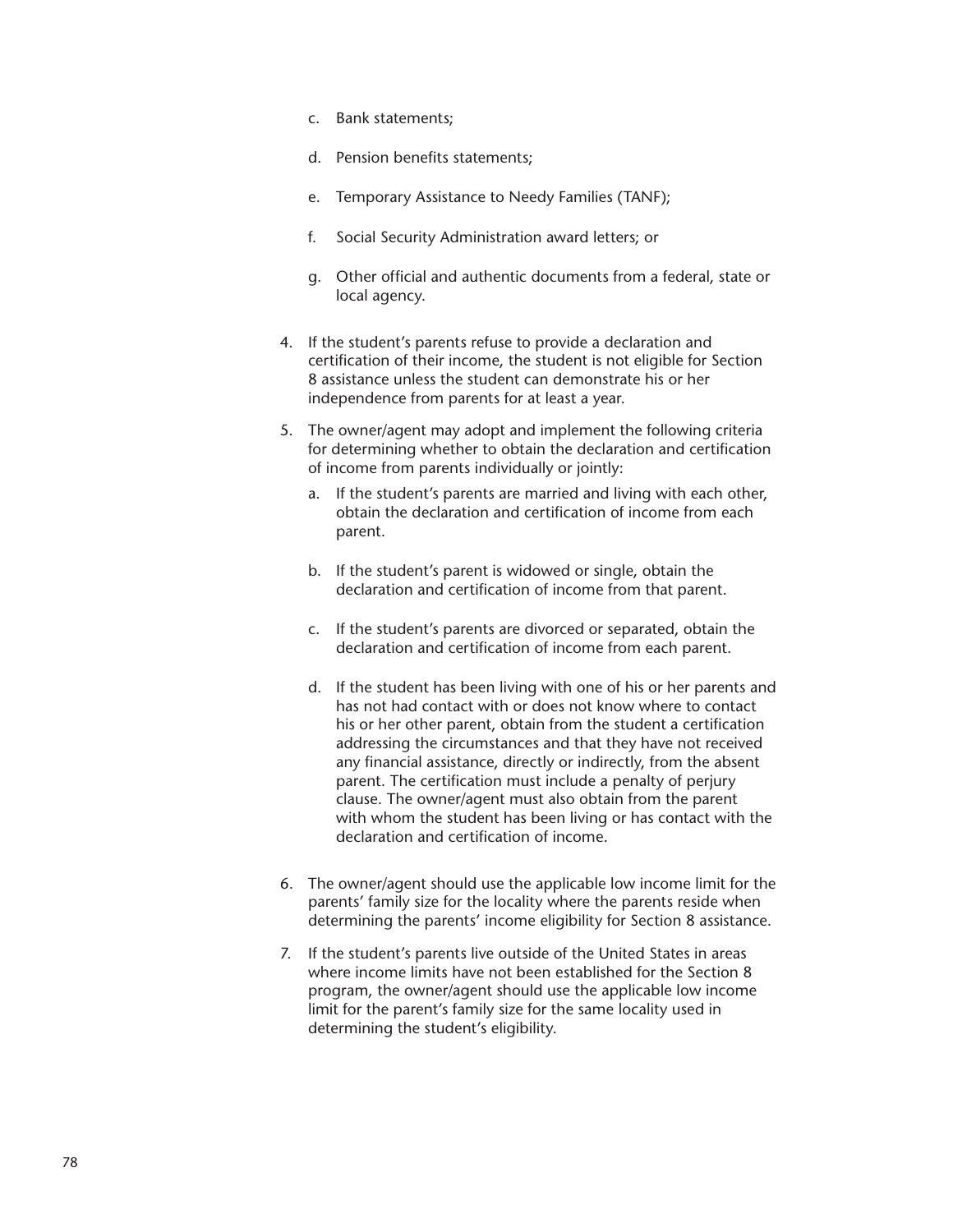#### **Verification of Student's Independence from Parents**

When a student claims his or her independence from parents, the owner/agent must verify the student's independence from his or her parents by taking into consideration all of the following. The owner/agent must:

- a. Review and verify previous address information to determine evidence of a separate household;
- b. Verify the student meets the U.S. Department of Education's definition of independent student;
- c. Review prior year income tax returns to verify if a parent or guardian has claimed the student as a dependent (except if the student meets the Department of Education's definition of independent student);
- d. Verify income provided by a parent by requiring a written certification from the individual providing the support. Certification is also required if the parent(s) is not providing support to the student. Financial assistance that is provided by persons not living in the unit is part of annual income;
- e. Verify additional criteria established, if applicable, to use when determining the student's independence from parents. Verification would be obtained in accordance with the owner's/agent's policies; or
- f. Verify the amount of financial assistance the student receives under the Higher Education Act of 1965, from private sources, or from an institution of higher education.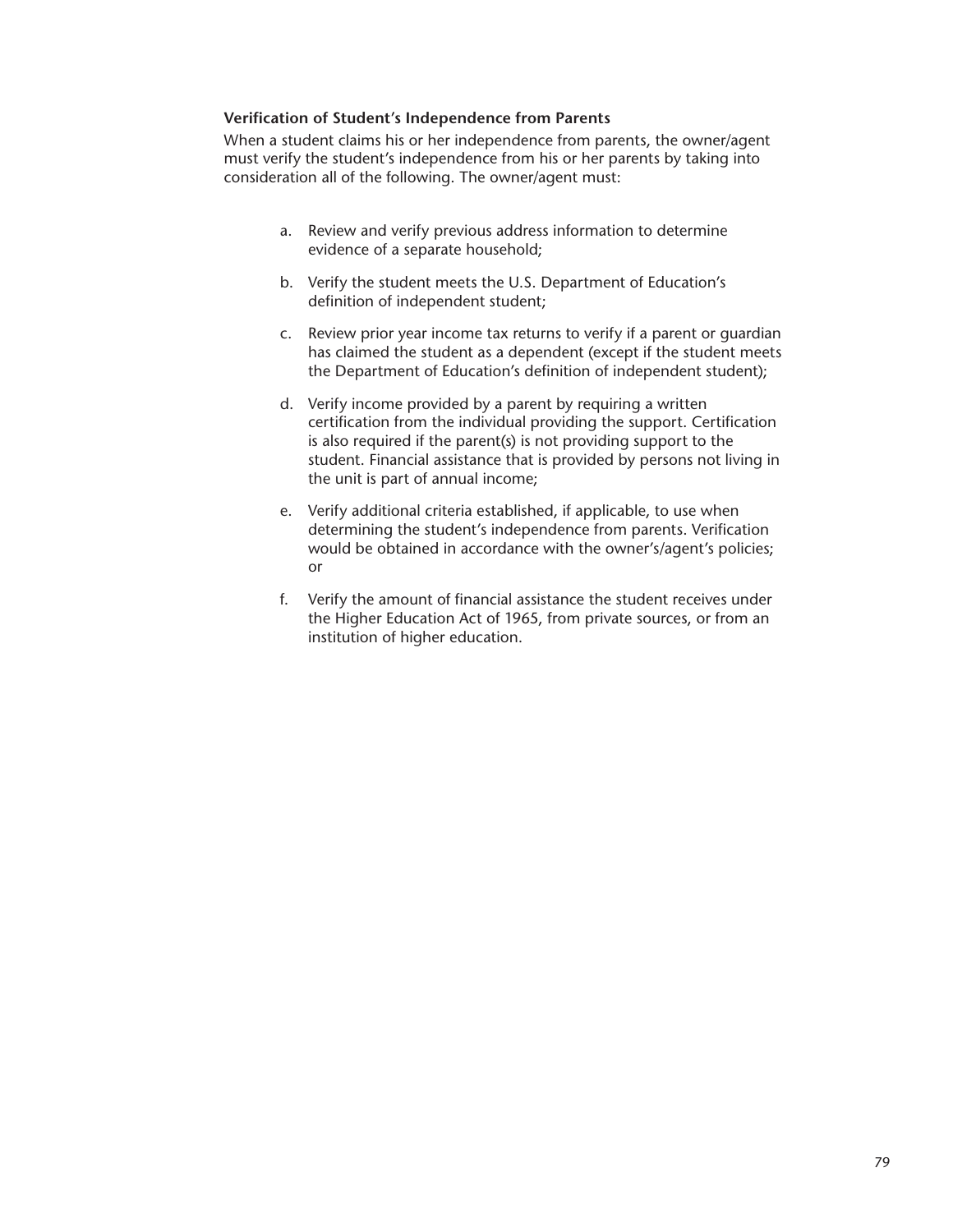## 8.1 Introductions

A tenant's eligibility for assistance is based on their income, as determined in accordance with Program rules. Changes in income or family composition can affect the amount of assistance a tenant is eligible to receive and, therefore, the amount the tenant pays for rent.

Because a tenant's income and family composition can change over time, Program requirements establish procedures for addressing these changes. Such changes are examined and implemented through the recertification process. Tenants have responsibilities for providing timely information about these changes. Similarly, the owner/agent has responsibilities for promptly reviewing and verifying this information and for making changes in assistance payments or tenant rent consistent with Program requirements.

Further, changes in the family size or composition of an existing tenant household may mean the current unit is no longer appropriate in size and a transfer to an appropriate sized unit is needed.

#### A. Key Requirements

To ensure that assisted tenants are charged rent commensurate with their ability to pay, CHFA requires the following:

- 1. The owner/agent must conduct a recertification of family income, assets, and composition at least annually. The owner/agent must then recompute the tenant's rent and assistance payments, if applicable, based on the gathered information.
- 2. Tenants must supply information requested by the owner/agent or CHFA for use in a regularly scheduled recertification of family income and composition in accordance with HUD requirements.
- 3. Tenants must sign consent release forms and any appropriate declaration forms.
- 4. The owner/agent must use the EIV Income Report as third-party verification of employment and income unless the tenant disputes the information on the EIV report.
- 5. The owner/agent must obtain third-party verification directly from the third-party source for the following items:
	- a. Annual income from wages, unemployment, and Social Security benefits when tenant is unable to provide acceptable income documentation or disputes the employment and income information in the EIV system;
	- b. Reported family annual income from sources not reporting income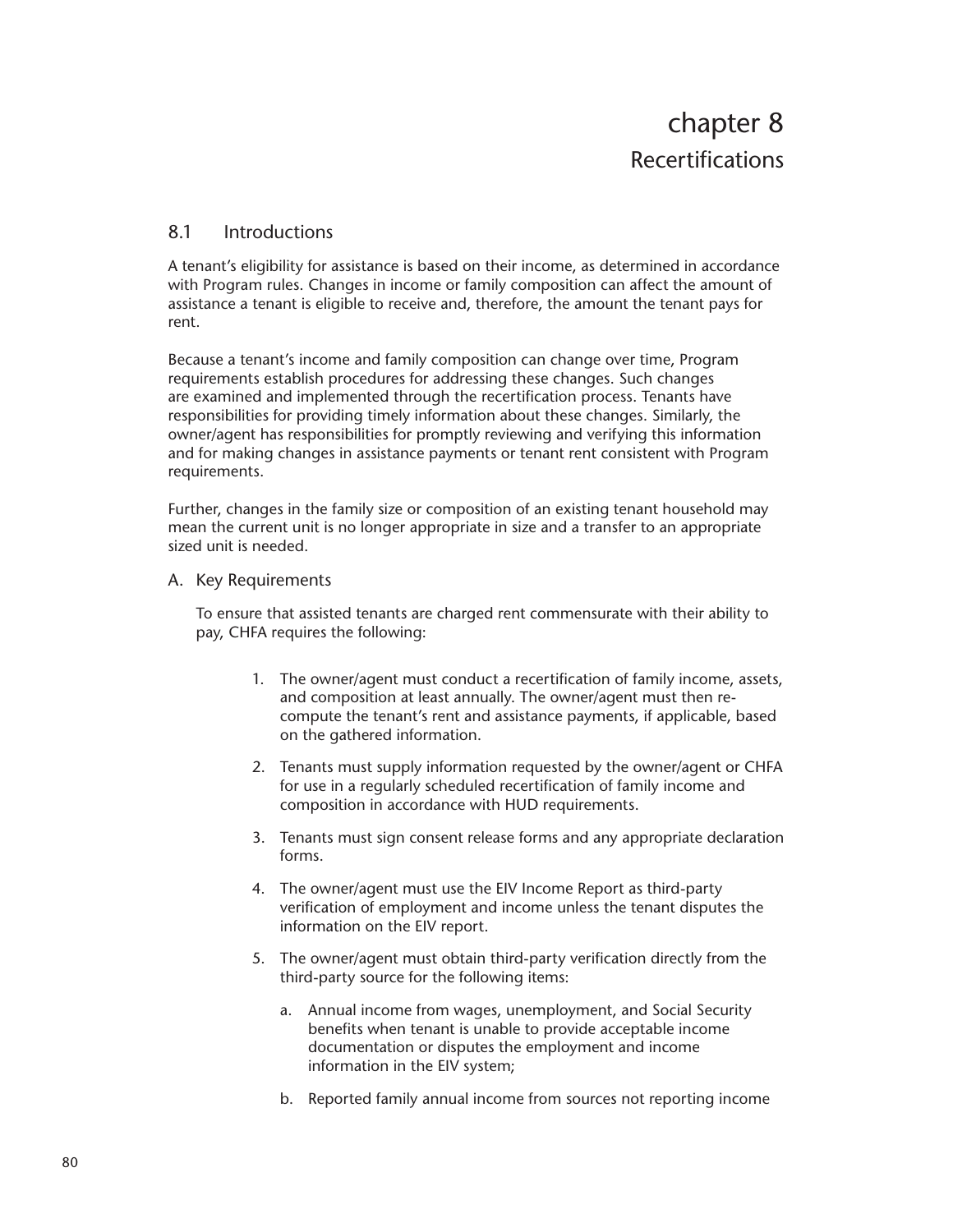data to the EIV system;

- c. The value of family assets;
- d. Expenses related to deductions from annual income; and
- e. Other factors that affect the determination of adjusted income.

## 8.2 Annual Recertifications (ARs)

#### A. Timing of Recertifications

Annual Recertifications must be completed by the tenant's recertification anniversary date.

#### B. Determining Recertification Anniversary Dates

The recertification anniversary date is the first day of the month in which the tenant moved into the property. The anniversary date will not change if a tenant transfers from one unit to another at the same property. For example, if a resident moves in on May 22, the annual recertification will be effective May 1.

With the approval of CHFA, the owner/agent may establish an alternative recertification anniversary date (e.g., recertifying an entire floor in a building in a given month, such as January.)

It is the owner's/agent's responsibility to ensure all recertifications are completed in a timely manner. If a new annual recertification is not submitted to CHFA within 15 months of the previous year's AR, their assistance will be terminated until it is complete.

C. Notices to Tenants

## **First Reminder Notice**

The owner/agent must provide tenants with a reminder notice at least 120 days prior to the recertification anniversary date. The First Reminder Notice should do the following:

- 1. State the name of the staff person at the property to contact about scheduling a recertification interview, the contact information for this person, and how the contact should be made. The owner/agent may propose an interview date and time as long as the tenant has the option to reschedule the interview for a more convenient date and time.
- 2. List the information that the tenant should bring to the interview.
- 3. State the cutoff date by which the tenant must contact the owner/ agent and provide the information and signatures necessary to process the recertification.
- 4. State that if the tenant responds to the owner/agent after the specified cutoff date, the owner/agent may process the annual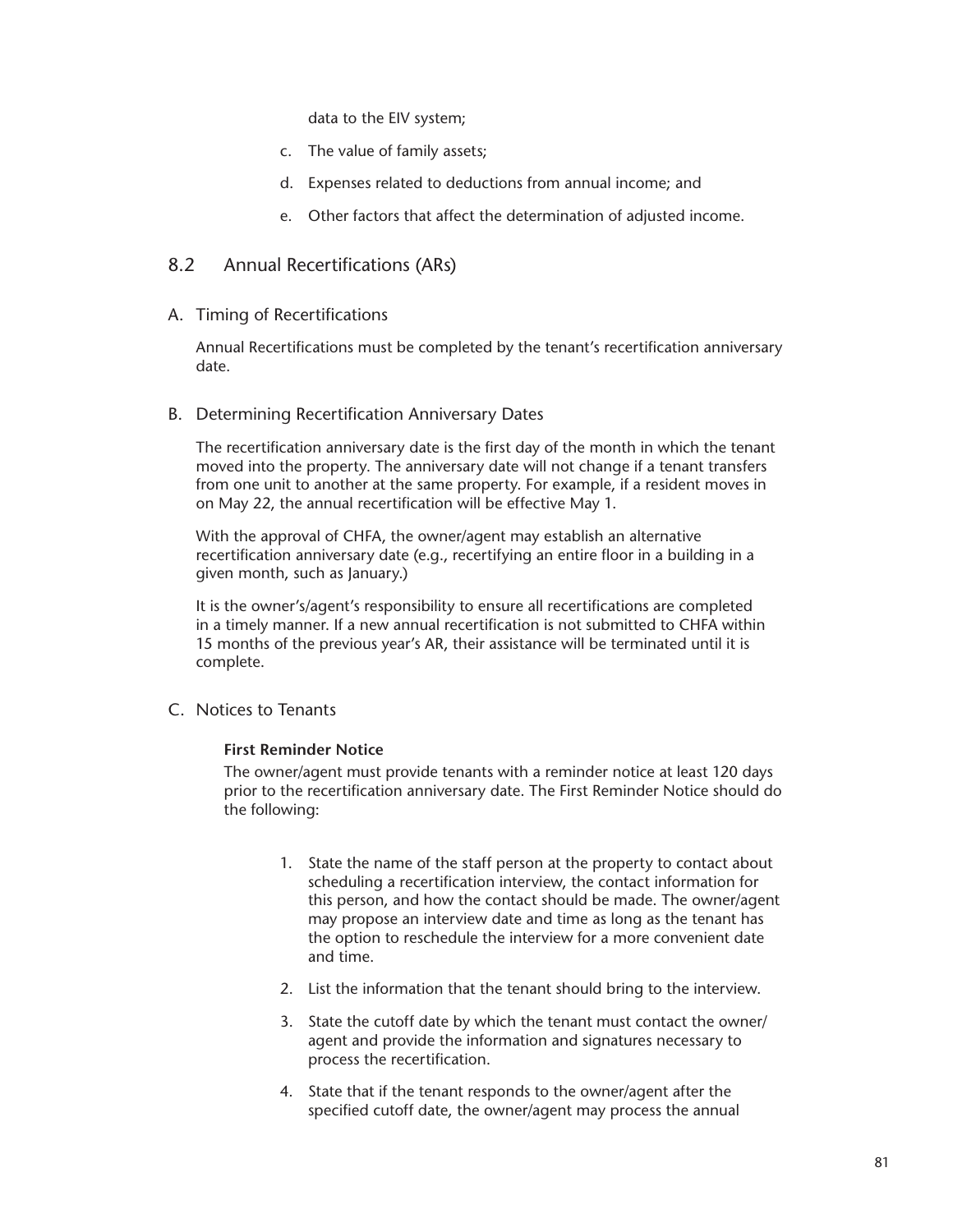recertification but will not provide the tenant with a 30-day notice of any resulting rent increase.

5. State that if the tenant fails to respond before the recertification anniversary date, the tenant will lose the assistance and will be responsible for paying market rent for the unit.

The owner/agent must maintain a copy of the notice in the tenant file documenting the date the notice was issued.

#### **Second Reminder Notice**

If the tenant does not respond within 30 days of the First Reminder Notice, the owner/agent must provide a Second Reminder Notice approximately 90 days prior to the tenant's recertification anniversary date informing the tenant that his/her recertification information is due. The Second Reminder Notice must provide the tenant with all of the information given in the First Reminder Notice. The owner/agent must also maintain a copy of this notice in the tenant file documenting the date the notice was issued.

#### **Third Reminder Notice**

If the tenant does not respond to the Second Reminder Notice before 60 days prior to the recertification anniversary date, the owner/agent must provide the tenant a Third Reminder Notice no later than 60 days prior to the anniversary date. This notice also serves as a 60-day notice to terminate assistance, and as a 60-day rent increase notice. The Third Reminder Notice should do the following:

- 1. Provide the tenant with all of the information given in the First Reminder Notice;
- 2. Specify the amount of the rent the tenant will be required to pay if they fail to provide the required recertification information by the anniversary date and sate that this rent increase will be made without additional notice; and
- 3. Ensure that the tenant is made aware that this will be their final notice before a rent increase is imposed.

The owner/agent must maintain a copy of this notice in the tenant file documenting the date the notice was issued.

Once the recertification is complete, the owner/agent must notify the family in writing of any change in tenant rent or assistance payment resulting from the recertification. If the tenant's rent is increasing, the owner/agent must provide the tenant a 30-day notice of the increase, unless the tenant failed to complete the process in time to give the 30-day advance notice of a rent increase. Should the owner/agent fail to complete the verification process in time to give the 30-day advance notice of a rent increase, the tenant's rent increase may not take effect until the 30-day notice increase notice period has expired. The HAP change, however, will be effective on the recertification anniversary date.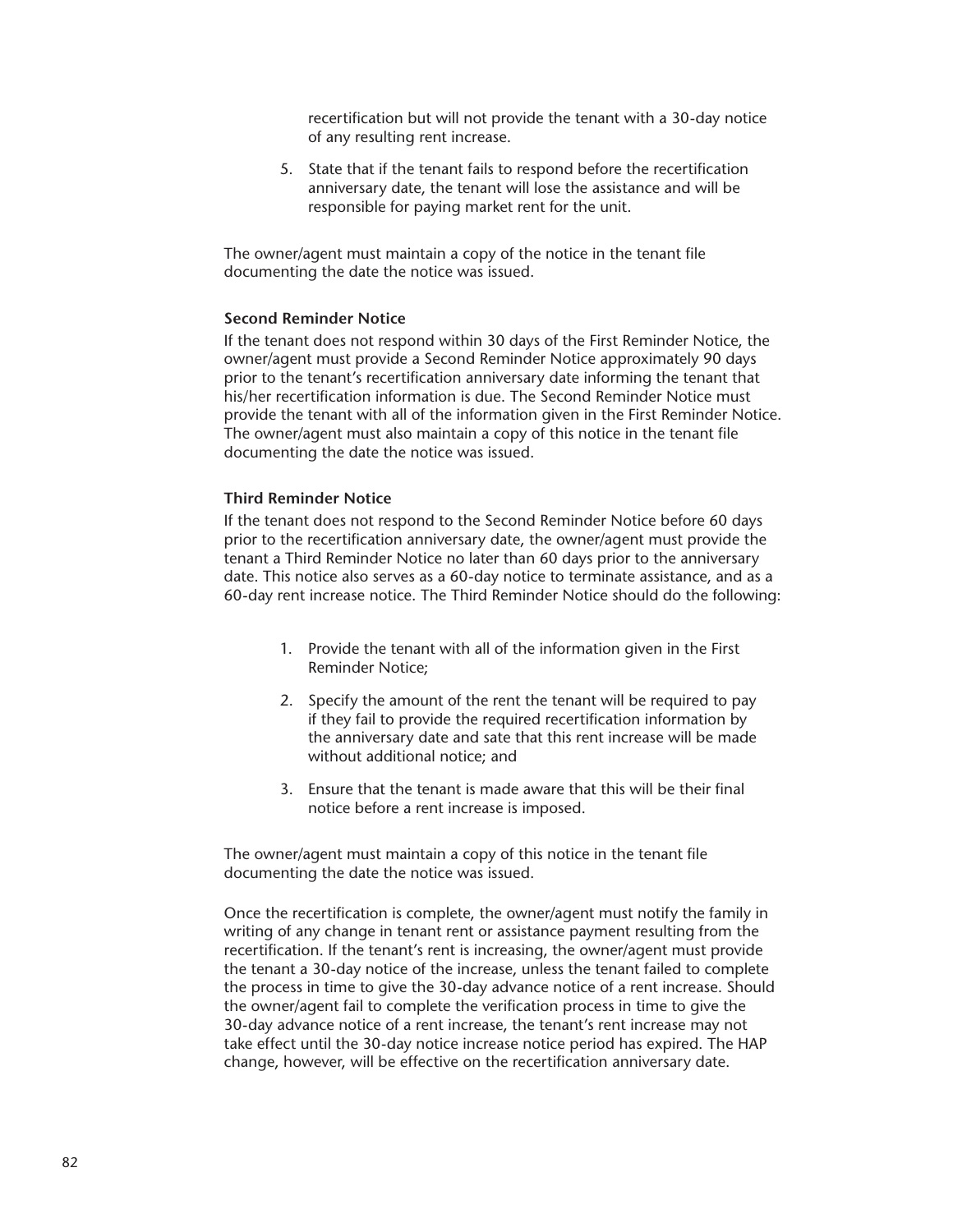D. Steps to Completing an Annual Recertification

Once a tenant has responded to their notice to complete their annual recertification, the following steps should be performed:

- 1. Recertification appointment All of the necessary income, asset, and deduction information should be gathered from the tenant that will be used in determining rent. During this time the tenant will also sign any applicable releases to allow the owner/agent to verify the information via a third party.
- 2. Verification of tenant-provided information.
- 3. Calculation of the new TTP, Tenant Rent, and Housing Assistance Payment based upon verified information.
- 4. Contact the tenant to schedule a time to sign the completed annual recertification documents prior to their anniversary date. In the case of a rent increase, this must be completed at least 30 days prior to the effective date to allow for the required 30-day notice of rent increase.
- 5. Submit the completed 50058 or 50058 Worksheet to CHFA via the secure File Transfer Protocol site. (See FTP manual for instruction)

## 8.3 Interim Recertifications (IRs)

CHFA will require the owner/agent to conduct interim adjustments to the rental assistance and tenant rent to ensure that assisted tenants pay rents commensurate with their ability to pay. All tenants must notify the owner/agent when:

- 1. A family member moves out of the unit;
- 2. The family proposes to move a new member into the unit;
- 3. An adult member of the family who was reported as unemployed on the most recent certification or recertification obtains employment; or
- 4. The family's income cumulatively increases by \$200 or more per month.

The family will be required to report these changes in its composition, income, and/ or any allowance that occur between the annual certifications. These changes must be reported to the owner/agent as soon as the family becomes aware of the changes, but no longer than 10 calendar days from the date of the change to be considered timely reporting.

The owner/agent must process an interim recertification when the family reports these changes or when the owner/agent otherwise becomes aware of these changes. The owner/agent must verify only those factors which have changed since the last annual certification or which were not previously verified.

The owner/agent is not required to process an interim recertification if:

1. The resulting decrease in tenant rent was caused by the deliberate action of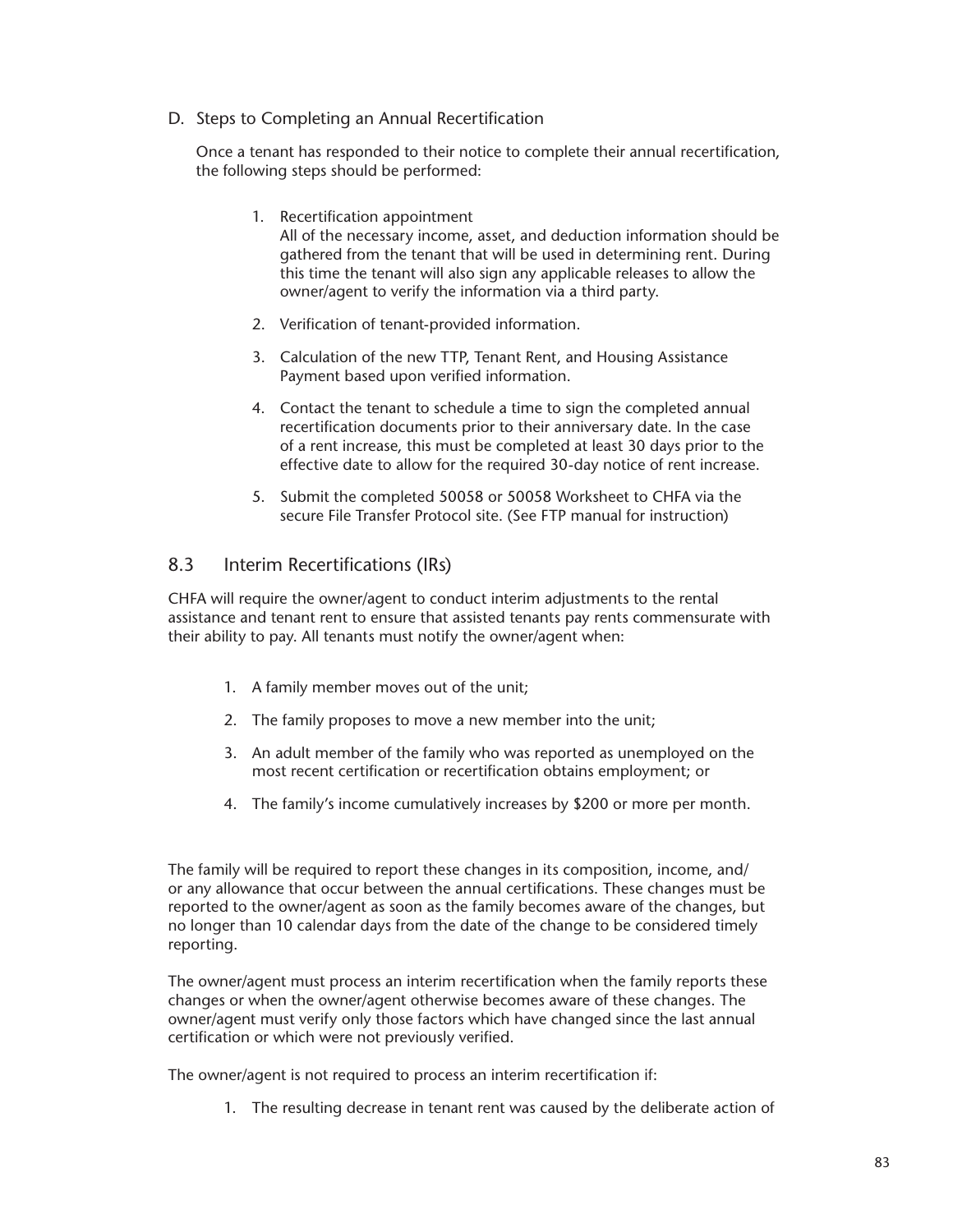the family in order to avoid paying a higher rent; or

2. The owner/agent receives confirmation that the change will last less than one month. (For example, an employer confirms that the family member will be laid off for only two weeks.)

The owner/agent must, however, implement this policy consistently for all tenants in the property who experience a decrease or increase in income that will last for less than one month.

The owner/agent may delay, but not refuse, to process an interim recertification if the owner/agent has confirmation that the family's income will be partially or fully restored within two months. Processing may be delayed only until the new income is known.

The owner/agent must notify the family in writing of any change in the tenant rent or assistance payment resulting from the interim certification.

The effective date of the change will be as follows:

- If the family's rent increases, and the tenant reported the change in a timely manner (10 calendar days from the action that causes the change) the owner/agent must give the family a 30-day advance notice of the increase. The effective date will be the first of the month commencing after the end of the 30-day period.
- If the family's rent decreases, the change will be effective the first of the month following the day the tenant reports the change.

If the tenant does not comply with the interim reporting requirements, and the tenant has failed to report changes in a timely manner, the owner/agent initiates an interim recertification and implements rent changes as follows:

1. Rent increases

Owner/agents must implement any resulting rent increase retroactive to the first of the month following the date that the action occurred.

2. Rent decreases Any resulting rent decrease again as above will be effective the first of the month following the residents reporting of the change.

If the owner/agent learns that the family's household has experienced one of the changes listed above, the owner/agent must immediately notify the family in writing that they must complete an interim recertification. The owner's/agent's notice must state that the interim recertification is a requirement of the Program. It must also give the family 10 working days to respond to the notice and advise the family that the rental assistance may be terminated if the 10-day deadline is not met. If the family does respond within this timeframe and supplies the required information, the owner/agent must process the interim recertification with an effective date as is stated when the family fails to report in a timely manner.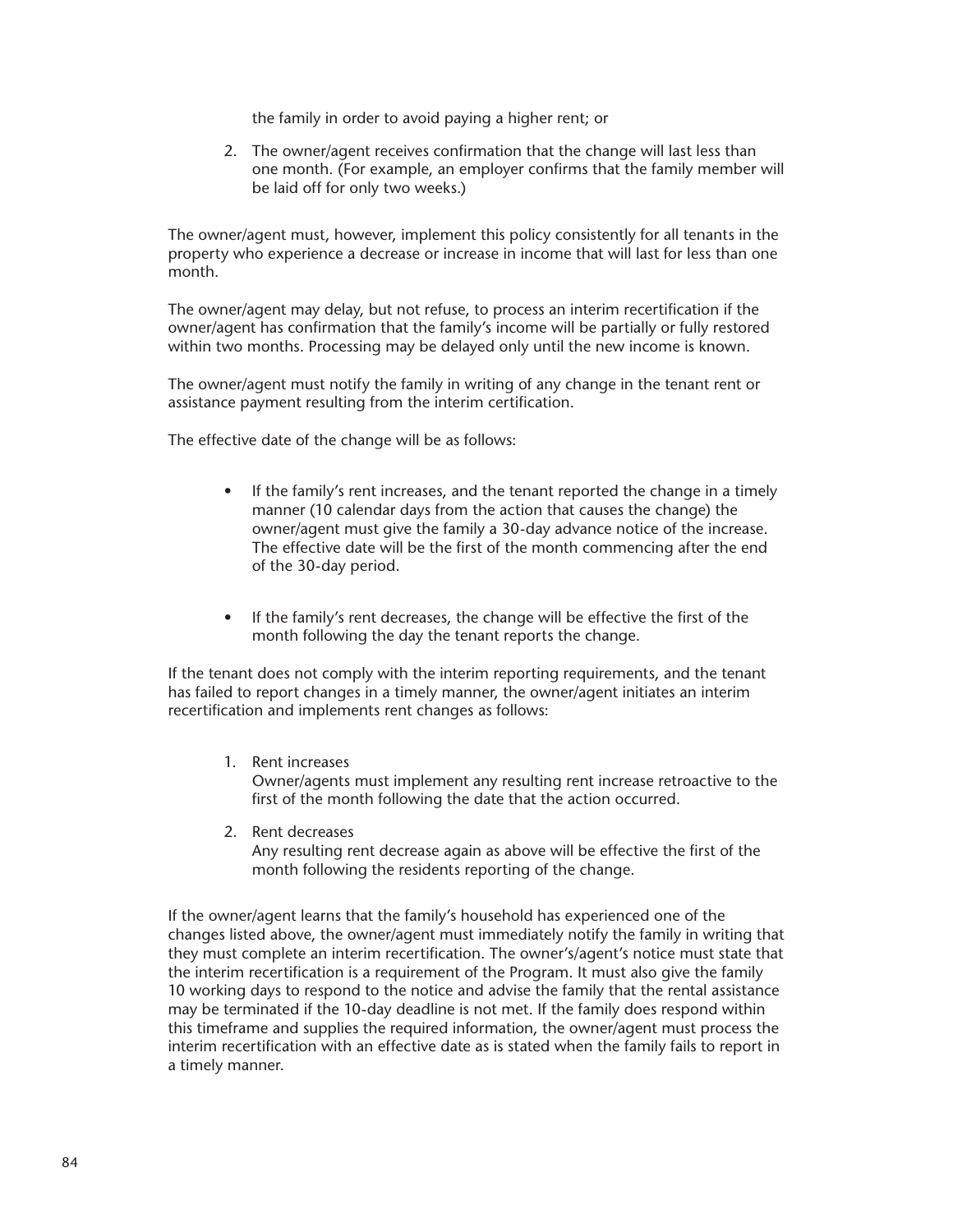## 8.4 Unit Transfers

If the owner/agent determines that a tenant's current dwelling unit is smaller or larger than appropriate as a result of a change in a tenant's family size or composition, then the owner/agent must decide whether to require the tenant to transfer to another unit.

Owners/agents must not reduce or terminate the assistance payment associated with the original unit until the family has been offered a transfer to a unit of appropriate size and has been given sufficient time to move to the new unit.

In the case of a unit transfer, both the change in rent and change in the assistance payment are effective on the day the tenant actually occupies the new unit.

The owner/agent must develop additional unit transfer policies to address tenant transfer requests beyond those needed for change in family size, including transfers needed for medical reasons or to accommodate a person with a disability.

The owner/agent is obligated to transfer tenants to different units as a reasonable accommodation to a household member's disability. For example, a tenant with a physical disability might need a transfer to an accessible unit, or a unit on the ground floor, or a larger unit to accommodate a live-in aide. Transfers that are needed as a reasonable accommodation, should be made on a priority basis.

#### A. Determining Whether a Unit Transfer Should Occur

If a tenant reports a change (or the owner/agent becomes aware of a change) in family composition, the owner/agent must do the following:

- 1. Determine appropriate unit size. The owner/agent should use the occupancy standards established for the property to determine whether the unit is still the appropriate size for the tenant.
- 2. Determine whether a transfer is required. The following considerations determine whether the tenant is required to move:
	- a. Is there a unit of appropriate size in the property? If there are appropriately sized units available, then a transfer to an appropriately sized unit is required. If a unit of appropriate size is not available, then the tenant should be moved to the most appropriately sized unit.
	- b. Is there a market for the size of the unit the tenant would be vacating? If the tenant is occupying a unit that is larger than needed and there is no demand for that larger unit, the owner/agent does not have to require the tenant to move from the larger unit until there is a demand that size of unit.
	- c. How long will the tenant remain in the property? If the tenant has given a written notice to vacate, the owner/agent need not require the tenant to transfer.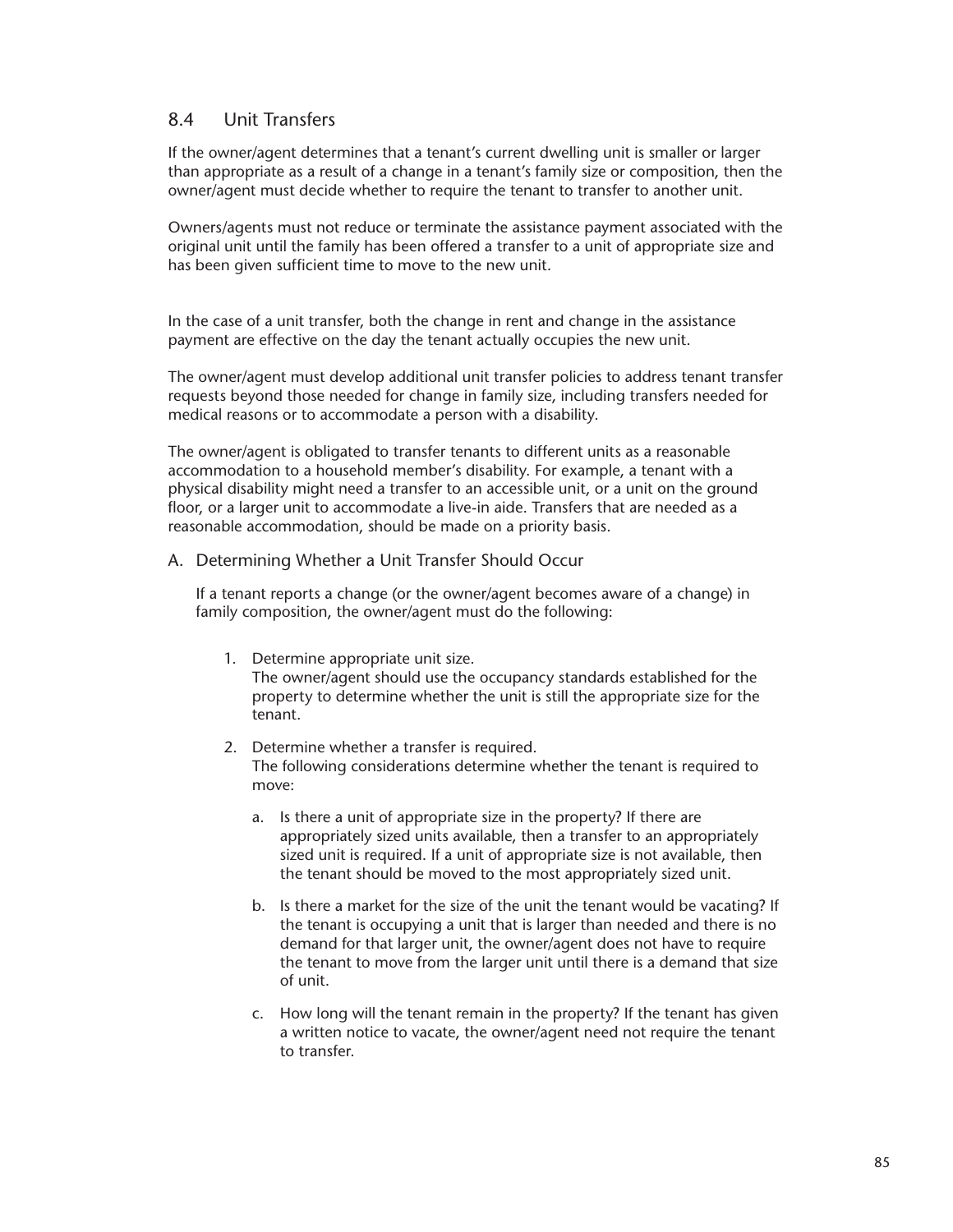B. Inputting Data for a Unit Transfer 50058 Worksheet

When submitting a Unit Transfer 50058 Worksheet to CHFA, pick the Change of Unit certification type from the dropdown list in the spreadsheet. Also, indicate which unit the tenant is transferring from and which unit they are transferring to. This can be done in either the title of the document of the Unit Number field within Section 4 of the worksheet. All other information should be filled out as you would with any other certification type.

## 8.5 Submitting Information to CHFA

All sensitive information being submitted to CHFA should be sent utilizing our secure File Transfer Protocol site. This information may include but is not limited to:

- 50058s and 50058 worksheets
- EIV requests
- Existing and Former Tenant Requests
- Requested information to clear up and discrepancy errors
- Management review responses

Please see the FTP Manual for submission directions.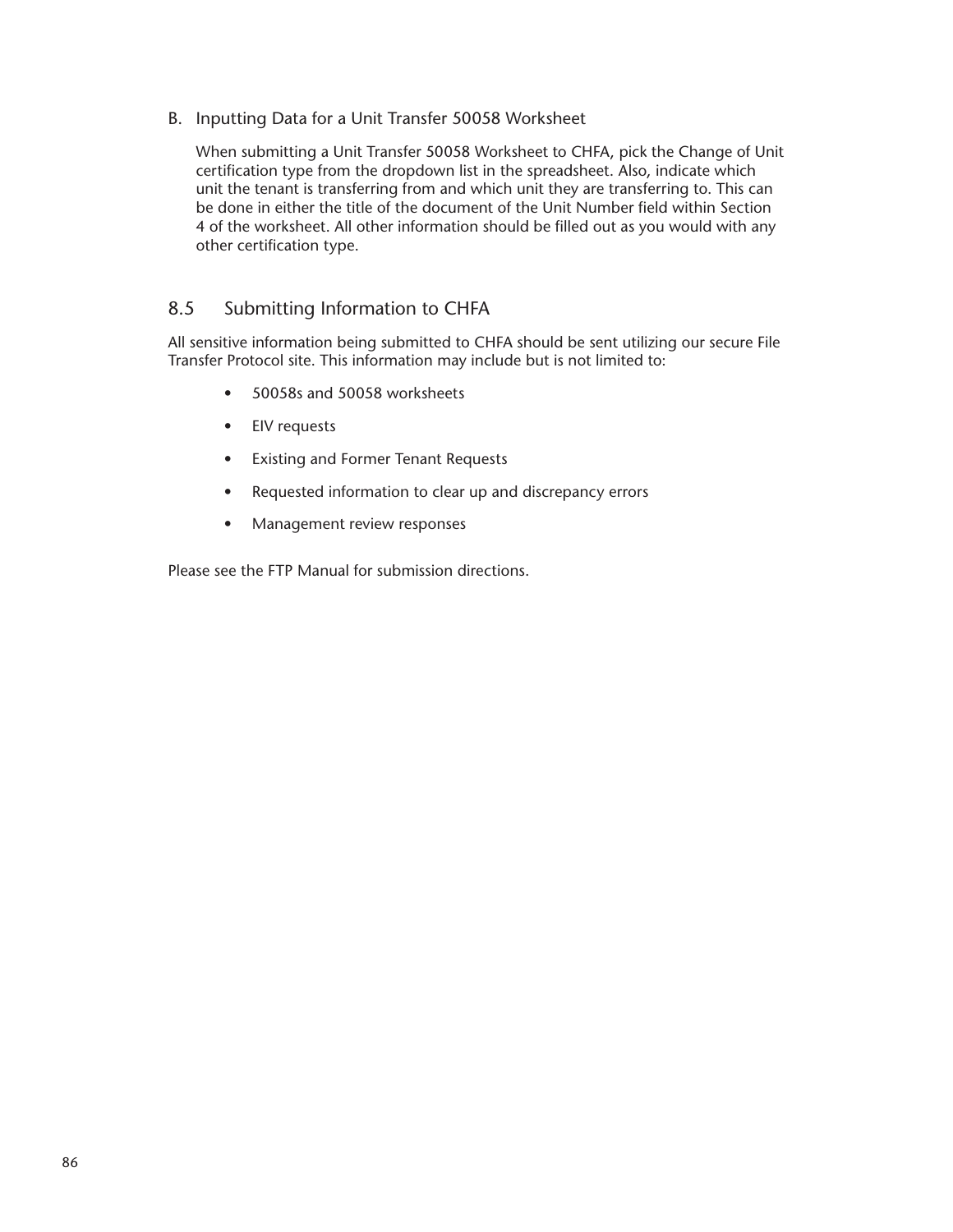# chapter 9 Enterprise Income Verifications (EIV)

## 9.1 System Overview

The EIV system is used to support up-front income verification by providing income information to be used by PHA's during tenant recertification as well as related tools to be used in identifying possible dual entitlement situations and whether applicants are receiving HUD rental housing assistance. It provides a secure portal to reports on household wages, unemployment insurance benefits and Social Security/Supplemental Income.

# 9.2 Security

EIV contains personal information concerning tenants that are covered by the Privacy Act such as wage and income data about private individuals, as well as identifying information such as Social Security number, name, address, and employment information. This information may only be used for limited official purposes, which are tenant recertification and oversight of the tenant recertification process. It does not include sharing with governmental entities not involved in the recertification process. Users are encouraged to refer any non-standard requests for access and to report any unauthorized disclosure of EIV data to CHFA, who will report to the office of the HUD Privacy Act Officer or to the Office of Inspector General.

All users must sign an EIV Rules of Behavior form and must take online security training prior to access to EIV reports. The rules of behavior and the security training must also be complete on an annual basis.

All EIV users must adhere to the EIV Rules of Behavior at all times and are encourage to report to CHFA any breaches of security. Noncompliance with these rules will result in actions commensurate with the level of infraction. Sanctions may range from a verbal or written warning to termination of the individual's access. In addition, legal action may be taken for violations of the Privacy Act, whether the offender is public or private.

## **Penalties for Willful Disclosure or Inspection of EIV Data**

- 1. Unauthorized Disclosure Felony conviction and fine up to \$5,000 or imprisonment up to five years, as well as civil damages
- 2. Unauthorized Inspection Misdemeanor penalty of up to \$1,000 and/or one year imprisonment, as well as civil damages

Users and viewers of EIV should not put EIV reports with personal information or extracts of EIV reports containing personal information on laptops and other portable media and never unless that media is protected by encryption. Personal information may never be sent in an email message. It may only be sent using CHFA's encrypted file transfer protocol site.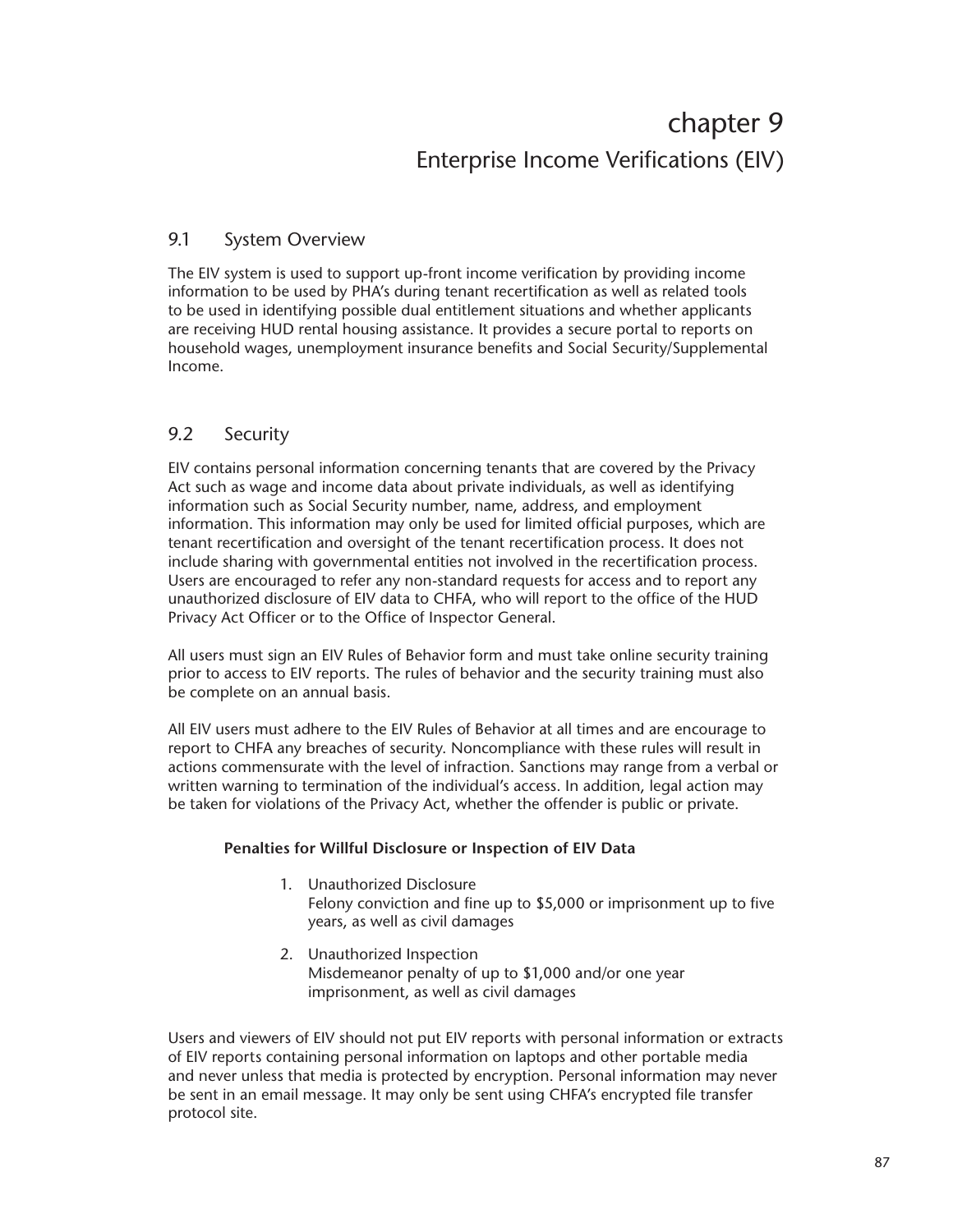Once a report is received by a site through FTP, the site must destroy the electronic copy, unless individually encrypted. The printed copy obtained for the tenant file must be kept in a secure locked file, and only those that have been cleared by CHFA to view the reports may have access to those records.

The Federal Privacy Act (5 USC §552a, as amended) prohibits the disclosure of an individual's information to another person without the written consent of such individual. As such, the EIV data of an adult household member may not be shared (or a copy provided or displayed) with another adult household member unless the individual has provided written consent to disclose such information. However, the site is not prohibited from discussing with the head of household (HOH) and showing the HOH how the household's income and rent were determined based on the total family income reported and verified. EIV information and any other information obtained for the purpose of determining eligibility and level of assistance for rental assistance may not be disclosed to third parties for any reason unless the tenant has authorized such disclosure in writing (even for similar verifications under other programs, such as eligibility for Low Income Housing Tax Credit units, or other federal or state assistance programs).

## 9.3 Requesting EIV Income Reports

#### A. Income Reports for Annual Certifications

Each site must submit an EIV request log each month. (For some smaller sites there may not be a need to submit a request each month.) Please do not submit requests for multiple months at one time. The request deadline is 120 days prior to the annual recertification. The requests must be submitted using the Excel spreadsheet, CHFA Certification\_9886 Ledger. The form must be uploaded through the FTP site in the Excel form. (Do not scan the form.) Included with the request, the site must also send a copy of the recent 9886 (not more than 15 months) signed by all adult household members.

## B. Income Reports for Interim Certifications

An income report must also be submitted for each interim recertification. Sites should submit a request for interims in the same manner as for an annual, sending the 9886 along with the request on the CHFA Certification 9886 Ledger. As soon as the owner/agent is aware that an Interim will be needed the request should be added to the sites monthly request.

#### C. Income Reports for Move-ins

An income report must be submitted for all move-ins. Sites should submit a request for move-ins as soon as the owner/agent submits the move-in. CHFA will log the request when it is submitted and will continue to attempt to pull the report until it is available in EIV. If the site does not receive the report within 90 days of the request, please contact CHFA to ensure the request was received.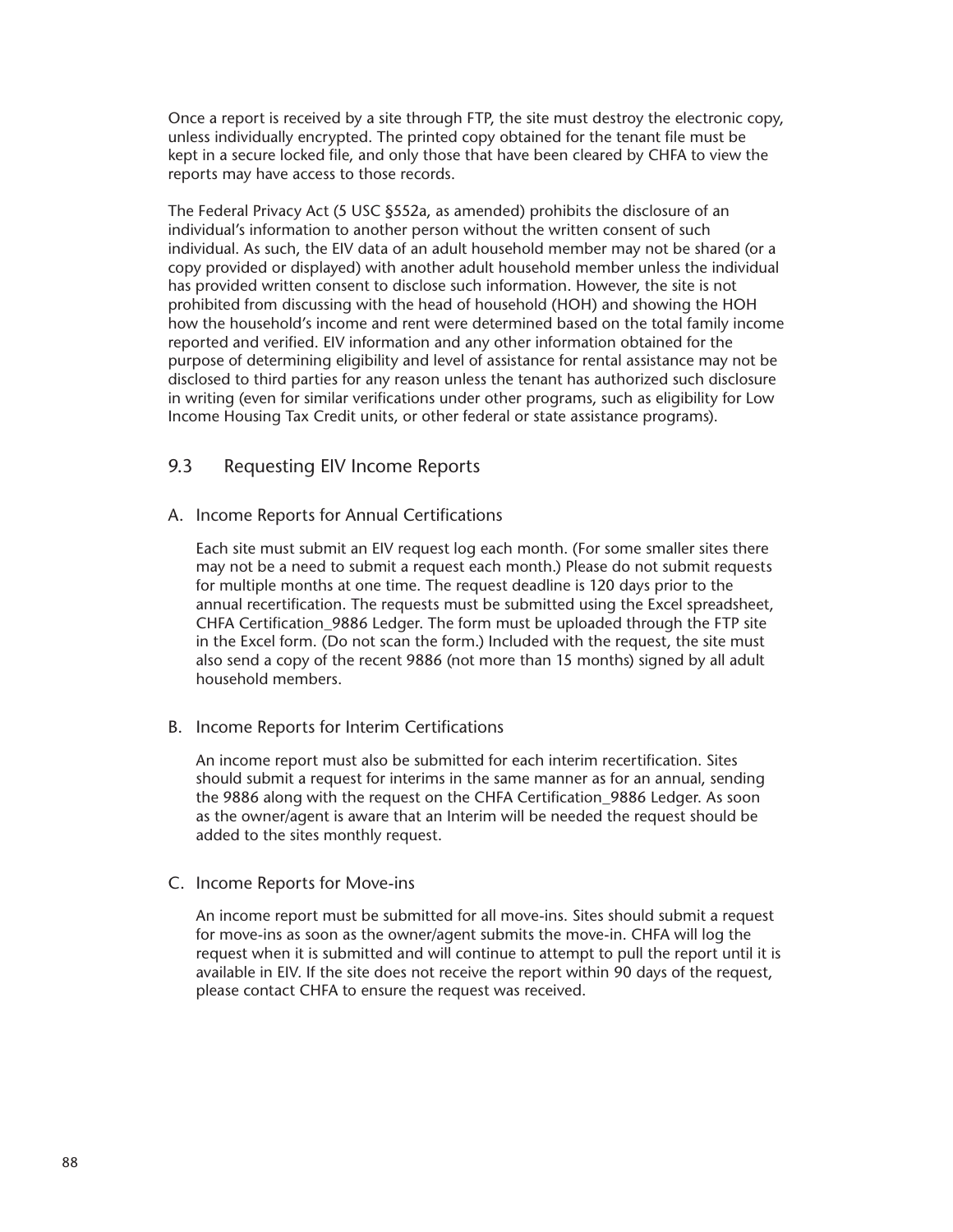## D. Income Reports to Follow Up on Stand-Alone Discrepancy Reports and New Hires Reports

EIV includes stand-alone reports pulled on a monthly and quarterly basis including income discrepancy reports and new hires. CHFA will pull these reports quarterly without a request from the site. If there is a discrepancy report or new hires report for a tenant at your site, the report will be sent to you through the FTP site. A full income report will be needed to evaluate the discrepancy. If you do not already have a current income report that shows the discrepancy, you will need to submit a new request as soon as you receive the discrepancy report. Submit the request to CHFA in the same manner as you would for any other request including a copy of the 9886. Include on the CHFA Certification\_9886 Ledger "EIV disc" in the certification type column.

# 9.4 Existing and Former Tenant Reports

An existing tenant search provides information in cases where a prospective tenant may be housed with assistance elsewhere. You must never move in an applicant that is currently receiving assistance without verifying that the assistance will stop prior to moving them in and receiving assistance through CHFA's Mod Rehab Program.

A former tenant search provides information if the applicant has left another housing authority with an adverse end of participation in their program. If the applicant report reveals an adverse end of participation of the applicant with any other PHA, the applicant must be denied assistance until the issue is researched and resolved with the other PHA, including entering into a repayment agreement. In addition, if the adverse end of participation report includes a report of any of the mandatory exclusions required in CHFA's administration plan the applicant must not be admitted. The owner/agent must also take in to account any stricter requirements from the sites Tenant Selection Plan.

New move-ins must not be approved until it has been verified there is no issue in the existing tenant search or former tenant search. Requests for the reports must be uploaded to the FTP site using the Existing Requests Ledger form in Excel format. (A 9886 is not required for these searches.) The existing tenant search will need to be done for **all** household members and a former tenant search (debts owed search) for **all adult** household members. As soon as management knows of a unit opening up, the owner/ agent should upload a request through the FTP site for the next two to four applicants on the waitlist. The requests must include each household members name, Social Security Number, family relationship, and age of member.

Any move-in certification submitted to CHFA that has not had the required existing tenant searches and former tenant searches completed will not be accepted or HAP-paid, until searches have been completed.

# 9.5 Reporting End of Participation (EOP)

HUD requires that all housing authorities administering certain assistance programs, including the Moderate Rehabilitation Program, to report any adverse information regarding tenant participation in the Program once they end that participation.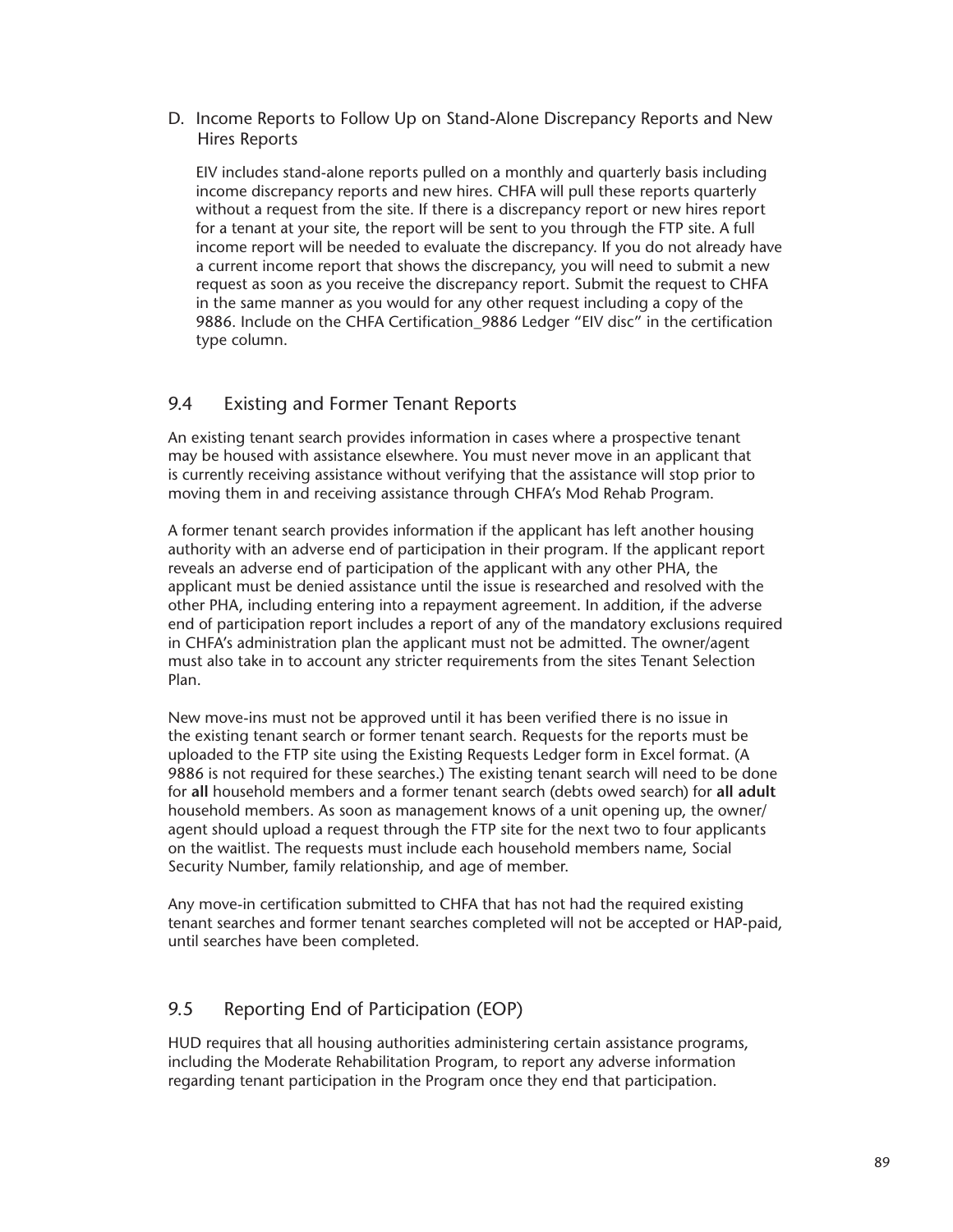When a tenant moves out of a property, the owner/agent must fill out and submit an End of Participation (EOP) Report, CHFA Form 2011-4, along with the 50058 type 6 to CHFA for every move out submitted even if there tenant moved out in good standing.

If there is adverse information, the owner/agent must also send the following along with the move-out 50058 and CHFA Form 2011-4:

- 1. Include the Former Resident Notification Form 2011-5 when sending the resident their security deposit disposition.
- 2. Send CHFA a copy of the Security Deposit Disposition; Former Resident Notification, CHFA Form 2011-5; and signed and dated copy(s) of the HUD Form 52675, Debts Owed Form, for all adult household members with the end of participation report.

All reports are due to CHFA within 30 days of the end of participation date.

A. What to Report at End of Participation

The following adverse information must be reported to CHFA once the participation in the housing program has ended, whether the participant voluntarily or involuntarily moved out of an assisted unit:

- 1. Amount of any balance owed to CHFA or Section 8 landlord and explanation [i.e., unpaid rent, retroactive rent (due to unreported income and/or change in family composition), or other charges such as damages, utility charges, etc.]
- 2. Whether or not the tenant has entered into a repayment agreement for the amount that the participant owes.
- 3. Whether or not the tenant has defaulted on a repayment agreement.
- 4. Whether or not the owner/agent has obtained a judgment against the participant.
- 5. Whether or not the participant has filed for bankruptcy.
- 6. The negative reason(s) for the participants end of participation or any negative status (i.e., abandoned unit, fraud, lease violations, criminal activity, etc.) as of the end of participation date.

In accordance with the Federal Privacy Act of 1974 as amended (5 USC 552a) and HUD regulations pertaining to its implementation of the Federal Privacy Act of 1974 (24 CFR Part 16), the participant has the following rights:

- 1. To have access to the participants records maintained by HUD.
- 2. To have an administrative review of HUD's initial denial of the participants request to have access to the participant's records maintained by HUD.
- 3. To have incorrect information in the participants record corrected upon written request.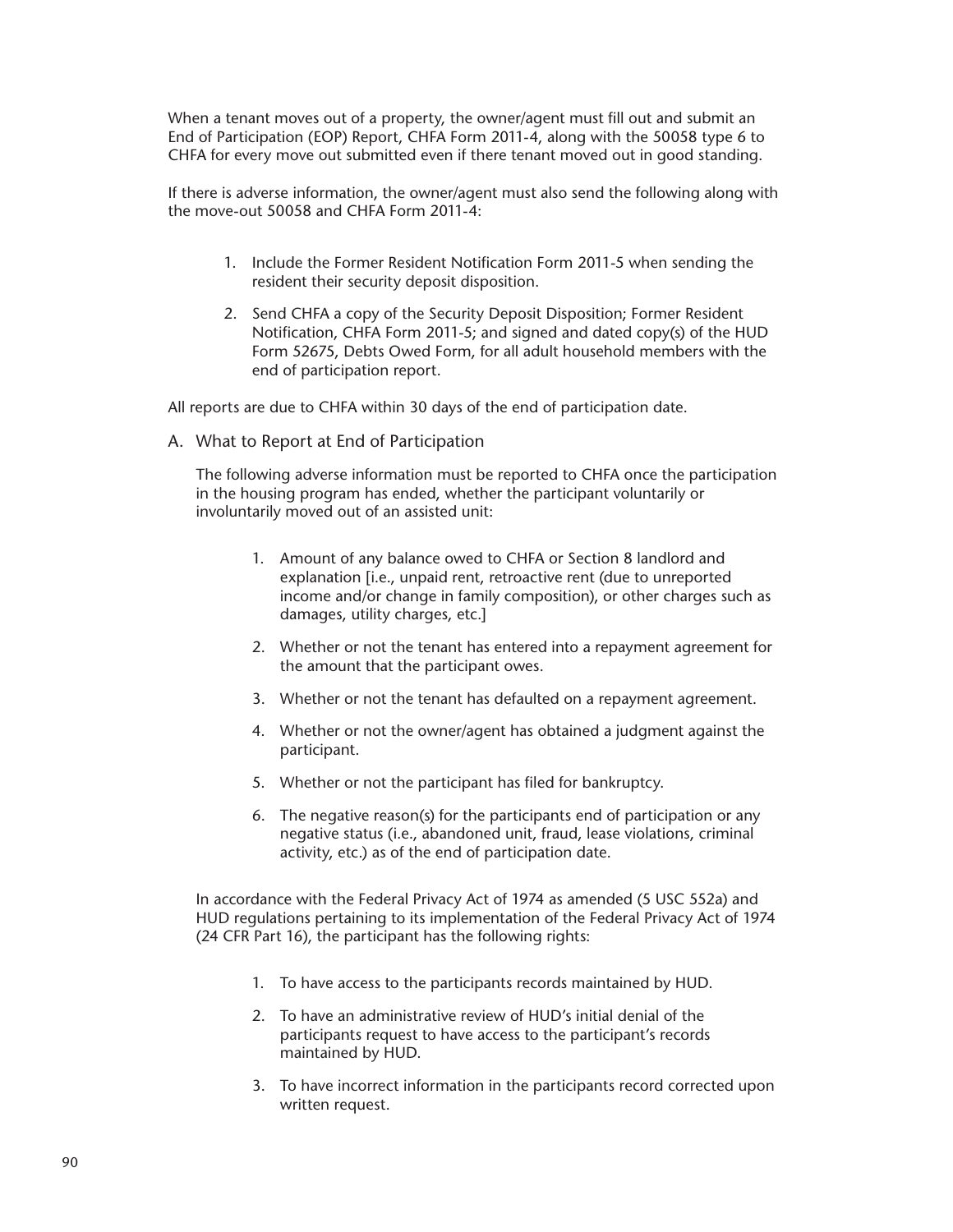- 4. To file an appeal request of an initial adverse determination on correction or amendment of record request within 30 calendar days after the issuance of the written denial.
- 5. To have the participant's record disclosed to a third party upon receipt of the participants written and signed request.
- B. Updating Reported Information

If the former tenant files bankruptcy, pays off a debt, or enters into a repayment agreement with the site once the EOP has already been reported, the site must submit a new EOP report CHFA form 2011-4 utilizing the bottom left of the form to report the changes. The site is not required to report each time a payment is made in a repayment agreement. The site only needs to report when the repayment agreement is entered into and when the debt is paid off in full.

- C. If a Participant Disputes the Debt or Termination Information Reported
	- 1. The participant should contact CHFA if the participant disagrees with the reported information. CHFA's name, address, and telephone numbers are listed on the Debts Owed and Termination Report.
	- 2. The participant has a right to request and obtain a copy of this report from CHFA.
	- 3. Inform CHFA why the participant disputes the information and provide any documentation that supports the participants' dispute. Disputes must be made within three years from the end of participation date. Otherwise, the debt and termination information is presumed correct. Only CHFA can delete or correct the participants' record.
	- 4. The participants filing of bankruptcy will not result in the removal of debt owed or termination information from HUD's EIV system. However, if the participant has included this debt in the participants' bankruptcy filing and/or this debt has been discharged by the bankruptcy court. the participants' record will be updated to include the bankruptcy indicator, when the participant provides CHFA with documentation of the participants' bankruptcy status.
	- 5. CHFA will notify the participant in writing of its action regarding the participants' dispute within 30 days of receiving the participants' written dispute. If CHFA determines that the disputed information is incorrect, CHFA will update or delete the record. If CHFA determines that the disputed information is correct, CHFA will provide an explanation as to why the information is correct.

## 9.6 Utilizing EIV Reports

The EIV Income Report provides a variety of information about each household member of the family. The report contains the following information for each household member:

- 1. Personal identifiers: name, date of birth, and SSN
- 2. Identity verification status: pending, verified, deceased, or failed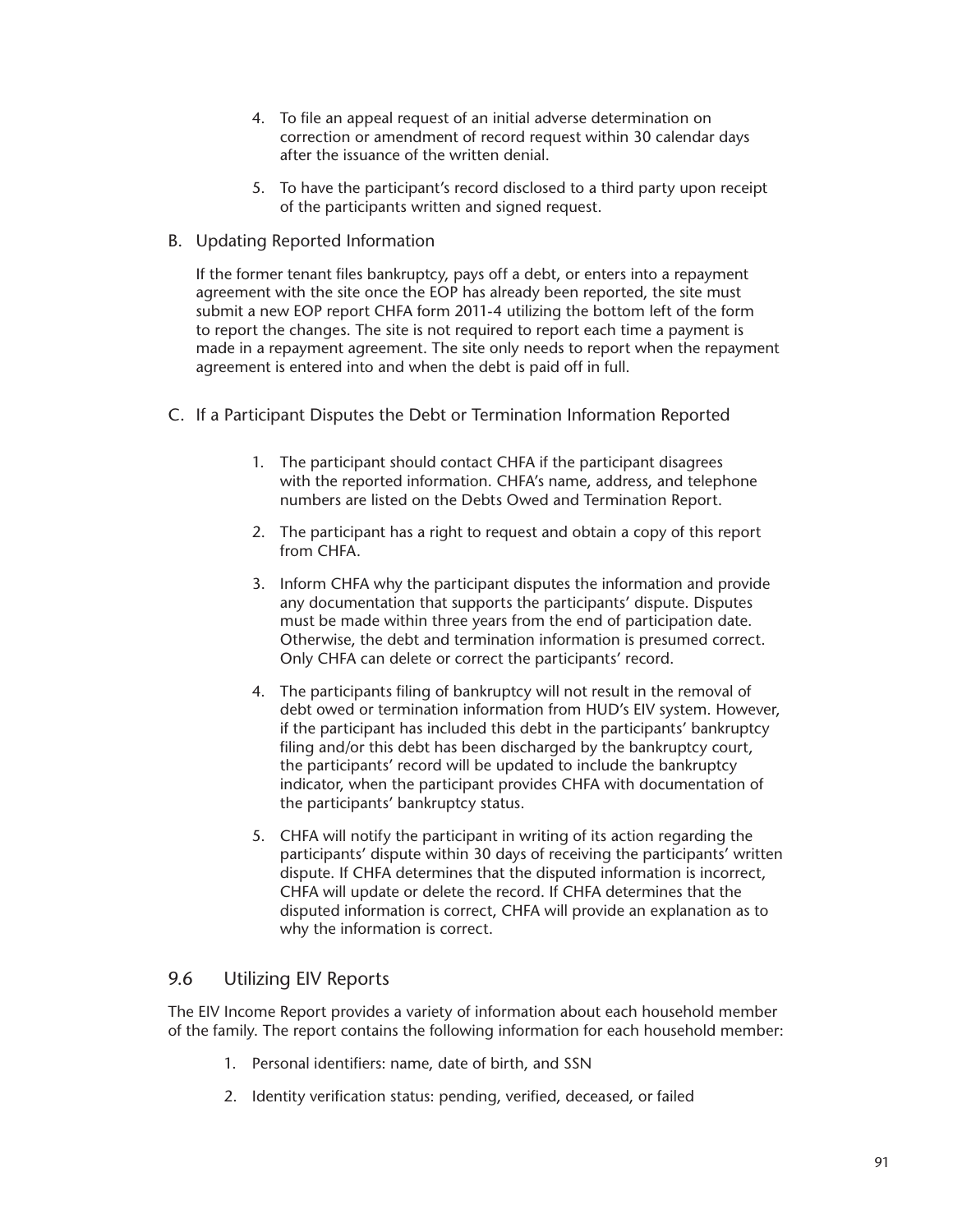3. Employment information

This information should be viewed and compared to reported employment income.

- a. New hire information (W-4)
	- i. Date hired
	- ii. Employer name
- b. Employer name, address, and employer identification number of current and past employers Were there employers that the tenant has not reported?
- c. Quarterly earnings The quarterly reported earnings should not be used to calculate income to determine tenant rent. The owner/agent must utilize third-party generated documents such as check stubs to calculate income and rent.
- 4. Quarterly unemployment compensation The reported earnings as with quarterly employment earnings should only be used to verify the third-party generated income, and should not be used to calculate income to determine tenant rent.
- 5. Social Security benefit information. Benefit amounts on the EIV report for SS can be used to calculate tenant income and rent as long as the tenant does not dispute the information.
	- a. Social Security (SS) benefits
		- i. Payment status code
		- ii. Date of current entitlement
		- iii. Current net monthly benefit amount, if payable
		- iv. Gross monthly benefit history (last eight changes in benefit amount)
		- v. Lump sum payment amount and date
		- vi. Payee name and address
	- b. Dual Entitlement (Social Security benefits under another person's SSN)
		- i. Claim Number (the other person's SSN)
		- ii. Payment status code
		- iii. Date of current entitlement
		- iv. Current net monthly benefit amount, if payable
		- v. Gross monthly benefit history (last eight changes in benefit amount)
		- vi. Payee name and address
	- c. Supplemental Security Income (SSI). Benefit amounts on the EIV report for SSI can be used to calculate tenant income and rent as long as the tenant does not dispute the information.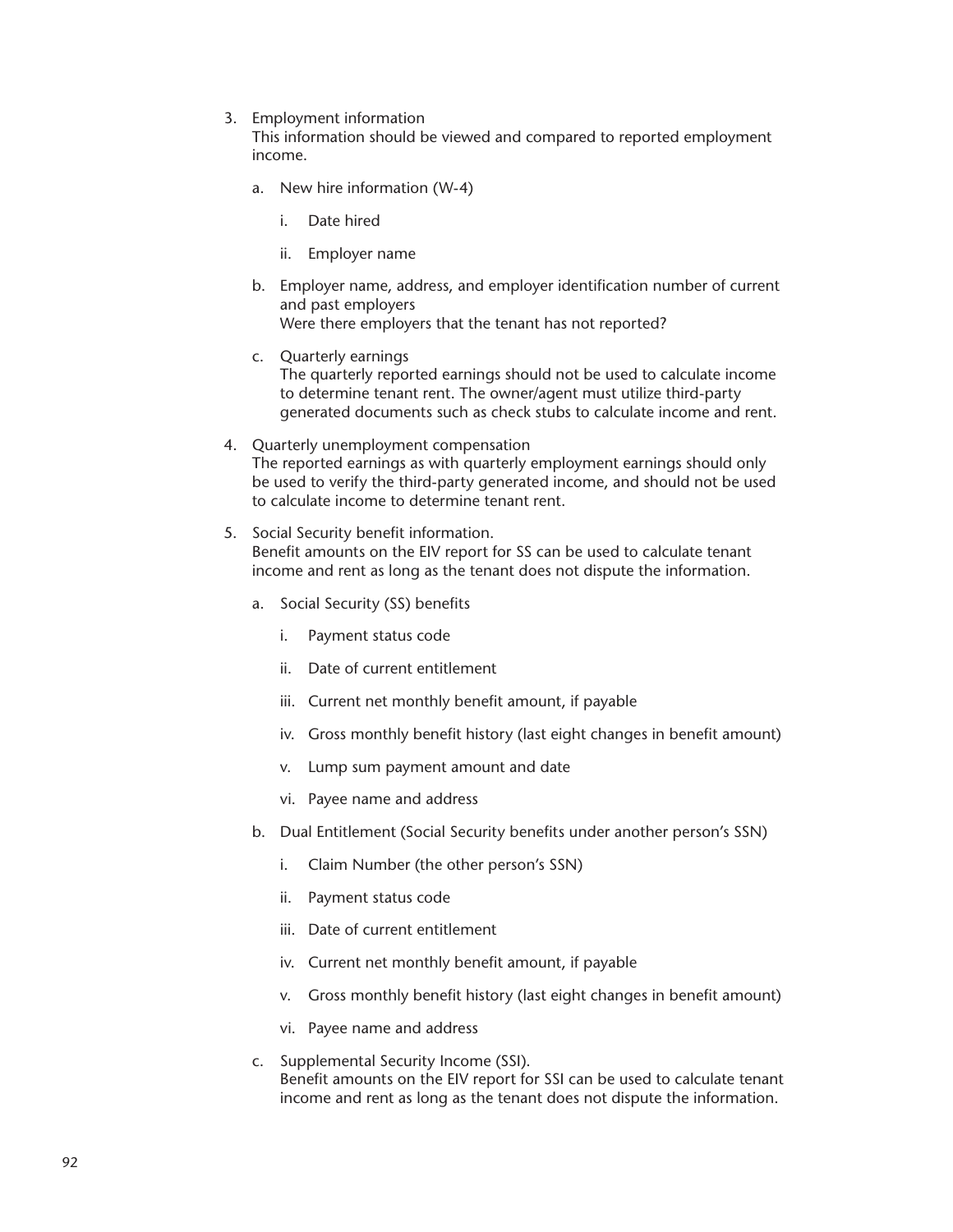- i. Payment status code
- ii. Alien indicator
- iii. Current net monthly benefit amount
- iv. Current monthly state supplement benefit amount, if available
- v. Gross monthly benefit history (last eight changes in benefit amount)
- vi. Payee name and address
- d. Medicare data

If Medicare is being deducted from the tenants SS or SSI payments and there is not a buy-in, you can use the amount from medical deduction. If there is a buy indicated by a "Y," the Medicare payment is being paid by another party and cannot be used as a medical deduction.

- i. Payee name and address
- ii. Monthly hospital insurance premium amount, buy-in status, and buy-in
- iii. Start and end dates
- iv. Monthly supplemental medical insurance premium amount, buy-in
- v. Status, and buy-in start and end dates
- 6. Disability status and onset date The Disability status listed is not to be used as disability verification.
- 7. Identity verification status
- 8. Indicator of possible multiple rental subsidy
- 9. Indicator of debt and/or termination information from another PHA
- A. What To Do If the EIV Information is Incorrect

Sometimes the source or originator of EIV information may make an error when submitting or reporting information about tenants. HUD cannot correct data in the EIV system. Only the originator of the data can correct the information. When the originator corrects the data, HUD will obtain the updated information with its next computer matching process.

## **Employment and Wage Information**

The employer reports this information to the local State Workforce Agency (SWA), who in turn, reports the information to HHS' National Directory of New Hires (NDNH) database. If the tenant disputes this information, the tenant should contact the employer directly, in writing to dispute the employment and/or wage information, and request that the employer correct erroneous information.

The tenant should provide the management with this written correspondence so that it may be maintained in the tenant file. If employer resolution is not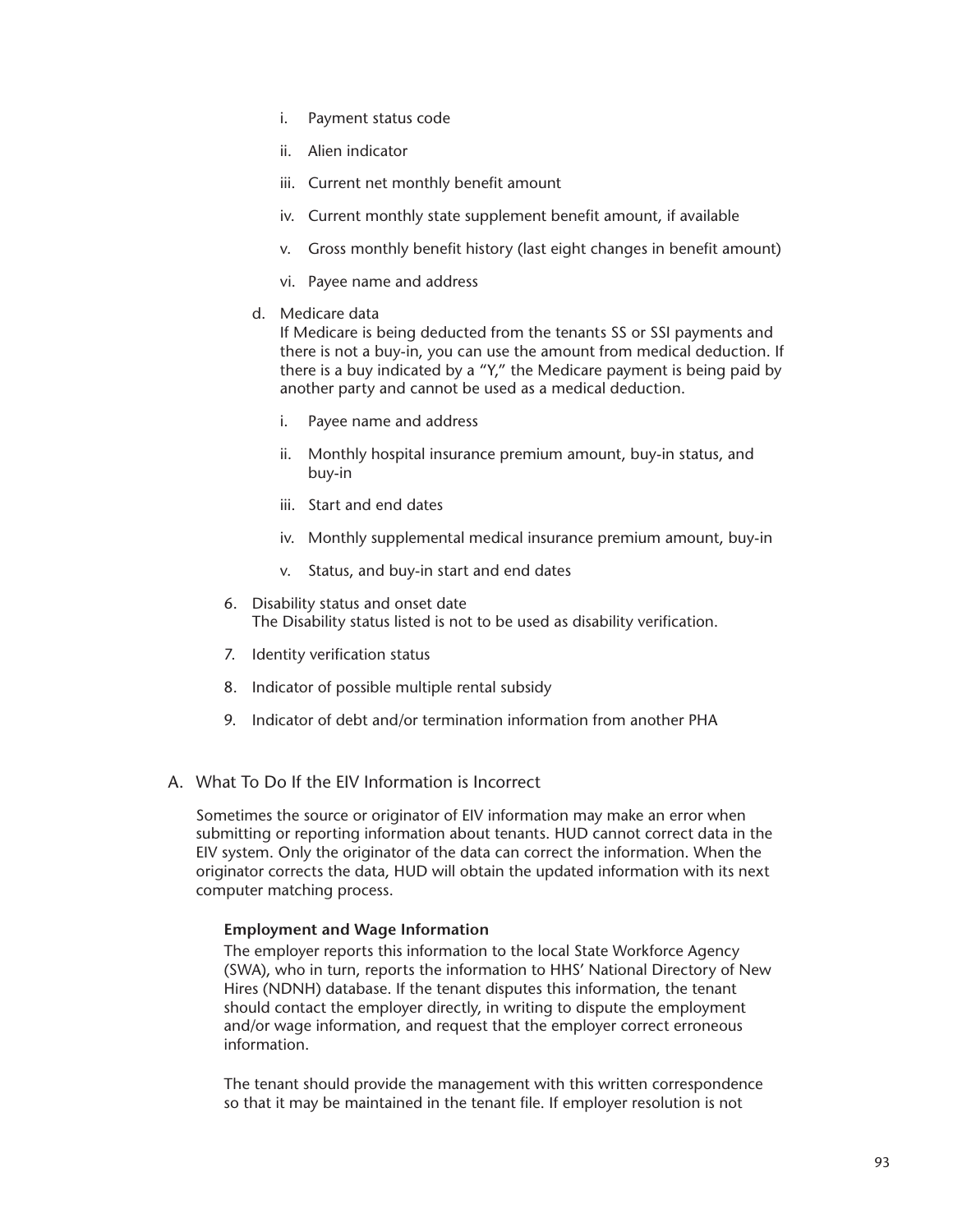possible, the tenant should contact the local SWA for assistance.

#### **Unemployment Benefit Information**

Unemployment information in EIV originates from the local SWA. If the tenant disputes this information, the tenant should contact the SWA directly in writing to dispute the unemployment benefit information, and request that the SWA correct erroneous information. The tenant should provide the PHA with this written correspondence so that it may be maintained in the tenant file.

#### **SS and SSI Benefit Information**

Social Security (SS) and supplemental social security (SSI) information in EIV originates from the Social Security Administration (SSA). If the tenant disputes this information, the tenant should contact the SSA at 800.772.1213, or visit the local SSA office. SSA office information is available in the government pages of the local telephone directory or online at http://www.socialsecurity.gov.

Note: The tenant may also provide the owner/agent with third-party documents that are in the tenant's possession to support their dispute of EIV information. The owner/agent, with the tenant's consent, is required to submit a third-party verification form to third-party sources for completion and submission to the owner/agent when the tenant disputes EIV information and is unable to provide documentation to validate the disputed information. The tenant's failure to sign the consent form is grounds for termination of tenancy and/or assistance in accordance with 24 CFR §5.232.

#### **Identity Theft**

Seemingly incorrect information in EIV may be a sign of identity theft. Sometimes someone else may use an individual's SSN, either on purpose or by accident. SSA does not require an individual to report a lost or stolen SSN card, and reporting a lost or stolen SSN card to SSA will not prevent the misuse of an individual's SSN. However, a person using an individual's SSN can get other personal information about that individual and apply for credit in that individual's name. So, if the tenant suspects someone is using the tenant's SSN, the tenant should check their Social Security records to ensure their records are correct (call SSA at 800.772.1213); file an identity theft complaint with the local police department and/or Federal Trade Commission (call FTC at 877.438.4338, or visit their website at: http://www.ftc.gov/bcp/edu/microsites/idtheft/); and they should also monitor their credit reports with the three national credit reporting agencies (Equifax, TransUnion, and Experian). The tenant should provide the PHA written documentation of filed identity theft complaint; refer back to paragraph on Employment and wage information regarding disputed EIV information related to identity theft.

Tenants may request their credit report and place a fraud alert on their credit report with the three national credit reporting agencies at: www.annualcreditreport.com, or by contacting the credit reporting agency directly. Each agency's contact information is listed below.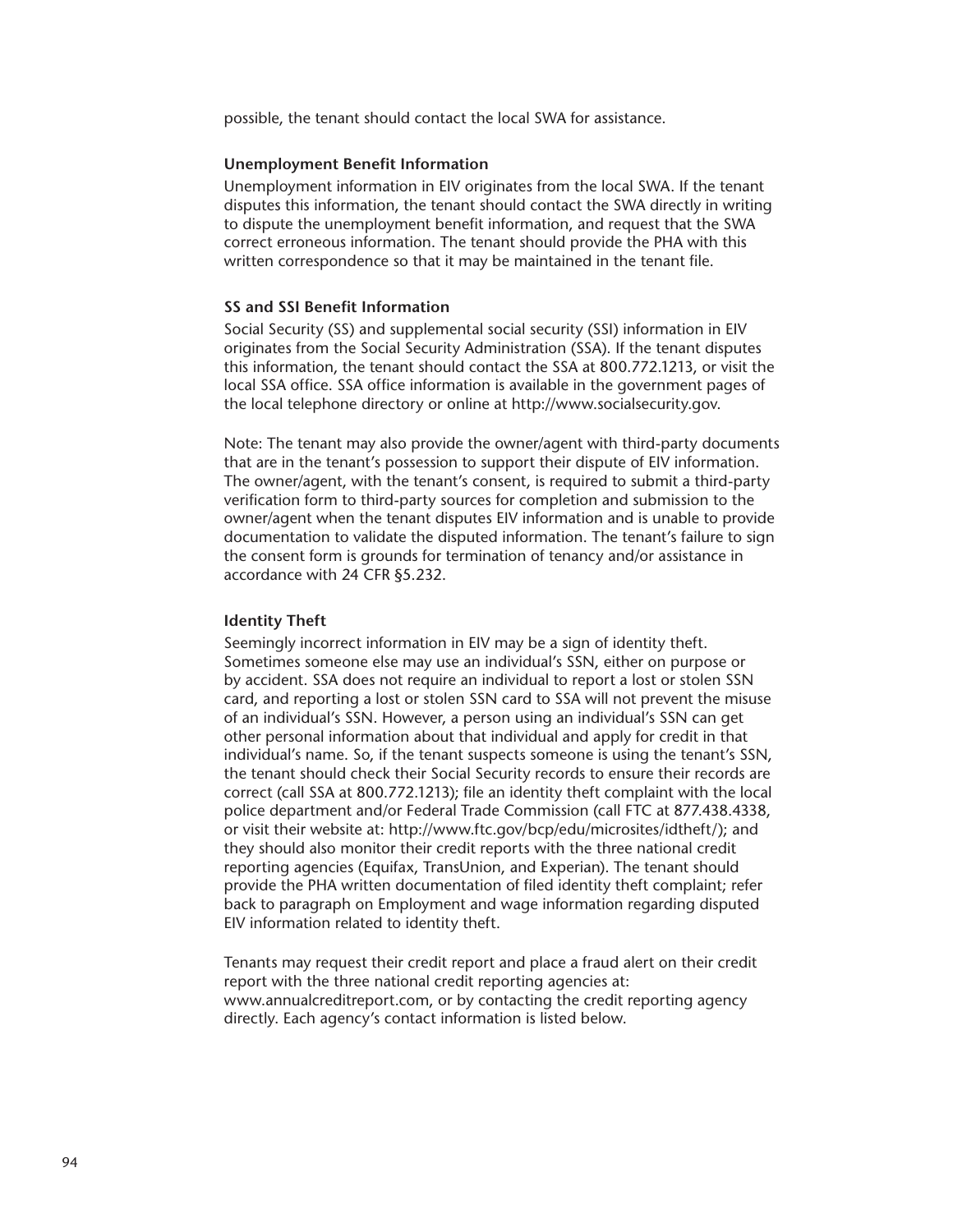National Credit Reporting Agencies Contact Information Equifax Credit Information Services, Inc. P.O. Box 740241 Atlanta, GA 30374 Website: www.equifax.com Telephone: 800.685.1111

Experian P.O. Box 2104 Allen, TX 75013 Website: www.experian.com Telephone: 888.397.3742

TransUnion P.O. Box 6790 Fullerton, CA 92834 Website: www.transunion.com Telephone: 800.680.7289 or 800.888.4213

## 9.7 Following Up With Income Discrepancies and New Hires

In accordance with 24 CFR  $\S5.236(b)(2)(3)$ , if the EIV report reveals an income source that was not reported by the tenant or a substantial difference of an amount equal to or greater than \$2,400 annually in the reported income information, within 60 days of the EIV report date the owner/agent **must**:

- 1. Discuss the income discrepancy with the tenant.
- 2. Request the tenant to provide any documentation to confirm or dispute the unreported or underreported income and/or income sources.
	- In the event the tenant is unable to provide acceptable documentation to resolve the income discrepancy, the owner/agent is required to request from the third-party source any information necessary to resolve the income discrepancy.
- 3. If applicable, determine the tenant's underpayment of rent as a result of unreported or underreported income, retroactively. This may require the owner/agent to allow the tenant to enter into a repayment agreement;
	- The owner/agent is required to determine the retroactive rent as far back as the existence of complete file documentation (form HUD-50058 and supporting documentation) to support such retroactive rent determinations.
- 4. The resident must be provided an opportunity to contest the determination of resident rent underpayment. HUD regulations require that the resident is promptly notified in writing of any adverse findings made on the basis of the information verified through the aforementioned income discrepancy resolution process. The resident may contest the findings in accordance with the established grievance procedures, as required by HUD. The owner/agent must not terminate, deny, suspend, or reduce the family's assistance until the expiration of any notice or grievance period.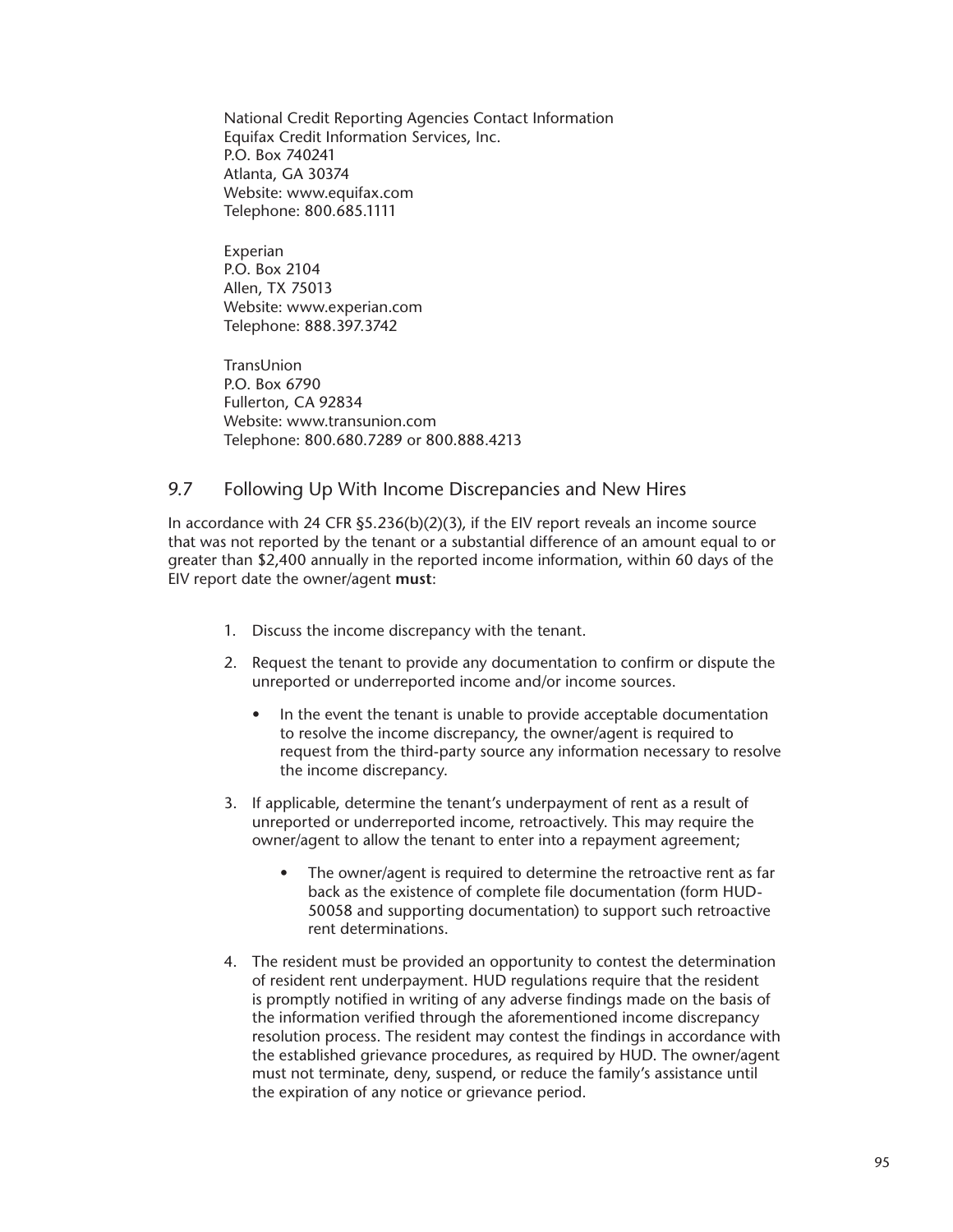- 5. Take any other appropriate action as directed by HUD or CHFA's administrative policies.
- 6. Track the follow up on the CHFA EIV error log.

## 9.8 Other EIV Reports

In addition to the discrepancy and new hires reports, the owner/agent may also receive from CHFA on a monthly and quarterly basis information from the following stand-alone reports:

- 1. Identity Verification Report
- 2. Immigration Report
- 3. Multiple Subsidy Report
- Deceased Tenants Report

If there is an issue with a tenant, CHFA staff will contact the owner/agent for assistance in resolving the issue.

## 9.9 Summary of Owner/Agent EIV Responsibilities

- 1. All annuals and interims **must** have an EIV report prior to completion of calculation, and must be securely filed in the resident file with the 50058. Requests for the reports must be uploaded to the FTP site using the CHFA Certification\_9886 Ledger in Excel format and must be accompanied with the appropriate 9886 release forms.
- 2. All move-in certifications **must** have an EIV report within 120 days of submission. Requests for the reports must be uploaded to the FTP site using the CHFA Certification 9886 Ledger form in Excel format and must be accompanied with the appropriate 9886 release form.
- 3. Move-ins **must not** be approved until it has been verified there is no issue in the existing tenant search or former tenant search (debts to public housing authorities). Requests for the reports must be uploaded to the FTP site using the Existing Requests Ledger form in Excel format. (A 9886 is not required for these searches.)
- 4. A CHFA Form 2011-4 must be submitted with all move outs, reporting the tenant's end of participation status with the agent/owner.
- 5. All errors **must** be addressed within 60 days of report date with explanation of resolution recorded on the EIV Error Log Form. This includes any errors generated in stand-alone reports on a monthly and quarterly basis.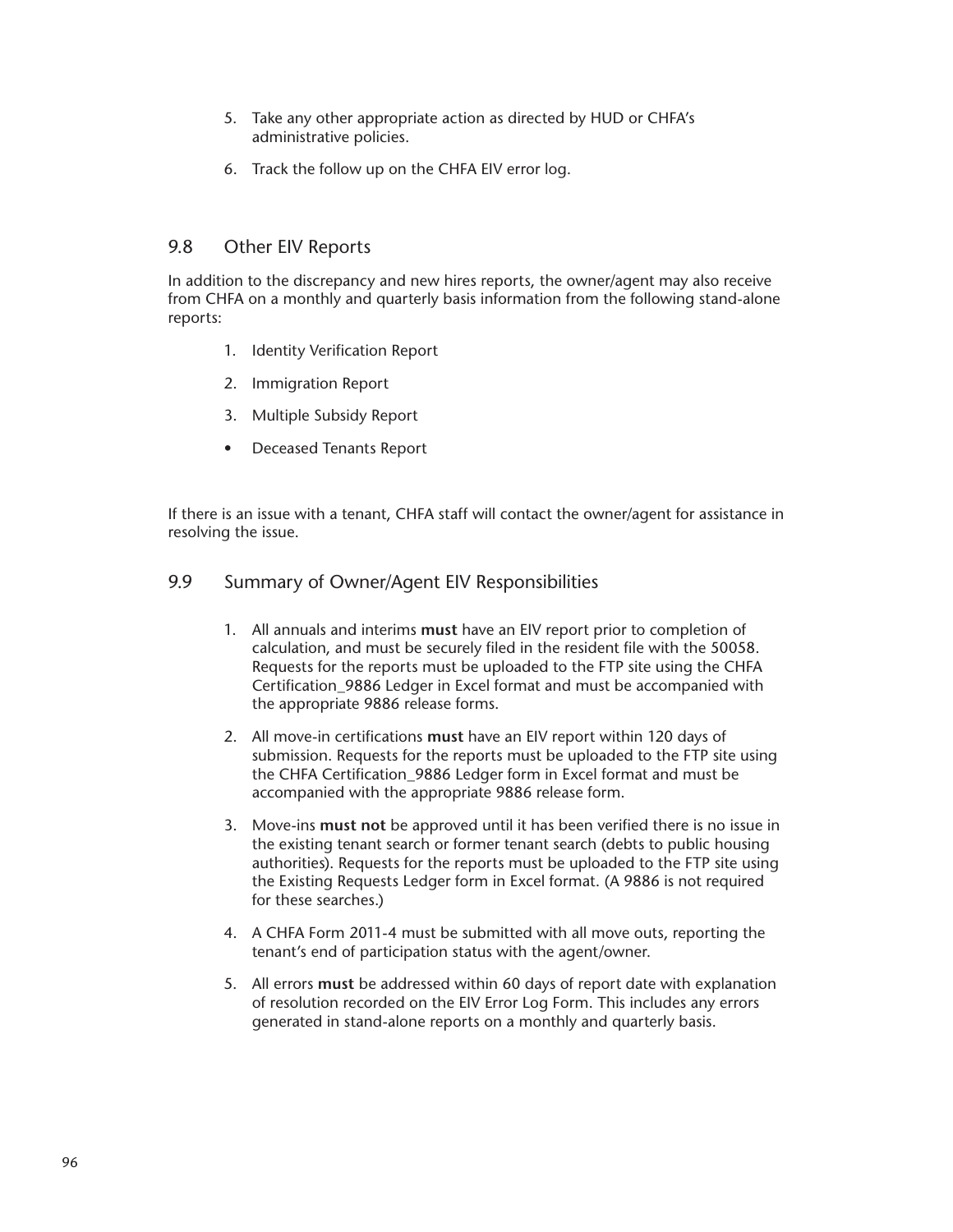# chapter 10 SAVE Verification

The SAVE (Systematic Alien Verification for Entitlements) System is provided by the United States Citizenship and Immigration Services (USCIS) to verify the immigration status of noncitizens and certain citizens applying for various benefits. The online process is designed to assist state and local agencies and private organizations that are issuing federally-funded or federally-subsidized monetary grants from the U.S. Department of Housing and Urban Development (HUD).

## 10.1 Access to SAVE

For CHFA's Mod Rehab sites, the owner/agent will be given access to the SAVE system through CHFA. For new users, a CHFA SAVE Access Form must be submitted to CHFA. Once access is approved, you will be sent an email with instructions for gaining access.

## 10.2 SAVE Requirements

The owner/agent is required to verify with the DHS (Department of Homeland Security) the validity of documents provided by applicants.

A. Notification Requirements

At the time an application is filed, the owner/agent must notify all applicants for assistance about the rule restricting assistance based on citizenship status and of the requirement to submit documentation of eligible status or to elect not to claim eligible status. The owner's/agent's notice must state the following:

- Financial assistance is contingent upon the appropriate submission and verification of documentation of citizenship or eligible immigration status.
- The types of documentation required and time period for submission.

As appropriate, assistance will be prorated, denied, or terminated, based on a final determination of ineligibility.

## B. Submission of Documentation

Documentation must be submitted by the time of the eligibility determination. Once documents have been submitted and verified for an individual, citizenship documentation for that individual will not need to be collected again.

If the family certifies that the required evidence is temporarily unavailable and it needs more time, the owner/agent may provide an extension of up to 30 days to submit evidence of eligible status, if the family has submitted the required declaration of eligible immigration status. To obtain an extension, the family must also certify that prompt and diligent efforts will be undertaken to obtain the evidence.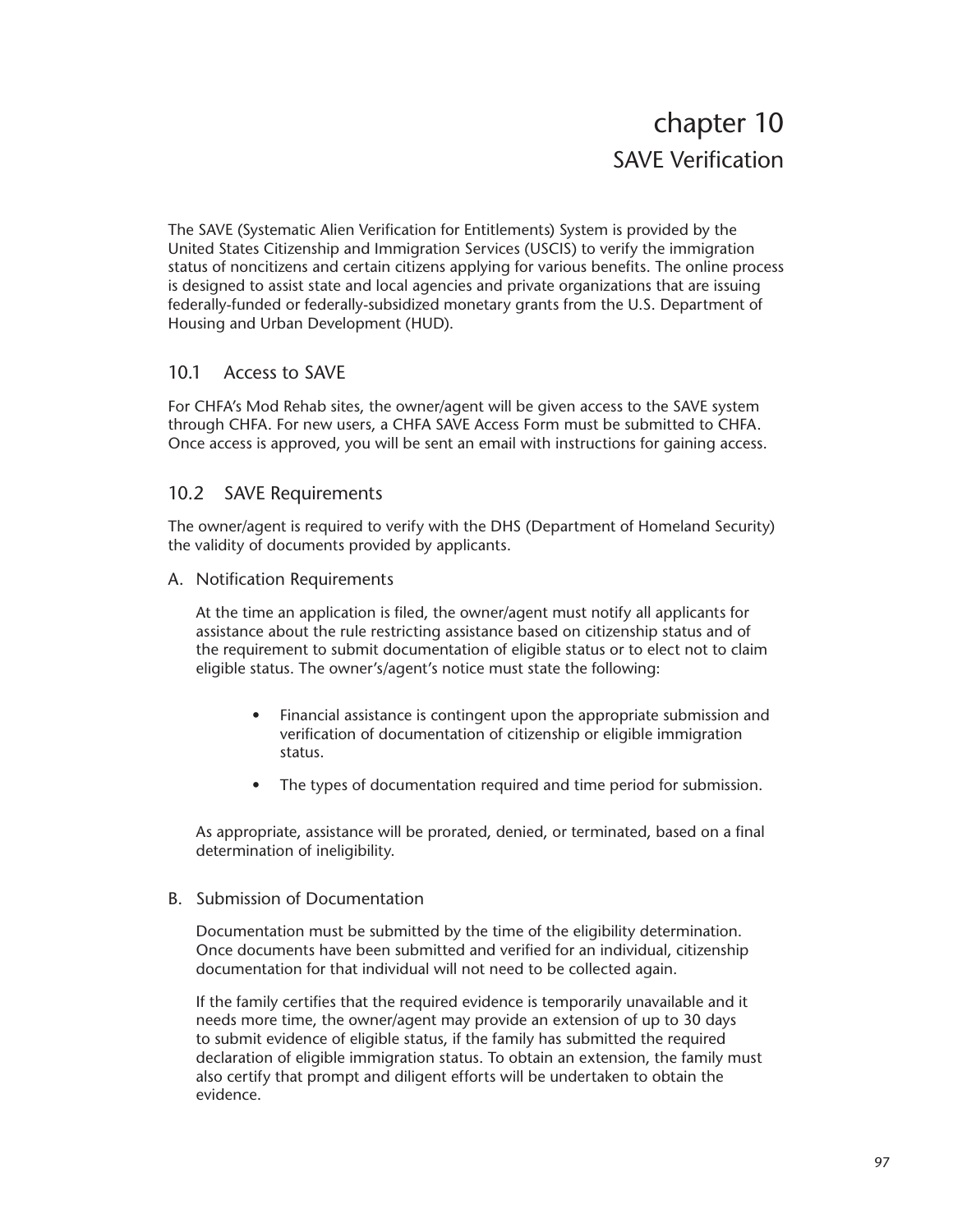The PHA must inform the family, in writing, whether its request for a time extension has been granted or denied. If granted, the notice must state the specific period of the extension. If the extension request is denied, the notice must explain the reasons for the denial.

If all required documents have been provided by the family, assistance may not be denied or delayed solely because verification or requested hearings have not been completed.

If required documents have not been submitted by all family members, prorated assistance may be provided until the required documents have been submitted by all family members.

New family members in currently participating households must submit documentation at the first interim or annual re-examination following occupancy.

If the owner/agent suspects that an applicant or tenant has misreported his or her immigration status or altered or forged documents, please contact CHFA.

The owner/agent must apply all procedures in a uniform manner. No applicant or resident may be asked for additional information based on country of origin, speech, accent, language, or any other personal characteristic of the applicant or family member. Failure to maintain this performance standard could be a violation of the Fair Housing Act.

- C. Required Documentation of Citizenship/Immigration Status
	- 1. The owner/agent must obtain the following documentation for each family member regardless of age:
		- a. From U.S. citizens, a signed declaration of citizenship. The owner/ agent may require verification of the declaration by requiring presentation of a U.S. birth certificate or U.S. passport. If this is the policy, the owner/agent must be consistent in requesting this for all applicants.
		- b. From a noncitizen claiming eligible immigration status who is 62 years of age or will be 62 years of age and receiving assistance on the effective date of September 6, 1996, a signed declaration of eligible noncitizen status under penalty of perjury and proof of age
		- c. From noncitizens under the age of 62 claiming eligible status:
			- i. A signed declaration of eligible immigration status;
			- ii. A signed consent form; and
			- iii. One of the DHS-approved documents listed below.
				- Form I-551, Permanent Resident Card
				- Form 1-94, Arrival-Departure Record, annotated with one of the following:
					- "Admitted as a Refugee Pursuant to Section 207"
					- "Section 208" or "Asylum"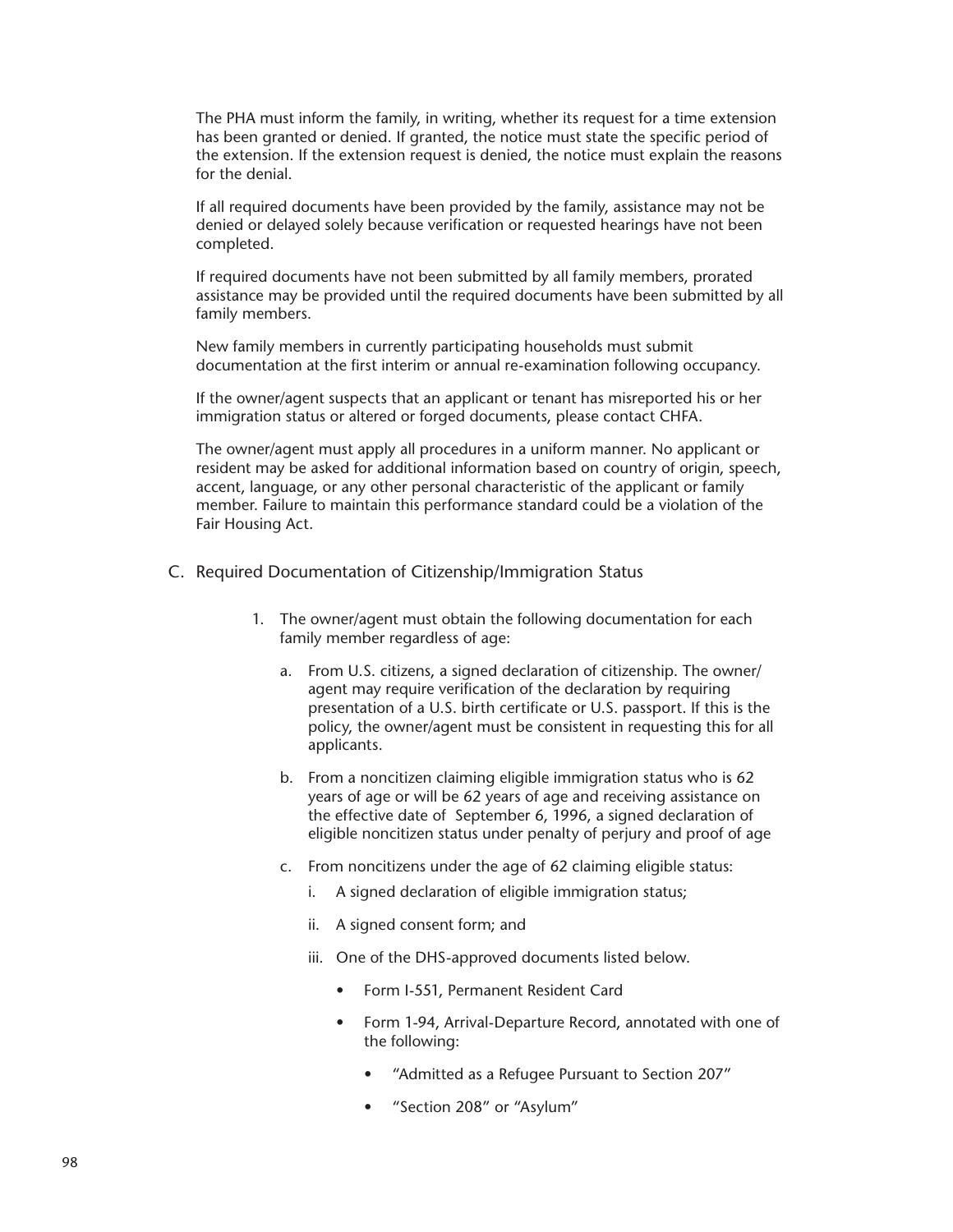- "Section 243(h)" or "Deportation stayed by Attorney General"
- "Paroled Pursuant to Section 212(d)(5) of the INA"
- Form I-94, Arrival-Departure Record (with no annotation), accompanied by one of the following:
	- A final court decision granting asylum (but only if no appeal is taken)
	- A letter from a DHS asylum officer granting asylum (if application was filed on or after October 1, 1990) or from a DHS district director granting asylum (application filed was before October 1, 1990)
	- A court decision granting withholding of deportation
	- A letter from an asylum officer granting withholding of deportation (if application was filed on or after October 1, 1990)
- Form I-688 Temporary Resident Card annotated "Section 245A" or "Section 210"
- Form I-688B Employment Authorization Card annotate "Provision of Law 274a. 12(11)" or "Provision of Law 274a.12"
- A receipt issued by the DHS indicating that an application for issuance of a replacement document in one of the abovelisted categories has been made and that the applicant's entitlement to the document has been verified
- Other acceptable evidence. If other documents are determined by the DHS to constitute acceptable evidence of eligible immigration status, they will be announced by notice published in the Federal Register.
- d. Noncitizens not claiming eligible immigration status may elect to sign a statement that they acknowledge their ineligibility for assistance in declaring their citizenship status on the Citizenship Declaration form.

## D. Verifying Information on Immigration Status

The owner/agent must verify the validity of documents provided by applicants or tenants. The internet method provides automated status verification when the information is contained in the Alien Status Verification Index (ASVI) database. It also automates the paper secondary verification process, which eliminates in most instances the completion of the paper Form G-845S. If the owner/agent is unable to obtain the results using the automated primary and secondary verification method, the owner/agent must attempt to obtain results using the secondary verification paper process.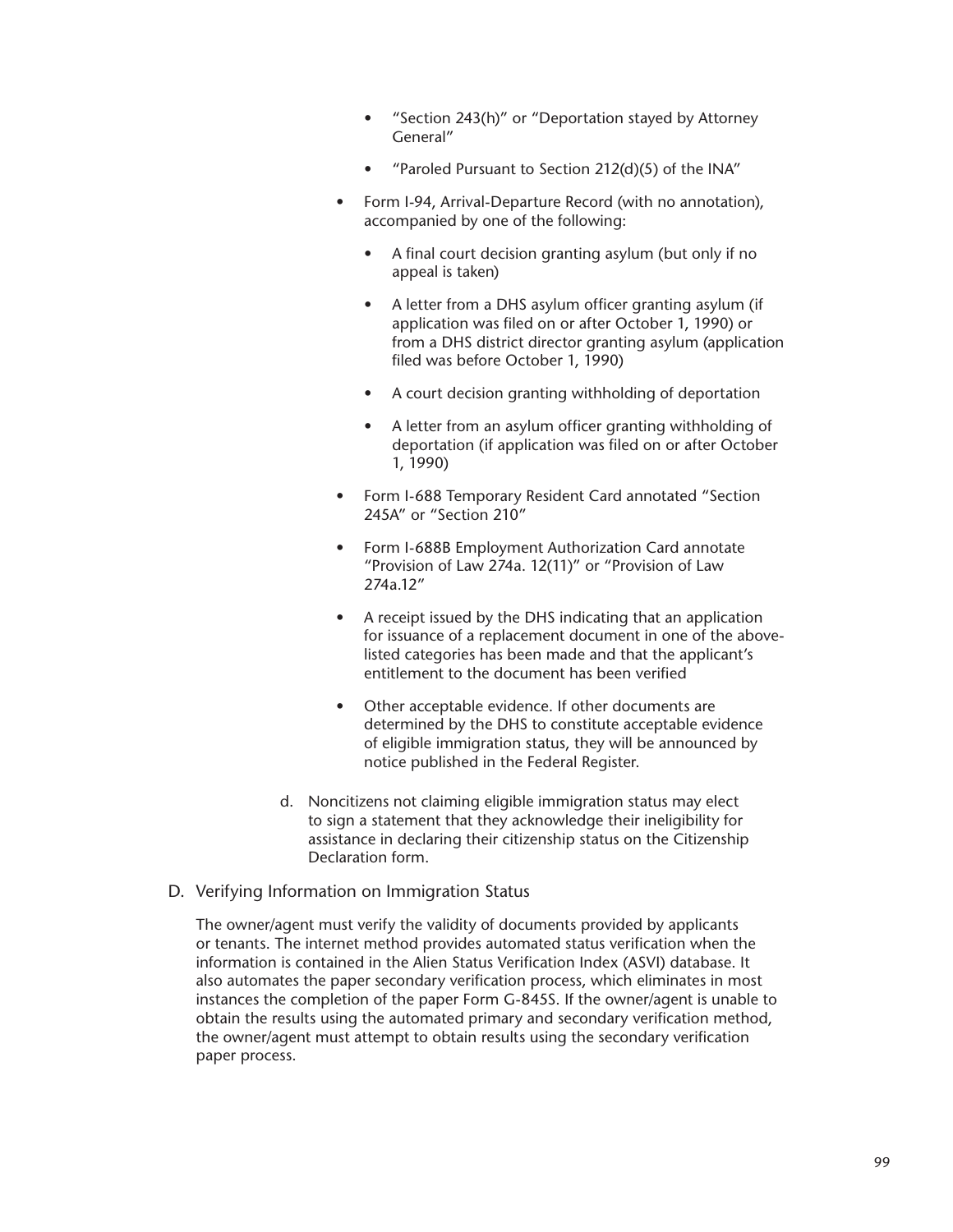- 1. Primary verification
	- a. The owner/agent must conduct primary verification of eligible immigration status only for persons claiming eligible immigration status.
	- b. The owner/agent must conduct primary verification through the online SAVE program, the DHS automated system. After obtaining an access code, user ID, and temporary password from the Multifamily SAVE Administrator at HUD Headquarters, the owner/ agent can access SAVE at https://save.uscis.gov/web.
	- c. After accessing SAVE, the owner/agent enters the required data fields. One of the following message will display for immigration status confirmation.
		- i. Lawful Permanent Resident
		- ii. Temporary Resident
		- iii. Conditional Resident
		- iv. Asylee
		- v. Refugee
		- vi. Cuban\Haitian Entrant
		- vii. Conditional Entrant
- 2. Secondary verification

If the message "Institute Secondary Verification" is displayed on the screen, the manual verification process must be used.

Within 10 days of receiving an "Institute Secondary Verification" response, the owner/agent must prepare DHS Form G-845S, Document Verification Request. The owner/agent must send DHS Form G-845S and photocopies of the DHS documents submitted by the applicant to the DHS office serving the property's jurisdiction. Instructions for completing and mailing the DHS Form G 845S are found in the current DHS SAVE Program Instructions Manual. DHS will return to the owner/agent a copy of DHS Form G-845S indicating the results of the automated and manual search.

E. Appealing Determinations of Ineligibility

The owner/agent must notify the family in writing if the secondary verification process does not confirm eligible immigration status. The notice must indicate whether assistance has been delayed, denied, prorated, or terminated and inform the family of the right to file an appeal with the Immigration and Naturalization Service (INS).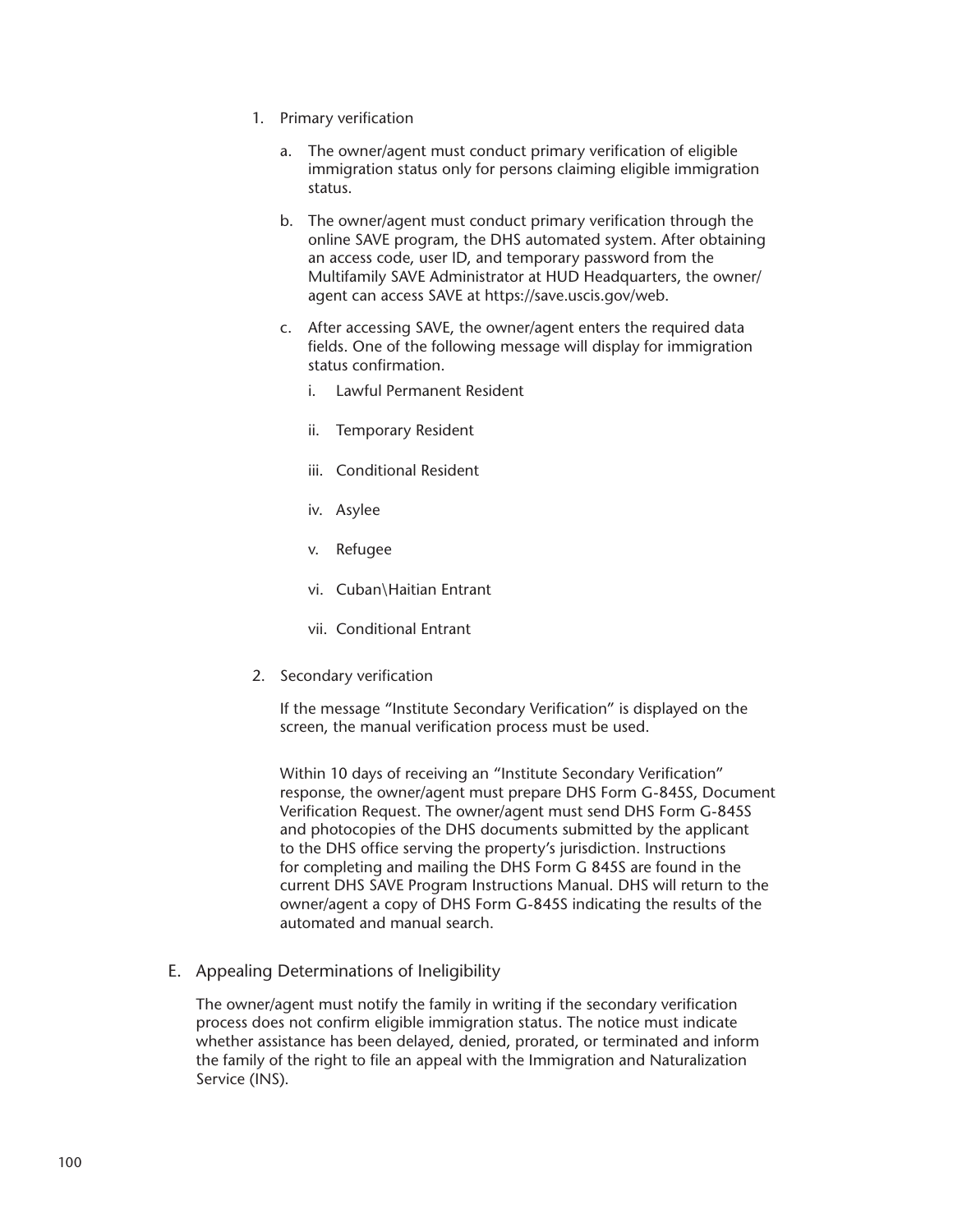If the family wants to exercise its right of appeal with the INS, it must take the following steps:

- Within 30 days from the date of the PHA notification, submit a written request for an appeal with the INS;
- Include with this request a cover letter and any supporting documentation as well as a copy of the verification request form (Form G-845S) which was submitted by the owner/agent for the secondary verification request;
- Provide the owner/agent with a copy of the request for an appeal with the INS; and
- Provide any additional documentation that the INS may request.

Within 30 days, the INS must render its decision to the family and forward a copy to the owner/agent.

F. Delay, Denial, or Termination of Assistance

The owner/agent may not delay, deny, or terminate assistance to an applicant or currently assisted household if any of the following circumstances apply:

- a. At least one person in the household has submitted appropriate INS documents;
- b. The documents were submitted to the INS on a timely basis, but the verification process has not been completed;
- c. The family member in question moves;
- d. The INS appeals process has not been completed;
- e. Assistance is prorated;
- f. Deferral of termination of assistance is granted; or
- g. For a Program participant, the informal hearing process is not complete.

Assistance may be denied or terminated when:

- a. Declaration of citizenship or eligible immigration status is not submitted by the specified deadline or any extension;
- b. Required documentation is submitted but INS primary and secondary verification does not verify immigration status and family does not pursue INS or PHA appeal; or
- c. Required documentation is submitted but INS primary and secondary verification does not verify immigration status and INS or owner/agent appeal is pursued but decision(s) are rendered against the family.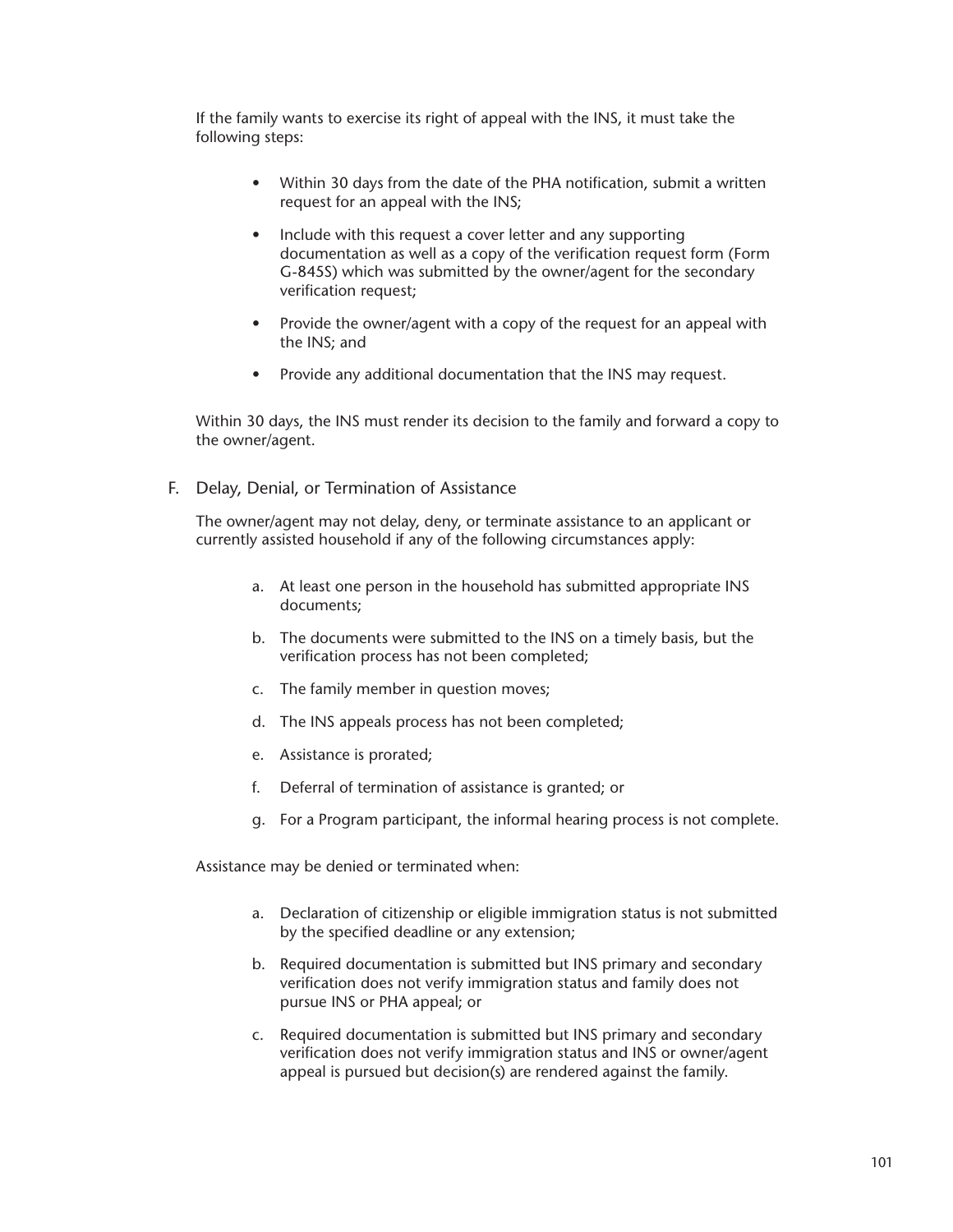The owner/agent must terminate assistance for at least 24 months if they determine that a family has knowingly permitted an ineligible person to live in the assisted unit without informing the owner/agent.

When the owner/agent decides to deny or terminate assistance, they must send a written notice to the household that includes the following:

- a. A statement that financial assistance will be denied or terminated and an explanation of why;
- b. Notification that the family may be eligible for prorated assistance if it is a mixed family;
- c. In the case of a currently assisted household, the procedures for obtaining relief under the preservation of families provision (e.g., temporary deferral or proration of assistance);
- d. The right to appeal the results of the secondary verification to the INS; and
- e. The right to request an informal hearing from the owner/agent in lieu of an INS appeal or after an appeal.

In the case of applicants, the notice may advise that assistance may not be delayed until the conclusion of the INS appeal process, but may be delayed during the informal hearing process.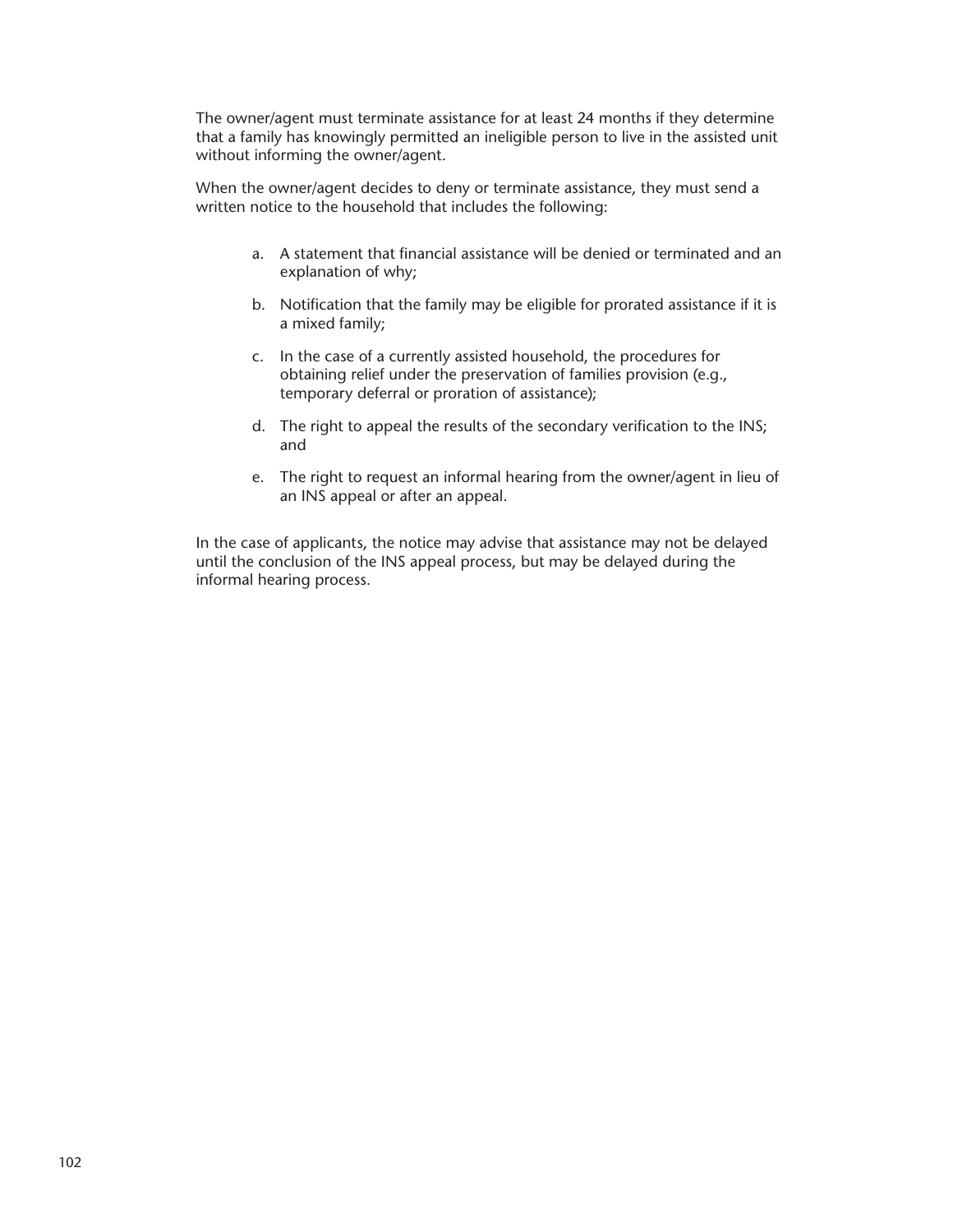# chapter 11 Terminations and End of Participation

# 11.1 Terminations

The owner/agent is expected to enforce Program requirements under the terms of the lease. Similarly, HUD expects tenants to comply with the Program requirements as established in the lease. HUD encourages the owner/agent to work with tenants and utilize other corrective actions, such as repayment agreements or negotiated settlements, to resolve Program/lease issues. Terminations represent only one of the tools available to the owner/agent for lease enforcement. The owner/agent and tenants are advised that HUD termination policies and procedures must be followed when initiating a termination, including proper notices and documentation. The owner/agent is also advised that terminations for reasons other than those permitted by HUD are prohibited. The owner/agent may terminate assistance or tenancy as a result of the participating family's action or failure to act.

A. Grounds for Termination of or Refusal to Renew the Lease

The owner/agent must not terminate or refuse to renew the lease except upon the following grounds:

- 1. Serious or repeated violation of the terms and conditions of the lease;
- 2. Violation of applicable federal, state or local law; or
- 3. Other good cause.
- B. Notice of Termination of Tenancy
	- 1. The owner/agent must serve a written notice of termination of tenancy to the family that states the date the tenancy shall terminate. Such date must be in accordance with the following:
		- a. When termination is based on failure to pay rent, the date of termination must be not less than five working days after the family's receipt of the notice.
		- b. When termination is based on serious or repeated violation of the terms and conditions of the lease or on violation of applicable federal, state or local law, the date of termination must be in accordance with state and local law.
		- c. When termination is based on other good cause, the date of termination must be no earlier than 30 days after the notice is served to the family.
	- 2. The notice of termination must:
		- a. State the reasons for such termination with enough specificity to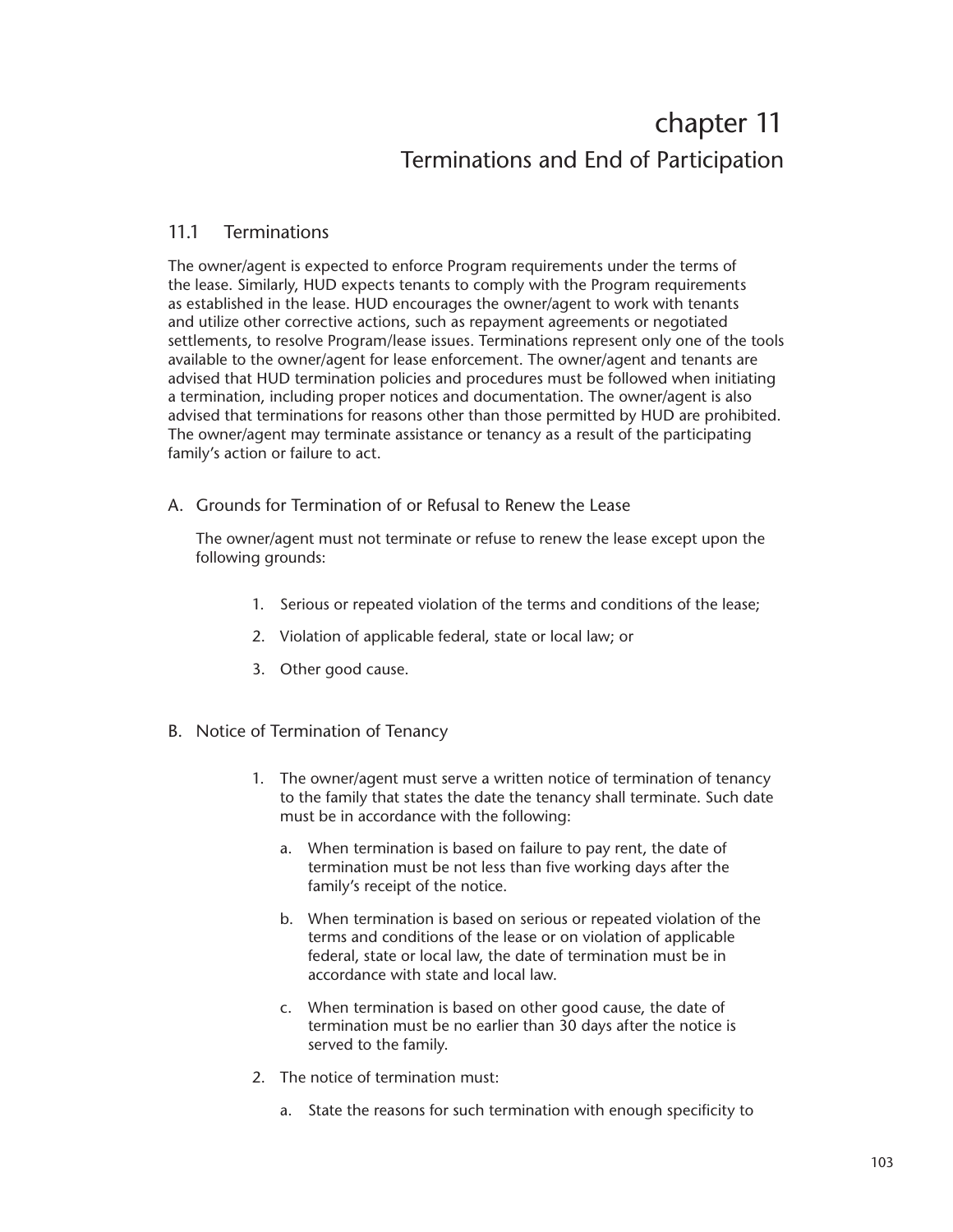enable the family to prepare a defense.

- b. Advise the family that if a judicial proceeding for eviction is instituted, the tenant may present a defense in that proceeding.
- c. Be served on the family by sending a prepaid first class properly addressed letter (return receipt requested) to the tenant at the dwelling unit or by delivering a copy of the notice to the dwelling unit.
- C. Substitution of State and Local Requirements

In the case of failure to pay rent, a notice of termination that is issued pursuant to state or local law or is common practice in the locality and that satisfies paragraph (B)(1) above may be substituted for or run concurrently with the notice required herein.

- 1. All evictions must be carried out through judicial process under state and local law. "Eviction" means the dispossession of the family from the dwelling unit pursuant to state or local court action.
- 2. The requirements of this section shall be incorporated into the dwelling lease between the owner and the family.
- 3. In actions or potential actions to terminate tenancy, the owner/agent shall follow 24 CFR part 5, subpart L, (VAWA protections), in all cases where domestic violence, dating violence, or stalking, or criminal activity directly related to domestic violence, dating violence, or stalking is involved or claimed to be involved.
- D. Termination of Assistance

The owner/agent must terminate assistance to a participating family if:

- 1. Any family member fails to sign and submit consent forms required for obtaining information on family status as part of any reexamination conducted
- 2. The family fails to fulfill its obligations required under the statement of family responsibilities. (i.e. failure to recertify).
- 3. Any member of the family commits fraud, bribery, or other corrupt or criminal act related to any federal housing program.
- 4. The family violates CHFA's policy on absence from a unit. (Please see CHFA's Administration Plan for the absence policy
- E. Notice of Termination of Assistance

Prior to terminating assistance, however, the owner/agent must give the family a 30-day notice of termination of assistance. The notice must give the family the opportunity to request a hearing within 10 days of receipt of the notice.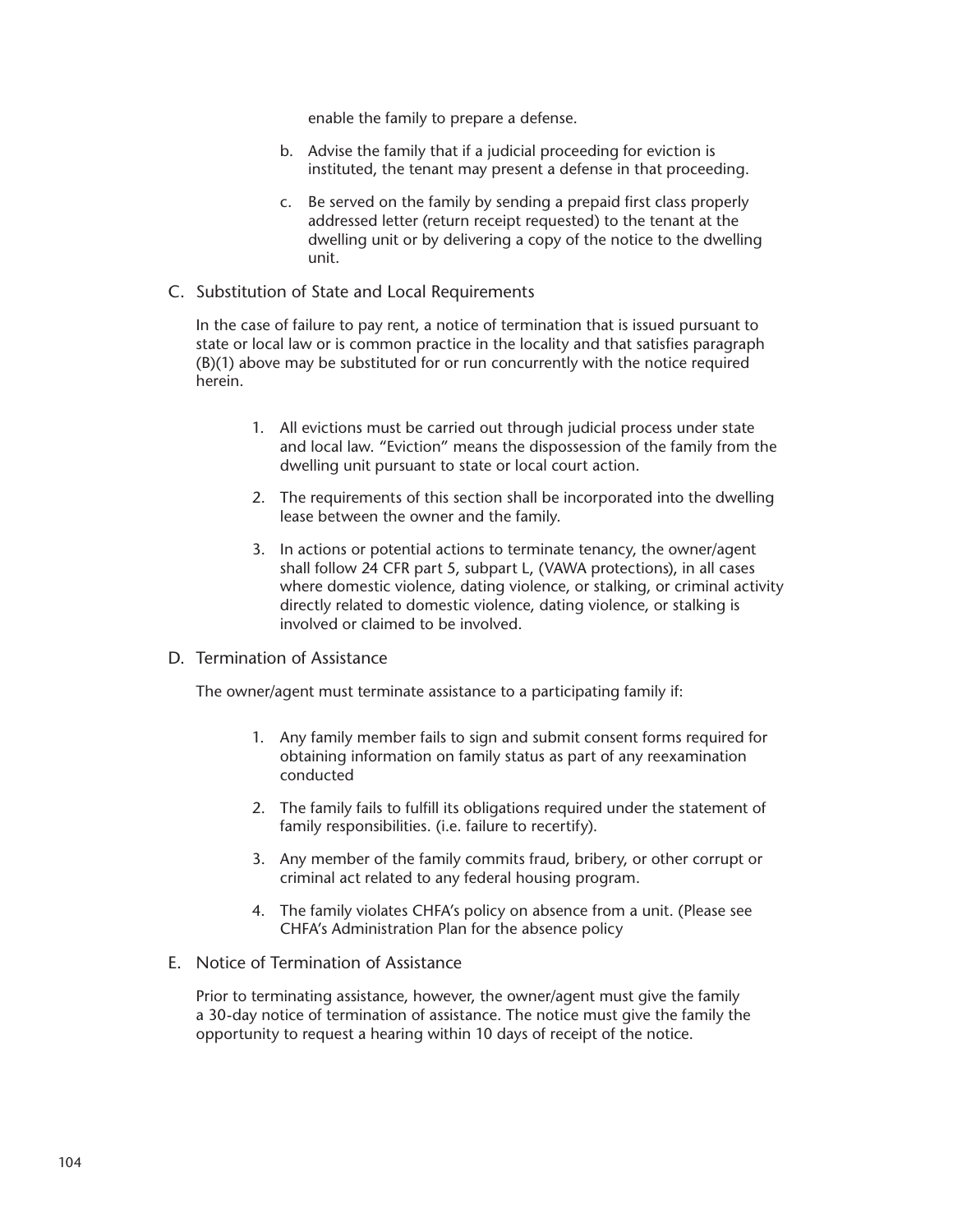# 11.2 End of Participation

When a tenant vacates a unit, the owner/agent is allowed to collect HAP to the end of the month that the tenant vacates the unit or to the day the unit is re-rented within the month, whichever is first. If the tenant is a sole member that has passed away, the owner/agent may only collect HAP to the end of the month that the tenant passed away in.

For required end of participation reporting see Section 9.5.

# A. Security Deposit Disposition

Under the Mod Rehab Program, the owner/agent is allowed to include in the lease an extension of time to return the deposit under Colorado law up to 60 days. Documentation that the disposition was sent to the former tenant must be kept in the tenant file for at least three years.

B. Special Claims

CHFA will process and approve payment for special claims in accordance with CFR 882.411 and 822.414. CHFA is committed to pay owners the amount of special claims that they are entitled to while preserving the resources entrusted to it by the federal government.

#### **Submission Procedures**

- 1. The owner/agent must submit their special claims to CHFA within 90 days of the date the family vacated the unit.
- 2. Special claims must include the appropriate forms and documentation for the specific type of claim. Attach all appropriate items listed on CHFA's Checklist for special claims when submitting to CHFA.
- 3. Fill out and attach Form CHFA 2010-SC.
- 4. A submission will be denied if the claim is received after the 90-day period. The entire submission will be returned to the owner/agent with the reason for the denied claim.
- 5. Within the denial letter, the owner/agent will be notified of their right to submit an appeal within 30 days of their receipt of said letter.
- 6. If the submission does not include adequate documentation, the claim will be denied and the missing documentation will be requested from the owner/agent. The entire submission will be returned to the owner with the reason for the denial.
- 7. If the owner/agent submits the additional requested documentation within 30 days of CHFA's request, the claim will be processed.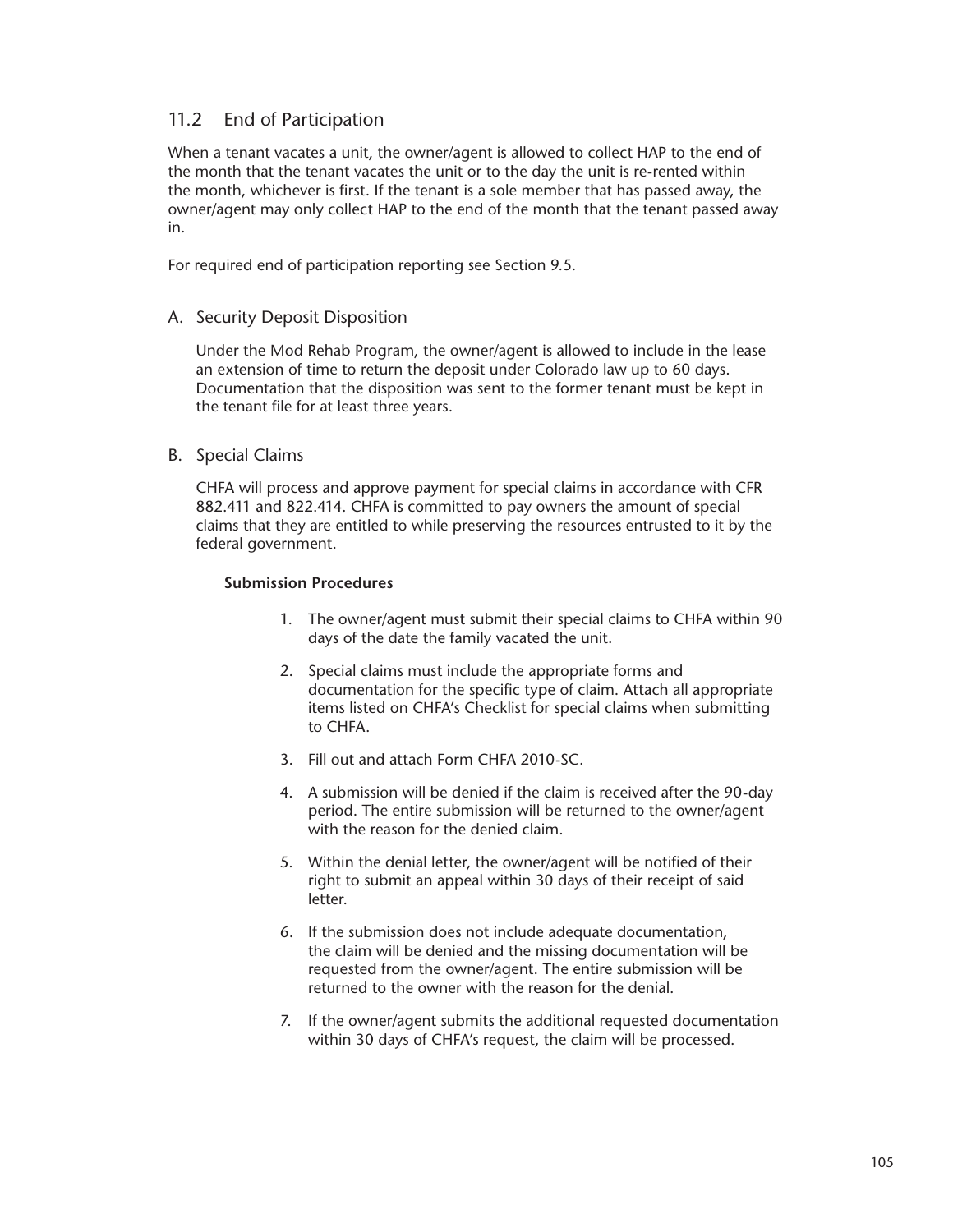# C. Repayment Agreements

If a previous participant left the Program owing either CHFA or the owner/agent, the previous participant may be able to enter into a repayment agreement. The following rules will be applied for those repayment agreements.

Failure to abide by this repayment agreement may result in one or more of the following actions:

- Entire balance is due and payable immediately upon demand for payment.
- The existing balance will be turned over to an appropriate collection agency.
- Repayment default will be added to the EIV national database.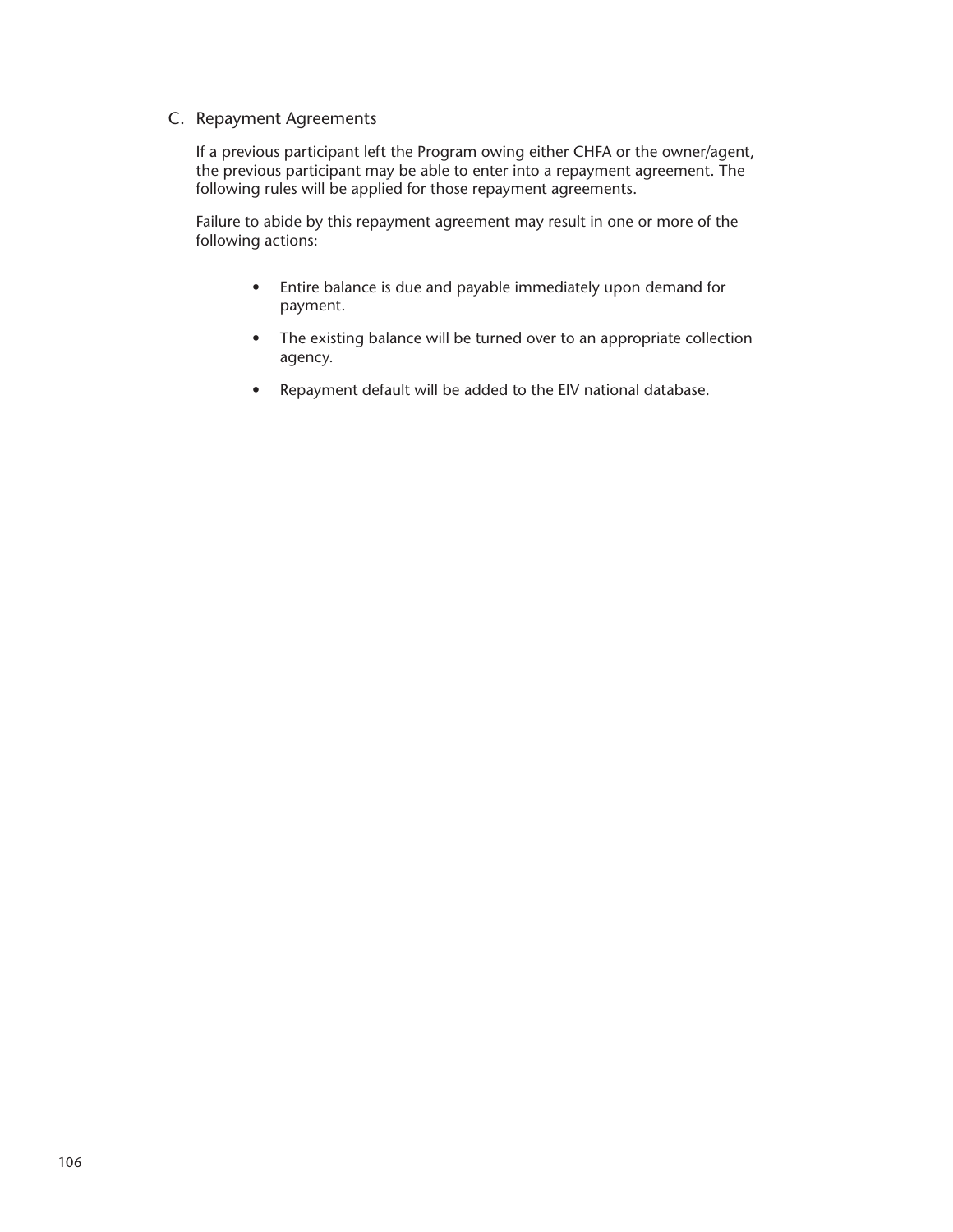# 12.1 Chapter Overview

The goal of the Moderate Rehabilitation Program is to provide decent, safe, and sanitary housing at an affordable cost to low income families. To accomplish this, Program regulations set forth basic Housing Quality Standards (HQS) that all units must meet before assistance can be paid on behalf of a family and at least annually throughout the term of the assisted tenancy. HQS defines standard housing and establishes the minimum criteria necessary for the health and safety of Program participants.

The owner/agent is required to inspect the unit for compliance with HQS prior to moving a family into the unit. Please see section 12.5 1 initial, for further information on this requirement.

In accordance with 24 CFR 882.516(b), Maintenance, Operation, and Inspections, and as outlined in CHFA's Administration Plan, Section 11, CHFA must inspect or cause to be inspected each dwelling unit under contract at least annually and at such other times as may be necessary to assure that the owner/agent is meeting the obligations to maintain the unit in a decent, safe, and sanitary condition and to provide the agreed-upon utilities and other services. CHFA, as the PHA, must take into account complaints and any other information brought to its attention in scheduling inspections. HQS are minimum standards and are required both at initial occupancy and during the term of the lease. HQS standards apply to the building and premises, as well as to the unit.

# 12.2 Housing Quality Standards General Requirements

It is CHFA's responsibility to conduct inspections of units at least annually to determine compliance with HQS prior to the execution of the assisted lease. Inspections may be completed by CHFA staff or contracted personnel.

HQS consists of the following 13 performance requirements:

- Sanitary facilities;
- Food preparation and refuse disposal;
- Space and security;
- Thermal environment;
- Illumination and electricity;
- Structure and materials;
- Interior air quality;
- Water supply;
- Lead-based paint;
- Access;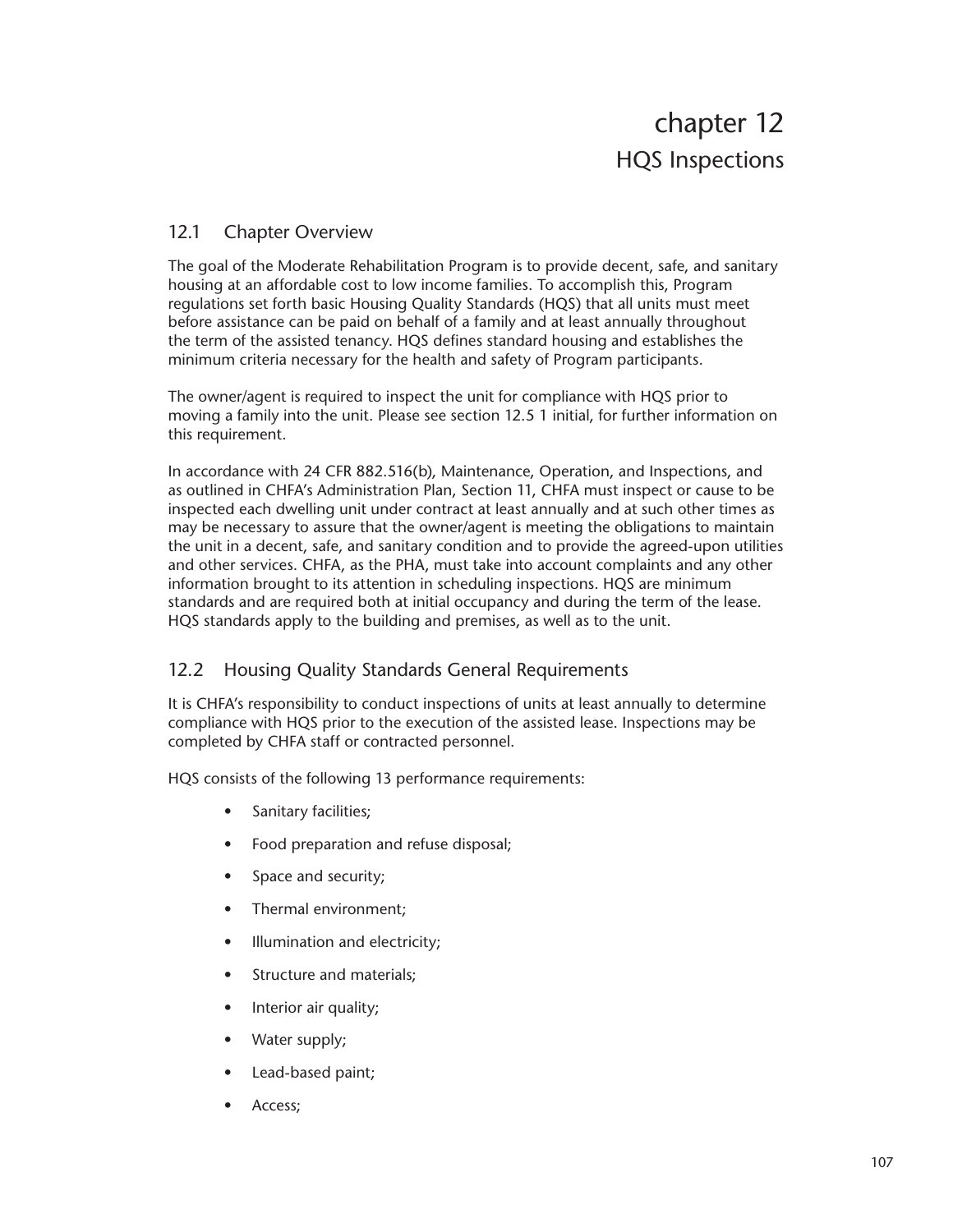- Site and neighborhood;
- Sanitary condition; and
- Smoke detectors.

Acceptability criteria for each performance requirement help HQS inspectors determine if the unit meets mandatory minimum standards. For some of these standards, specific guidance is provided but often the judgment of the inspector will be necessary. This is an example of an area that requires judgment by the inspector. Damaged kitchen cabinet hardware may present a cutting hazard, but this condition is not specifically addressed in the acceptability criteria. A good practice is to assess potential hazards based on the family residing in the unit, especially when small children are in occupancy.

# 12.3 Performance Requirements and Acceptability Standards

Each of the 13 HQS performance requirements and acceptability criteria is identified below.

The inspection checklists contained in form HUD-52580 and form HUD-52580-A and Chapter 10 of the Housing Choice Voucher Program should be consulted for more detailed explanation and guidance.

## A. Sanitary Facilities

#### **Performance Requirement**

The dwelling unit must include sanitary facilities located in the unit. The sanitary facilities must be in proper operating condition, and adequate for personal cleanliness and the disposal of human waste. The sanitary facilities must have a door.

#### **Acceptability Criteria**

Only one bathroom is required to meet HQS. Additional bathrooms do not have to contain all plumbing fixtures (tub/shower, toilet, or lavatory), but if present, they must not create any unsanitary conditions, be properly plumbed, and be free of sewer gases.

- a. The bathroom must be located in a separate private room and have a flush toilet in proper operating condition.
- b. The dwelling unit must have a fixed basin in proper operating condition, with a sink trap and hot and cold running water.
- c. The dwelling unit must have a shower or a tub in proper operating condition with hot and cold running water.
- d. The facilities must utilize an approvable public or private disposal system (including a locally approvable septic system).
- e. The tub/shower, toilet, and basin/lavatory must have a proper sewer trap, drain, and vents to prevent the escape of sewer gases or severe leakage of water.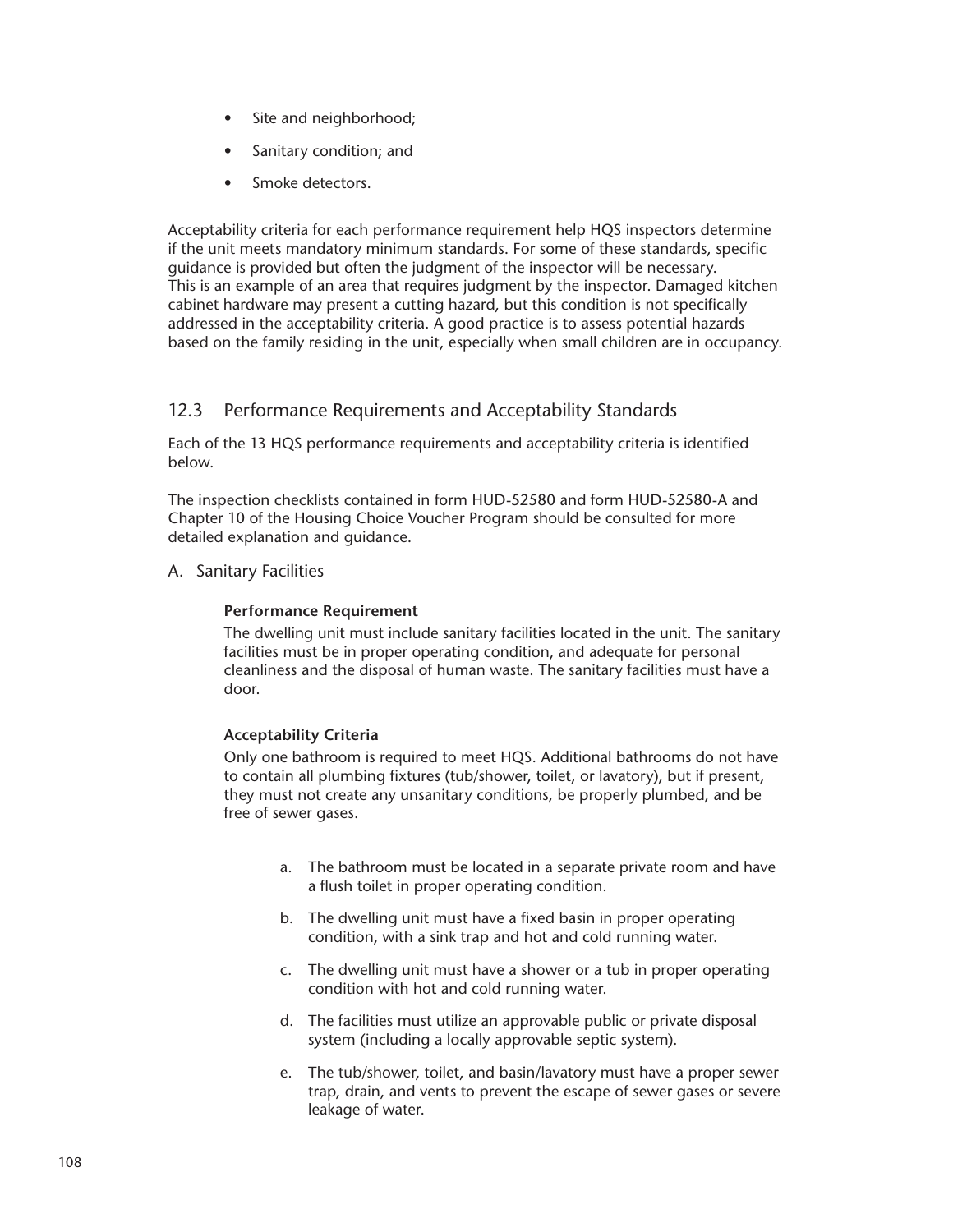- f. Drains must not be clogged and the toilet must flush.
- g. Hot and cold water must be available at the tub, shower, and lavatory taps. The definition of hot water (temperature) required at the lavatory, tub, or shower should be determined from local health standards or applicable local code.

The PHA must determine if the bathroom facilities are free of hazards, such as damaged or broken fixtures and plumbing leaks, that may endanger the occupants. Conditions that do not affect the acceptability of the bathroom include minor faucets drips.

Example: What are bathroom hazards that may endanger occupants?

- Broken ceramic, metal, or glass fixtures that may pose a hazard.
- This includes towel racks, soap dishes, medicine cabinets, and mirrors as well.
- A leaking hot water faucet may pose a scalding threat.
- Other room standards that apply to bathroom facilities, such as illumination and electricity, are discussed under those performance requirements.
- B. Food Preparation and Refuse Disposal

#### **Performance Requirement**

The dwelling unit must have suitable space and equipment to store, prepare, and serve foods in a sanitary manner. There must be adequate facilities and services for the sanitary disposal of food wastes and refuse, including facilities for temporary storage where necessary (e.g., garbage cans). SRO properties, Golfers Way, and the Forum are exempt from this requirement, but if they are present, they must also pass they acceptable criteria.

# **Acceptability Criteria**

- a. The dwelling unit must have an oven, and a stove or range, and a refrigerator of appropriate size for the unit. All of the equipment must be in proper operating condition. The equipment may be supplied by either the owner/agent or the family. A microwave oven may be substituted for a tenant-supplied oven and stove or range. A microwave oven may be substituted for an owner/agent-supplied oven and stove or range if the tenant agrees and microwave ovens are furnished instead of an oven and stove or range to both subsidized and unsubsidized tenants in the building or premises.
- b. The dwelling unit must have a kitchen sink in proper operating condition, with a sink trap and hot and cold running water. The sink must drain into an approvable public or private system.
- c. The dwelling unit must have space for the storage, preparation, and serving of food.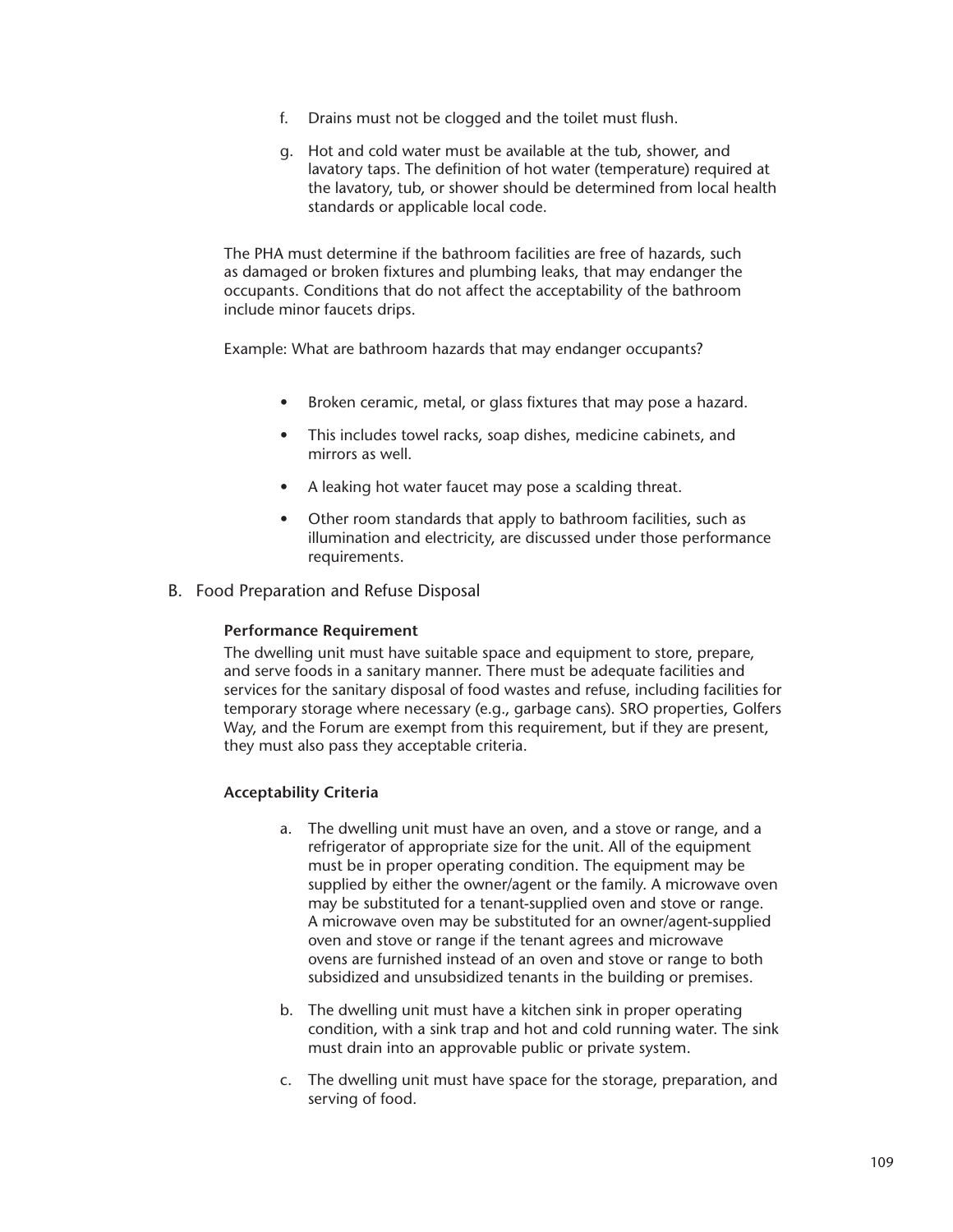- d. The dwelling unit must have a refrigerator of appropriate size for the unit.
- e. There must be facilities and services for the sanitary disposal of food waste and refuse, including temporary storage facilities where necessary (e.g., garbage cans).

Example: What temperature must a refrigerator maintain to keep food from spoiling?

- Above 32° F, but generally below 40° F.
- Consider how often the refrigerator will be opened. Proper temperatures are difficult to maintain if the refrigerator is frequently opened during warm weather, door seals are removed or broken, or the door remains open.
- Space for storage, preparation, and serving of food must be present. Built-in space, equipment, table(s), or portable storage facilities are acceptable.
- Other room standards apply to the food preparation area and are discussed under those specific requirements below.
- C. Space and Security

# **Performance Requirement**

The dwelling unit must provide adequate space and security for the family.

#### **Acceptability Criteria**

- a. At a minimum, the dwelling unit must have a living room, a kitchen area, and a bathroom.
- b. The dwelling unit must have at least one bedroom or living/sleeping room for each two persons. Children of opposite sex, other than very young children, may not be required to occupy the same bedroom or living/sleeping room.
- c. Dwelling unit windows that are accessible from the outside, such as basement, first floor, and fire escape windows, must be lockable (such as window units with sash pins or sash locks, and combination windows with latches). Windows that are nailed shut are acceptable only if these windows are not needed for ventilation or as an alternate exit in case of fire.
- d. The exterior doors of the dwelling unit must be lockable. Exterior doors are doors by which someone can enter or exit the dwelling unit.
- e. Window and door surfaces (including the door frame) must be in sufficient condition to support the installation and proper operation of window and door locks.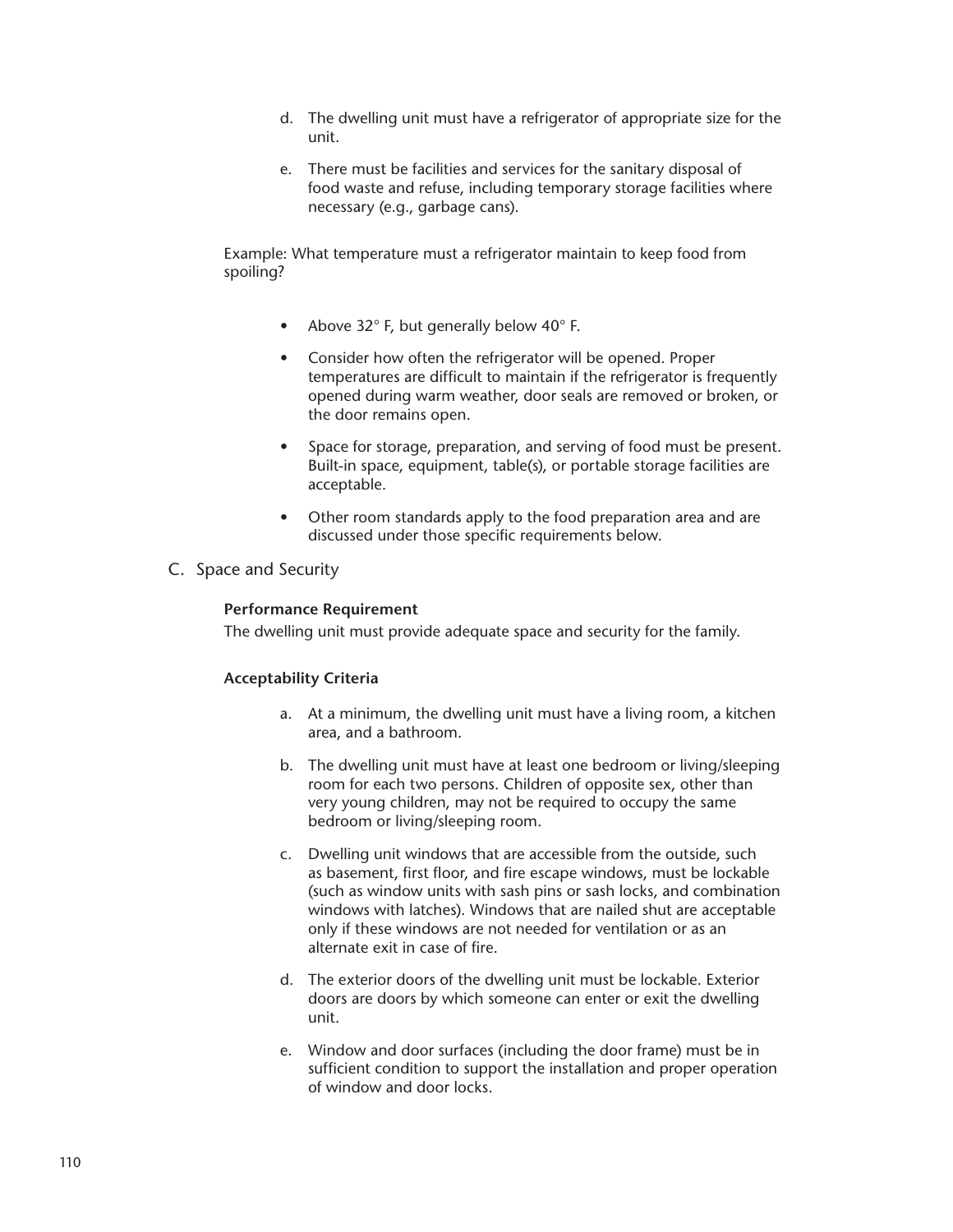D. Thermal Environment

## **Performance Requirement**

The dwelling unit must have and be capable of maintaining a healthy thermal environment.

## **Acceptability Criteria**

- a. There must be a safe system for heating the dwelling unit (and a safe cooling system, where present). The system must be in proper operating condition. The system must be able to provide adequate heat (and cooling, if applicable), either directly or indirectly, to each room, in order to ensure a healthy living environment appropriate to the climate. In the absence of local or state codes, CHFA considers a "healthy living environment" as adequate if the heating system is capable of maintaining an interior temperature of 65º F between October 1 and May 1.
- b. The dwelling unit must not contain unvented room heaters that burn gas, oil, or kerosene. Electric heaters are acceptable.

#### Example:

Adequate heat is required in all rooms used for living; the heat source does not have to be located in each room as long as the heat can pass to the appropriate space and meet the definition of adequate. Portable electric room heaters or kitchen stoves with built-in heating units are not acceptable as a primary source of heat for units located in climatic areas where permanent heat systems are required.

Improper operating conditions, including all conditions that may be unsafe, such as broken or damaged source vents, flues, exhausts, gas or oil lines that create a potential fire hazard or threats to health and safety are not permitted. Heating unit safety devices must be present, and the heating equipment must have proper clearance from combustible materials and location of oil storage tanks. There must be proper gas and oil connections. Local plumbing, fire, or mechanical codes are instructive in providing details about acceptable materials for furnace and water heater hookups and required clearances appropriate to the jurisdiction where units are located. Seek assistance from local code enforcement offices to determine health and safety standards for equipment hook-up and clearance requirements.

Heating system inspections are often required by local or state authorities, especially for large multifamily buildings. If the heating system has passed inspection from the inspecting authority within the past two years, the PHA may accept this as proof of heating equipment safety.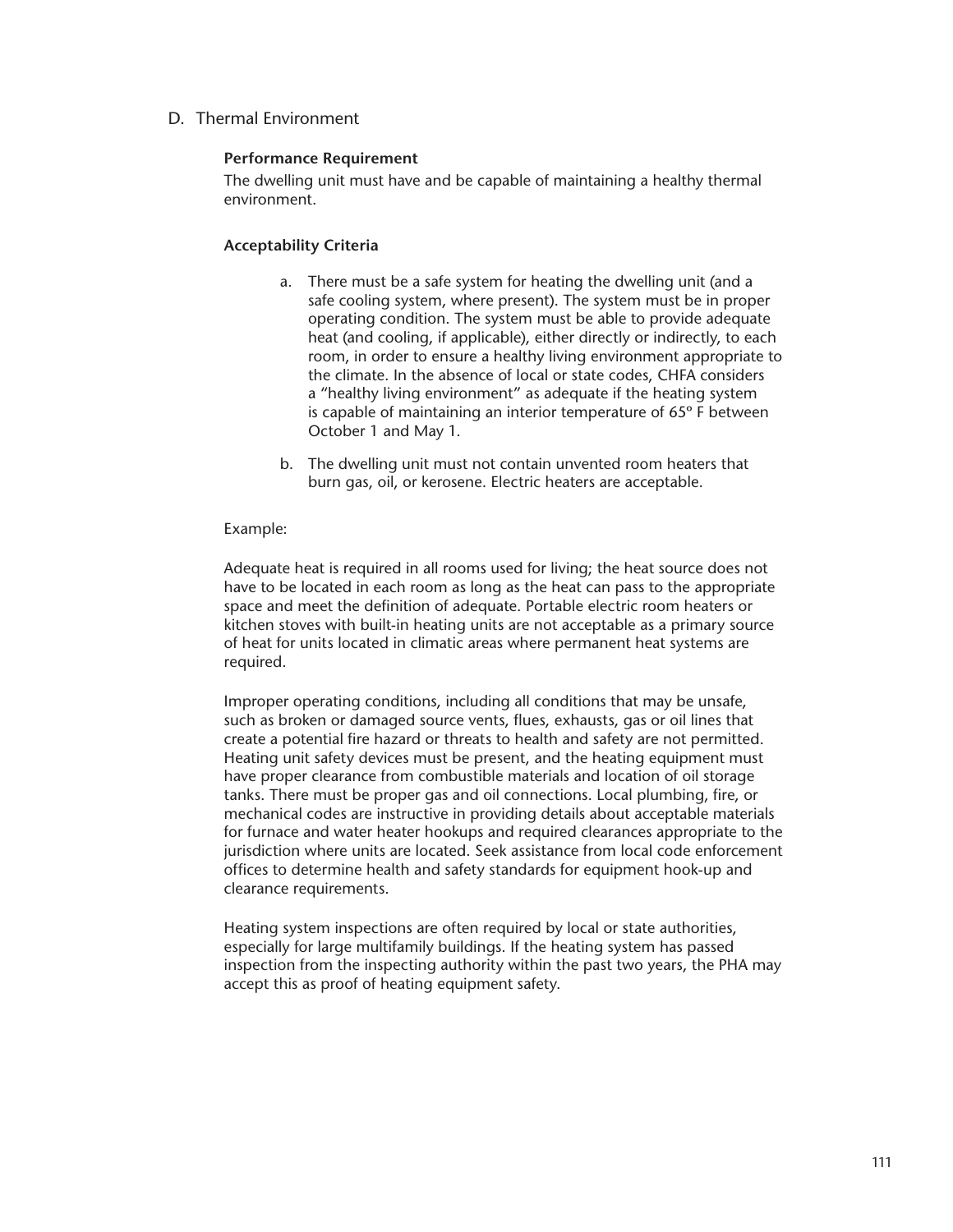E. Illumination and Electricity

## **Performance Requirement**

Each room must have adequate natural or artificial illumination to permit normal indoor activities and to support the health and safety of occupants. The dwelling unit must have sufficient electrical sources so occupants can use essential electrical appliances. The electrical fixtures and wiring must ensure safety from fire.

## **Acceptability Criteria**

- a. There must be at least one window in the living room and in each sleeping room.
- b. The kitchen area and the bathroom must have a permanent ceiling or wall light fixture in proper operating condition. The kitchen area must also have at least one electrical outlet in proper operating condition.
- c. The living room and each bedroom must have at least two electrical outlets in proper operating condition. Permanent overhead or wallmounted light fixtures may count as one of the required electrical outlets.

## Example:

The inspector must be satisfied that the electrical system is free of hazardous conditions, including exposed, uninsulated, or frayed wires; improper connections; improper insulation or grounding of any component of the system; overloading of capacity; or wires lying in or located near standing water or other unsafe places.

Outlets must be properly installed in the baseboard, wall, or floor. Hanging light fixtures or outlets from electric wiring, missing cover plates on switches and outlets, cracked outlets or cover plates, exposed fuse box connections, and overloaded circuits are unacceptable.

# F. Structure and Materials

#### **Performance Requirement**

The dwelling unit must be structurally sound. The structure must not present any threat to the health and safety of the occupants and must protect the occupants from the environment.

#### **Acceptability Criteria**

- a. Ceilings, walls, and floors must not have any serious defects such as severe bulging or leaning, large holes, loose surface materials, severe buckling, missing parts, or other serious damage.
- b. The roof must be structurally sound and weather-tight.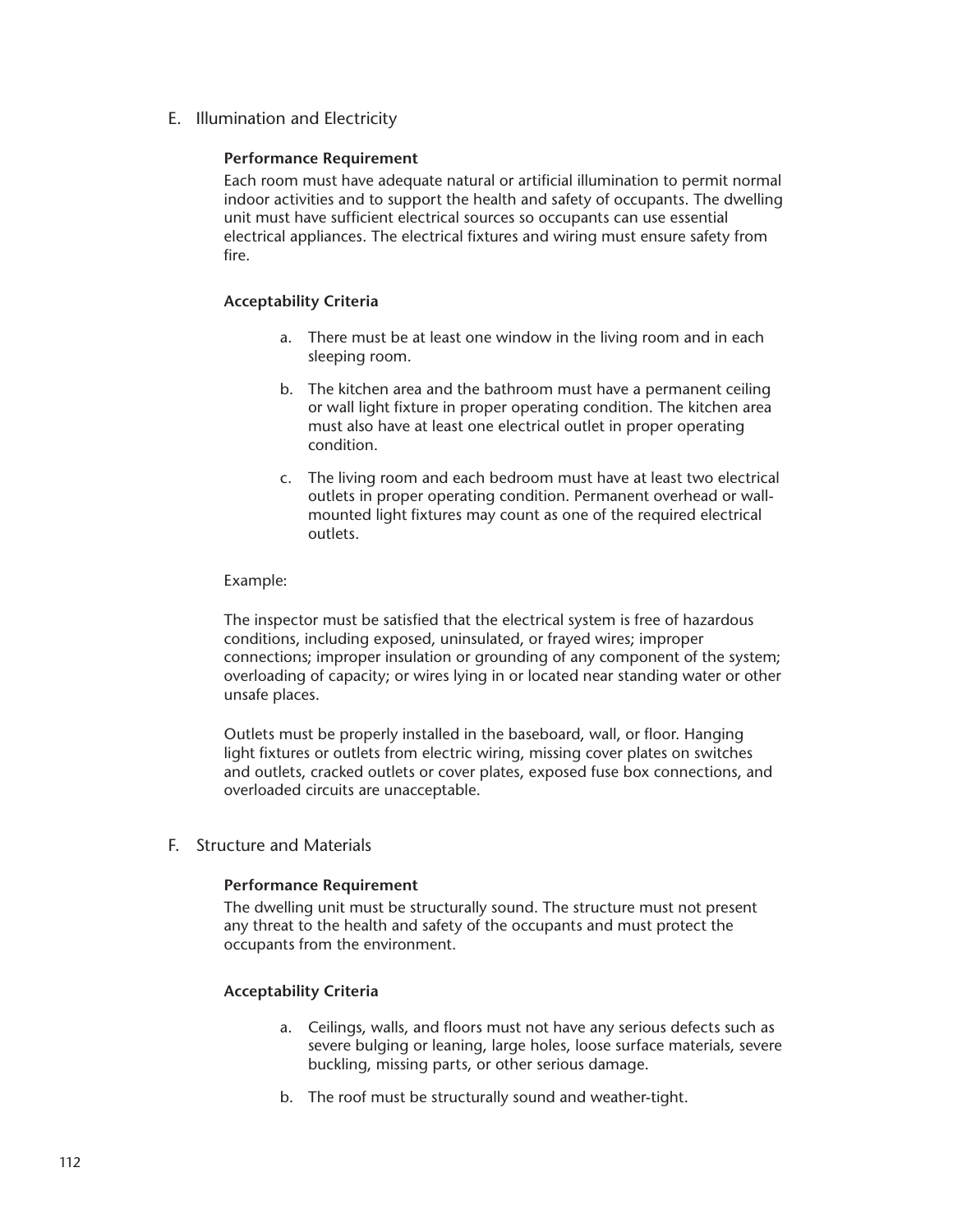- c. The exterior wall structure and surface must not have any serious defects such as serious leaning, buckling, sagging, large holes, or defects that may result in air infiltration or vermin infestation.
- d. The condition and equipment of interior and exterior stairs, halls, porches, walkways, etc., must not present a danger of tripping and falling. For example, broken or missing steps or loose boards are unacceptable.
- e. Elevators must be working and safe.

## Example:

The PHA must examine each of the elements listed in the acceptability criteria to determine that each is structurally sound, will not collapse, and does not present a danger to residents through falling or missing parts or tripping hazards. The PHA must determine that the unit is free from water, excessive air, and vermin infiltration.

Handrails are required when four or more steps (risers) are present, and protective railings are required when porches, balconies, and stoops are thirty inches off the ground.

The elevator servicing the unit must be working. A current city or state inspection certificate suffices to determine working condition of the elevator.

G. Interior Air Quality

#### **Performance Requirement**

The dwelling unit must be free of pollutants in the air at levels that threaten the health of the occupants.

# **Acceptability Criteria**

- a. The dwelling unit must be free from dangerous levels of air pollution from carbon monoxide, sewer gas, fuel gas, dust, and other harmful pollutants.
- b. There must be adequate air circulation in the dwelling unit.
- c. Bathroom areas must have one operable window or other adequate exhaust ventilation.
- d. Any room used for sleeping must have at least one window. If the window is designed to be opened, the window must open.
- H. Water Supply

# **Performance Requirement**

The water supply must be free from contamination.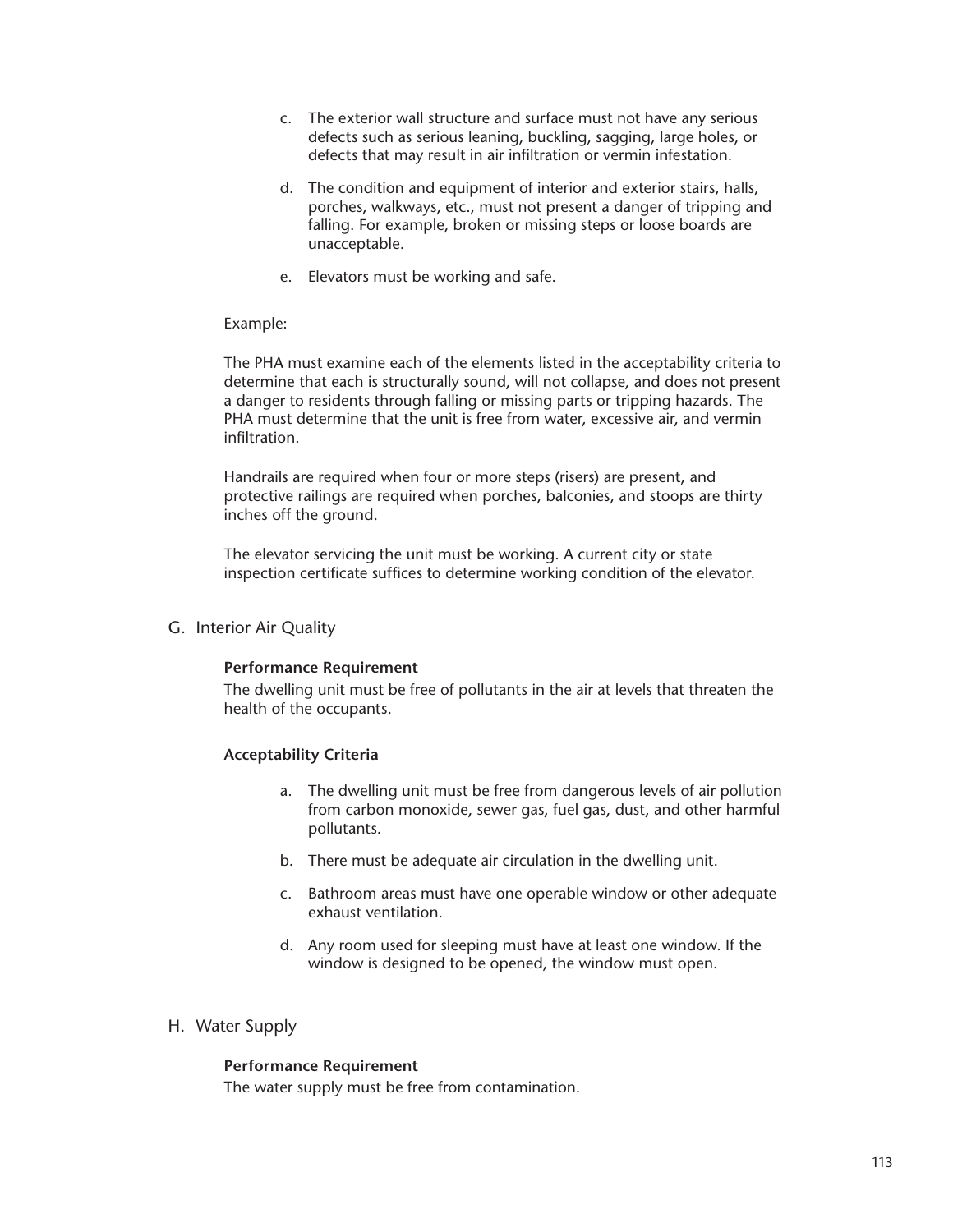## **Acceptability Criteria**

The dwelling unit must be served by an approvable public or private water supply that is sanitary and free from contamination.

#### Example:

Clean water must be distributed to all unit fixtures and waste water must leave the unit to an approved area without presence of sewer gas and backups.

Plumbing fixtures and pipes must be free of leaks and threats to health and safety.

Water-heating equipment must be installed safely and must not present safety hazards to families. All water heaters must be free of leaks, have temperature/ pressure relief valves, and a discharge line. Unless safety dividers or shields are installed, water heaters must not be located in bedrooms or living areas where safety hazards may exist. Fuel-burning equipment must have proper clearance from combustible materials and be properly vented.

I. Lead-based Paint

#### **Performance Requirement**

The Lead-Based Paint Poisoning Prevention Act (42 U.S.C. 4821–4846), the Residential Lead-Based Paint Hazard Reduction Act of 1992 (42 U.S.C. 4851– 4856), and implementing regulations at part 35, subparts A, B, M, and R of this title apply to units assisted under this part.

The requirements apply to dwelling units built prior to 1978 that are occupied or can be occupied by families with children less than six years of age, excluding zero bedroom dwellings (for further information, see Section 12.4 below).

#### **Acceptability Criteria**

- a. During initial and annual inspections of pre-1978 units that are occupied or will be occupied by families with children less than six years of age, the inspector must conduct a visual assessment for deteriorated paint surfaces and the owner/agent must stabilize deteriorated surfaces. Applicable areas include painted surfaces within the dwelling unit, exterior painted surfaces associated with the dwelling unit and common areas of the building through which residents must pass to gain access to the unit, and areas frequented by resident children less than six years of age, including play areas and child care facilities.
- b. For units occupied by environmental intervention blood lead level (lead-poisoned) children under six years of age, a risk assessment must be conducted and hazard reduction activities conducted.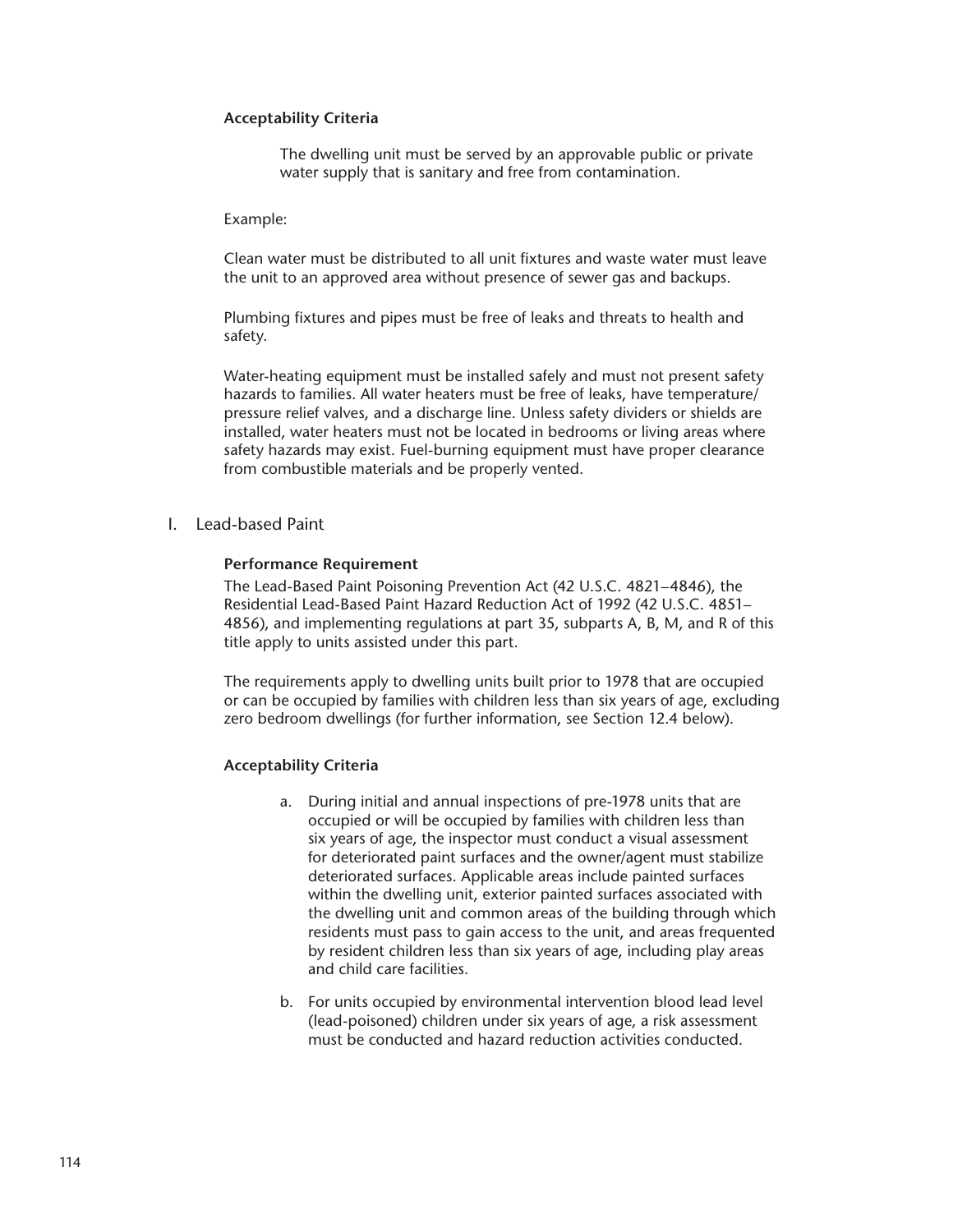J. Access

## **Performance Requirement**

The dwelling unit must be able to be used and maintained without unauthorized use of other private properties. The building must provide an alternate means of exit in case of fire (such as fire stairs or egress through windows).

## **Acceptability Criteria**

- a. The unit must have private access.
- b. In case of fire, the building must contain an alternate means of exit such as fire stairs, or windows. The PHA must determine that the unit has private access without unauthorized passage through another dwelling unit or private property.
- c. The emergency (alternate) exit from the building (not the unit) may consist of fire stairs, a second door, fire ladders, or exit through windows. The emergency exit must not be blocked. It must be appropriate and considered adequate by local officials. Guidance from the local fire agency is advisable.
- K. Site and Neighborhood

## **Performance Requirement**

The site and neighborhood must be reasonably free from disturbing noises and reverberations and other dangers to the health, safety, and general welfare of the occupants.

# **Acceptability Criteria**

The site and neighborhood may not be subject to serious adverse environmental conditions, natural or manmade, such as dangerous walks or steps; instability; flooding, poor drainage, septic tank back-ups or sewage hazards; mudslides; abnormal air pollution, smoke or dust; excessive noise, vibration, or vehicular traffic; excessive accumulations of trash; vermin or rodent infestation; or fire hazards.

L. Sanitary Condition

#### **Performance Requirement**

The dwelling unit and its equipment must be in sanitary condition.

# **Acceptability Criteria**

- a. The dwelling unit and its equipment must be free of vermin and rodent infestation. The unit must have adequate barriers to prevent infestation.
- b. The unit must also be of free of heavy accumulations of trash, garbage, or other debris that may harbor vermin, create a fire hazard, or impede the health of the tenant.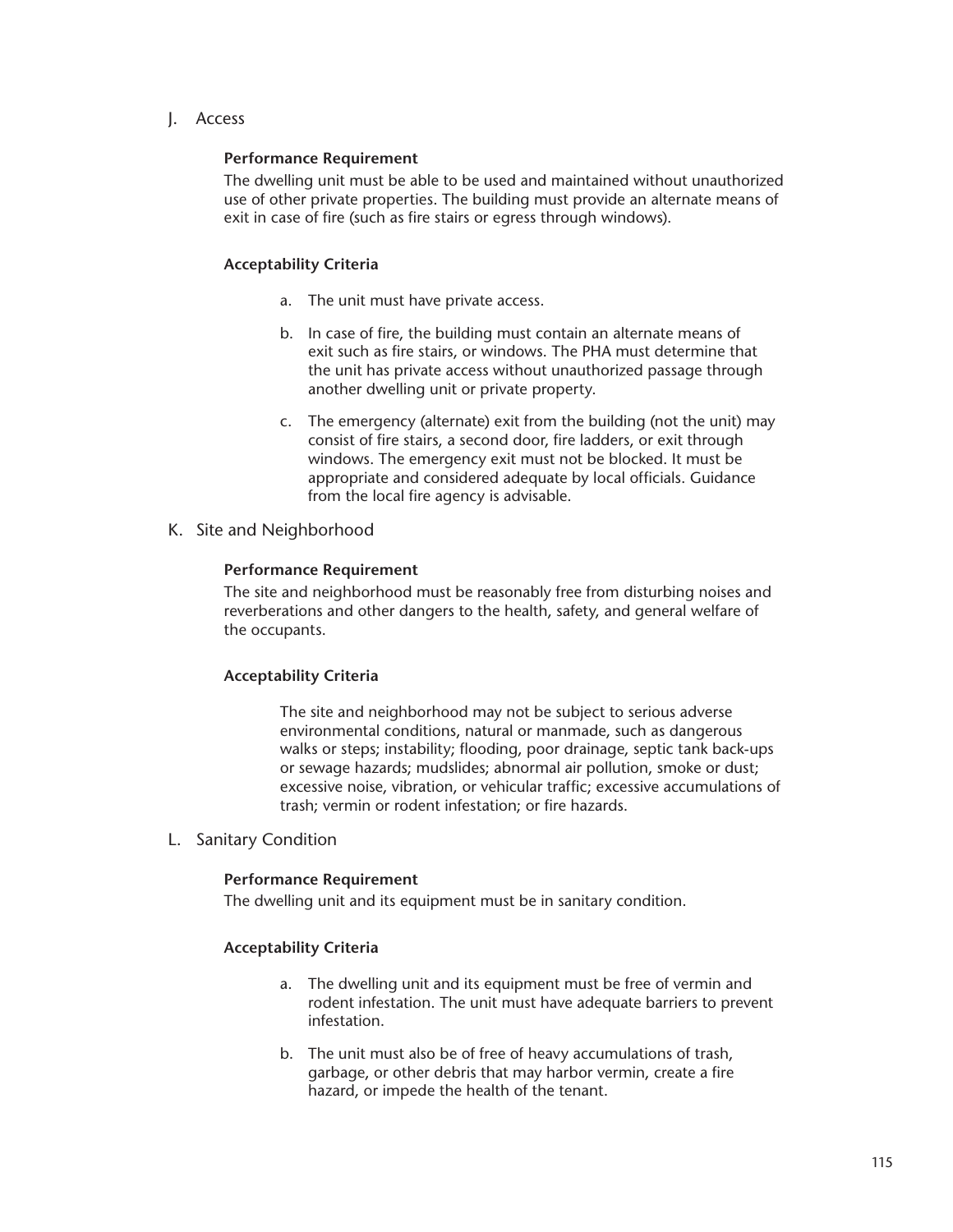M. Smoke Detectors

# **Performance Requirement**

On each level of the dwelling unit including basements, but excluding spaces and unfinished attics, at least one battery-operated or hard-wired smoke detector in proper operating condition must be present. Smoke detectors must be installed in accordance with and meet the requirements of the National Fire Protection Association Standards (NFPA) 74 or its successor standards. If a hearing-impaired person is occupying the dwelling unit, the smoke detectors must have an alarm system designed for hearing-impaired persons as specified in NFPA 74.

# **Acceptability Criteria**

- a. The PHA must insure that the location of smoke detectors conforms to local and/or state fire marshall's requirements.
- b. The PHA must determine that smoke detectors are located and installed in accordance with NFPA standards. All smoke detectors must be in operating condition.
- c. Local codes, such as housing or fire codes, often address responsibilities between owners/agents and tenants for installation and maintenance of smoke detector batteries. At initial inspection smoke detectors must have good batteries and be operable. The owner/agent may follow local codes to determine if missing or dead smoke detector batteries constitute a tenant- or owner-caused failure in occupied units.
- d. Consultation with the local fire officials is recommended regarding acceptable types and location of smoke detectors.

# 12.4 Lead-based Paint Requirements and Responsibilities

The Code of Federal Regulations (24 CFR Part 35), stress identification of lead-paint hazards, notification to occupants of the existence of these hazards, and control of leadbased paint hazards to reduce lead poisoning among young children.

- A. Exempt Units
	- Units built after December 31, 1977
	- Zero-bedroom and SRO units
	- Housing built for the elderly or persons with disabilities, unless a child of under age six resides or is expected to reside in such housing
	- Property for which a paint inspection was completed in accordance with the regulations and certified to have no lead-based paint
	- Property in which all lead-based paint was identified, was removed, and received clearance in accordance with the regulations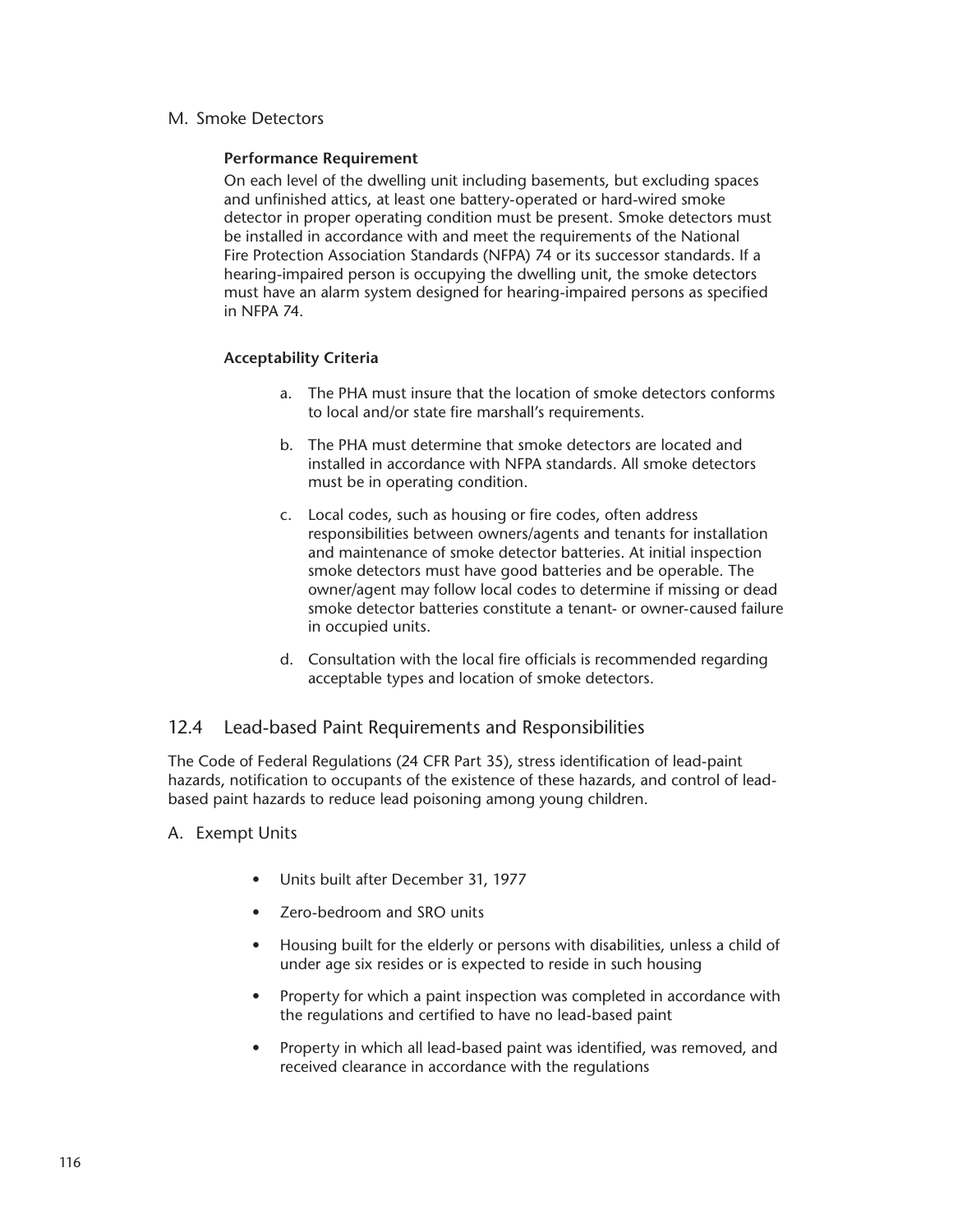B. Applicable Lead-based Requirements

For dwellings built before January 1, 1978, and occupied or to be occupied by assisted families with one or more children under age six, lead-based paint requirements apply to the unit interior and exterior paint surfaces associated with the assisted unit, the common areas servicing the unit, including those areas through which residents must pass to gain access to the unit, and other areas frequented by resident children less than six such as play areas, and child care facilities. Common areas also include garages and fences on the assisted property.

C. Basic Lead-based Paint Requirements

# **The PHA is the responsible party for the following activities:**

- Visual assessment for deteriorated paint (i.e., peeling, chipping, and flaking) surfaces at initial and annual inspections;
- Assuring that clearance examination is conducted when required;
- Carrying out special requirements for children under age six who have environmental intervention blood lead levels as verified by a medical health care provider;
- Collecting data from the local health department on Program participants under age six who have identified environmental intervention blood lead levels; and
- Keeping records.

# **The owner/agent has responsibilities to:**

- Disclose known lead-based paint hazards to all potential residents prior to execution of a lease;
- The owner/agent must also provide all prospective families with a copy of "Protect Your Family from Lead in Your Home" or other EPAapproved document;
- When necessary, perform paint stabilization to correct deteriorated paint;
- Each time such an activity is performed, notify tenants about the conduct of lead hazard reduction activities and clearance (if required);
- Conduct lead hazard reduction activities when required by the PHA;
- Perform all work in accordance with HUD prescribed safe work practices and conduct clearance activities when required; and
- Perform ongoing maintenance. As part of ongoing maintenance, the owner/agent must provide written notice to each assisted family asking occupants to report deteriorated paint. The notice must include the name, address, and phone number of the person responsible for accepting the occupant's complaint.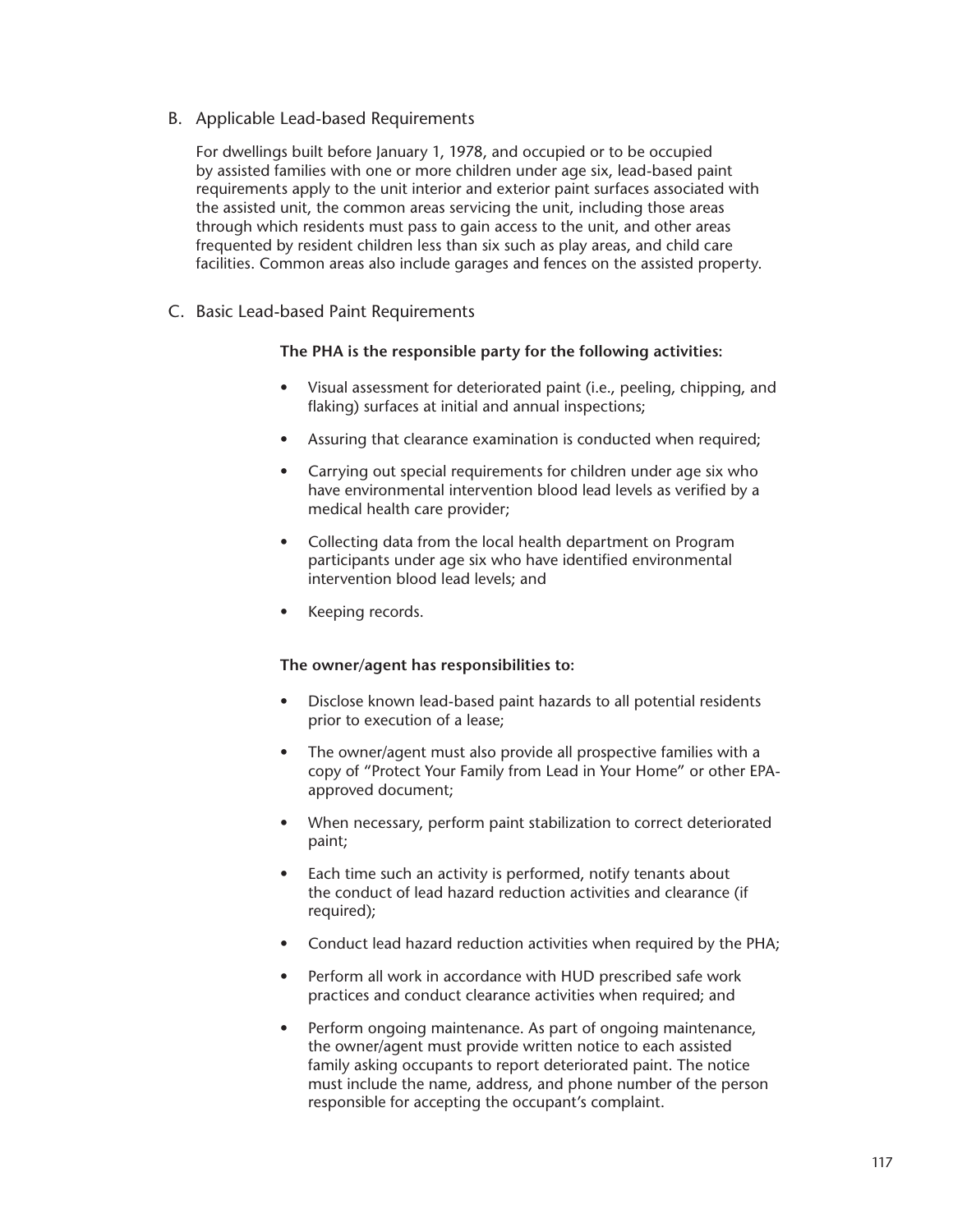D. Notification and Disclosure of Lead-based Paint Hazards Prior to Occupancy

Before the execution of the lease, the owner/agent is required to disclose any knowledge of lead-based paint or lead-based paint hazards in housing built prior to 1978, to all prospective residents. The owner/agent must keep a copy of the disclosure notice executed by the owner/agent and tenant in the tenant file.

#### E. Visual Assessment for Deteriorated Paint

During the conduct of initial and annual inspections of pre-1978 units that are occupied or will be occupied by families with children less than six years of age, the PHA must conduct a visual inspection for deteriorated paint surfaces at these locations:

- All unit interior and exterior painted surfaces associated with the assisted unit; and
- Common areas such as common hallways, access and egress areas, playgrounds, child care facilities, or other areas including fences and garages frequented by children under age six.

Deteriorated paint surfaces are defined as interior or exterior paint or other coating that is peeling, chipping, flaking, cracking, is otherwise damaged or has separated from the substrate of the surface or fixture.

The inspection may be conducted by an HQS inspector or other party designated by the PHA, but all inspectors must be trained in visual assessment in accordance with procedures established by HUD. A visual assessment training course is available on the Office of Healthy Homes and Lead Hazard Control's website.

F. Stabilization of Deteriorated Paint Surfaces

When the visual inspector identifies deteriorated paint surfaces, the PHA must notify and require the owner/agent to perform stabilization of the surfaces within 30 days of notification in occupied units and before commencement of an assisted tenancy. When weather conditions prevent stabilization of deteriorated paint surfaces on exterior surfaces within 30-day period, stabilization may be delayed for a reasonable time.

The owner/agent requirements for compliance with a PHA's paint stabilization notice differ, depending upon the amount of deteriorated paint surface to be corrected. The use of lead-safe work practices during paint stabilization activities are characterized as above or below de minimis levels.

Above de minimis level of paint surfaces are as follows:

- Twenty square feet on exterior surfaces;
- Two square feet on an interior surface in a single room or interior space; or
- Ten percent of individual small components (e.g., window skills) on the interior or exterior.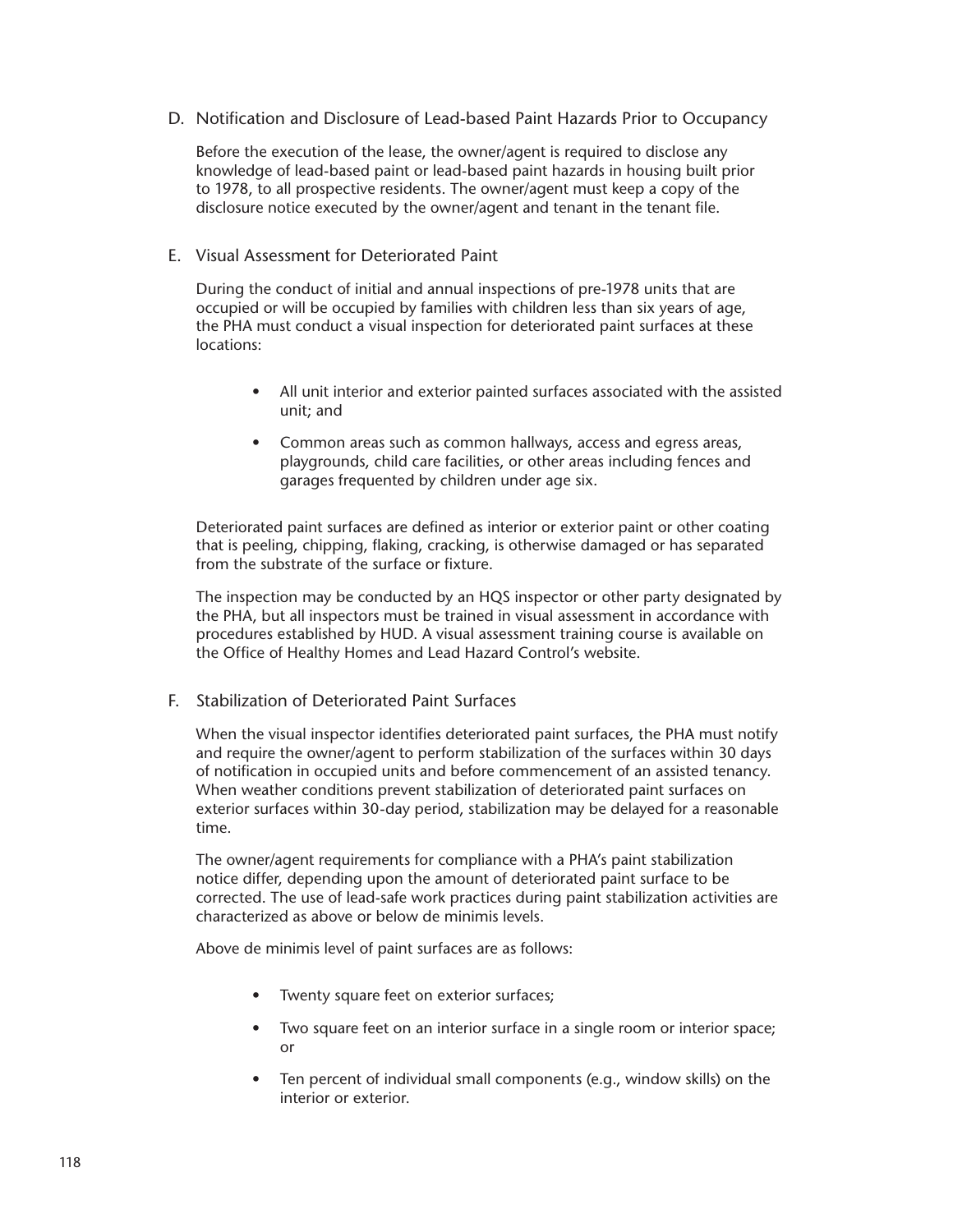The owner/agent must perform paint stabilization on all deteriorated paint surfaces regardless of the size of the deteriorated surface. Paint stabilization is defined as:

- Repair of any physical defect in the substrate of the painted surface or building component;
	- Examples of defective substrate conditions include dry-rot, rust, moisture-related defects, crumbling plaster, missing siding, or other components not securely fastened.
- Removal of all loose paint and other loose material from the surface being treated; and
- Application of a new protective coat of paint to the stabilized surface. If the amount of deteriorated paint is below the de minimis level, the owner/agent must perform paint stabilization. The owner/agent should always perform lead-safe work practices, but a clearance is not required.

Correction of deteriorated paint above de minimis levels requires the owner/agent to perform additional activities to gain compliance with HUD lead-based paint requirements, including:

- Conducting the stabilization activities with trained staff;
- Employing acceptable methods for preparing the surface to be treated, including wet scraping, wet sanding, and power sanding performed in conjunction with a HEPA-filtered local exhaust attachment operated according to manufacturer's instruction;
- Dry sanding and dry scraping is not permitted except within one square foot of electrical outlets.
- Protecting the occupants and their belongings from contamination; and
- Notifying the occupants within 15 calendar days of the stabilization activity and providing the results of the clearance examination.

The owner/agent is responsible for clearance activities. Clearance examinations must be performed by persons who have EPA- or state-approved training and are licensed or certified to perform clearance examinations. In no instance may the owner/agent employ any paint stabilization methods that are strictly prohibited by federal, state, or local law such as:

- Open flame burning and torching;
- Machine-sanding or grinding without a high-efficiency particulate air (HEPA) local exhaust control;
- Heat guns operating above 1,100° F;
- Abrasive blasting or sandblasting without HEPA exhaust control;
- Dry sanding and scraping except limited conditions stated above for limited areas; and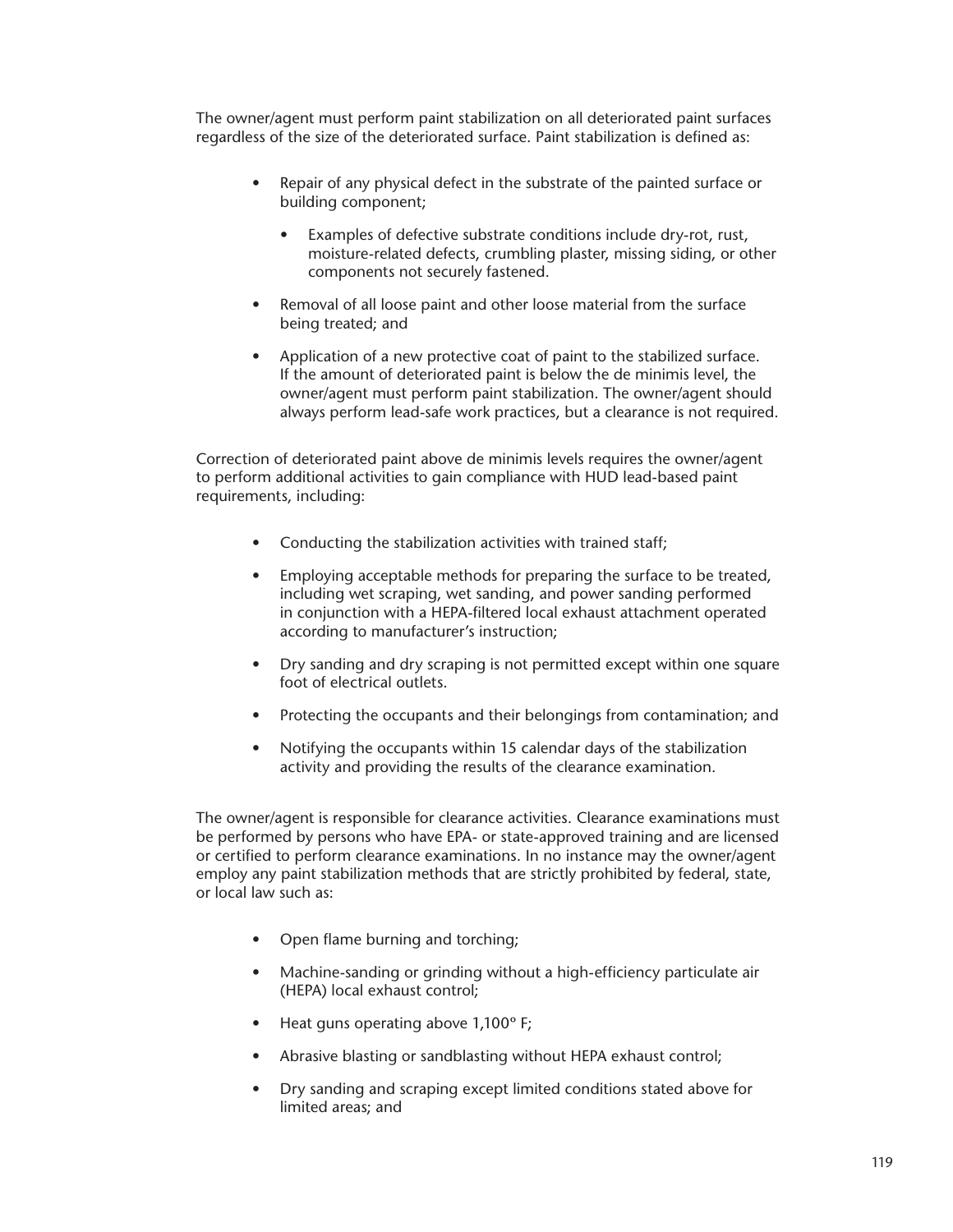• Paint stripping in poorly ventilated space using a volatile stripper or a hazardous chemical as defined by Occupational Safety and Health Administration (OSHA).

Failure to comply with paint stabilization requirements, regardless of the amount of deteriorated surface, results in disapproval of the tenancy, abatement of payment to the owner/agent, and/or termination of the HAP contract. The HQS violation for paint stabilization is considered closed when the PHA receives an executed copy of the Lead-based Paint Owner's Certification.

# G. Ongoing Maintenance

In addition to the visual assessment completed by the HQS inspector, the owner/ agent is required to conduct a visual assessment for deteriorated paint and failure of any hazard reduction measures at unit turnover and every 12 months of continued occupancy.

The owner/agent is required to make corrections of deteriorated paint and any failed lead hazard reduction measures. Correction methods are the same as those for paint stabilization activities discussed earlier.

The owner/agent must provide written notice to each assisted family asking occupants to report deteriorated paint. The notice must include the name, address, and phone number of the person responsible for accepting the occupant's complaint.

# 12.5 HQS Inspections Processes and Procedures

This section discusses types of HQS program inspections CHFA is required to conduct, methods for conducting inspections, inspection scheduling, and HQS enforcement. The provisions of this section also apply to the owner/agent who perform inspections on CHFA's behalf. Sample letters and notices are provided to help PHAs carry out inspections.

PHAs are required to conduct different types of inspections. Inspections result in pass, fail, or inconclusive reports. Pass inspections require no further action by the owner/ agent. Fail or inconclusive inspections require follow-up, re-inspections, or owner/agent verification to confirm the correction of the HQS infractions.

Depending upon the nature of the item, responsibility for correction of fail or inconclusive items may be the responsibility of the owner/agent or tenant. Failure to comply with correction notices results in owner/agent or tenant sanctions.

1. Initial

Newly leased units must pass the HQS inspection before the tenant moves into the unit. The move-in HQS inspection must be signed and dated by the owner/agent.

In an effort to assist sites in the requirement to have all units pass an HQS inspection prior to a new move in, and to do those inspections in compliance with HUD regulations, CHFA has collaborated with the Colorado Division of Housing to make available HQS training online for site personal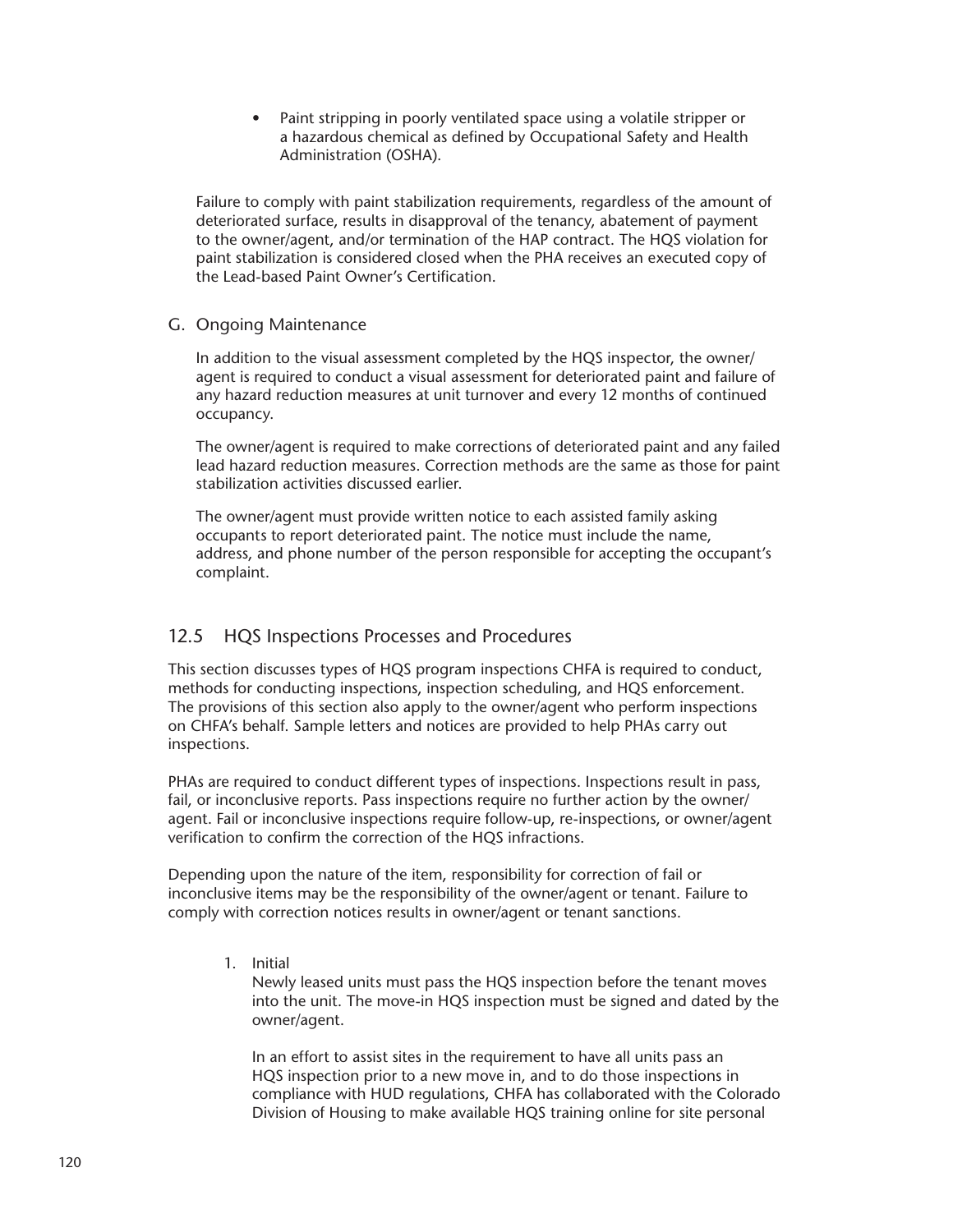that are responsible for doing those inspections.

All site Personnel responsible for completing HQS inspections must take the training online. A certification of completion is available and must be printed and maintained on site once successfully completed. This will be verified during a management review.

The training is located at https://dola.colorado.gov/railo/hqs\_training/main\_menu.cfm.

2. Annual

An annual inspection to determine that the unit continues to meet HQS will be completed by CHFA's Moderate Rehabilitation Specialist for every unit in the Program; this inspection must be conducted within 12 months of the last annual inspection. Inspections will be conducted on business days only during normal business hours. The owner/agent will be notified of the inspection appointment by mail, email, or by phone, with a minimum of 14 days' notice.

3. Complaint

At CHFA's discretion, an inspection may be completed when CHFA receives a complaint regarding the unit by anyone.

4. Special

An inspection may be done at the request of a third party (i.e., HUD request).

5. Emergency

An inspection may be done in the event of a perceived emergency.

6. Supervisory

Quality control inspections may be done on units under lease during the year by a supervisor of the CHFA inspector. The purpose of quality control inspections is to ascertain that each inspector is conducting accurate and complete inspections and to ensure that there is consistency among inspectors in application of HQS. The owner/agent will be notified of the inspection appointment by mail, email, or by phone, with a minimum of 14 days' notice.

7. Move-out/Vacate

The owner/agent must conduct a move-out inspection when a tenant vacates a unit. If possible, both the tenant and landlord should be present for this inspection. The inspection must be signed and dated by the owner/ agent, and if possible, by the vacating tenant.

8. Re-inspections

If an onsite re-inspection is required, the CHFA inspector will provide the owner/agent and the family reasonable notice. The notice may contain a warning that payments will be abated (in the case of owner's responsibility), or a warning of intent to terminate (in the case of family's responsibility).

A. Notification of HQS Failures

When a unit fails HQS inspection, the CHFA inspector must notify the owner/agent in writing. For emergency items that endanger the family's health or safety, the CHFA inspector will notify the owner/agent of emergency items prior to leaving the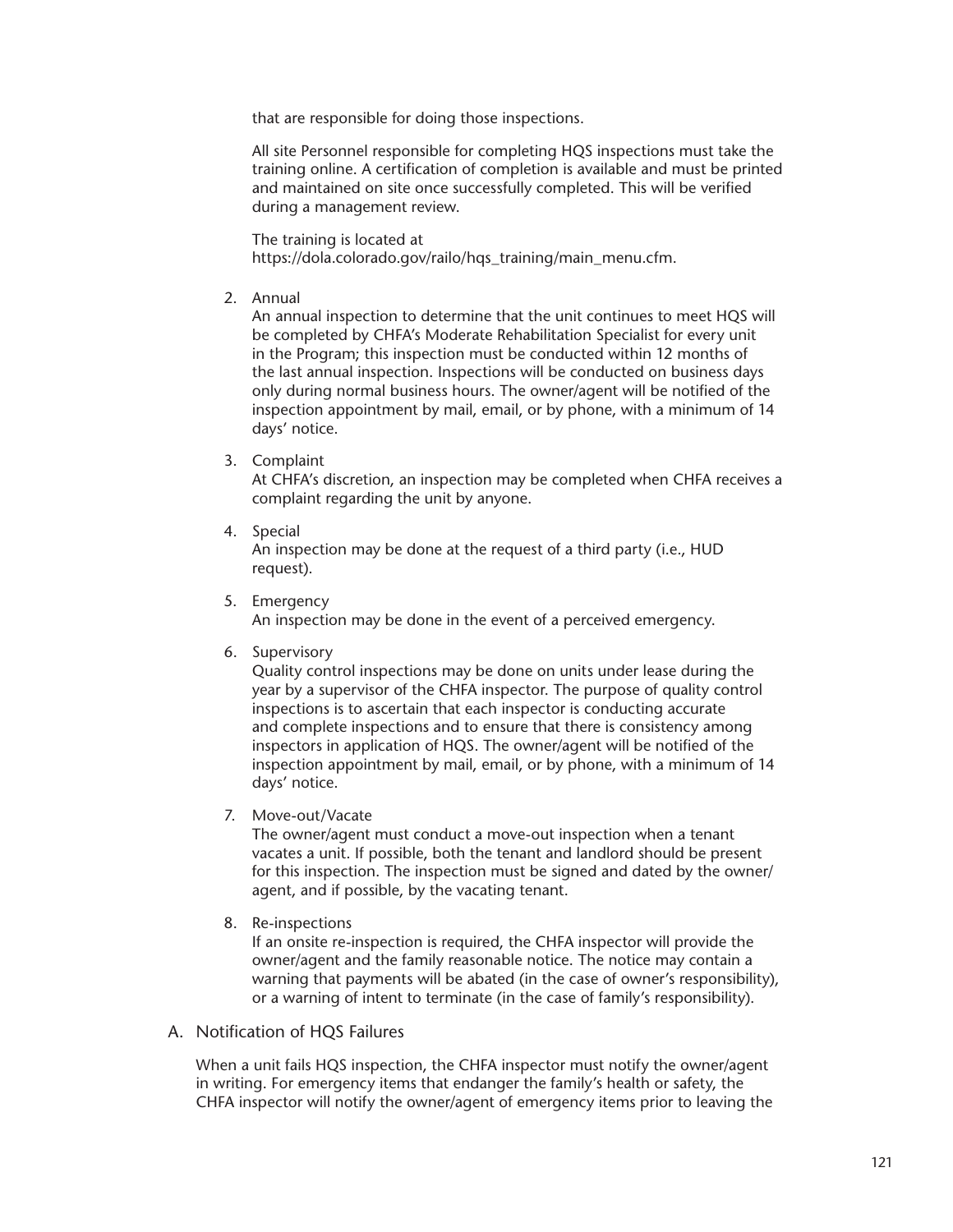site. The emergency items must then be corrected by the owner/agent within 24 hours. For nonemergency items, the CHFA inspector will notify the owner in writing within 30 days. The owner/agent must make repairs within 30 days of receipt of report. For major repairs, the CHFA inspector may approve an extension beyond 30 days.

#### **Emergency Repair Items**

The following items are considered of an emergency nature and must be corrected by the owner/agent or tenant (whoever is responsible) within 24 hours of notice by the inspector:

- Lack of security for the unit;
- Waterlogged ceiling in imminent danger of falling;
- Major plumbing leaks or flooding;
- Natural gas leak or fumes;
- Electrical problem which could result in shock or fire;
- No heat from October 1st-May 31st;
- Inoperable smoke detector;
- Utilities not in service;
- No running hot water;
- Broken glass where someone could be injured;
- Obstacle which prevents tenant's entrance or exit (each bedroom must also have an egress and not be blocked);
- Lack of a functioning toilet

In cases where there is leaking gas or potential of fire or other threat to public safety, and the responsible party cannot be notified or it is impossible to make the repair, proper authorities will be notified by CHFA.

B. Verification of Correction of HQS Deficiencies

The CHFA inspector may elect to do a re-inspection to comply with 23 CFR 982.404 (a) (3) to verify that all HQS deficiencies have been corrected. A re-inspection is not necessary if CHFA can obtain verification by other means. Other than in the case of life-threatening deficiencies, the CHFA inspector may accept work orders identifying the work completed to remedy the deficiency. The work order must be signed and dated by the person completing the work.

In cases of life-threatening deficiencies, a work order may also be accepted, but it must also be signed and dated by the owner/agent and the tenant. When the deficiencies are the responsibility of the family, the tenant must certify that the deficiency has been corrected. The owner/agent must also certify that the deficiencies have been corrected. Verification that repairs were completed may be made at the next onsite inspection.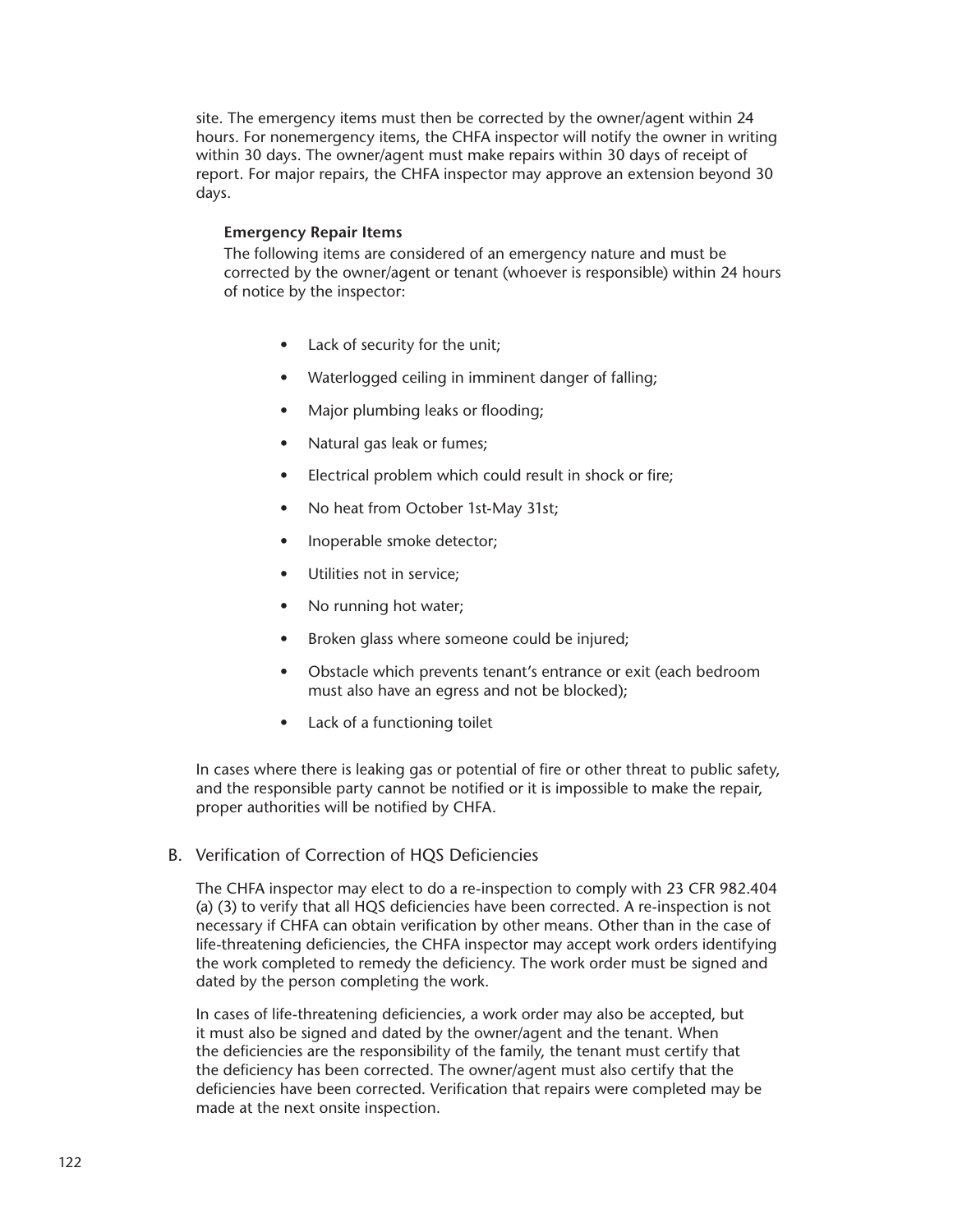CHFA, at its discretion, will base the verification process on the severity of corrections to be made and/or CHFA's experience with the owner/agent and property.

#### C. Determination of Responsibility

Certain HQS deficiencies are considered the responsibility of the family: tenant-paid utilities not in service, failure to provide or maintain family-supplied appliances, and damage to the unit or premises caused by a household member or guest beyond normal wear and tear. "Normal wear and tear" is defined as items which could not be charged against the tenant's security deposit under state law or court practice. A health, fire, or safety issue due to housekeeping is also a deficiency responsibility of the tenant.

The owner/agent is responsible for all other HQS violations, including vermin infestation ,even if alleged to have been caused by the family's living habits. However, if such infestation is serious and repeated, it may be considered a lease violation and the owner/agent may evict for serious or repeated violation of the lease. The CHFA inspector may terminate the family's assistance on that basis. The owner/agent or participant may appeal the determination to the CHFA inspector's supervisor within five business days of notification.

**Consequences when the owner/agent is responsible (non-emergency items)**

When it has been determined that a unit on the Program fails to meet HQS, and the owner/agent is responsible for completing the necessary repair(s) in the time period specified, the assistance payment to the owner will be abated. A Notice of Abatement will be sent to the owner/agent stating that the abatement will be effective from the day after the date of the failed inspection. CHFA will determine the deadline for completing deficiencies, depending on the nature of the repair(s) needed.

CHFA will also determine at that time if the units should be re-inspected, depending on the owner's/agent's notification that the work has been completed. Upon notification that the required work is completed, CHFA will advise both the owner/agent and tenants of the re-inspection date, if reinspection is required.

If the owner/agent makes repairs during the abatement period, payment will resume on the day the unit is determined to pass inspection. No retroactive payments will be made to the owner/agent for the period of time the rent was abated and the unit did not comply with HQS. The notice of abatement states that the tenant is not responsible for HUD's portion of rent that is abated.

The CHFA inspector may grant an extension in lieu of abatement in the following cases: the owner/agent has a good history of HQS compliance, the failed items are minor in nature, there is an unavoidable delay in completing repairs due to difficulties in obtaining parts or contracting for services, the owner/agent makes a good faith effort to make the repairs, the repairs are expensive (such as exterior painting or roof repair) and the owner/agent needs time to obtain the funds, or the repairs must be delayed due to climate conditions. The extension will be made for a period of time to be determined by the CHFA inspector. At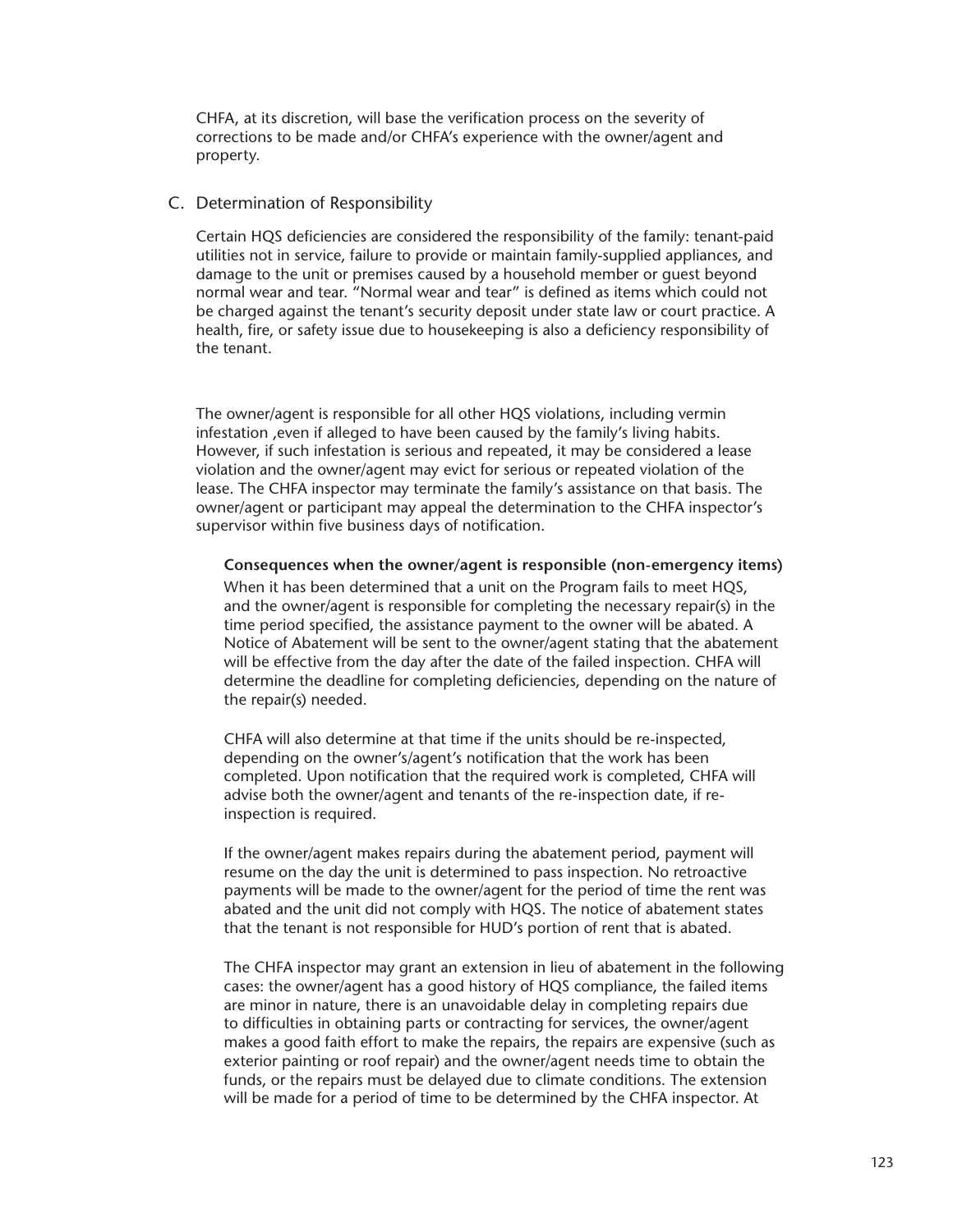the end of that time, if the work is not completed or substantially completed, the CHFA inspector may terminate assistance.

#### **Consequences when the family is responsible**

If emergency or nonemergency violations of HQS are determined to be the responsibility of the family, CHFA will require the family to make any repairs or corrections within a time period consistent with the owner/agent requirement for completing deficiencies. If the repairs or corrections are not made in this time period, the CHFA inspector, with approval of their supervisor, may terminate assistance to the family, after providing an opportunity for an informal hearing. The tenant will have 10 days to request an informal hearing. Extensions in these cases must be approved by CHFA.

# D. Closing HQS Inspections

Once all deficiencies have been verified as corrected, the CHFA inspector will submit in writing an official close of the HQS within 30 days to the owner/agent.

Any time an inspector is present in an assisted unit, the inspector has the right to conduct a full inspection. If new HQS items are discovered during the time of a reinspection, the new items must be noted and the owner/agent and/or tenant must be notified to correct the deficiencies.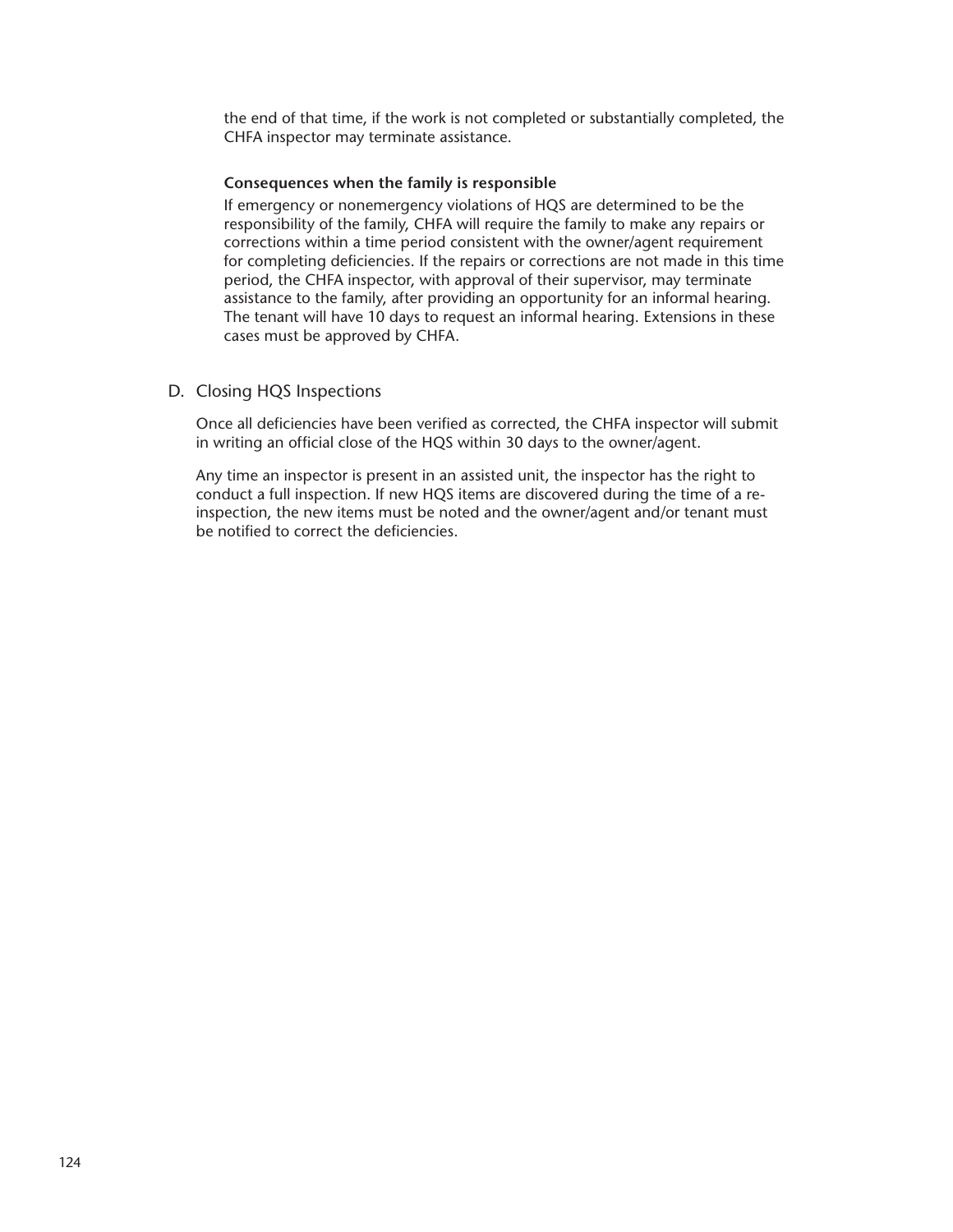# chapter 13 Management Reviews

CHFA is a Public Housing Authority under HUD's Office of Public and Indian Housing (OPIH). CHFA and OPIH have entered into an Annual Contributions Contract (ACC), which establishes tasks and responsibilities related to the administration of the Mod Rehab Program. CHFA administers its Moderate Rehabilitation Program under provisions of the waivers that CHFA received from HUD on May 1984, April 1987, and August 1987. Through these waivers, CHFA has delegated certain responsibilities to the owner of multifamily properties in the Moderate Rehabilitation Program. CHFA has delegated these responsibilities through an Administrative Services Agreement with the owners of the properties participating in CHFA's program. CHFA will assure compliance with this agreement, the administrative plan, and related procedures through regular monitoring of management practices and through the periodic management reviews provided for in the Administrative Services Agreement.

The purpose of a management review is to verify compliance of the property with the terms of the Housing Assistance Payments (HAP) Contract, Regulatory Agreement, and the Administrative Services Agreement between the property and CHFA, which is conducted on an annual basis. Owner/agent compliance will also be verified regarding civil rights regulations, including Title VI, Title VII, the Americans with Disabilities Act, and Section 504 of the Rehabilitation Act of 1973. The owner's/agent's noncompliance could lead to suspension or termination of Section 8 rental assistance or of the Housing Assistance Contract.

# 13.1 Frequency of Management Reviews

Management reviews will be completed as deemed necessary to ensure that the property is fulfilling the duties under the Administrative Services Agreement. At minimum, they will be completed on an annual basis.

# 13.2 Notification

CHFA will notify the site at least 14 days prior to a management review. CHFA will schedule the review to coincide with the HQS inspection.

# 13.3 Items Reviewed

CHFA staff will verify that the owner/agent and managing agent are in compliance with the following;

- Advertising/Waiting list
- Application process
- Tenant selection plans
- The owner's/agent's ability to determine eligibility
- Verifications and calculations of assistance payment and tenant rents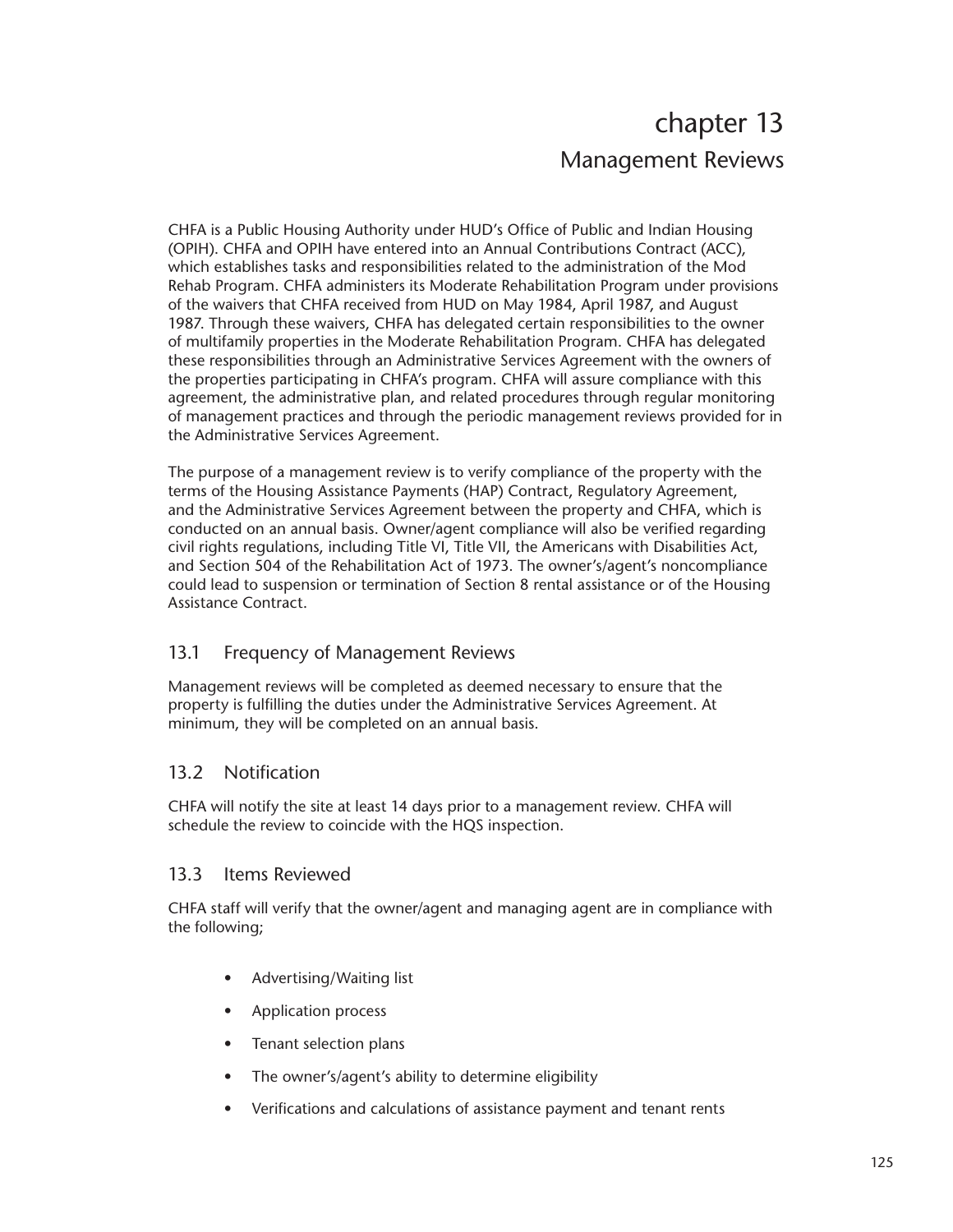- Lease execution
- Security deposits and rent collection practices
- Recertification processes
- Tenant records
- Utilization of EIV
- Maintenance and management operations
- Terminations
- And compliance with fair housing regulations and laws

# 13.4 Report

Once the management review and file audits are completed, CHFA completes a written report and sends to the owner/agent within 30 days of the review. Management and/ or the owner/agent will have 30 days to submit the required information or documents requested from the report.

# 13.5 Closure

Once all the required information from the management or owner is received, CHFA send within 30 days a written notice to the site informing them of closure to the review or a demand for the missing information.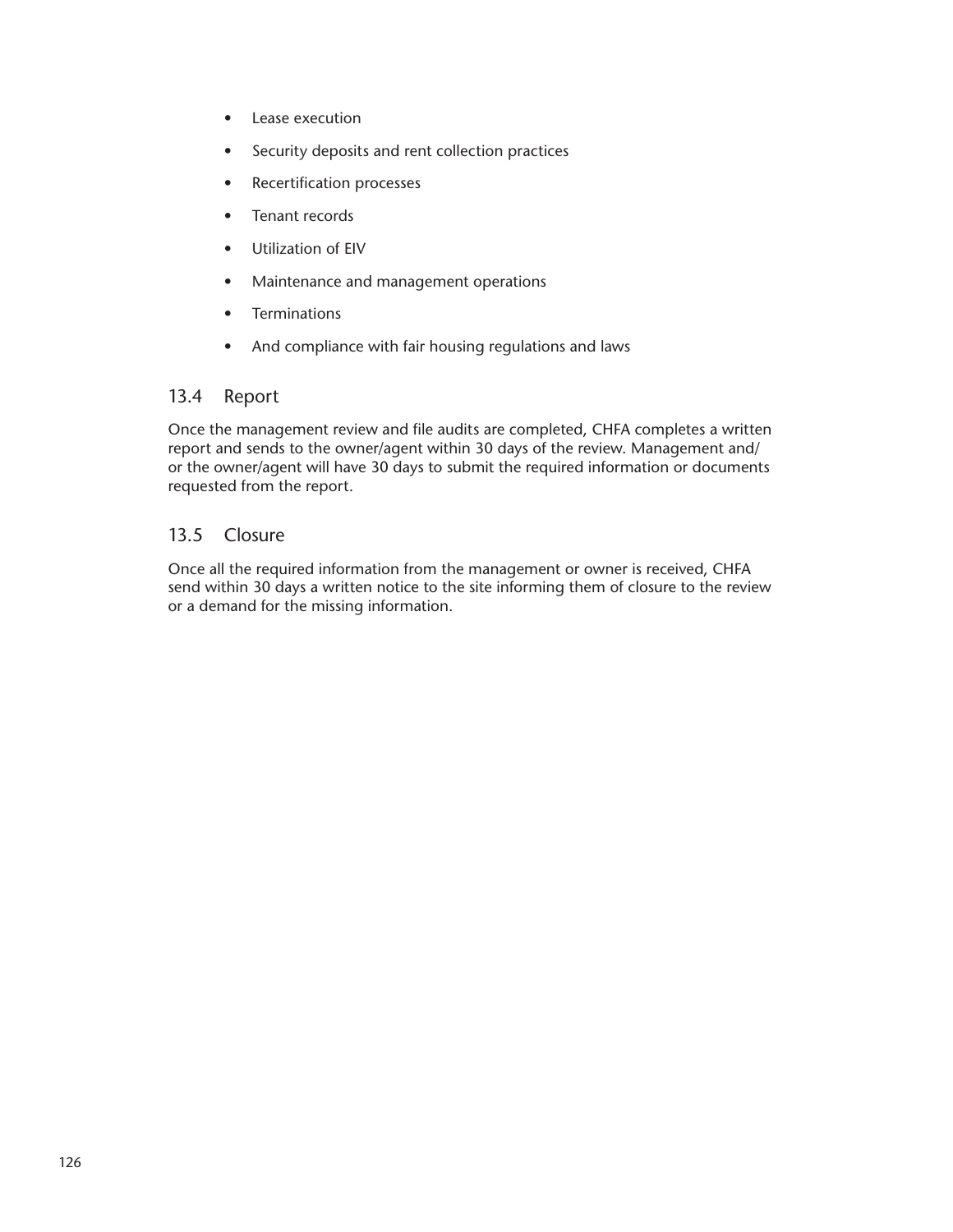# chapter 14 Housing Assistance Payments (HAP) Contracts

# 14.1 Chapter Overview

The HAP contract is a written agreement between CHFA and the owner of a multifamily project occupied by a Mod Rehab Program participant. The HAP contract must be in the form prescribed by HUD. Under the HAP contract, CHFA agrees to make housing assistance payments to the owner on behalf of a specific family leasing a specific unit.

Currently no new contracts are available, so the discussion in this chapter is in regards to contract annual renewals and transfer of ownership. Prior to CHFA approval of the execution of a HAP contract, CHFA must ensure that the following Program requirements have been met:

- 1. Owner is eligible;
- 2. Units have been inspected and meets HQS requirements;
- 3. The owner is in compliance with CHFA's administrative agreement requirements.

CHFA may decide to terminate the HAP contract if the owner breaches the HAP contract.

# 14.2 Owner Eligibility

CHFA will not approve a current owner's renewal in the Program if:

- 1. HUD or another party informs CHFA that the owner is debarred, suspended, or subject to a limited denial of participation.
- 2. HUD informs CHFA that the federal government has instituted an administrative or judicial action against the owner for a violation of the Fair Housing Act or other federal equal opportunity requirements and such action is pending; or
- 3. HUD informs CHFA that a court or administrative agency has determined that the owner violated the Fair Housing Act or other federal equal opportunity requirements.

CHFA will not approve the transfer of a HAP contract in which any of the following parties have a current interest or will have an interest for one year thereafter:

- 1. Present or former member or officer of CHFA;
- 2. Employee of CHFA or any contractor, subcontractor, or agent of CHFA who formulates policy or influences Program decisions;
- 3. Public official, member of a governing body, or state or local legislator who exercises functions or responsibilities related to the programs; or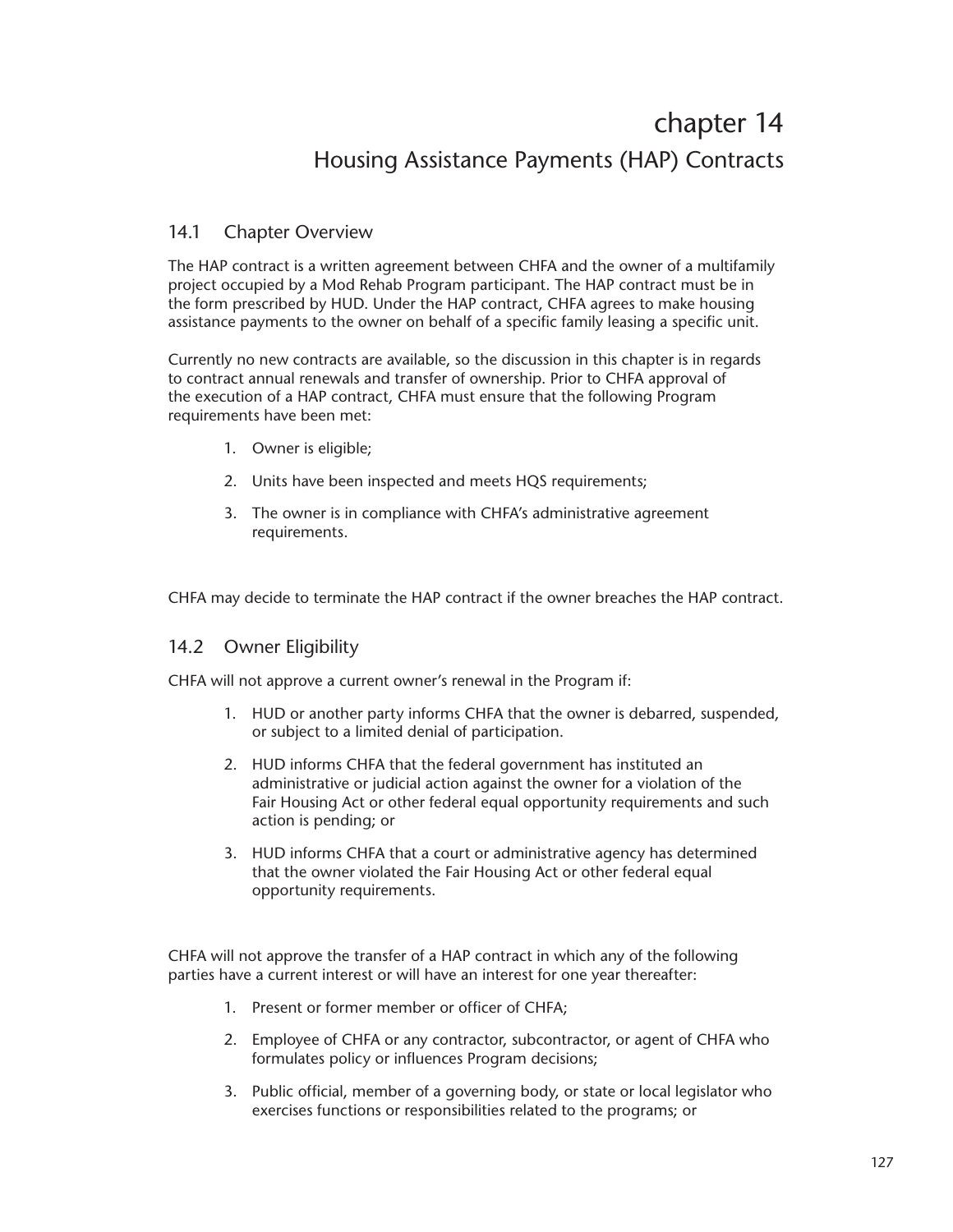4. Member of the U.S. Congress.

# 14.3 Renewal HAP Contract Process

The term of the HAP contract will be for one year beginning the day after the expiration of the current contract.

CHFA will notify the owner 120 days prior to the expiration of the HAP contract. The notification will include a request for the following information;

- 1. Confirmation of Intent to Renew the Contract
- 2. Copy of the one-year notice sent to residents the prior year of the owner's intent to renew the contract the following year.
- 3. Utility Allowance Analysis, if the site has a utility allowance for the residents.
- 4. CHFA will allow the owner/agent to utilize one of the following two methods for the utility analysis.

## **Option 1: Public Housing Authority (PHA) Utility Allowance Schedule**

The owner/agent using this option must obtain a copy of the PHA's utility allowance schedule in the county where the property resides. The utility allowance schedule must reflect the most current year "effective date."

## **Option 2: Local Utility Company Estimates (Owner's Average of Actual Consumption)**

Estimates are based on actual utility company data. The owner/agent must obtain copies of actual usage data from the applicable utility company (local utility provider for the building). The actual usage includes only continuouslyoccupied units (50 or more weeks) in the most recent 12-month period. The most recent month data is no older than 120 days from the effective date of the contract renewal. The analysis must include 100 percent of all unit types that have one to 10 units. The analysis must include 20 percent of all unit types that have 11 or more units (maximum of 25 units per unit type). The owner/agent must itemize the monthly usage by unit into a spreadsheet including building address, unit number, unit size, and square footage, then average by unit type. The lowest and highest usage should not be included in the average calculation.

#### When to begin your data collection process

Utility companies require the tenant to sign a release form. In order to comply with the data collection and resident notification, it is recommended to begin your data collection process four to five months prior to your annual contract renewal effective date. Your initial contract renewal notice from CHFA will be sent four months prior to you renewal.

Once the information is received, CHFA will send the renewal contract to the owner for signature. Only the owner has the authority to sign the contract. The contract will not be fully executed until it has been signed by the owner and CHFA.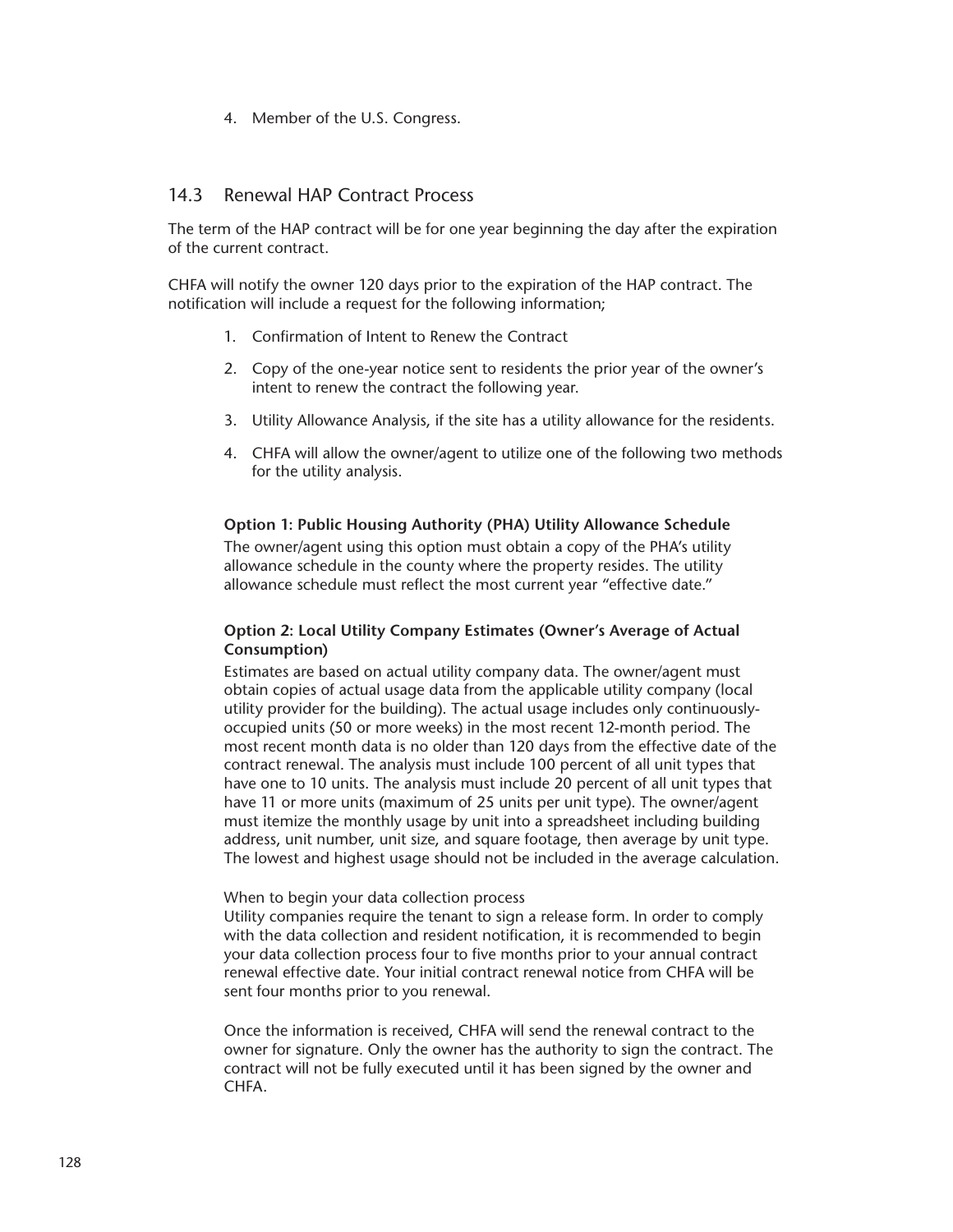# 14.4 Contract Rents Upon Renewal

HUD requires that the rents will be set at the lesser of market area rent comparison, operating cost adjustment, or Mod Rehab fair market rents, which is 120 percent of HUD's fair markets, minus any utility allowance.

# 14.5 Contents of HAP Contract

All terms of the original contract are renewed by a contract renewal except for provisions concerning annual and special rent adjustments and base rents.

The provisions of the original contract include: leasing of units; assistance payments; vacancies, maintenance, operation, and inspection; termination of tenancy; reduction of units under contract; PHA and HUD access to the premises and the owner's/agent's records; rights of owner if PHA defaults; rights of PHA if owner defaults; PHA relation to third parties; conflict of interest; interest of member of Congress, transfer of the contract or property; nondiscrimination; and cooperation in equal opportunity compliance reviews.

The provisions of the renewal contract include: background; definitions, term, contract rent and renewal of other terms, maximum payment, owner responsibility, exclusion of third-party rights, and notice to tenants.

# 14.6 HAP Contract Execution and Time Limits

Once CHFA determines that all applicable Program requirements have been met, the PHA prepares the HAP contract for execution.

CHFA and the owner/agent must execute the HAP contract no later than 75 calendar days prior to the expiration of the current contract. CHFA must not make any housing assistance payments to the owner/agent until the HAP contract has been executed.

It is important that the owner/agent staff fully understands the provisions of the HAP contract, since the HAP contract is the binding agreement that governs the relationship between CHFA and the owner/agent.

If the owner/agent wishes to opt out of the Program, a one-year notification is required to be given to CHFA as well as to the residents.

# 14.7 Change in Ownership

The sale of real property under a CHFA Mod Rehab HAP contract and CHFA Administrative Services Agreement requires CHFA's approval of that transfer according to Section 1.18 B of the HAP contract. The purchaser must be willing to assume all responsibilities and maintain the requirements of the HAP contract and Administrative Services Agreement.

CHFA staff will assist the owner, purchaser, or management agent through the transfer of ownership process. Initial contact may be directed to the Mod Rehab specialist. CHFA may request additional information or documentation to complete the review.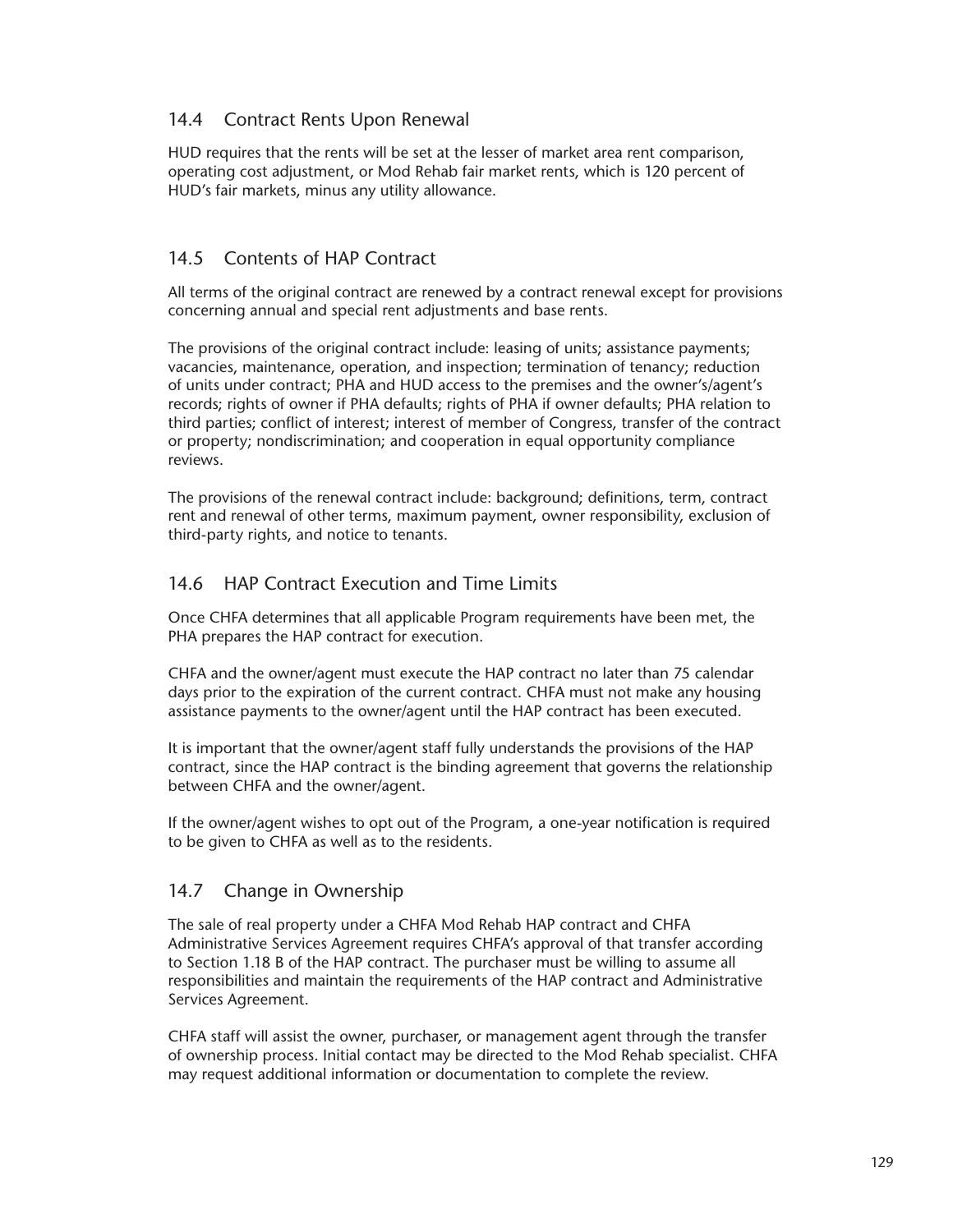Owners wishing to change ownership must supply all information as requested by CHFA, and the owner must receive CHFA's written consent prior to assigning a HAP contract to a new owner.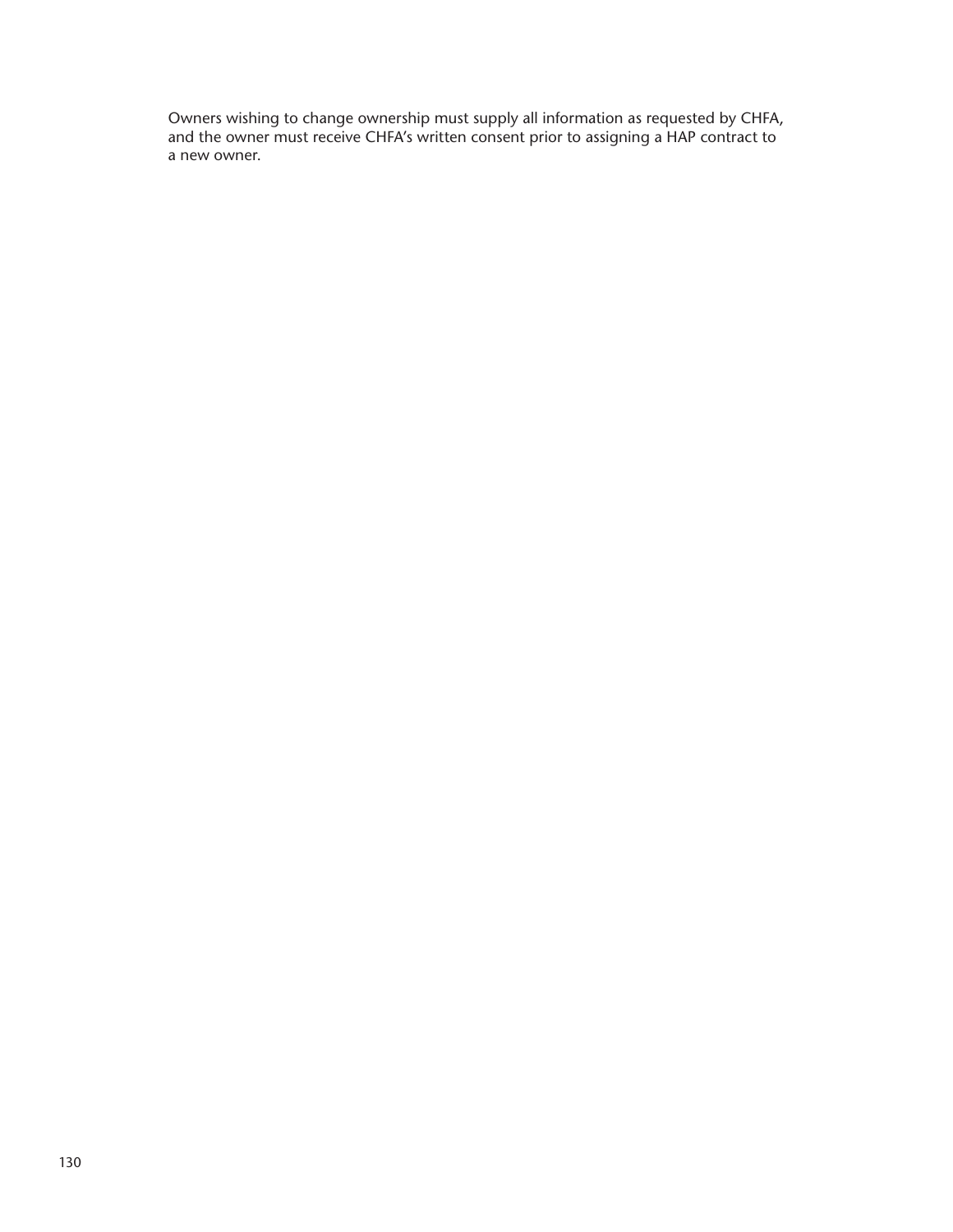The owner's/agent's right to receive housing assistance payments depends on compliance with all the provisions of the HAP contract. No payments may be made to the owner/agent after the family moves out of the unit or the lease term ends.

The housing assistance payments made under the HAP contract terminate automatically in each of the following situations:

- The owner/agent or tenant terminates the lease;
- Lease expires and is not renewed;
- PHA terminates the HAP contract;
- PHA terminates assistance for the family;
- Upon expiration of the annual contributions contract; or
- Family moves from the unit.
	- The owner/agent is entitled to keep the housing assistance payment for the month when the family moves out of the unit or until the unit is rerented whichever is soonest.
	- If the family is absent from the unit for longer than the maximum period permitted by CHFA in its administrative plan. The owner/agent must reimburse CHFA for any housing assistance payment for the period after the termination; and

# 15.1 Payment to Owner

CHFA will make housing assistance payments to the owner/agent in accordance with the terms of the HAP contract and the owner/agent must comply with the provisions of the HAP contract in order to receive such payments. The HAP contract specifies that payments are to be made monthly, at the beginning of each month. Housing assistance payments must be made only during the lease term and while the family is residing in the unit. When a lease term begins after the first of the month, the housing assistance payment for the first month is prorated for a partial month.

CHFA will determine the amount of housing assistance payment to the owner/agent in accordance with HUD regulations and other requirements. The amount of housing assistance payment is subject to change during the term of the HAP contract. CHFA will notify the owner/agent of any changes in the housing assistance payment and the owner/agent will notify the tenant.

The monthly housing assistance payment made by CHFA is credited toward the contract rent under the family's lease. The tenant rent plus the housing assistance payment may not be more than the contract rent. The owner/agent must return any excess payment to CHFA within 30 days of the overpayment.

The part of the rent to the owner/agent that the tenant pays may not be more than the difference between the rent to the owner/agent and the housing assistance payment.